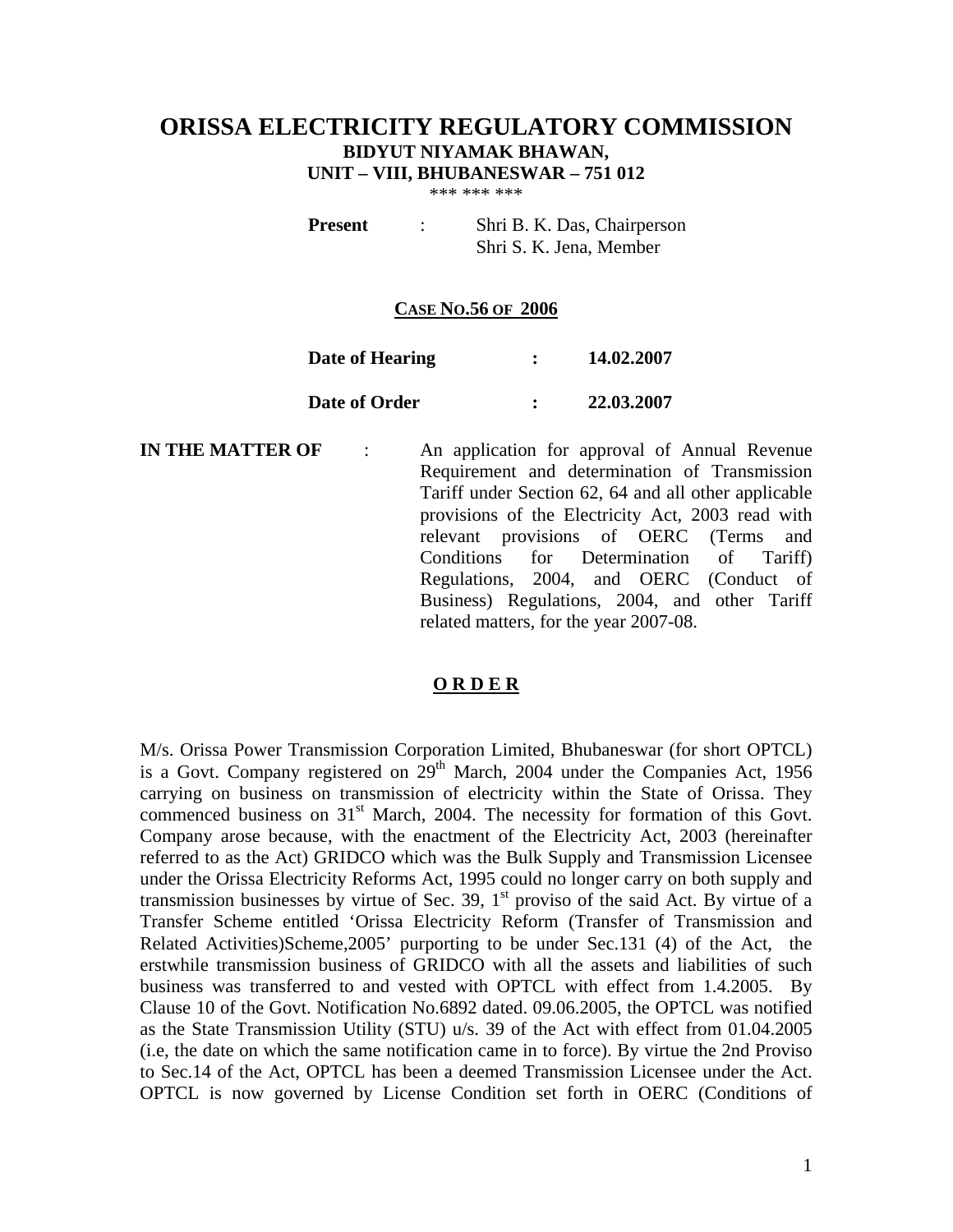Business) Regulations, 2004, at Appendix 4.B issued u/s.16 of the Act, as modified by Commission's order dated.  $27<sup>th</sup>$  October 2006.

The OPTCL submitted an application in respect of its Annual Revenue Requirement (ARR) and determination of its Transmission Tariff for the FY 2007-08. The said application was duly scrutinised, registered as Case No.56/2006 and admitted for hearing. In the consultative process, the Commission heard the applicant, objectors, consumer counsel, representative of the State Government and orders as follows:

# 1 **PROCEDURAL HISTORY**

- 1.1 As per OERC (Conduct of Business) Regulations, 2004 and OERC (Terms and Conditions for determination of Tariff) Regulations, 2004, licensees/deemed licensees are required to file the ARR within  $30<sup>th</sup>$  November in the prescribed formats. OPTCL as a deemed licensee submitted its ARR application for 2007-08 before the Commission on 30.11.2006. After due scrutinisation and admitting the matter, the Commission directed OPTCL to publish its ARR application in the approved format in the leading and widely circulated daily newspapers and the matter was also posted in the Commission's website in order to invite objections from the intending objectors. The Commission had also directed the applicant to file its rejoinder to the objections filed by the various objectors and to serve copy to them.
- 1.2 In compliance with the Commission's aforesaid order the OPTCL published the said public notice in the leading daily English and Oriya newspapers. The Commission issued notice to the Govt. of Orissa represented by Department of Energy to send their authorised representative to take part in the ensuing tariff proceedings.
- 1.3 In response to the aforesaid public notice of the applicant, the Commission received 12 nos. of objections/suggestions from the following persons/ associations/ institutions/ organisations.
- 1.4 (1) State Public Interest Protection Council, Tala-Telenga Bazar, Cuttack (2) Sambalpur District Consumers Federation, Khetrajpur, Sambalpur (3) Confederation of Indian Industry (CII), Forest Park, Bhubaneswar (4) WESCO, Burla, Sambalpur (5) NESCO, Januganj, Balasore (6) SOUTHCO, Courtpeta, Berhampur (7) Mr. R P Mohapatra, Jayadev Vihar, Bhubaneswar (8) KVK Nilachal Power Pvt. Ltd, Jayadev Vihar, Bhubaneswar (9) National Aluminium Company Limited (NALCO), Nayapalli, Bhubaneswar (10) Nava Bharat Ventures Limited, Kharagprasad, Dhenkanal (11) Confederation of Captive Power Plants (CCPPO), Rasulgarh, Bhubaneswar (12) Indian Metals & Ferro Alloys Limited (IMFA), Rasulgarh, Bhubaneswar.

Later the Commission also received the opinions/suggestions from Utkal Chamber of Commerce and Industry (UCCI), Nayapalli, Bhubaneswar.

1.5 In exercise of the power u/s.94(3) of the Electricity Act, 2003, in order to protect the interest of the consumers, the Commission for the first time appointed Nabakrushna Choudhury Centre for Development Studies, Chandrasekharpur,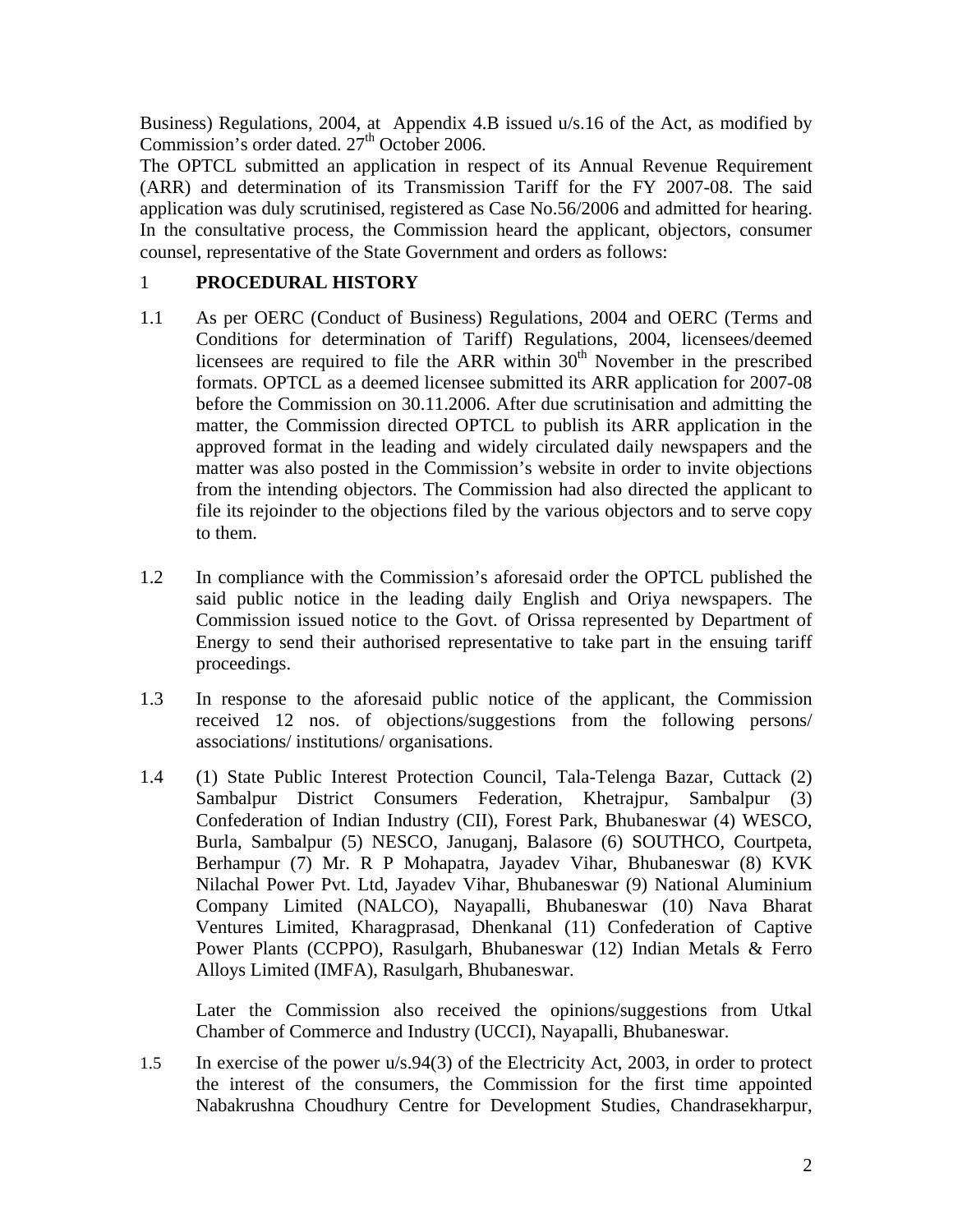Bhubaneswar the premier Govt. of Orissa's Institute as Consumer Counsel for objective analysis of the licensee's Annual Revenue Requirement and tariff proposal. The consumer counsel submitted its report to the Commission and its representative put forth its analysis and views on the matter in the presence of all the parties present during the proceeding.

1.6 The date for hearing was fixed and it was duly notified in the leading newspapers mentioning the list of the objectors. The Commission conducted a public hearing in its premises and heard the applicant, objectors, consumer counsel  $\&$ representative of the State Government on 14.02.2007.

# 2 **OPTCL's ARR & TARIFF PROPOSAL FOR FY 2007-08**

2.1 OPTCL owns EHT network for transmission of power from various generating stations within the periphery of the State and for interconnection with the neighboring regions. OPTCL transmits bulk power to DISTCOS and supplies emergency power to CGPs and wheels CGPs' power to their industries located elsewhere. Conveyance of power incidental to inter state transmission is also carried through OPTCL's network. Apart from this, it is also expected to transmit power for both long term and short term open access customers as per OERC Open Access Regulations, 2005.

# 2.2 **Categorisation of Open Access Customers:**

All the customers seeking open access to OPTCL Transmission System are classified under two categories.

# (a) **Long Term Open Access Customers (LTOA Customers)**

A Long Term Open Access Customer means a person availing or intending to avail access to the Inter-State/Intra-State Transmission System for a period of 25 years or more. Going by this, GRIDCO happens to be a long term customer of OPTCL as it uses the corridor of OPTCL for bulk power supply to DISTCOs and for transmission of the surplus power of Captive Generating Stations (CGPs) from their generating station(s) to the their plant(s) located at distance places.

# (b) **Short Term Open Access Customers (STOA Customers)**

Transmission customers other than Long Term Customer(s) are classified as Short Term Customer(s). The maximum duration of Short Term Customer is one year with condition to reapply after expiry of the term(s).

# 2.3 **Revenue Requirement:**

The OPTCL has filed its annual revenue requirement indicating that the gap between the charges which it is permitted to recover and the expected revenue to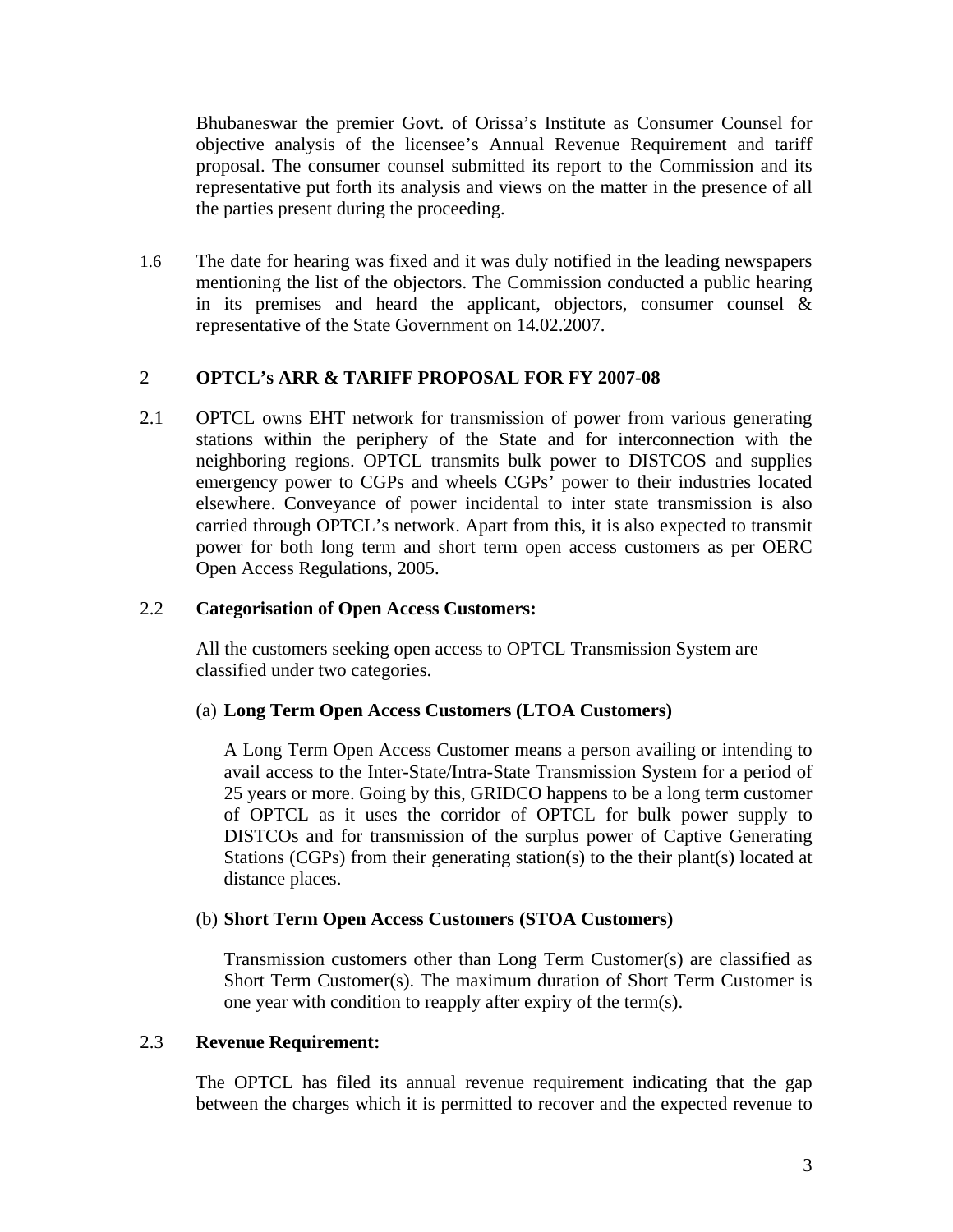be filled up through enhancement of tariff during the FY 07-08. OPTCL has projected annual revenue requirement of Rs. 675.33 crore in its filing of Annual Revenue Requirement and Transmission Tariff for the FY 2007-08 as against an expected revenue and the existing Transmission Tariff at Rs.359.17 crore. The summary of Transmission cost/annual revenue requirement of OPTCL for 07-08 as given in page 18 of their application is tabulated below :

|                                                   |                     | (15. 101)              |
|---------------------------------------------------|---------------------|------------------------|
|                                                   | <b>Approval for</b> | <b>OPTCL's</b>         |
| <b>Item</b>                                       | FY 2006-07          | <b>Proposal for FY</b> |
|                                                   |                     | 2007-08                |
| <b>Employee Cost</b>                              | 115.16              | 182.12                 |
| A&G Cost                                          | 14.89               | 14.79                  |
| Repair & Maintenance Cost                         | 36.00               | 54.00                  |
| Depreciation                                      | 43.51               | 52.95                  |
| <b>Advance against Depreciation</b>               | 48.09               | 84.18                  |
| <b>Interest on Long Term Liabilities</b>          | 68.03               | 116.38                 |
| <b>Interest on Working Capital</b>                |                     | 15.13                  |
| <b>Reasonable Return</b>                          |                     | 8.40                   |
| a) Sub-Total                                      | 325.68              | 527.96                 |
| b) Pass Through Expenses                          |                     | 138.33                 |
| c) Additional Expenses (Contingency Reserve + GCC | 12.59               | 12.05                  |
| Expense)                                          |                     |                        |
| d) Total ARR $(a + b + c)$                        |                     | 678.33                 |
| e) Less inter-state wheeling                      | 5.00                | 3.00                   |
| f) Net Transmission Cost $(ARR) = d - e$          | 333.27              | 675.33                 |

**Table – 1 Revenue Requirement for FY 2007-08** 

# 2.4 **Details of Transmission Costs:**

The costs of OPTCL i.e. the State Transmission Utility (STU) for the FY 2007-08 for the purpose of determining the ARR and Transmission Tariff have been categorized under the following heads:

# 2.4.1 **(a) Fixed Charges:**

- O & M Expenses
- Interest on Loan Capital
- Depreciation, including Advance Against Depreciation
- Return on Equity
- Interest on Working Capital

**(Rs. Crore)**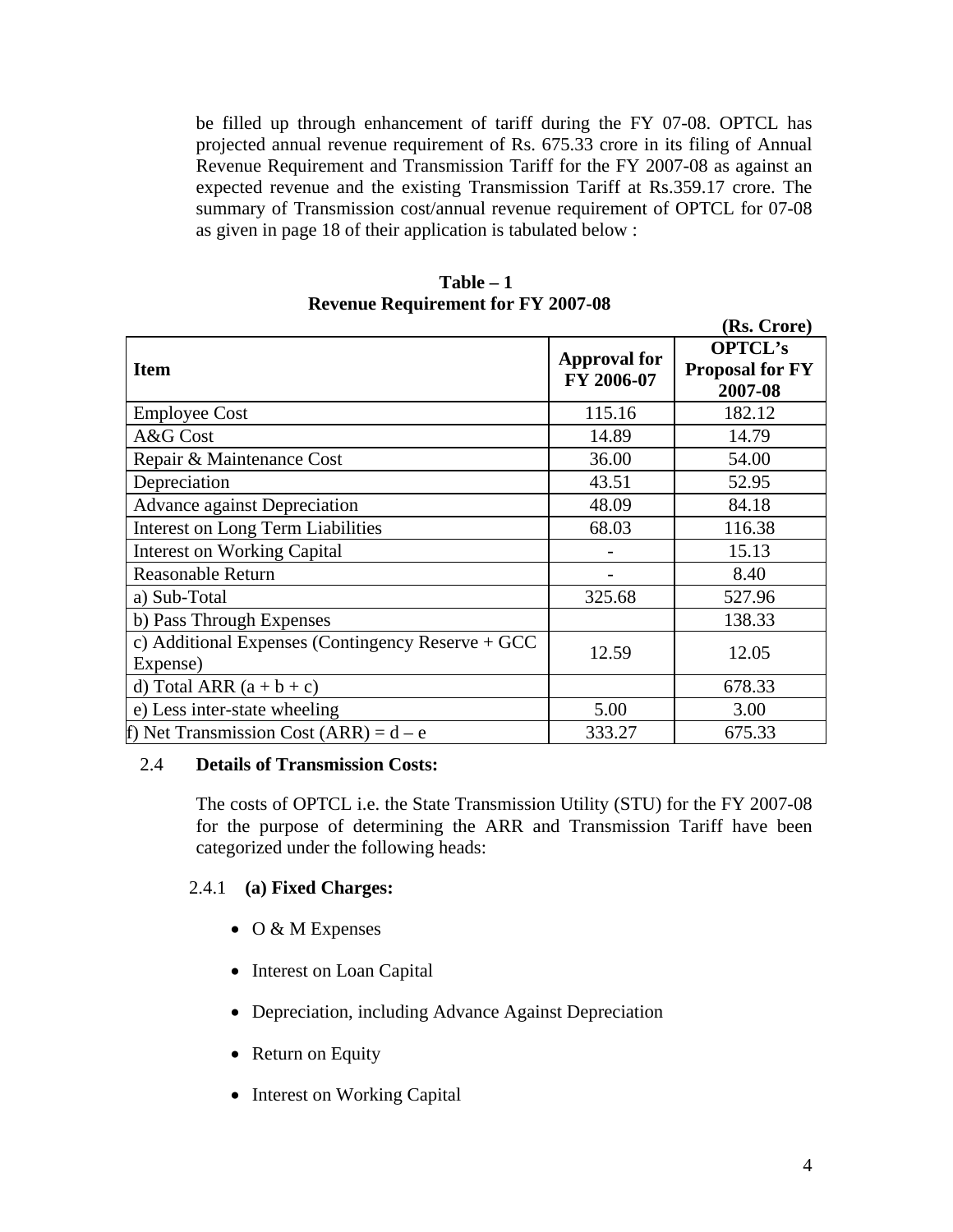# **(b) Pass through Expenses:**

- Income Tax on core activities
- And any other expenses
- **c) Performance Based Incentive / Disincentives.**

# 2.4.2 **Details of Fixed Charges:**

- 2.4.2.1 OPTCL proposes **O & M Expenses** of Rs.250.91 crore under the following heads:
- **Employee Cost including Terminal Benefits.**
	- OPTCL has submitted that based on the provisional accounts of OPTCL for 05-06 the employee's expenses for FY 07-08 including terminal benefits will be Rs.182.12 crore (excluding capitalization)

The component-wise details include salaries, dearness allowance, other allowances, reimbursement of medical expenses and house rent, enhancement of earned leave, honorarium, payment under workmen compensation Act, Ex-gratia and misc. expenses, staff welfare expenses etc. The terminal benefits account for Rs.89.15 crore. The number of employees as on 01.04.2006 is 4598. Pending acturial valuation OPTCL has proposed the terminal benefits based on the provisions made for FY 05-06.

# • **Administrative & General Expenses**

- The A & G expenses have been projected at **Rs. 14.79 crore** for 2007-08 by taking annual escalation of 5.2 % over the provisional figures of 2005-06. The proposed A&G expenses included property related expenses, communication, professional charges, conveyance and traveling besides other expenses to the tune of 10.60 crore. Material related expenses after capitalization is proposed at 1.26 crore and OERC license fee is of Rs.0.50 crore.

# • **Repairs & Maintenance Expenses**

- OPTCL proposes the Repairs and Maintenance (R&M) Expenses for FY 2007-08 at **Rs. 54.00 Crore**. OPTCL has submitted that in accordance with para 5.6.2.3 of Long Term Tariff Strategy issued by OERC vide its order dt.18.06.2003. On an asset of Rs.2098.22 crore OPTCL is entitled Rs.113.30 crore. However, OPTCL has proposed Rs.54.00 crore by planning an increase of 50% expenditure over and above the approved figure of Rs.36 crore in FY 06-07. OPTCL submits that to maintain uninterrupted quality power supply in the state progressive increase in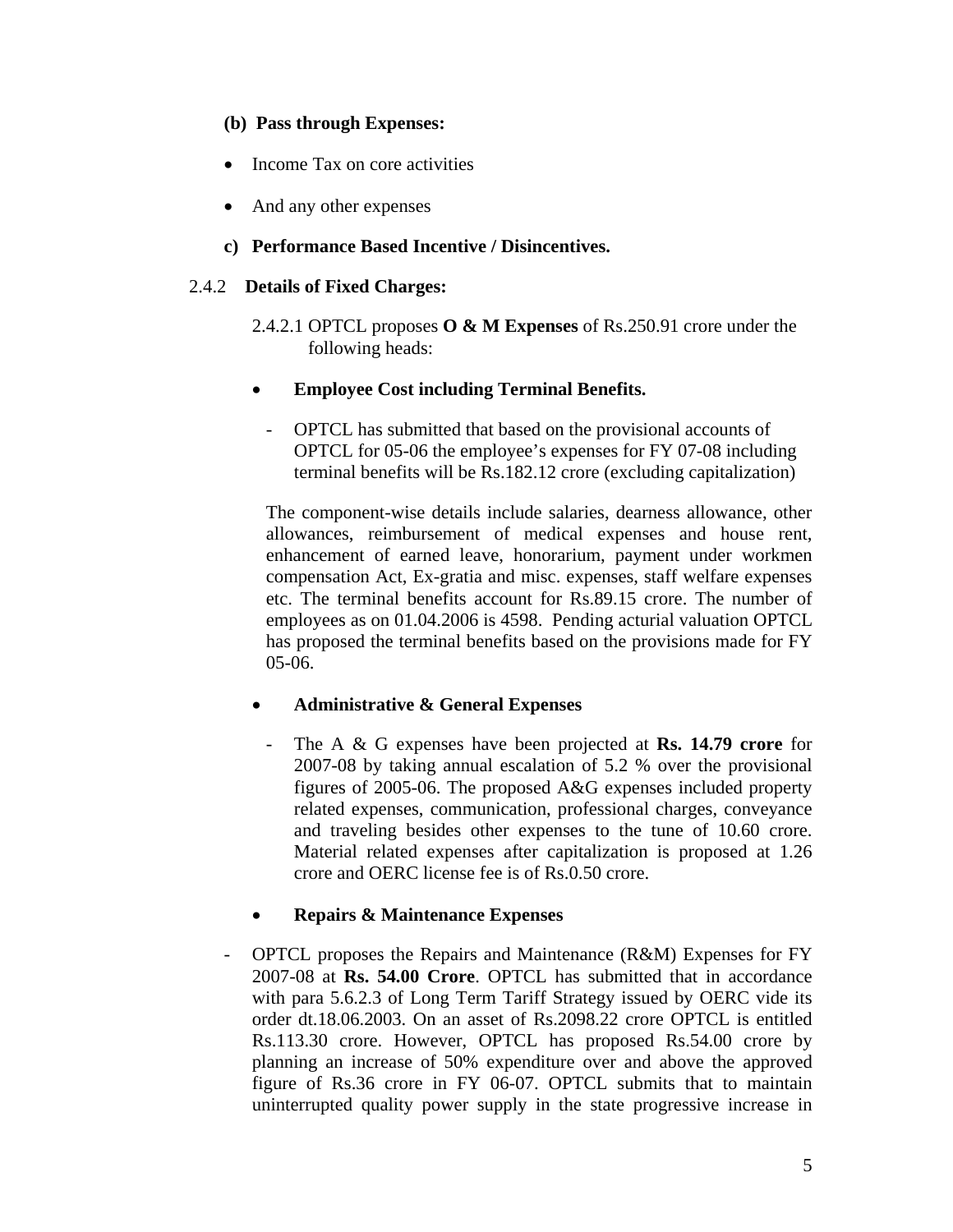R&M expenses is necessary to achieve the norms prescribed by the Commission.

OPTCL has submitted in its ARR application that it has proposed the O&M expenses of Rs.250.91 crore against its entitlement of Rs.500.72 crore as per CERC norms.

#### 2.4.2.2 **Interest on Loan Capital**

Interest on Loan (both for existing and new loans) for FY 2007-08 has been projected at **Rs.116.38 Crore** based on the provisional Accounts of OPTCL for FY 2005-06. Interest on loan capital has been worked out taking into consideration the interest payable on existing loans to the tune of 95.78 crore and on the proposed new loans for capital works for the Rs.20.60 crore.

#### 2.4.2.3 **(a) Depreciation**

OPTCL has projected Depreciation considering the rate of depreciation prescribed by CERC for FY 2007-08 on the up-valued Assets and additions thereto. Accordingly, the transmission licensee has projected depreciation at **Rs.52.95 Crore** based on the provisional Accounts of OPTCL for FY 2005-06.

#### **(b) Advance Against Depreciation (AAD) :**

Following CERC norms, OPTCL has projected AAD at **Rs. 84.18 crore.** The one-tenth of loan balance of OPTCL is worked out as Rs.137.13 crore. After deduction of Rs. 52.95 crore applying the depreciation as per CERC norms this balance amount of Rs. 84.18 crore has been claimed as AAD.

### 2.4.2.4 **Return on Equity**

When OPTCL got bifurcated from erstwhile GRIDCO effective 1.4.2005, the equity share capital of OPTCL was stated as Rs.60 Crore. Therefore, the licensee has projected ROE @14% on the equity share capital of Rs.60 Crore, which amounts to **Rs. 8.40 crore.**

### 2.4.2.5 **Interest on Working Capital**

Based on CERC norms, OPTCL has calculated its working capital needs at **Rs. 151.32 crore** for the FY 2007-08. Taking 10% as the rate of interest, interest on working capital amounts to Rs. 15.13 crore for 2007-08. For the purpose of determination of working capital OPTCL has taken into consideration the  $O & M$  expenses for one month, maintenance of spares at the rate of 1% of the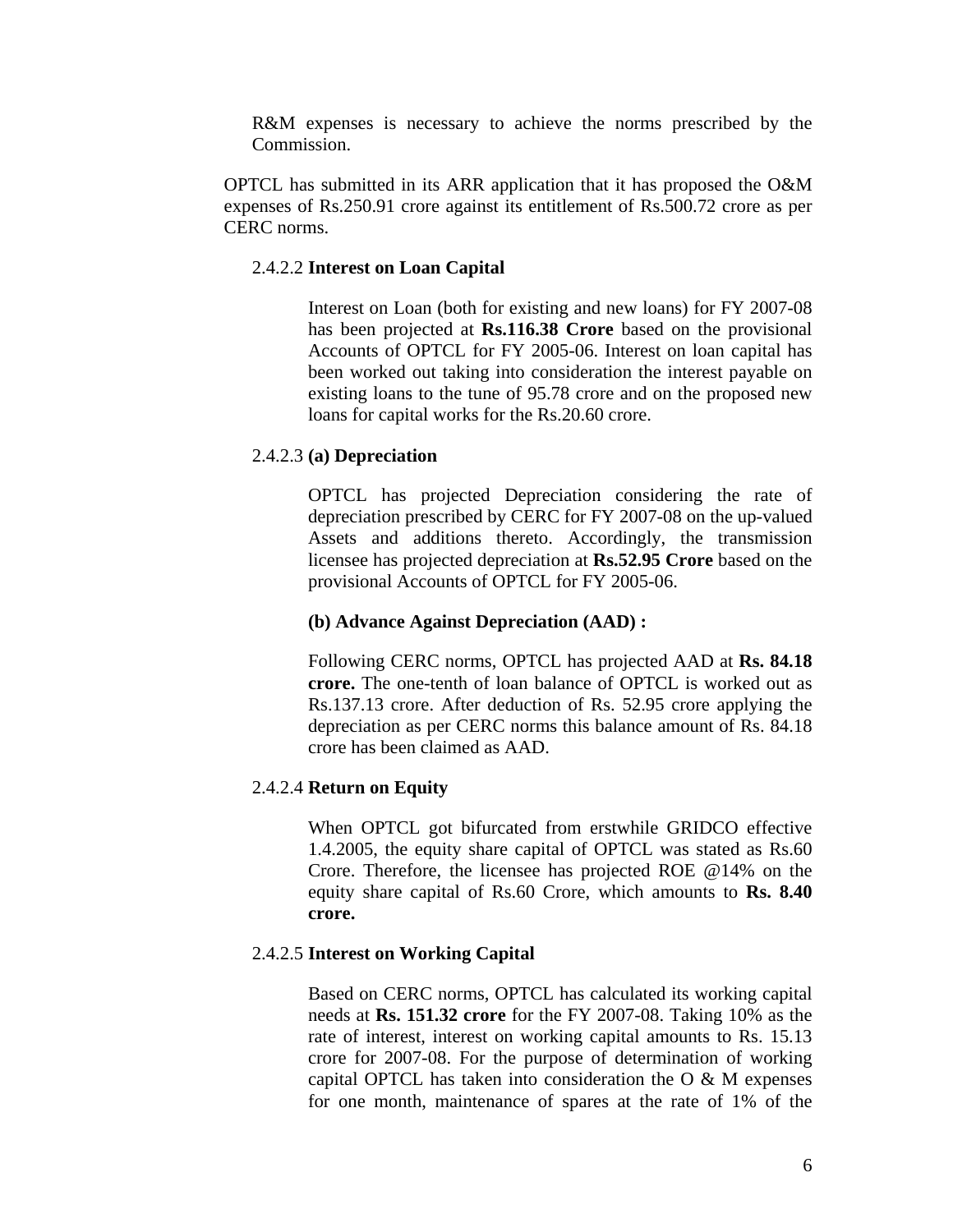historical cost escalated @ 6% per annum from the date of commercial operation and receivable equivalent to two months' of transmission charges calculated on target availability.

## 2.4.3 **Pass through Expenses:**

### 2.4.3.1 **Income Tax on core activities**

Fringe Benefits Tax (FBT) amounting to **Rs. 0.25 Crore** for FY 2005-06 has been claimed by OPTCL and included under Income Tax as pass through in the ARR for FY 2007-08.

### 2.4.3.2 **Any other expenses**

Under this head a sum of Rs. 138.08 crore has been claimed by OPTCL. This includes loss for 2005-06 to the tune of Rs. 9.94 crore, uncovered gap of Rs. 56.79 crore for 2006-07, gap in payment of interest on loans to the tune of Rs. 43.62 crores and another uncovered gap in repayment of principal of the order of Rs. 31.35 crore.

### 2.4.4 **Contingency Reserve:**

A sum of Rs. 10.49 Crore has been projected for Contingency Reserve for the FY 2007-08.

### 2.4.5 **Provision for Bad & Doubtful Debts:**

OPTCL does not envisage addition of any amount towards Bad and Doubtful Debts during 2007-08.

#### 2.4.6 **Grid Co-ordination Committee Expenses:**

As per provisions in Orissa Grid Code Para 11, OPTCL has formed Grid Coordination Committee (GCC) under it. Expenses of the Committee has been estimated at Rs.1, 55, 52,963/- or say Rs.1.56 Crore for FY 2007-08.

#### 2.4.7 **Performance based Incentives / Dis-incentives:**

OPTCL does not envisage any amount under this head for 2007-08

#### 2.4.8 **Other Income and Cost/ Miscellaneous Receipts:**

OPTCL estimates that it will earn Miscellaneous Receipts of Rs. 3.00 Crore from Inter-State Wheeling of 300 MU @ 10 Paisa per Unit during FY 2007-08. The same has been deducted from the gross revenue of OPTCL to arrive at the Net ARR for FY 2007-08.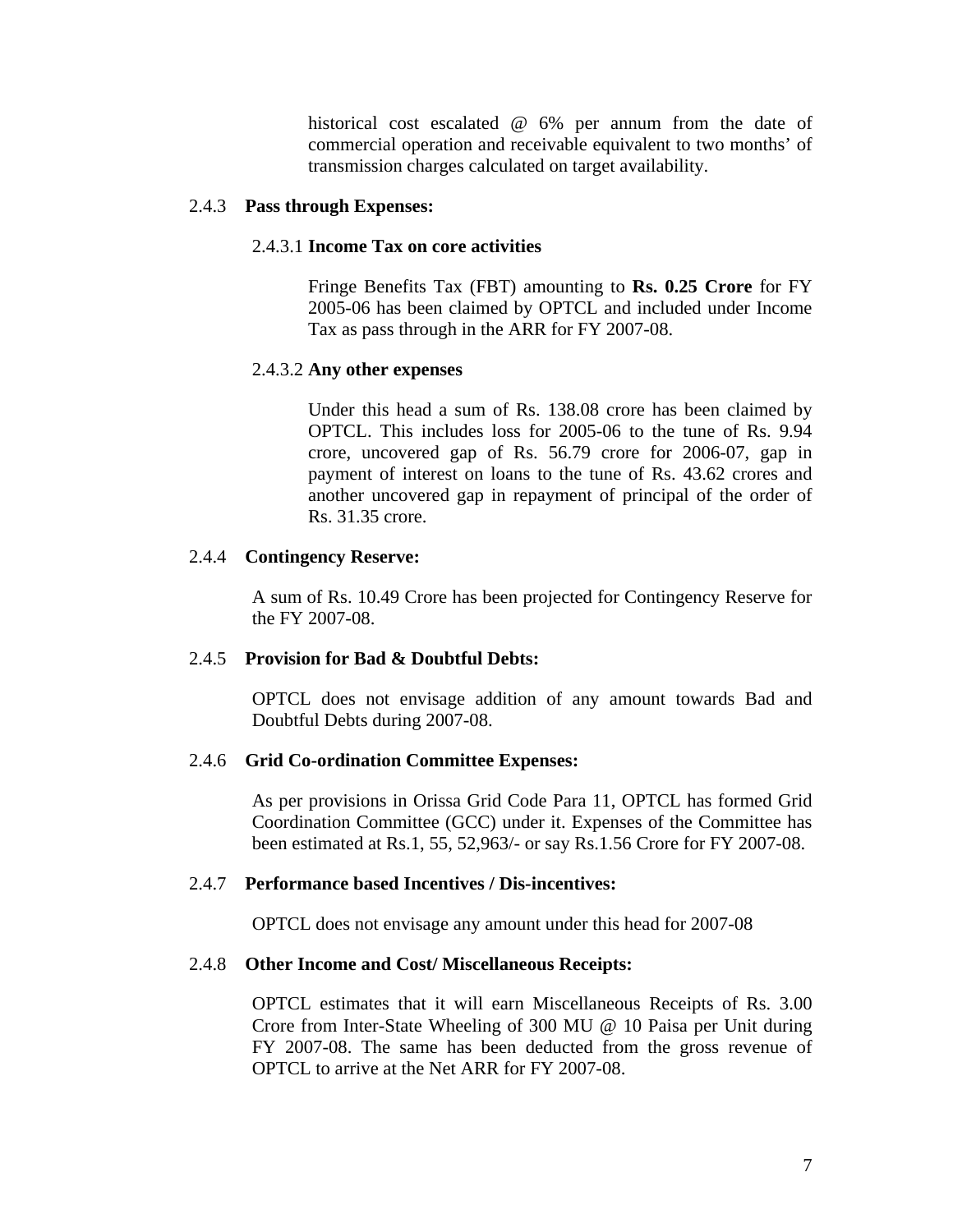### 2.5 **Transmission Loss:**

Transmission Loss for the period from April 2006 to September 2006 (FY 2006- 07) has been calculated as per OERC approved Gross Method and the same works out to 4.78%. Due to increased demand for energy in the state during FY 2007-08, GRIDCO proposed to utilize its entire share from ER ISGS sources during FY 2007-08. Therefore, the transmission loss in OPTCL's transmission system will be over and above 4.78%. In view of the above, OPTCL proposes a higher Transmission Loss of 5.00% for FY 2007-08.

# 2.6 **Expected Revenue from Transmission Charges:**

The revenue receipts from various transmission charges at the existing transmission tariff of 22 P/U shall be Rs. 359.17 Crore. Revenue to be earned by OPTCL from wheeling of power to DISTCOs and other long term open access customers for FY 2007-08 at the existing rate is shown below in tabular form:

| Sl.<br>No. | Customer                         | MU<br>approved in<br>2006-07 | MU<br>proposed<br>to be<br>Handled<br>$(2007-08)$ | Rate<br>(P/U) | $\%$<br>Loss | MU handled<br>before<br>Transmission<br>Loss | Amount<br>in Rs.<br>Crore |
|------------|----------------------------------|------------------------------|---------------------------------------------------|---------------|--------------|----------------------------------------------|---------------------------|
| 1.         | <b>CESU</b>                      | 4164                         | 5060                                              | 22            | 0.00         | 5060                                         | 111.32                    |
| 2.         | <b>NESCO</b>                     | 4169                         | 4110                                              | 22            | 0.00         | 4110                                         | 90.42                     |
| 3.         | <b>WESCO</b>                     | 4600                         | 4925                                              | 22            | 0.00         | 4925                                         | 108.35                    |
| 4.         | <b>SOUTHCO</b>                   | 1750                         | 1905                                              | 22            | 0.00         | 1905                                         | 41.91                     |
|            | <b>Total DISTCO</b>              | 14683                        | 16000                                             |               | 0.00         | 16000                                        | 352                       |
| 5.         | Emergency<br>sale to CGP         | 120                          | 10                                                | 22            | 0.00         | 10                                           | 0.22                      |
| 6.         | Wheeling of<br><b>ICCL</b> power | 350                          | 200                                               | 22            | 5.00         | 210.53                                       | 4.63                      |
| 7.         | Wheeling of<br>NALCO power       |                              | 100                                               | 22            | 5.00         | 105.26                                       | 2.32                      |
|            | Total                            | 15153                        | 16310                                             |               |              | 16325.79                                     | 359.17                    |

**Table – 2 Sources of Revenue** 

# 2.7 **Excess or (Deficit) in the ARR:**

OPTCL has submitted that with its present Transmission Tariff structure consisting of Transmission Charge @22 P/U & Transmission Losses @4.00%, it would not be able to meet its current costs as it may result in a deficit of Rs 316.16 crore as shown in table 3.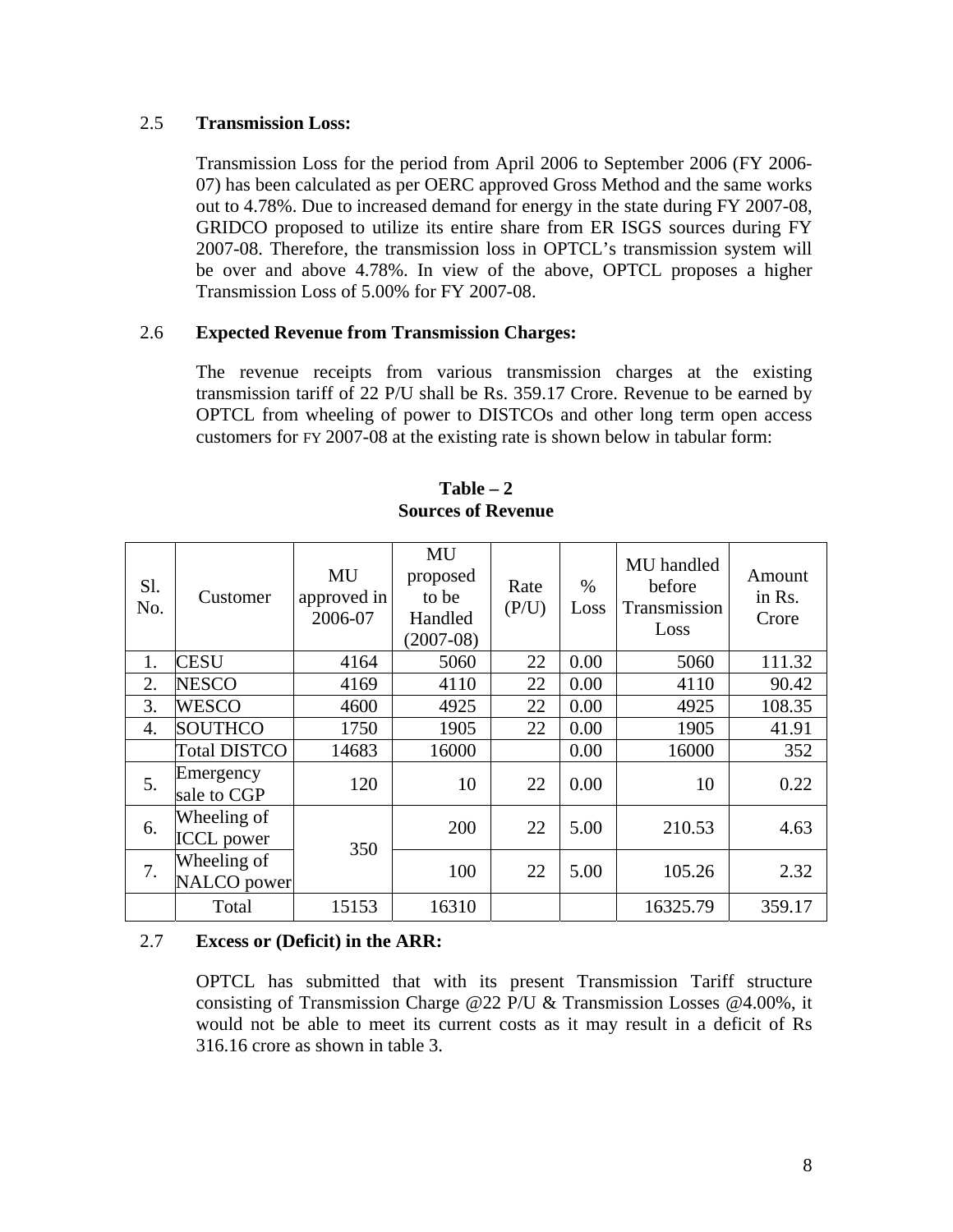| `able |  |  |
|-------|--|--|
|-------|--|--|

|                                                                                   | (Rs. Crore) |
|-----------------------------------------------------------------------------------|-------------|
| <b>Total Annual Revenue Requirement</b>                                           | 678.33      |
| <b>Less:</b> Revenue earned from Long Term Open Access Customers                  | 359.17      |
| <b>Less</b> : Revenue from Inter-State Wheeling of 300MU @10P/U                   | 3.00        |
| Excess or (Deficit) of ARR at the existing Wheeling Rate $\omega$ 22 P/U (316.16) |             |

The licensee, therefore, submitted application before the Commission with a request to approve its proposed ARR and the Transmission Tariff and Wheeling Loss for FY 2007-08.

# 2.8 **Proposed Tariff to Meet the Revenue Requirement for FY 07-08.**

# 2.8.1 **Transmission Tariff:**

The Transmission Cost less Revenue from inter-state wheeling for FY 07- 08 is given in the following table for computation of Transmission Tariff.

| <b>Total Annual Revenue Requirement</b>                | 678.33 |
|--------------------------------------------------------|--------|
| (Rs. Crore)                                            |        |
| Less Misc. Receipts                                    | 3.00   |
| (Rs. Crore)                                            |        |
| Net Annual Revenue Requirement to be recovered through |        |
| <b>Transmission Tariff</b><br>(a)                      | 675.33 |
| (Rs. Crore)                                            |        |
| Monthly Fixed Transmission Cost for recovery           | 56.28  |
| (Rs. Crore)                                            |        |
| Total Million Units proposed for Wheeling<br>(b)       |        |
| 16310 MU (16000+10+200+100)                            | 16310  |
| <b>Proposed Transmission Tariff</b><br>(a/b)           | 41.4   |
| (P/U                                                   |        |

**Table - 4** 

OPTCL proposes to recover the **Annual Fixed Cost** of **Rs.675.33 Crore** in full from the Long-Term Open Access Customers like GRIDCO & CGPs on the energy drawl during FY2007-08 in two ways i.e. either through recovery of the same on monthly basis @ **Rs 56.28 Crore per Month** or **@ 41.41 P/U** from 1.04.2007 considering the Transmission Loss for wheeling at **5.00%** on energy drawl.

# 2.8.2 **Long term Open Access Charges in terms of Rs./MW/Day**

The estimated energy for transmission in OPTCL's system is expected to be **16310 MU** or an average of **1861.87 MW**. The net transmission cost as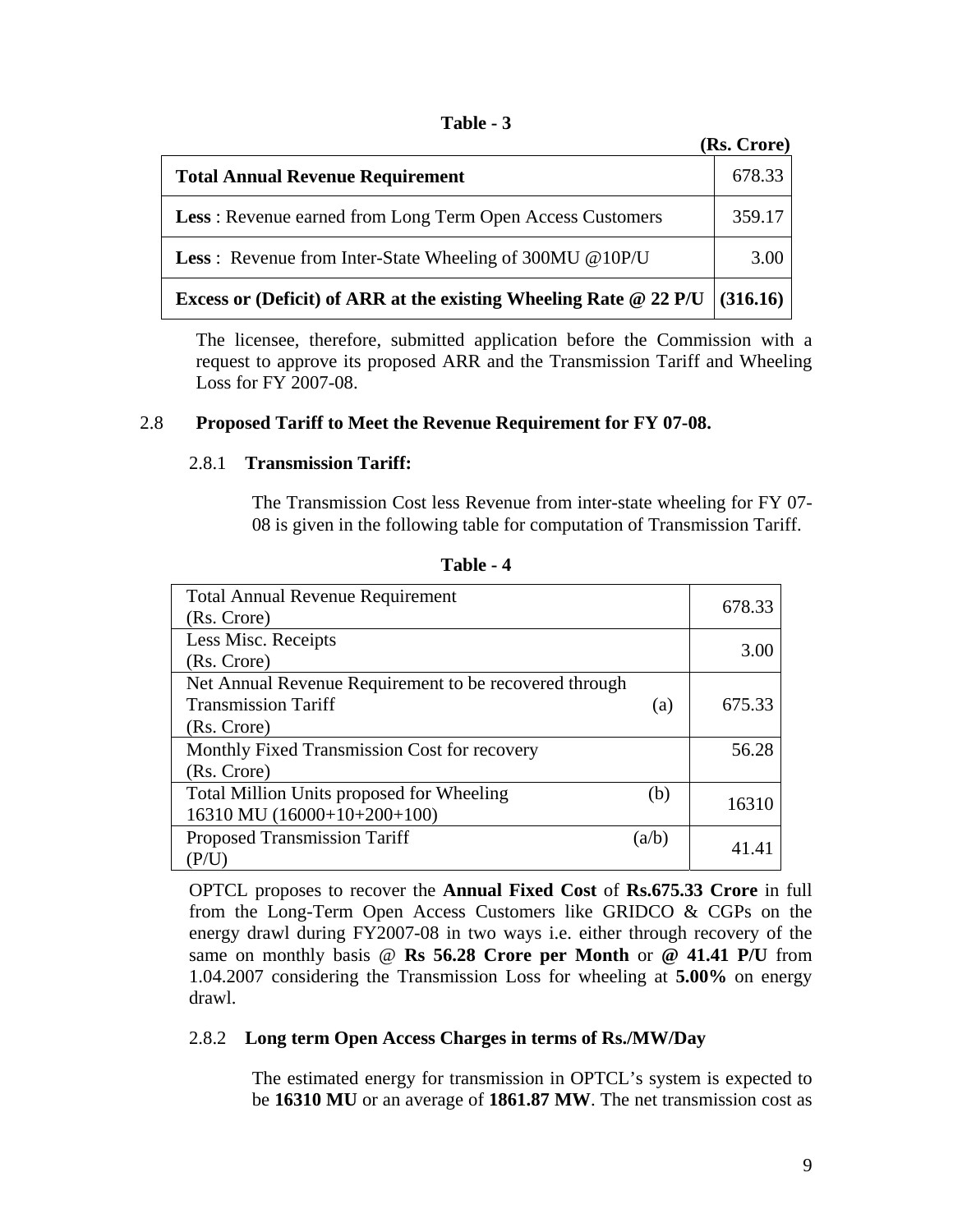indicated in the table above is **Rs.675.33 Crore**. OPTCL, therefore, proposes, the Long Term Transmission Charge on the basis of MW flow by adopting the OERC formula at **Rs.9937.48 per MW per day** from 01.04.07 onwards which is equivalent to **41.41 P/U**. This will be in addition to other charges in accordance with OERC Open Access Regulation.

# 2.8.3 **Short term Open Access Charges in terms of Rs./MW/Day**

The revenue from Short Term Open Access Charges leviable from Short Term Open Access Customers is uncertain and, therefore, OPTCL has not factored the same in to the Miscellaneous Receipts proposed in this Application. OPTCL submitted that the Short Term Open Access Charges shall be adjusted in the revenue as year-end-adjustments at the end of the year on actual basis. Therefore, OPTCL has considered Short Term Access Charges as Nil in this Application.

However, as per the OERC regulation, OPTCL proposes **Short Term Open Access Charges** as one fourth of the Long Term Open Access Charges i.e. **Rs. 2484.37 Per MW per day**. Other Open Access charges shall be levied as per regulation.

### 2.9 **Summary of Transmission Tariff Proposed by OPTCL**

The total of transmission charges are applicable for wheeling of GRIDCO power from generating points to the supply point of Distribution & Retail Supply Licensee and wheeling of power from CGP to its units at a separate location. The total charges shall be calculated by summation of following charges stated in Para (a) to (d) below as applicable:

#### 2.9.1 **(a) Transmission Charge:**

2.9.1.1 Transmission Charge **@ Rs. 56.28 Crore per Month** or **@ 41.41 P/U** shall be applicable for transmission of GRIDCO power at 220 kV/ 132 KV over OPTCL's EHT transmission system for the purpose of transmission of energy from generator end to the substation from where energy will be fed to DISTCOs and CGPs for the use of EHT transmission system and for the purpose of transmission of energy from a CGP to its industrial unit located at a separate place as well as for transmission of power from outside the state to an industry located inside the State. **Transmission loss** shall be considered as **5%** for the use of EHT system of OPTCL in addition to the transmission charges.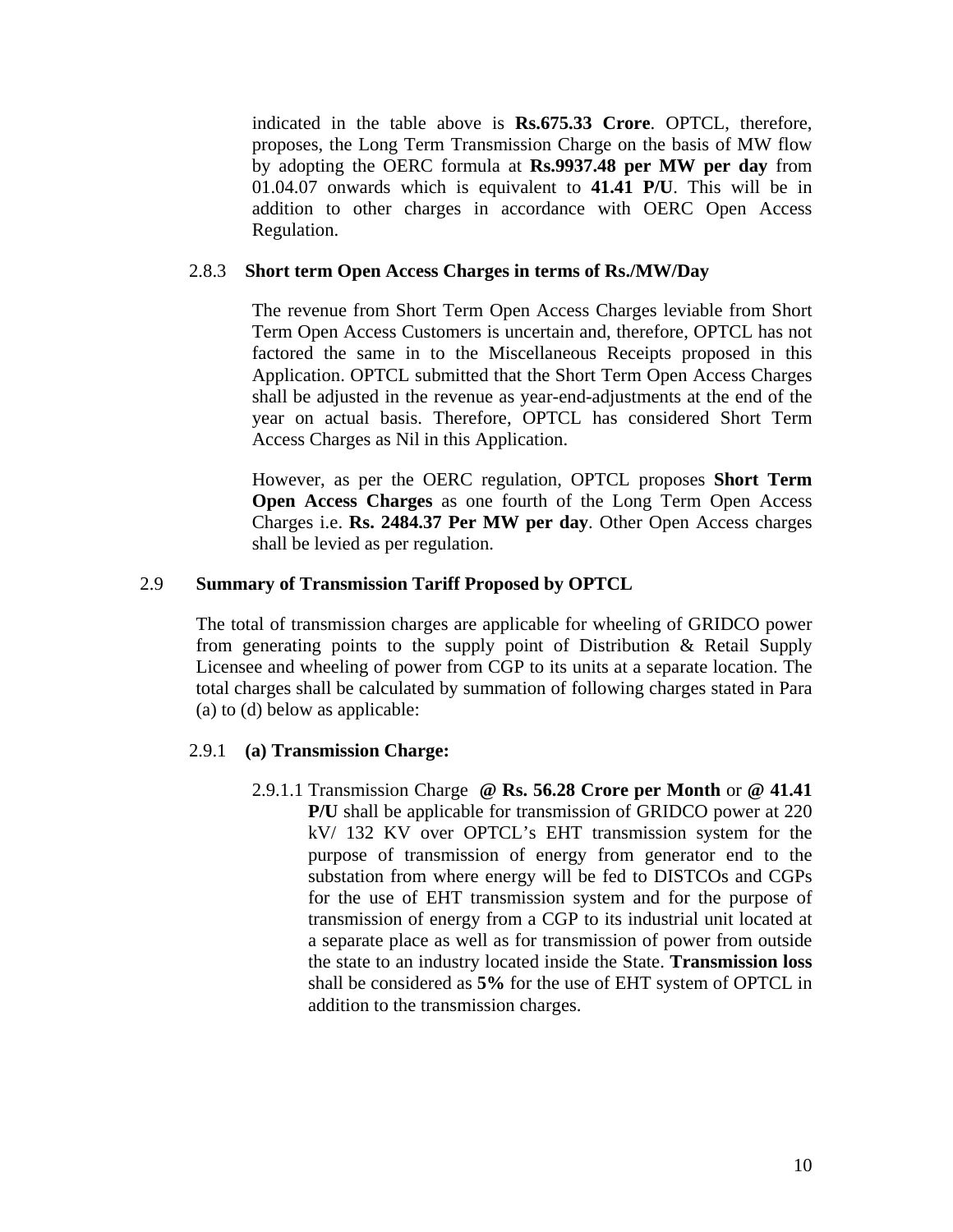- 2.9.1.2 In terms of Rs./MW/Day, Long Term Open Access Charges will be Rs.9937.48 and that for Short Term Open Access Charges will be Rs. 2484.37 plus other applicable charges and losses.
- 2.9.1.3 The transmission charge shall be applicable to GRIDCO on a prorated basis on quantum of energy delivered to the DISTCOs and CGPs, the Long Term Customers of GRIDCO for the respective month.

### 2.9.2 **(b) Rebate:**

- 2.9.2.1 On payment of monthly bill, the Open Access Customer shall be entitled to a rebate of Two percent (2%) of the amount of the monthly bill (excluding arrears), if full payment is made within 48 hours of the presentation of the bill.
- 2.9.2.2 One and half percent (1.5%)of the amount of the monthly bill (excluding arrears), if a minimum of 85% of the whole amount (excluding arrears) is paid within 48 hours of the presentation of the bill and One percent (1%) on the balance amount if paid in full within 15 days from the date of the presentation of the bill.
- 2.9.2.3 One percent (1%) of the amount of the monthly bill (excluding arrears) if paid in full within 15 days from the date of the presentation of the bill.

# 2.9.3 **(c) Delayed Payment Surcharge:**

The monthly charges as calculated above together with other charges and surcharge on account of delayed payments, if any, shall be payable within 30 days from the date of bill. If payment is not made within the said period of 30 days, delayed payment surcharge at the rate of 2% (two percent) per month shall be levied pro-rata for the period of delay from the due date, i.e. from the 31st day of the bill, on the amount remaining unpaid (excluding arrears on account of delayed payment surcharge).

# 2.9.4 **(d) Duties and Taxes:**

The Electricity Duty levied by the Government of Orissa and any other statutory levy/ duty/ tax/ cess/ toll imposed under any law from time to time shall be charged over and above the tariff.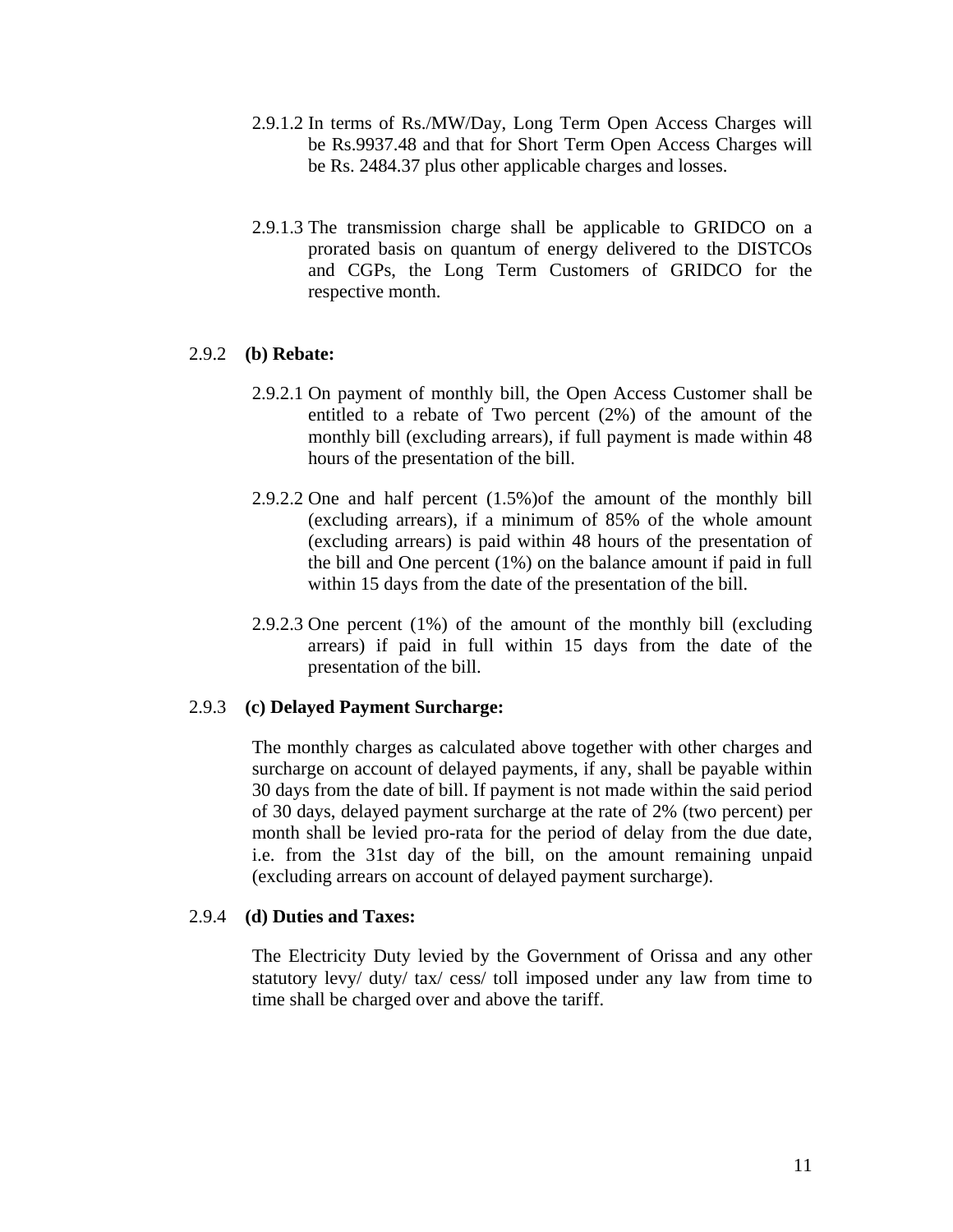# 3 **VIEWS OF THE OBJECTORS ON TRANSMISSION TARIFF PROPOSAL FOR 2007-08**

The Licensee was allowed in the beginning of the hearing to give a power point presentation regarding its ARR and tariff application for the FY 2007-08. Director (Tariff) then raised certain queries on the licensee's filing. The representative of Nabakrushna Choudhury Centre for Development Studies, Bhubaneswar who has been appointed as consumer counsel put up certain queries and objection regarding ARR and tariff filing. Followed by him the objectors made many comments regarding the submission of the licensees.

# 3.1 **Nabakrushna Choudhury Centre for Development Studies (NCCDS)**

3.1.1 In accordance with Section 94(3) of Electricity Act, 2003 which stipulates that the appropriate Commission may authorize any person as it deems fit to represent the interest of consumers in the proceedings before it, the Commission for the first time has engaged Nabakrushna Choudhury Centre for Development Studies as consumer counsel for receiving quality inputs/feed back on the tariff matters in the interest of different sections of consumers. The representative of NCCDS had analyzed the applications in the light of Kanungo Committee Report and some of the important observations are as follows:

# 3.1.2 **Revenue Gap:**

OPTCL has projected revenue gap as follows:

|                                              | (Rs. Crore) |
|----------------------------------------------|-------------|
| <b>Total Revenue Requirement</b>             | 678.33      |
| Revenue from long-term open access customers | 359.17      |
| Less Misc. Receipts                          | 3.00        |
| <b>Total Revenue Receipts</b>                | 362.17      |
| Revenue Gap                                  | 316.16      |

**Table - 5 Revenue Gap of OPTCL during FY 2007-08** 

# 3.1.3 **Revenue from Tariff**

OPTCL has expected to deliver 16000 MU of energy to GRIDCO, while the actual projection submitted by DISTCOs to OERC is 17848.11 MU for the FY 2007-08. If the projected demand of the DISTCOs would be considered then the revenue receipts of OPTCL would show an increase and hence reduction in the revenue gap.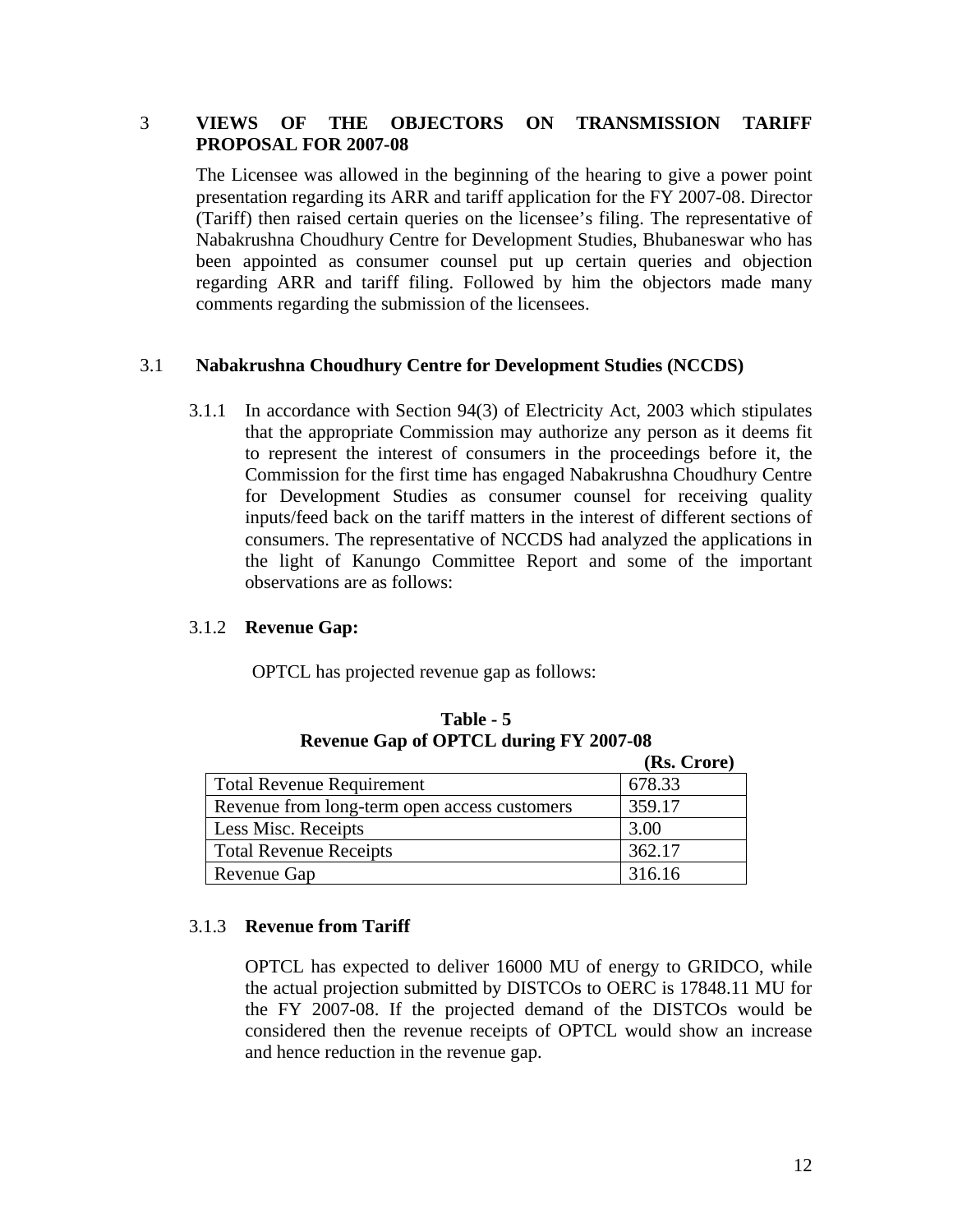# 3.1.4 **Revenue Requirement**

- 3.1.4.1 The revenue requirement of OPTCL for FY 2007-08 constitutes not only fixed cost and additional expenses but also pass through cost of Rs 138.33 Crore. If the pass through cost were deducted, then the revenue gap would be Rs 177.83 Crore. Pass through of previous loss and arrear tax would certainly impose burden on the consumers and, therefore, should not be allowed.
- 3.1.4.2 OPTCL has projected its revenue requirement for FY 2007-08 which is twice that of FY 2006-07. The areas of concern, besides the pass through loss, include increase in employee cost (58.15%), repair and maintenance cost (50.0%), interest on loan capital (71.07%) and advance against depreciation (75.05%). For example, R & M expenses increased from Rs 6.94 Crore (actual) in 2005-06 to Rs 36 Crore approved by the Commission for 2006-07. Again, there is a projection of 50% increase in revenue requirement on R & M for the FY 2007-08, which is too high. The increase in expenses on employee and R & M should, therefore, be not more than 10%. This would reduce the revenue gap by Rs 70 Crore.
- 3.1.4.3 Further, there is significant increase in the interest on long-term loan amount. OPTCL should explain such significant increase in interest. Is there any delay in the completion of any ongoing projects, which has added to the interest?
- 3.1.4.4 Regarding the advance against depreciation, it is to be seen that whether it satisfies the CERC norm, which stipulates that advance against depreciation should be permitted only if cumulative loan repayment up to a particular year exceeds the cumulative depreciation up to that year.

# 3.1.5 **Transmission Loss**

OPTCL has proposed a transmission loss of 5% against 4% approved by OERC for 2006-07. Kanungo Committee had recommended for a stepwise reduction of transmission loss so that the same is brought to a level at par with that of Central Power Grid by 2007. But due to its inefficiency OPTCL has failed to arrest the high transmission loss. In conformity with the power sector reform, OPTCL needs to reduce the transmission loss gradually and significantly. The transmission loss, therefore, may be fixed at 3% for the FY 2007-08.

3.1.6 The Counsel summarized by saying that the higher proportion of increase in cost proposed by OPTCL should not be allowed for the best interest of the consumers. Further, OPTCL has failed to arrest the high transmission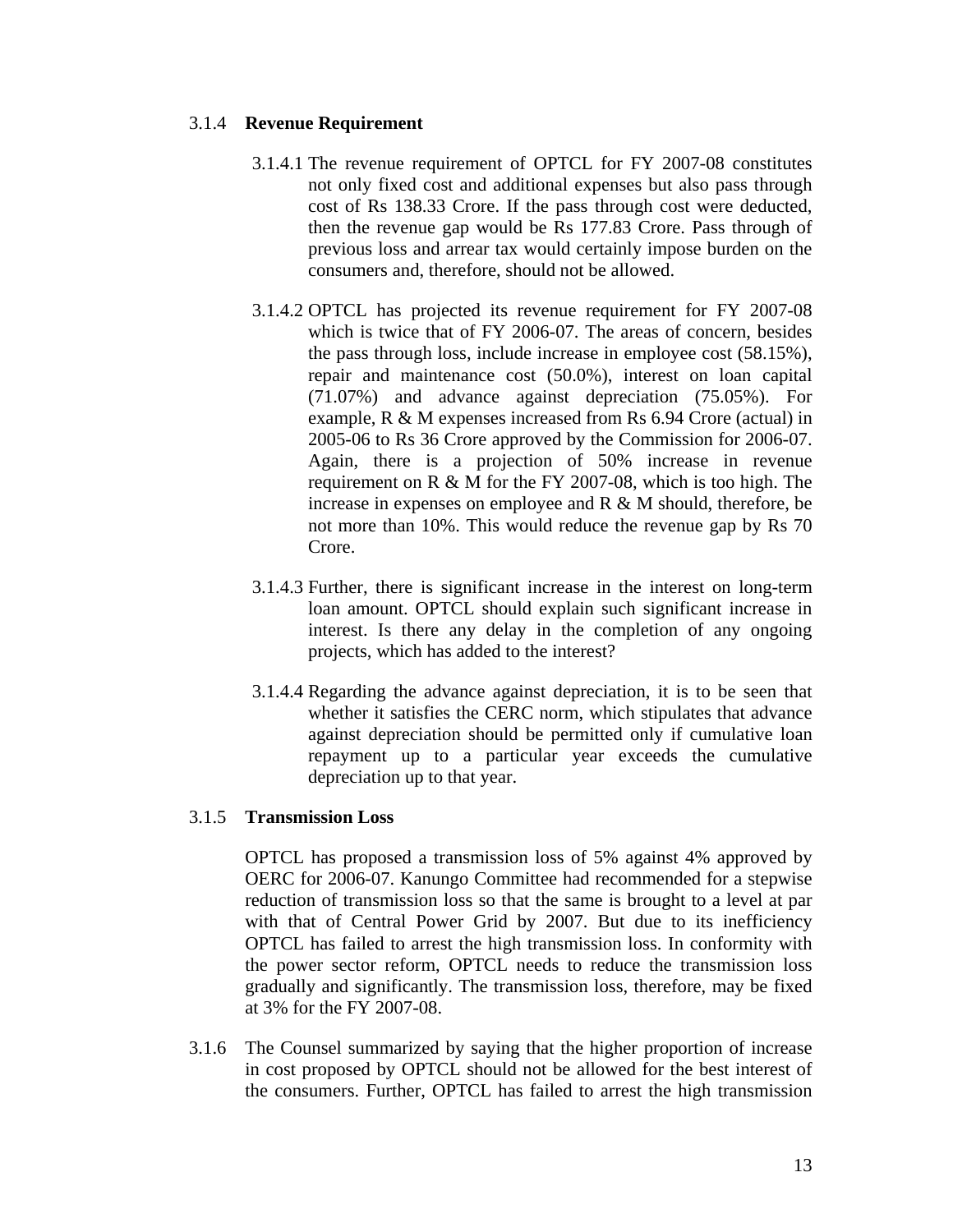loss in conformity with the power sector reform and needs to reduce the transmission loss gradually and significantly. A target loss of not more than 3% be allowed.

3.1.7 The Commission has considered all the views of various objectors on the Transmission Tariff Proposal of OPTCL. Some of these views were found to be of general nature whereas others were specific to the proposed tariff filing for the FY 2007-08. Based on their nature and type, these views have been classified subject-wise as discussed below:

# 3.2 **Energy Handling & System Availability during 2007-08:**

- 3.2.1 One objector stated that the total energy to be handled by the licensee had been calculated at 16310 MU which did not include the Inter-State sale or any sale from the surplus energy available in Orissa and sold by GRIDCO for trading out side the State. The transmission system of OPTCL was also burdened by the energy which was sold out side the State and the same should be included in the total energy handled by OPTCL.
- 3.2.2 Another objector estimated the availability of energy from different sources at 18815 MU.
- 3.2.3 Another objector contended that OPTCL should be wheeling for DISTCOs to the tune of 17848.11 MU. Wheeling for CGPs shall be 300 MU. Added together the total wheeling should be of the order of 18148.11 MU instead of 16310 MU projected by OPTCL.
- 3.2.4 One objector stated that OPTCL did not present line-wise system availability in its application. The system availability of OPTCL in most of the cases is understood to be remaining below the benchmark level of 98%. Presentation of system availability data is a requirement to adjudge the performance of OPTCL as the transmission licensee, so that OPTCL can receive 100% payment towards Annual/ Monthly Fixed Charges. As per para 7.3 of National Tariff Policy, OERC can assess necessary incentives or disincentives, as may be the case for over or below 98% of system availability.

# 3.3 **Transmission Loss:**

3.3.1 One objector submitted that it was revealed from the ARR filing of OPTCL that the actual transmission loss was 4.73% during 2006-07 which was a matter of concern. Based on the previously allowed loss figure of 3.58% in 2003-04 and stipulated reduction of 0.3% per year, the present allowable transmission loss for 2007-08 should be 2.38% only. However, a transmission loss of 3% may be allowed during 07-08, the objector felt.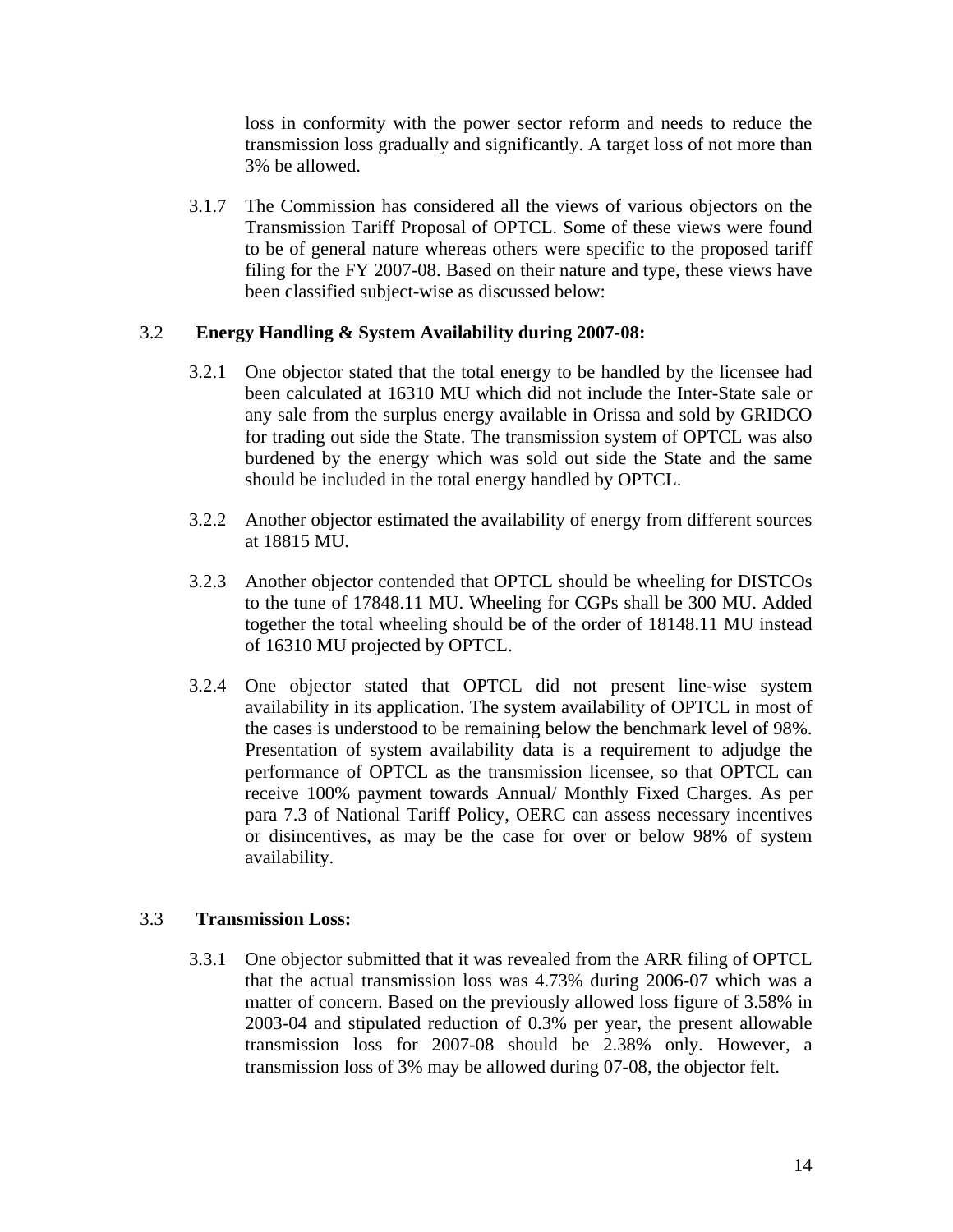- 3.3.2 Another objector stated that the quantum of power transmitted remained more or less same as that in the year 2006-07. Therefore, the Transmission Loss should be allowed at 3.7%.
- 3.3.3 Some argued that the transmission loss should be less than 4%, while others said that the same should not be allowed to exceed beyond 4%.
- 3.3.4 One objector pleaded that the reasons stated to enhance the "transmission losses" to 5.00%, against the target of 3.70%, was unacceptable.
- 3.3.5 Some pointed out that SOVEN KANUNGO COMMITTEE had recommended a stepwise reduction of transmission loss so that the same was brought down to a level at par with that of CTU (i.e. the POWER GRID) by 2007.
- 3.3.6 Others opined that OPTCL should be directed to reduce the transmission loss to a level below 3% in coming 3 years starting from 2007-08 with a base level loss of 4% as approved by the Commission for 2006-07.
- 3.3.7 As a matter of fact, OPTCL has not even taken any step to reduce the transmission loss in face of huge investments made by it through the World Bank Projects, the objectors pointed out.
- 3.3.8 OPTCL in its rejoinder had attempted to shrug-off its responsibility towards transmission loss reduction and its commitment to improve the system performance as stipulated in National Tariff Policy and National Electricity Policy, maintained some objectors. Further, OPTCL has tried to evade its responsibilities towards its commitment of implementing the recommendation of "SOVEN KANUNGO COMMITTEE" towards annual transmission loss reduction of 0.3% by not coming out with necessary action plans in that direction.
- 3.3.9 One objector pointed out that GRIDCO had committed in its ARR application for the year 1999 that transmission loss would be within the 4% limit. OPTCL's present claim of 5% towards transmission loss should not be made acceptable.
- 3.3.10 One objector suggested that a comparison should be made with other states as far as transmission loss was concerned.

#### 3.4 **Repair & Maintenance Expenses:**

3.4.1 Some objectors stated that OPTCL had proposed O&M cost of Rs. 250 crore based on CERC norms applicable to inter-State transmission system of Power Grid Corp of India which maintains only 220 KV/400 KV lines and sub-stations. OPTCL has conveniently chosen to use the same norms for 33 KV, 25 KV and 11 KV lines and sub-stations.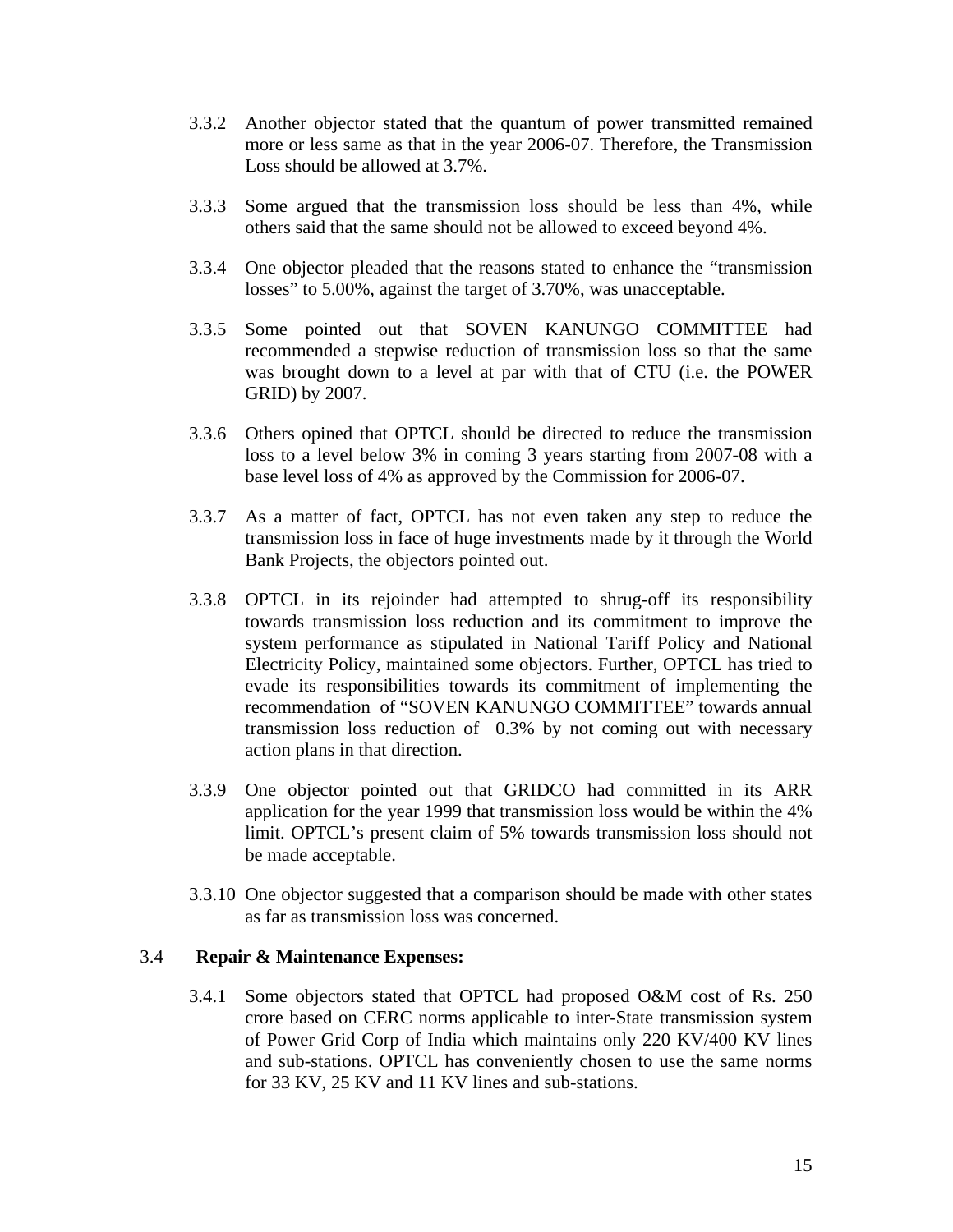- 3.4.2 One objector argued that the licensee was not able to spend the full amount approved by the Commission under this head and the actual expenditure was about 50% of the approved figure in all the years in the past.
- 3.4.3 Another objector suggested that the R & M expenditure for the year 2007- 08 should not exceed Rs. 15.00 crore.
- 3.4.4 Some computed the R&M with 6% rise over and above the ATE direction of Rs 15.00 crore.
- 3.4.5 R&M expenses should be determined based on the costs approved by the Commission for the year 2006-07 with escalation limited to annual inflation, one objector said.
- 3.4.6 Another objector pointed out that in view of poor utilization of funds under R&M, a provision of Rs 54 crore for 2007-08 should not be considered.
- 3.4.7 One objector stated that OPTCL in its rejoinder had not provided detailed information to justify its proposal of O & M expenses.

# 3.5 **Employees Cost and A & G Expenses:**

- 3.5.1 One objector suggested that an amount of Rs. 122.00 crore might be allowed for the year 2007-08 towards Employees Cost.
- 3.5.2 Another objector estimated employees cost at Rs 128.69 crore.
- 3.5.3 The employees' cost for 2007-08 should be based on the approved cost of the Commission for the year 2006-07, some opined.
- 3.5.4 Others said that in absence of the figures relating to man-power for 2006- 07 & 2007-08, the projection of employees cost of Rs. 182.12 crore for 2007-08 was not at all justified.
- 3.5.5 One objector estimated employees cost at Rs 126.88 crore allowing a 10% weighted average hike towards basic pay and DA.
- 3.5.6 Regarding A & G expenses one objector maintained that the proposal of OPTCL might be allowed if the Commission felt reasonable after reviewing last few years' actual expenditure.
- 3.5.7 Some stated that  $A \& G$  expenses ought to be fixed on a normative basis.

# 3.6 **Interest Payment:**

3.6.1 One objector stated that as the loan base was yet to be divided in to capital expenditure loan and working capital loan, no interest on loan be allowed to OPTCL in the ARR of 2007-08.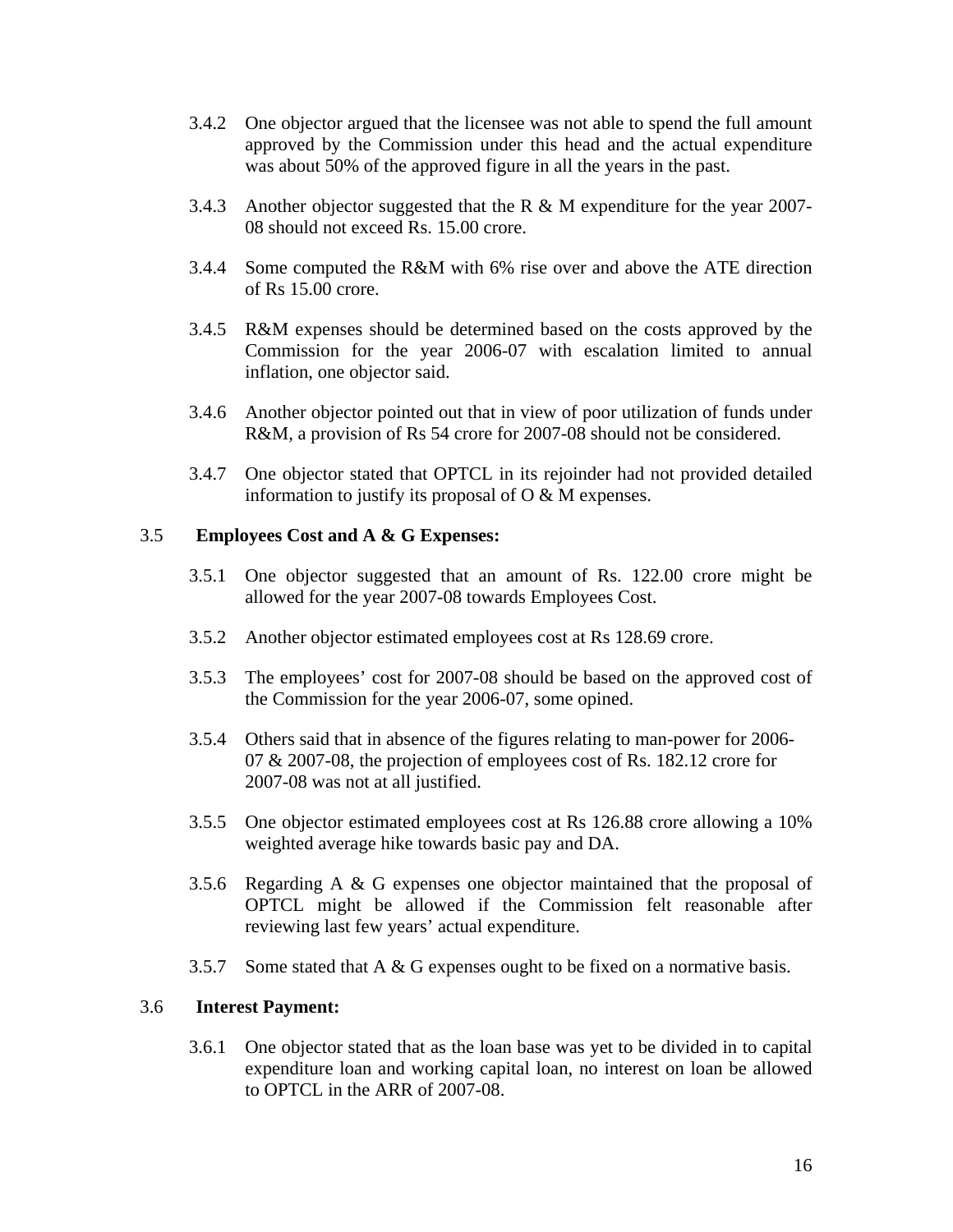- 3.6.2 While some objectors estimated interest payment at approx Rs. 75 crore, others computed the interest on loan based on the principle adopted by OERC and put the same at Rs 41.15 crore.
- 3.6.3 The objectors suggested that REC loan should be taken at 8.5% as per GOO Notification dated 29.01.2003.PFC loan should be taken at 8.5%. The Union Bank of India loan was not taken for creation of assets and hence should be disallowed. Even assuming 7.75% interest for HUDCO loan, the interest amount comes to 15.1 crore.
- 3.6.4 Some suggested that OPTCL had calculated interest on working capital @ 10% and had arrived at an amount of Rs. 15.13 crore. This would get reduced as the O&M expenses proposed by OPTCL at Rs 250.91 crore would also be reduced to Rs 15 crore going by the objector's suggestion.

# 3.7 **Fixed Asset and Depreciation:**

- 3.7.1 One objector suggested that up-valuation of assets should not be taken by OERC for tariff determination.
- 3.7.2 The objector maintained that the Original Cost of Fixed Assets should not be based on the up rated value of the assets as on 01.04.1996, even if the period notified by the Government of Orissa expired by 2005-06 or the subsequent period of extension.
- 3.7.3 Another objector stated that the figures submitted by OPTCL's projection of depreciation at Rs 52.98 crore for 2007-08 needed detailed verification and might have to be trimmed.
- 3.7.4 Some objectors considered depreciation of Rs 43.51 crore to be allowed during 2007-08. In case OPTCL was supposed to repay any contractual obligations, the same might be limited to Depreciation as advance against depreciation was prohibited in National Tariff Policy.
- 3.7.5 Regarding shortfall of repayment of loan over and above the allowed depreciation, the objectors opined that OPTCL might negotiate with the Banks / FIs for a longer tenure or moratorium for repayment of Principal.

# 3.8 **GCC expenses:**

As far as GCC expenses are concerned, a token amount of Rs 1 crore might be allowed as Orissa GCC has not yet started functioning, said one objector**.** 

# 3.9 **Contingency Reserves:**

3.9.1 OPTCL has proposed investment towards Contingency Reserve to the tune of Rs. 10.49 crore during 2007-08. The provision for investment towards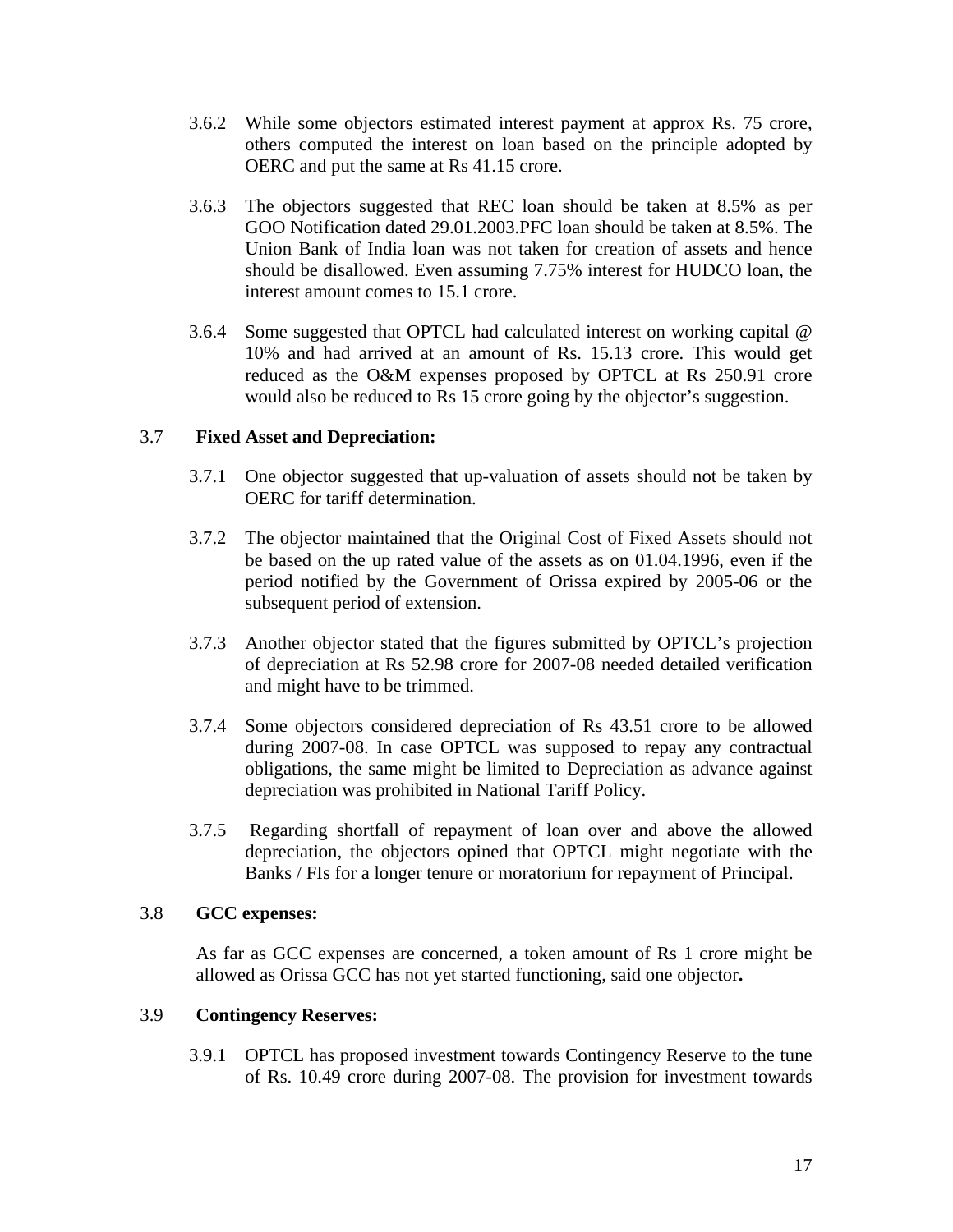Contingency Reserve is not there in the OERC (Terms and Conditions for Determination of Tariff) Regulation, 2004, said one objector.

- 3.9.2 Another objector stated that the National Tariff Policy did not suggest inclusion of contingency reserves in transmission tariff.
- 3.9.3 ATE in order dated 13.12.06 has allowed Rs 5 crore towards contingency Reserve which is  $1/3^{rd}$  of the R&M expenses allowed by ATE of Rs. 15 crore for FY 2006-07. Based on the above OPTCL is entitled to a sum of Rs 5.5 crore  $(1/3^{rd}$  of R&M expenses) during 07-08, maintained other objectors.
- 3.9.4 Others said that the Commission should provide guidelines on contingencies as per National Tariff Policy.

# 3.10 **Return on Equity:**

- 3.10.1 One objector stated that the Commission did not consider any return on equity to be included in tariff calculation in line with State Government Notification dated 29.01.2003 in earlier tariff orders and hence the same be disallowed.
- 3.10.2 Another objector observed that as the sector had not yet turned around, zero reasonable return might be allowed along the lines of thinking adopted for the year 2006-07.

# 3.11 **Past Losses:**

- 3.11.1 Some objectors observed that the amount asked for pass through of all past losses and liabilities, which included the estimated loss and gap during 2006-07 and for earlier years, needed a detailed examination.
- 3.11.2 The claim made by OPTCL towards past losses had no merit as these items were already dealt in the ARR 2006-07, said others.
- 3.11.3 One objector stated that the past losses projected by a OPTCL should have been with the previous organization (i.e. GRIDCO) from which OPTCL has been carved out.

# 3.12 **Miscellaneous receipts:**

- 3.12.1 One objector stated that miscellaneous receipts as indicated by the licensee were on lower side.
- 3.12.2 Another objector maintained that the amount to be received for Intra-State wheeling for supply of power to CGPs was also on the lower side which should have been projected at higher level.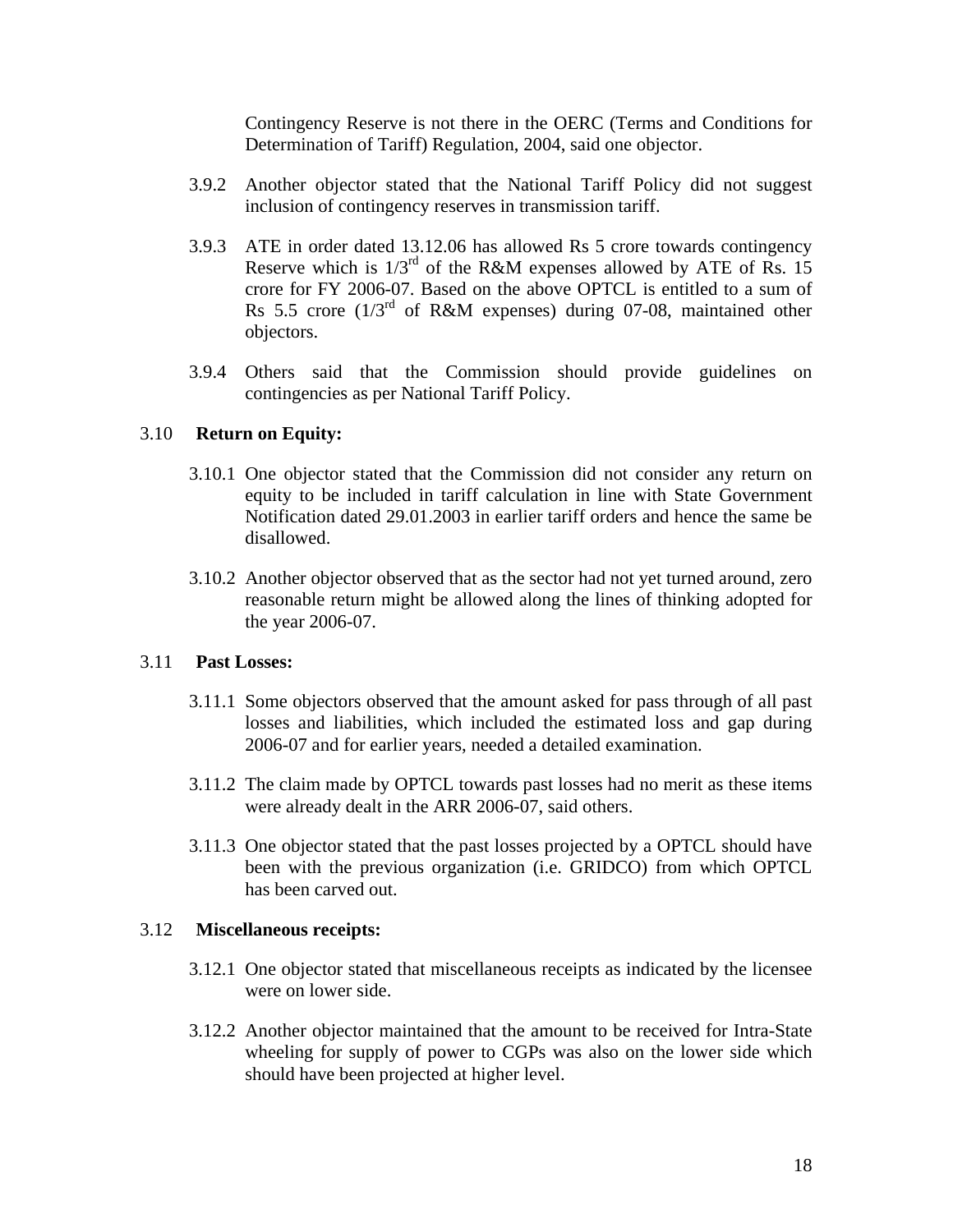### 3.13 **Revenue Requirement:**

- 3.13.1 Some objectors estimated the net annual revenue requirement for the year 2007-08 at Rs. 282.50 crore.
- 3.13.2 Others estimated the same at Rs. 232.39 crore.
- 3.13.3 Still some others computed the ARR at Rs 305.67 crore with transmission tariff of 17 paisa/unit for 2007-08.
- 3.13.4 One objector pointed out that revenue earned from inter-state wheeling of power had not also been considered while determining the unit cost of transmission.

# 3.14 **Transmission Tariff:**

- 3.14.1 OPTCL has not followed the requirements to compute the transmission price based on factors like level of voltages and quantum of power flow in each of such voltage system separately to indicate the operational efficiency and performance of such systems, maintained some objectors.
- 3.14.2 Taking the quantum of energy handled as 16310 MU, the transmission tariff has been calculated by one objector at 17.3 P/U.
- 3.14.3 Another objector estimated transmission tariff at 13 paisa per unit.
- 3.14.4 Some objector argued that the Commission might determine transmission tariff for 2007-08 based on the approved parameters for 2006-07.
- 3.14.5 Others said that Transmission Tariff should not be permitted to be increased beyond 22 Paisa / Unit.
- 3.14.6 One objector suggested that Wheeling charges for the CGPs should be reduced as higher tariff will discourage setting up of new captive power plants.
- 3.14.7 Some objectors opined that transmission tariff should not be made applicable to the CGPs operating in the State for wheeling of their power due to the following reasons:
	- $\triangleright$  CGPs inject power at the load centers and draw power at a point where the line is lightly loaded.
	- $\triangleright$  CGPs contribute to the reduction of transmission loss.
	- $\triangleright$  The present wheeling charge is very high.
	- $\triangleright$  Income from wheeling should be considered as an incidental income of OPTCL.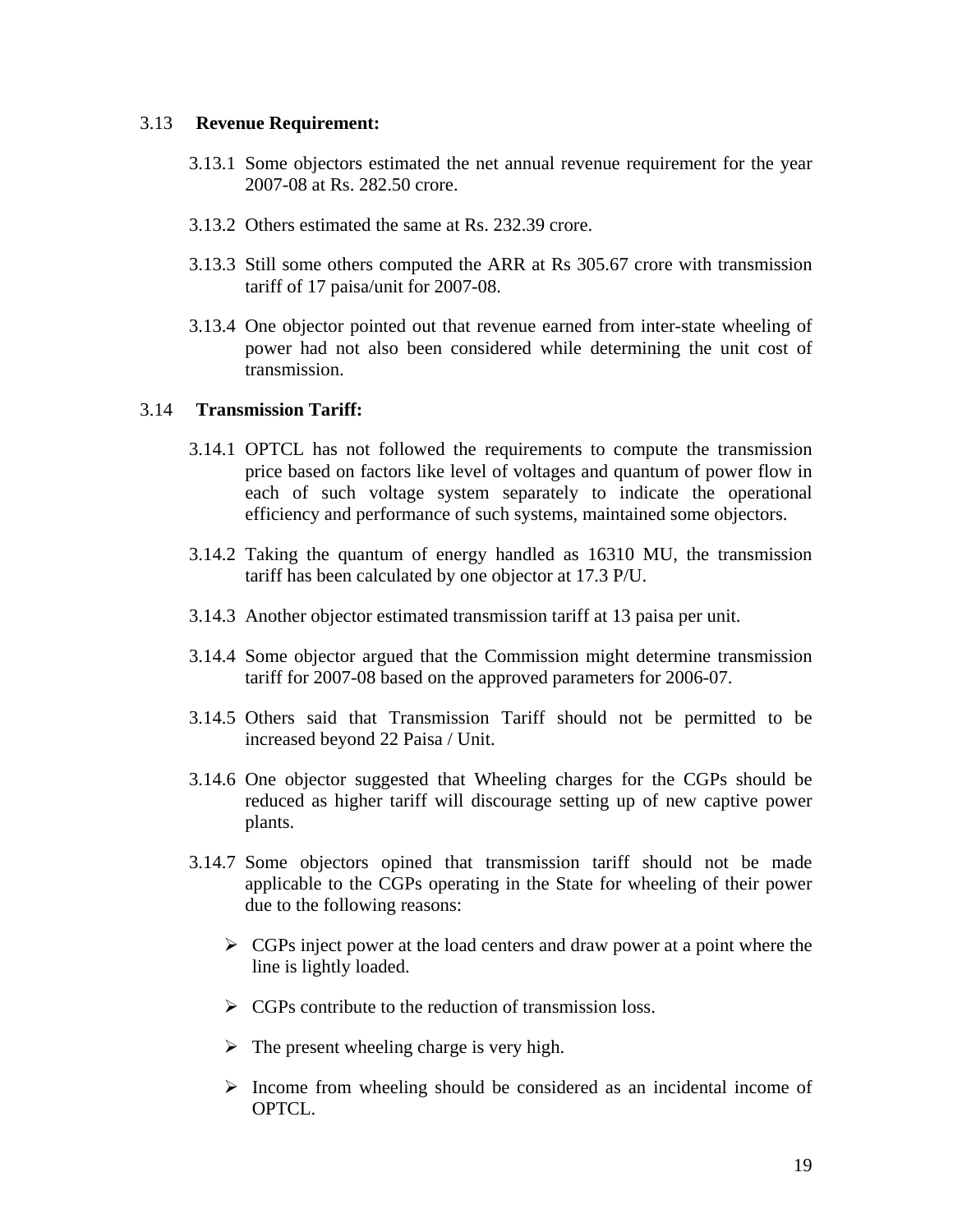- 3.14.8 One objector observed that the proposed STOA rate appeared to be higher. A glance at the prevailing STOA rates of various regions of the Country indicates that these rates vary between 1.50 Paisa / KWH and 2.56 Paisa / KWH. Even some States have much lower STOA (for i.e. Chhatisgarh 2.25 Paisa / KWH, West Bengal 2.38 Paisa / KWH etc).
- 3.14.9 Another objector said that OPTCL should be directed to reduce the STOA charge on transmission further below the current rate of 5.5 Paisa/KWH to a level of 3 paisa / KWH which should be closely nearer to the prevailing charges being levied by other transmission utilities of the Country.
- 3.14.10 The Commission may approve the LTOA charges at Rs 4052.79/MW/day and STOA charges at Rs 1013.20/MW/day for OPTCL for FY 2007-08 along with system loss of 3.7%, observed some objectors.

# 3.15 **Income from Wheeling:**

The Commission in its Order dated 23.3.2006 had considered Rs 5.00 crore towards the wheeling income for 2006-07. The DISTCOs had challenged the same before the ATE and the later directed the Commission to consider Rs 17.50 crore towards the income from wheeling for FY 2006-07. Accordingly the Commission was requested to consider the same figure while computing the wheeling income of OPTCL for the FY 2007-08.

# 3.16 **Rebate:**

The Distcos submitted that certain difficulties were experienced in implementing the rebate structure as proposed by OPTCL. That is, if bills were presented on the last hours of a working day and the subsequent two days were holidays, the Distcos would not be able to pay the bills in time to avail the rebate. They requested the Commission to approve the rebate of 2% for them for prompt payment of BST bills within three working days excluding Sunday and holidays from the date of presentation of the BST bill.

# 3.17 **Some Special Issues:**

- 3.17.1 One objector stated that OPTCL was forcing all prospective EHT Consumers, not only to bear the entire cost of bay extension / Transmission Line / Switching Station, but was also demanding an interest bearing (6% per annum) deposit of Rs 10.00 lakhs per MW, towards augmentation charges, which was not site specific. It was also collecting identical deposits even from consumers applying for power supply at 33 KV, in spite of the OERC Orders.
- 3.17.2 OPTCL has not furnished firm dates to complete the ongoing transmission lines, said another objector.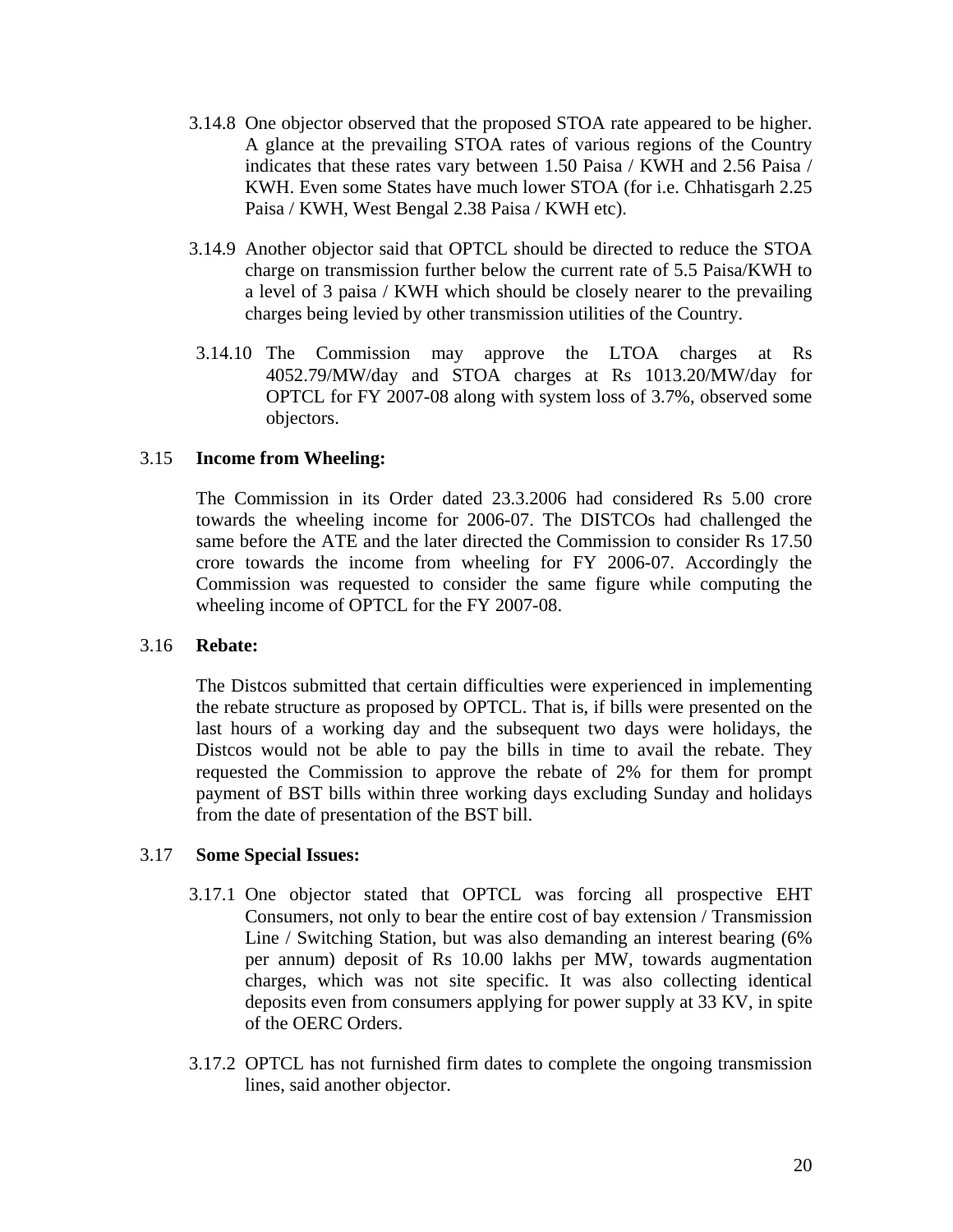- 3.17.3 Some objectors observed that OPTCL has failed in achieving the key performance indicators as stipulated in National Tariff Policy viz completion of projects during the targeted period, ensuring system availability of more than 98% and reduction of system loss. They observed that OPTCL has not completed a single line and substation as per schedule, system availability has gone down below 98% and system loss has gone upto 5% as per ARR Application.
- 3.17.4 Some of the major transmission lines which were under construction for years have not been completed so far were:
	- $\triangleright$  Meramandali-Duburi 400 KV DC line
	- $\triangleright$  Duburi-Paradeep 220 KV line
	- $\triangleright$  Ib-Meramandali 400 KV line
	- $\triangleright$  Budhipadar-Bolargir 220 KV DC line
	- $\triangleright$  Chandaka-Narendrapur 220 KV DC line
	- $\triangleright$  Meramandali-Mendhasal 400 KV DC line
- 3.17.5 One objector suggested that target dates of completion of ongoing transmission schemes should be fixed and OPTCL should be directed to complete all the projects as per the target dates fixed by the Commission.
- 3.17.6 The ARR application does not throw any light on transmission planning and systematic investment required to construct the EHT lines / substations to develop the requisite evacuation system in order to meet the additional power demand of 9000 MW of Orissa Power Sector by 2010/2011, said another objector.
- 3.17.7 The objectors had questioned the preparedness of OPTCL for implementing the desired role as transmission licensee and the system operator under the environment of Intra-State ABT and Intra-State Open Access Regulations. They stated that the OPTCL's reply that the above was not related to OPTCL's Tariff application was not well taken since under these regulations the transmission of power and related charges were also a part of revenue for OPTCL.
- 3.17.8 OPTCL in its rejoinder had avoided to answer queries of the objectors relating to transmission planning which had been viewed seriously by the objectors. The objectors maintained that transmission system planning was an essential requirement and mandatory function of a transmission licensee as envisaged in the National Tariff Policy, National Electricity Policy and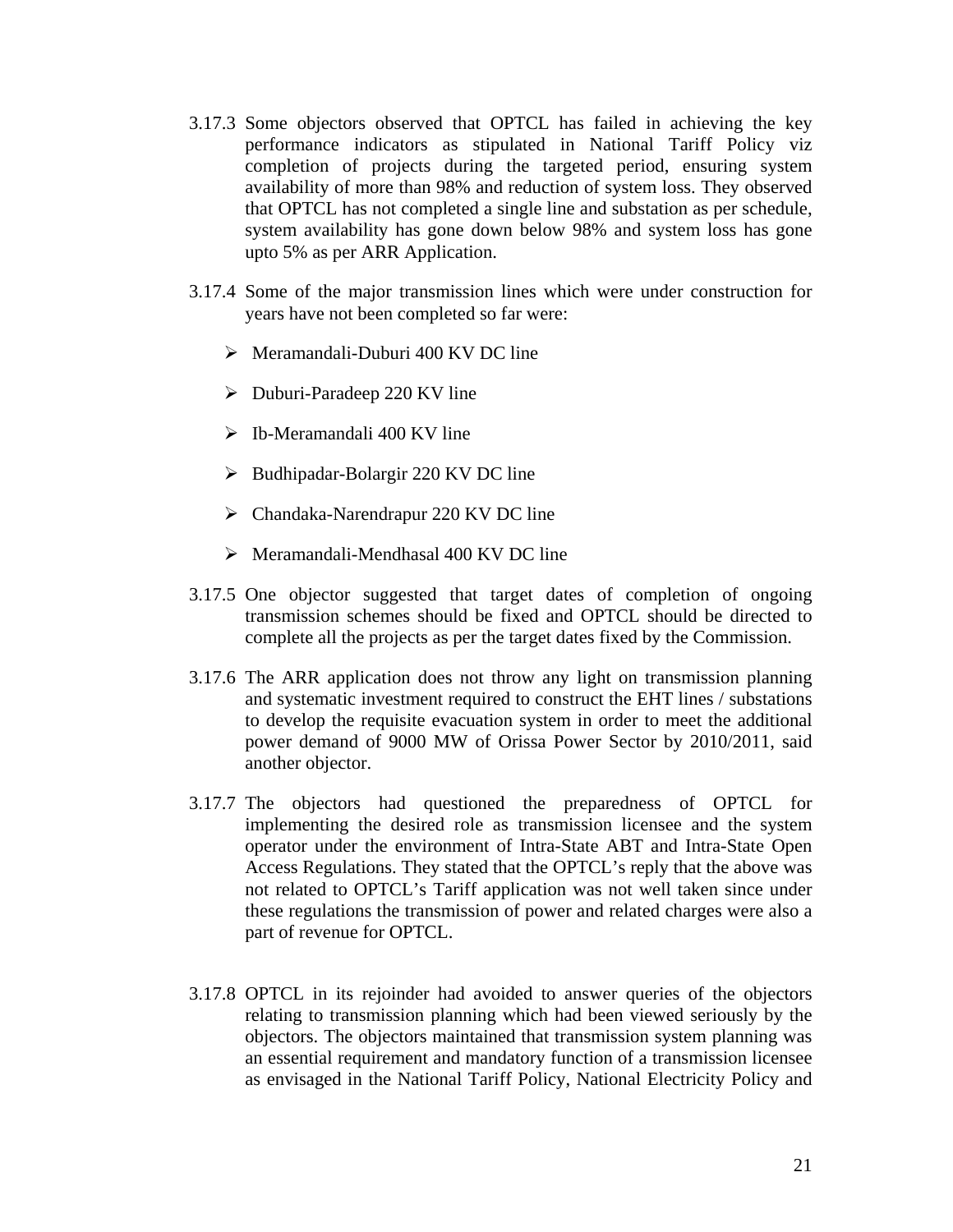under Electricity Act, 2003. The objectors requested to Commission to take the licensee's stand on a matter like transmission planning seriously.

- 3.17.9 One objector had criticized the OPTCL's action to engage engineers through labour contractors to perform day to day duty.
- 3.17.10 The same objector criticized the existence of same Board of Directors for two companies namely, GRIDCO and OPTCL which was against the spirit of the Act.

# 3.18 **Views of Government of Orissa:**

The Government of Orissa representative from the Department of Energy stated that the State Government had no comment on the ARR and Price Application of OPTCL for 2007-08.

# 4 **OPTCL'S RESPONSE TO THE OBJECTORS**

In response to the views of objectors on the ARR and Tariff Application of OPTCL for 2007-08, OPTCL had filed rejoinders for the same. The response of OPTCL has been broadly classified into the following issues.

# 4.1 **ARR & Tariff**

OPTCL does not agree to the calculations of ARR made by the objectors as the same is based on their own assumptions and are liable to be rejected. Hence the ARR estimation and the transmission tariff estimated by the objectors basing on their own assumptions are not accepted. Further OPTCL does not agree to the objectors' suggestion for considering transmission tariff for 2007-08 based on approved parameters for 2006-07.

# 4.2 **Energy Handling During 2007-08**

Energy availability from OHPC is based on generation plan submitted by OHPC during October'06. OPTCL does not agree to the proposal of drawl of 7128 MU of power from Hydro stations as the same may not be achieved. Similarly, the objectors' proposal regarding the energy drawl of 677.064 MU and 791.90 MU from KhSTPS and CGPs respectively is considered as beyond expectation. Hence, OPTCL does not agree to the objectors' projection of 18,815.172 MU availability as well as energy handling for FY07-08.

#### 4.3 **Transmission Loss**

4.3.1 Transmission loss is purely technical loss. OPTCL has no control over the transmission loss due to several factors, which is evident from the fluctuation of transmission loss derived for different years as per the Gross Method adopted by OERC.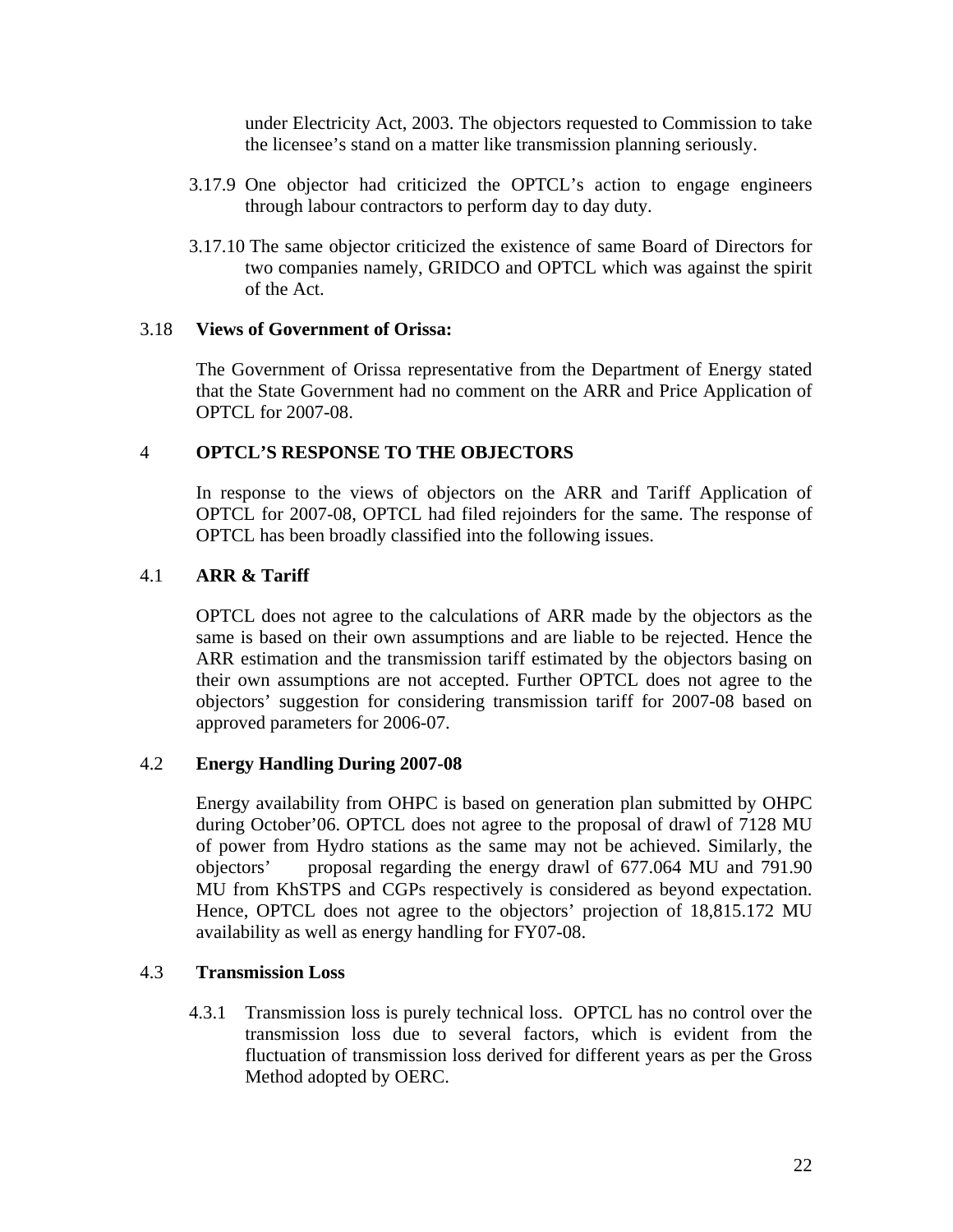- 4.3.2 The transmission loss of each month varies basing on the export and import over the same line. At the time of submission of tariff proposal, the average transmission loss of 4.78% arrived at by adopting gross method devised by OERC, for first six months of 2006-07 was projected for consideration for FY 2007-08. Now by considering the losses for October, the average transmission loss for first seven months of 2006-07 comes to 4.62% following the same method.
- 4.3.3 The Licensee has attributed the following factors for the high transmission loss:
	- i) In some of the new lines, the loading is very less which is a factor for adding loss.
	- ii) Extension of 132 KV networks, new addition of substations and augmentation of their capacity.
	- iii) Some of the lines such as 132 KV Theruvalli-Kesinga Bolangir and 132 KV Chiplima-Baragarh-Bolangir etc have been overloaded and drawing more than 90 MW of Power which is also responsible for increase in Transmission Loss.
	- iv) Further at the time of low hydro generation, there is flow of power from TTPS to Jeypore, which is also a cause for increase in transmission loss.
	- v) The lines close to seacoast are also responsible for high transmission loss because of high capacitance effect. One example is Chatrapur- Rambha 132 KV traction feeder. There has been around  $1/3^{rd}$  extra loss due to saline effect.
	- vi) It may not be out of place to mention that the transmission loss of OPTCL is one of the lowest in the country compared to other States**.**
	- vii) Regarding some objectors' request to grant special treatment to CGPs, OPTCL stated that if the CGPs were given a special treatment, the expenditure being incurred by OPTCL in this context would have to be borne by other consumers of the State which otherwise would mean increase in Transmission Tariff of OPTCL as well as RST of DISTCOs.
	- viii) Reacting to the suggestions of NALCO regarding applicability of transmission tariff, OPTCL maintained that transmission charges and transmission loss was applicable on the quantum of energy delivered to NALCO's mines and Refinery Complex at Damanjodi.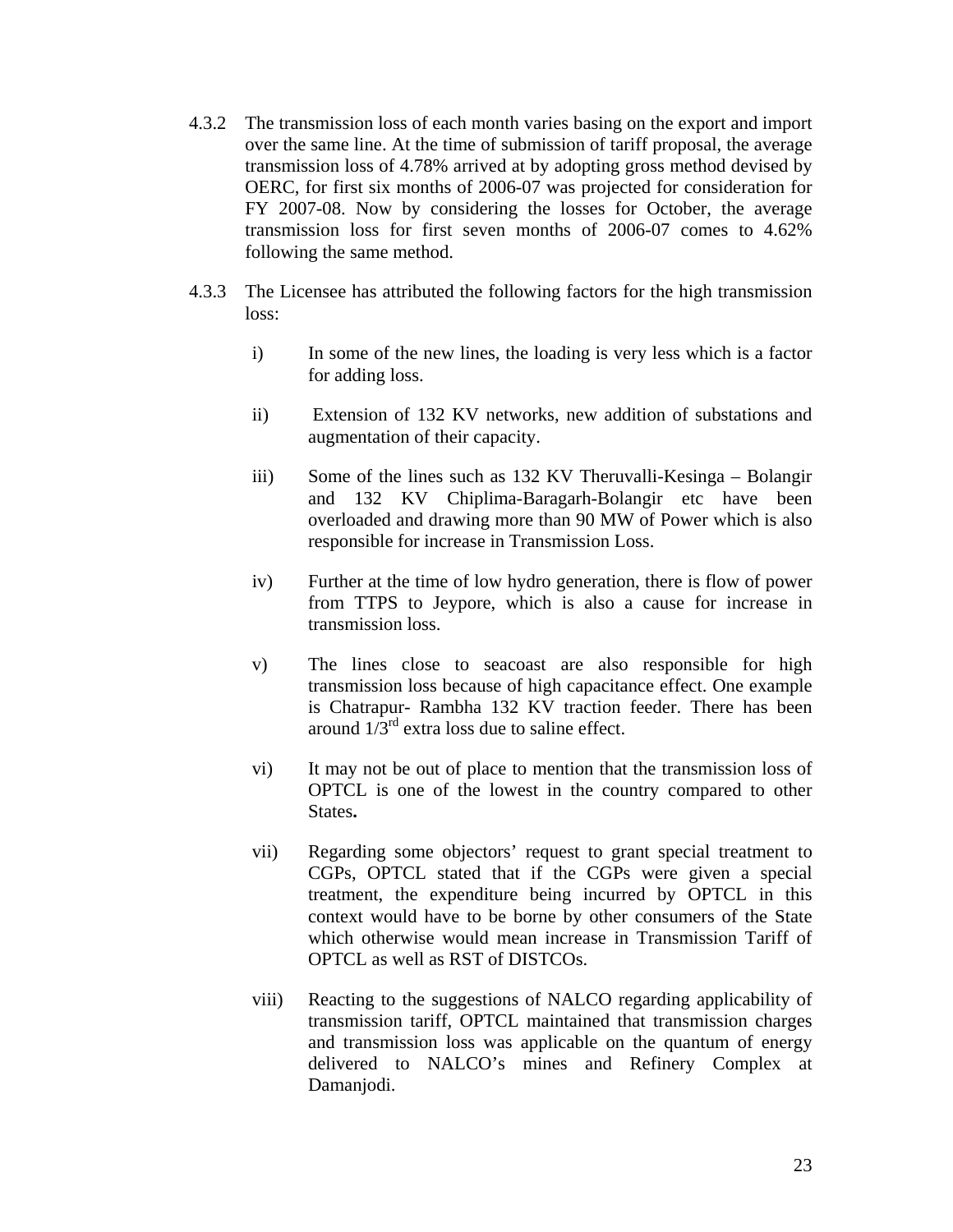ix) Similarly, reacting to IMFA's contention and prayer to exempt it from payment of Transmission Tariff and/or charge a concessional rate of transmission tariff, OPTCL maintained that the same was not sustainable in law and, therefore, liable to be rejected.

# 4.4 **O&M Expenses**

OPTCL had estimated O&M cost at Rs 500.72 Crore following the CERC norm. OPTCL proposed an alternative one which included R&M expenditure of Rs.54.00 Cr., A & G expenses of Rs 14.79 Crore and Employee cost of Rs182.12 Crore and hence the total O & M charges worked out to Rs 250.91 Crore.

# 4.4.1 **Employee's Cost and Administrative & General Expenses**

OPTCL's projection of Employees Costs for 2007-08 is based on audited accounts of 2004-05 and provisional accounts of 2005-06, facts and evidential documents. The actuarial valuation is not yet completed. OPTCL does not agree to the suggestion given by objectors to fix Employees Cost based on Commission's approval for 2006-07.

# 4.4.2 **R&M Expenses**

- 4.4.2.1 The projection of Rs.54.00 Cr towards R&M expenses during the FY 2007-08 is right considering the preventive and proper maintenance of lines and Grid Sub-stations in the ensuing years. Inadequate expenditure towards Repair and Maintenance is not a good sign and not in the long-term interest of OPTCL - the STU, DISTCOs, consumers of the State and the State as a whole.
- 4.4.2.2 OPTCL has submitted a detailed action plan for expenditure towards R&M amounting to Rs.36 crore approved by OERC for FY 2006-07.
- 4.4.2.3 Action plan has been initiated for procurement of equipments such as breakers, CTs, PTs and LAs of different voltage class and batteries, transformer oil, hardware fittings, SF-6 gas, nuts & bolts, surplus towers and tower members, power transformers, ground wire etc. The procurement activities for the above materials are in pipeline and the supply contracts have been awarded with financial involvement of Rs. 21.50 crore. The materials are expected to be delivered latest by end of February 2007. After receipt of materials, major expenditure will be reflected by way of utilization of the materials against various works pertaining to R&M of EHT sub-stations and transmission lines. Subsequently installation and commissioning will be taken up in phased manner either departmentally or through outsourcing.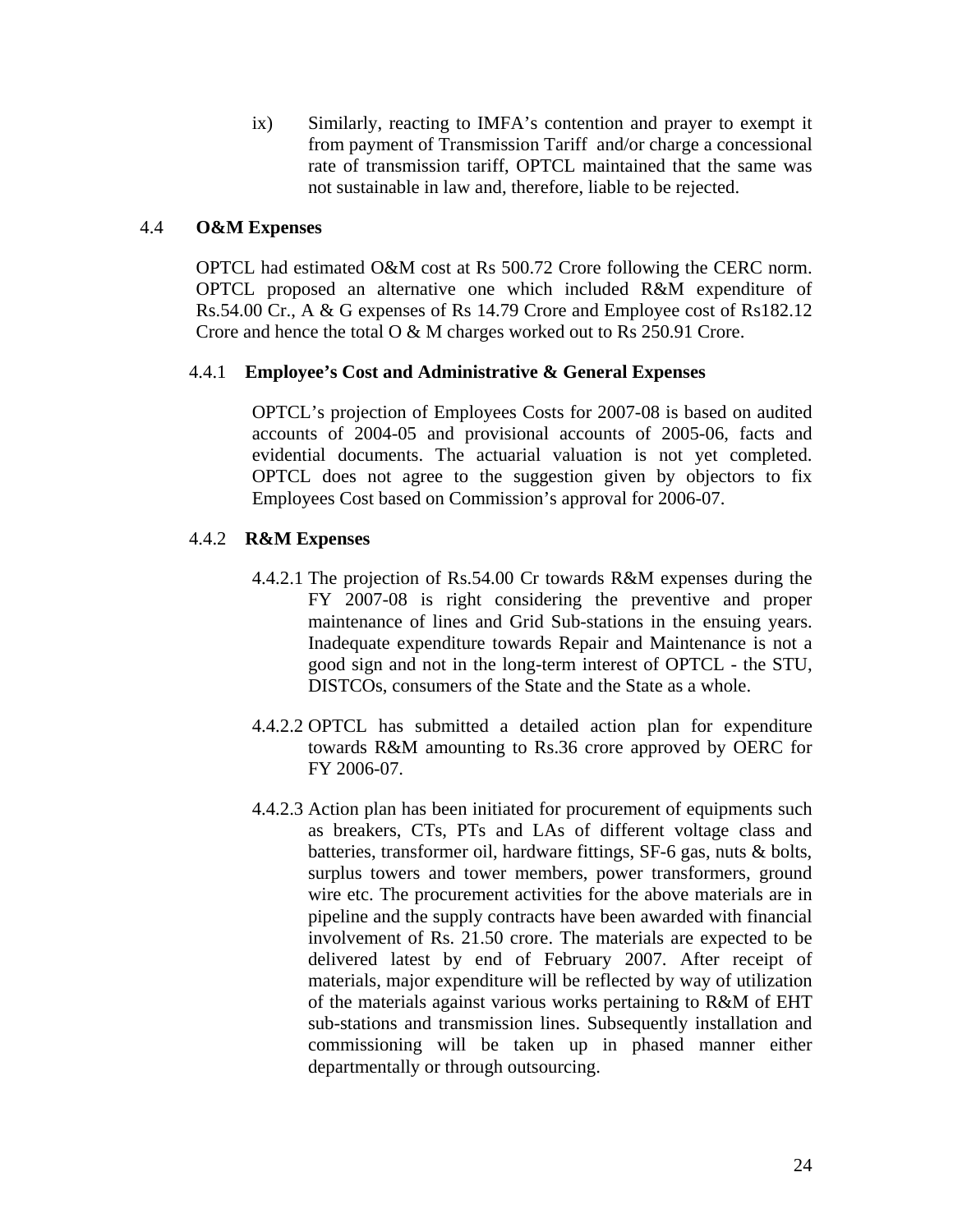- 4.4.2.4 Open tenders for painting of autotransformers and power transformers; different equipment structures of sub-stations and transmission tower have already been invited. Some of the tenders have been finalized for awarding works and few work orders have also been issued. It has been programmed to complete the works latest by middle of February 2007 so as to utilize the full R&M allocation made by OERC. The tentative expenditure for the above painting works will be around Rs.1.00 Crore.
- 4.4.2.5 Procurement of lighting materials for illumination of switchyards including replacement of hardware fittings, clamps and connectors are taken up by inviting open tender at different circle levels under R&M. The tentative expenditure against open tenders will be around Rs.0.3 crore.
- 4.4.2.6 Open tenders have already been floated for awarding AMC for cleaning of sub-stations, switchyards, A/C machines under service at different Grid sub-stations. The approximate expenditure towards 1st quarter of AMC for the above will be around Rs.0.15 crore.
- 4.4.2.7 Other miscellaneous expenditure such as payment of service charges to different manufacturing firms / procurement of proprietary items / petty purchases made at Division and Circle level, payment towards annual inspection fees and land cess to Govt. of Orissa and expenditure towards transportation as well as maintenance of vehicles etc. to be incurred from December 2006 to March 2007 basing on the trend of expenditure already incurred from April 2006 to November 2006 will be around Rs.4.55 crore.

# 4.5 **Interest on loan Capital**

- 4.5.1 OPTCL's projection of interest cost for 2007-08 is based on facts and evidential documents. Hence, OPTCL does not agree to the objectors' suggestions and the projection of interest cost for 2007-08.
- 4.5.2 OPTCL is taking care of the interest burden by way of swapping the high cost loans with low cost loans in order to reduce the tariff burden on consumers. Hence, OPTCL does not agree to the objectors' suggestion for considering allocation over Commission's approval for 2006-07.

# 4.5.3 **Interest on Working Capital**

OPTCL submits that fixation of Interest on Working Capital is based on CERC tariff regulation.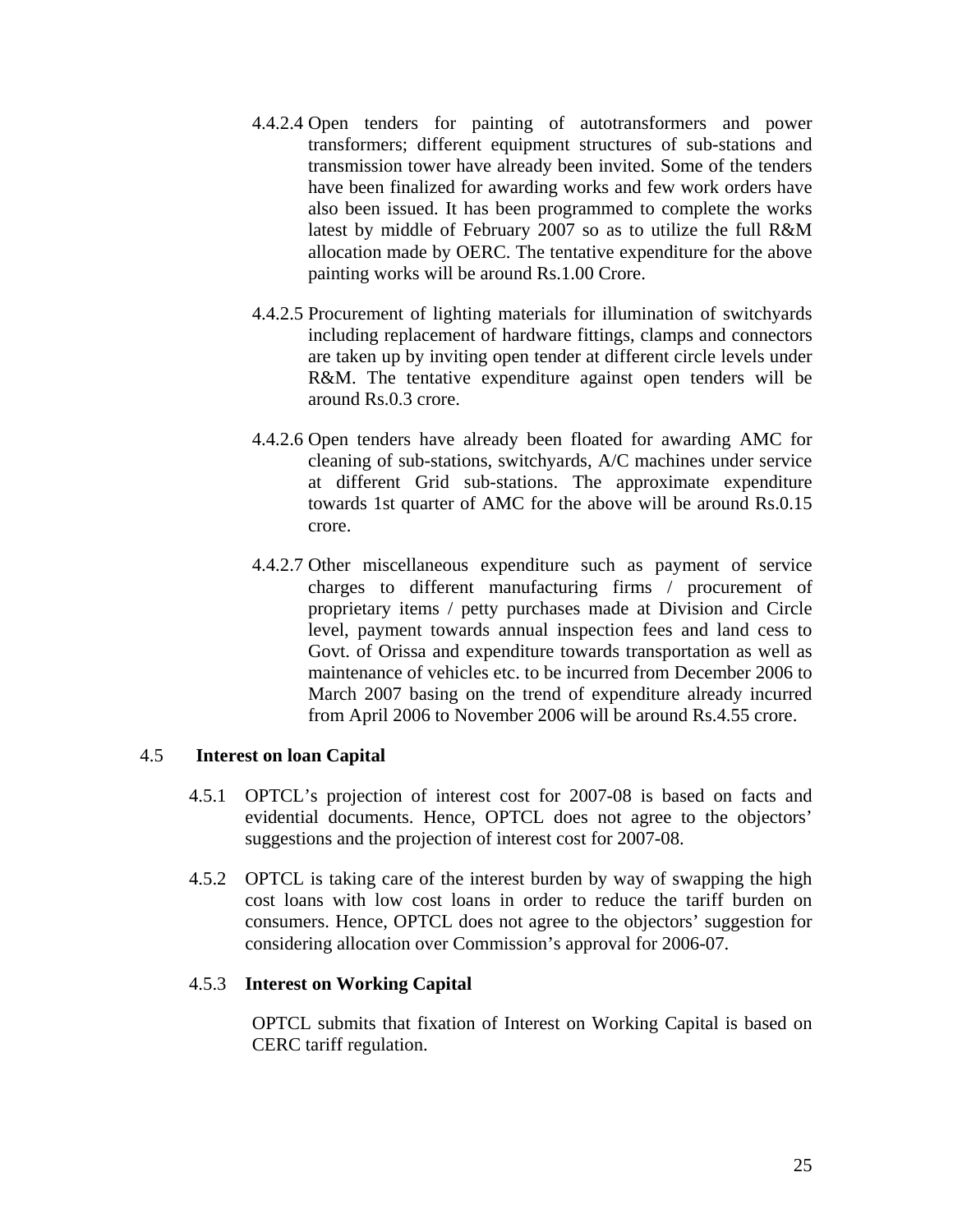### 4.6 **Fixed Assets and Depreciation**

- 4.6.1 OPTCL has projected depreciation of Rs 52.95 Crore for 07-08 considering the depreciation rate prescribed by CERC on up valued Assets and additions thereto.
- 4.6.2 The licensee does not agree to the objectors' suggestion for considering allocation under this head based on Commission's approval for 2006-07.
- 4.6.3 OPTCL maintained that as per the GoO notification, pre-92 rates of depreciation notified by Government of India were taken for the years from FY 2001-02 to FY 2005-06 on the up-valued assets for calculation of depreciation. Thereafter, post-94 rates as notified by Government of India on the up-valued assets were taken for the same.
- 4.6.4 Reacting to the suggestion of the objectors to calculate depreciation based on book value of assets, OPTCL prepared an analysis wherein the impact of the consideration of the book value of assets (contrary to up-valued assets) & allowing depreciation at pre'92 rates (contrary to Post'92 rates) by OERC while approving the tariffs of GRIDCO from FY 2001-02 to 2005-06, based on the GoO Notification no 1068/29-1-2003, has created wide deficits in GRIDCO's revenue during the past years. GRIDCO has suffered a loss of revenue of Rs.433.92 Crore on this account, which is shown in tabular form:

|         |                      |        | (Rs. Crore)       |
|---------|----------------------|--------|-------------------|
| Year    | <b>OERC</b> Approval | Actual | <b>Difference</b> |
| 1996-97 |                      | 132.96 | (132.96)          |
| 1997-98 | 128.02               | 141.66 | (13.64)           |
| 1998-99 | 70.03                | 149.91 | (79.88)           |
| 1999-00 | 79.42                | 73.12  | 6.30              |
| 2000-01 | 78.00                | 81.26  | (3.26)            |
| 2001-02 | 44.96                | 88.24  | (43.28)           |
| 2002-03 | 61.80                | 93.83  | (32.03)           |
| 2003-04 | 36.05                | 105.57 | (69.52)           |
| 2004-05 | 39.89                | 105.54 | (65.65)           |
| Total   | 538.17               | 972.09 | (433.92)          |

**Table - 6 Deficit on account of Depreciation**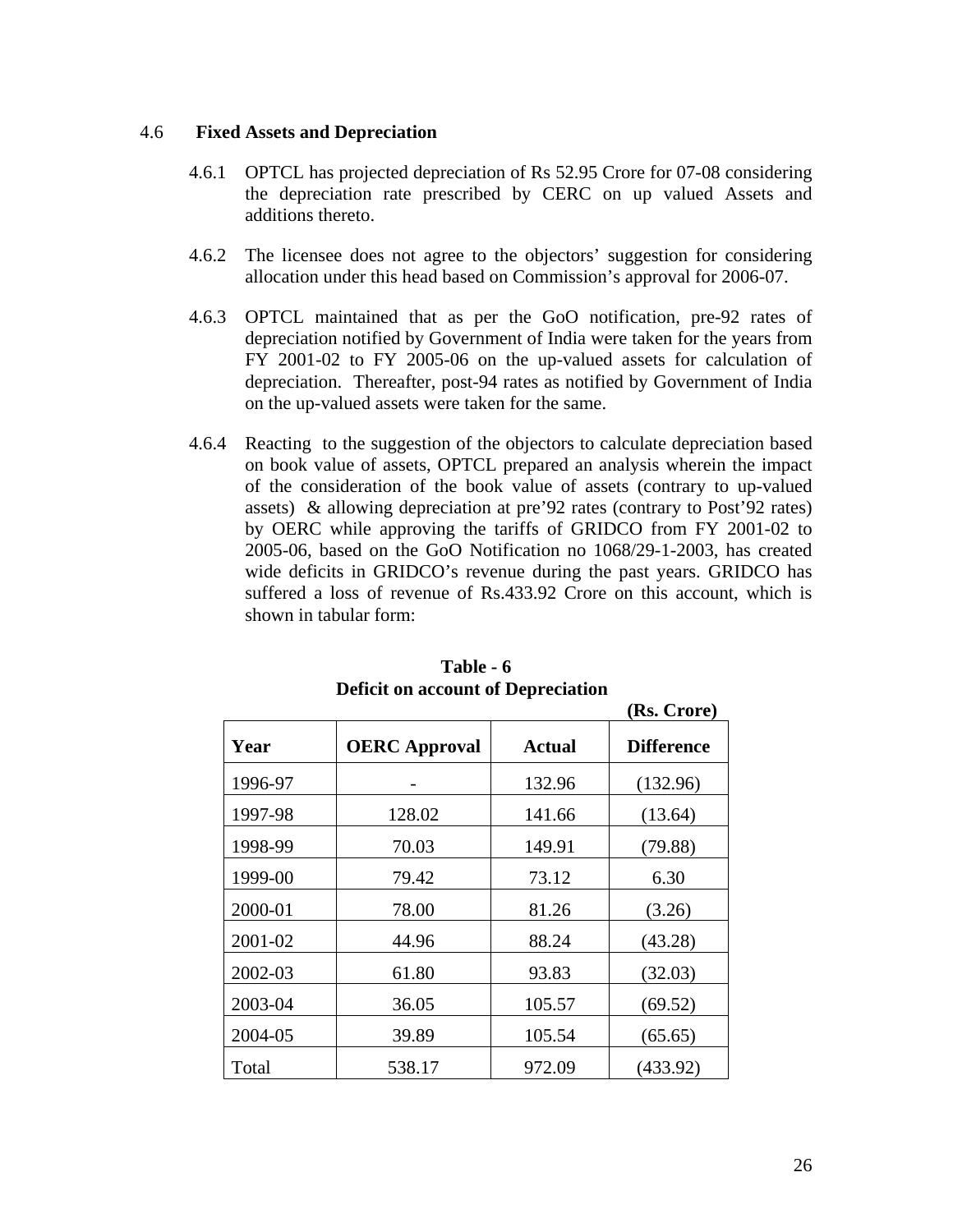- 4.6.5 The impact of such huge losses in the past has been felt by GRIDCO / OPTCL as under:
- i) GRIDCO/OPTCL suffered Cash Deficit in its/their revenue account(s), which was financed by further borrowings.
- ii) GRIDCO/OPTCL experienced difficulty in servicing the debt repayment obligations. When the normal depreciation allowed is not adequate, utility should be provided with advance against depreciation to meet the obligations of loan repayment.
- iii) The Loan portfolio of GRIDCO increased over the years, which reached Rs.5145 Crore by the year 2004-05 from Rs.3251.89 Crore as on 31.03.2001.

OPTCL's/GRIDCO's deficit soared to unsustainable levels because of the implementation of the Govt. of Orissa. Notification of 29.01.2003 and such deficits could not be passed on.

# 4.7 **Advances against Depreciation (AAD)**

- 4.7.1 Para 5 (c) of the National Tariff Policy Dated 6.1.2006 states that there should be no need of AAD. OPTCL maintained that this was a guiding factor but not a binding factor. The Central Commission had not yet issued any order relating to Depreciation rate nor also to permit any AAD. The CERC Tariff Regulation, 2004 based on which OPTCL had submitted its ARR Application is still in force.
- 4.7.2 Further, the Commission is allowing depreciation at the pre-92 rate as per direction of the High Court of Orissa. The question of applying for AAD would not have arisen if depreciation would have been permitted at post-94 rates.
- 4.7.3 Some objectors had suggested for non-approval of AAD as per ATE order at Para 18.10. OPTCL does not agree to the suggestion of objectors as the sentence quoted by ATE in its order is not found in the National tariff policy resolution dated 6.1.2006.

# 4.8 **Return on Equity**

Return on Equity is projected basing on CERC Regulations, 2004. OPTCL does not agree to the suggestion given by objectors, as this is contrary to the provisions of CERC Regulation.

# 4.9 **Pass through Expenses**

The proposal for pass through is based on the audited accounts up to the year 2005-06. Under the provisions of the Act, any reasonable expenditure incurred by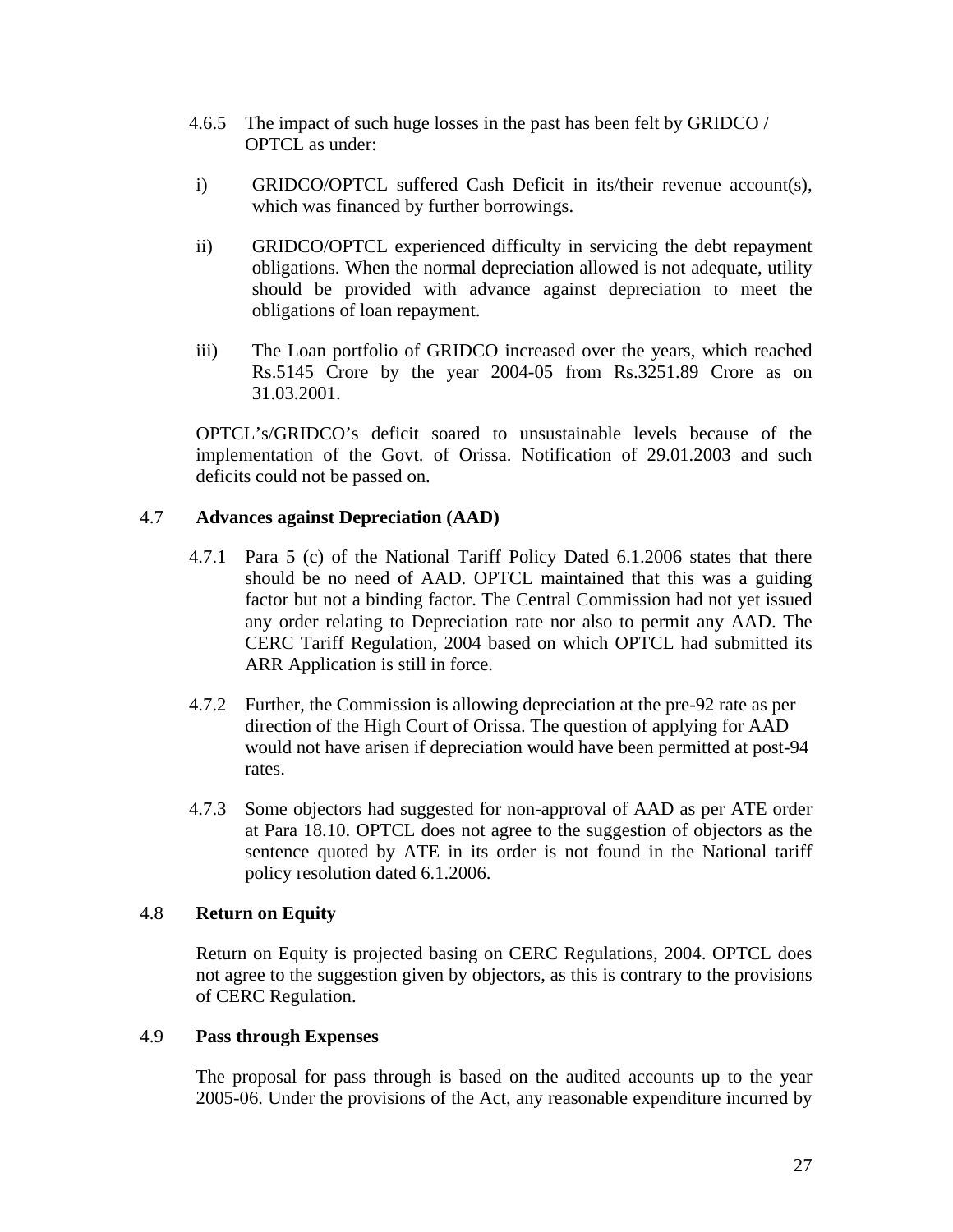the licensee would be allowed as a pass through and recovered through tariff. The users of electricity have to pay the charges incurred reasonably by the Licensees. Survival of OPTCL would be doubtful if past losses were not allowed to pass through.

# 4.10 **Contingency Reserve**

OPTCL does not agree to the suggestions given by the objectors.

## 4.11 **Miscellaneous Receipt**

- 4.11.1 OPTCL did not consider the amount to be received towards LTOA and STOA charges as these were not certain.
- 4.11.2 OPTCL maintained that the amount to be received through Intra-State wheeling for supply of power to CGP was not a miscellaneous receipt.

#### 4.11.3 **Income from inter-state wheeling**

4.11.3.1 OPTCL has submitted the figures relating to inter-state wheeling in MU for the past years which are tabulated below:

| Year                                                | MU billed for Inter-state<br>Wheeling |
|-----------------------------------------------------|---------------------------------------|
| 2001-02                                             | 2284.72                               |
| 2002-03                                             | 2003.54                               |
| 2003-04                                             | 1252.20                               |
| 2004-05                                             | 667.899                               |
| 2005-06                                             | 411.432                               |
| First nine months of 2006-07<br>(i.e. up to Dec'06) | 195.420                               |

**Table – 7** 

4.11.3.2 The licensee projects 300MU towards inter-state wheeling considering the past two years and the current year trend. OPTCL submits its bill @ 17.5 P/U but the beneficiaries are paying @ 10P/U.

# 4.12 **Timely Completion of Projects**

- 4.12.1 GRIDCO/OPTCL does not agree that the failure to meet the Commissioning of the new transmission system beyond the schedule date of commissioning would bring additional burden on Tariff.
- 4.12.2 Further, if the projects are not completed within the scheduled time, then capitalization cost would be delayed. Accordingly, the licensee would not be entitled for reasonable return and applicable depreciation. If such projects are completed within the scheduled time then in addition to getting returns, the interest cost would be charged to revenue as current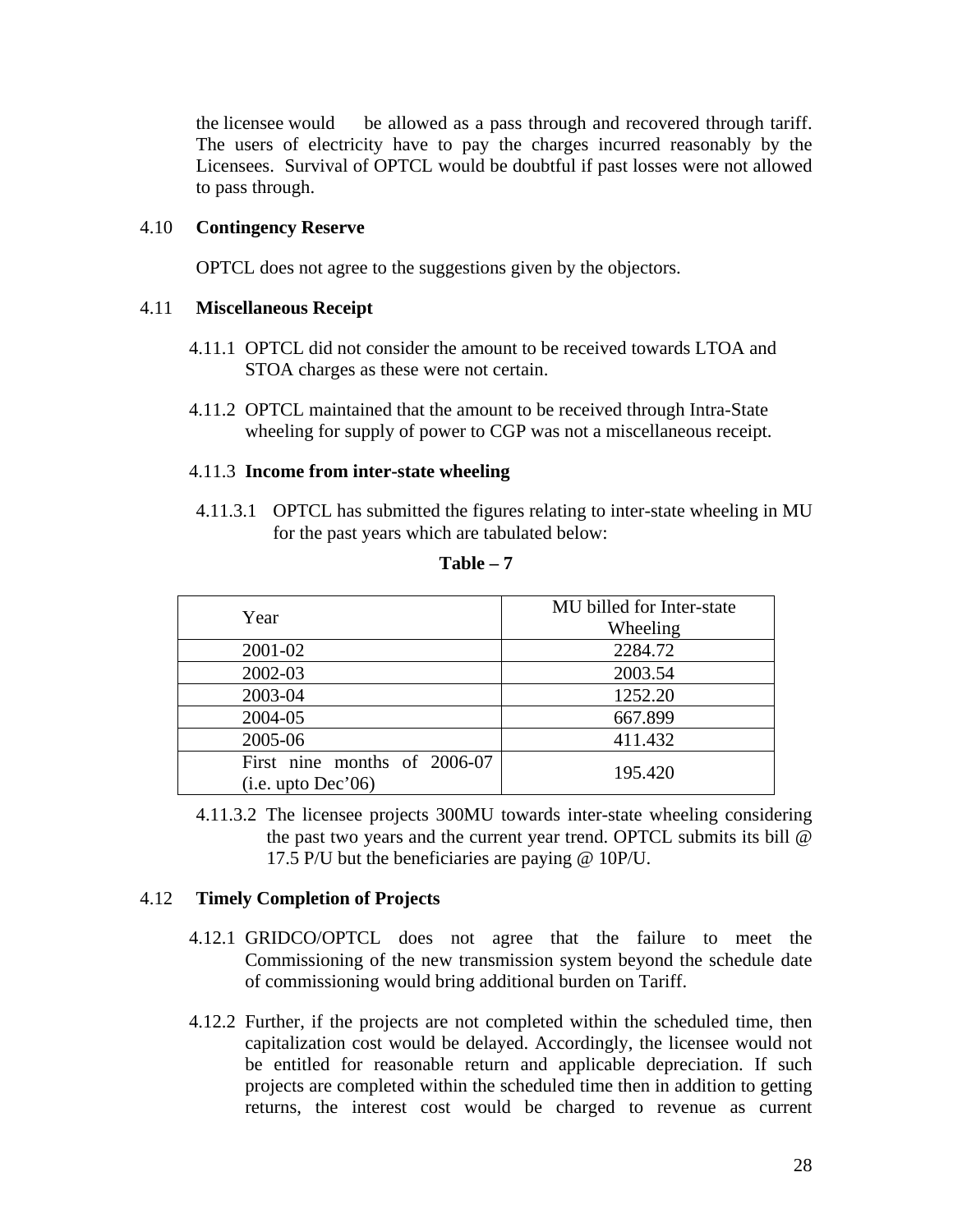expenditure. In such a case, the current tariff would go up, as the interest on the above loans and depreciation cost on such projects would be charged to revenue subsequent to the commissioning of the project.

# 4.13 **Some Special Issues**

- 4.13.1 Audited Accounts: OPTCL is trying its best to submit the audited accounts of 2005-06.
- 4.13.2 Guidelines relating to Intra–State ABT and Intra-State Open Access is not yet fixed by OERC.
- 4.13.3 OPTCL does not offer any comment on the point of transmission planning and systematic investment as this is not related to present ARR and Transmission Tariff Application.
- 4.13.4 The question of preparation of Monthly State Energy Account, State Account and State REA etc does not arise at this stage. SLDC is fully prepared to play the role of nodal agency for STOA Customers.
- 4.13.5 After commissioning of a number of new EHT lines and Grid Sub-stations during last few years, the voltage profile in most part of the State has improved remarkably. The interruption in supply has also been drastically reduced.
- 4.13.6 GRIDCO is planning to procure extra power from outside during 07-08 since the demand of DISTCOs is more than the Energy availability from different sources. In such a situation, the question of trading outside the State does not arise. Moreover, the quantum sold to outside states did not pass through the corridor of OPTCL for which no transmission charge was levied on GRIDCO for the purpose of trading**.**

# 4.14 **Issues raised during public hearing and reply of OPTCL**

In response to the issues raised in the public hearing by the Commission's staff, OPTCL replied as follows**:** 

# 4.15 **Employees Cost including Terminal Benefits**

4.15.1 The employee cost proposed to be recovered from tariff during the FY 2007-08 is Rs.182.12 Crore which includes terminal benefits of Rs.89.15 Crore. The figure projected for the FY 2007-08 is based on the actual expenditure incurred up to December 2006 which is Rs.112.00 Crore. It also takes into consideration the 3% increase in salary as approved by OERC for the FY 2006-07 with 50% merger of D.A. with basic pay as Dearness Pay. It also takes into account increase in D.A. which OPTCL pays to its employees as and when the State Govt. declares revision of D.A. In addition, the revision of pay of the non-executives effective from 1st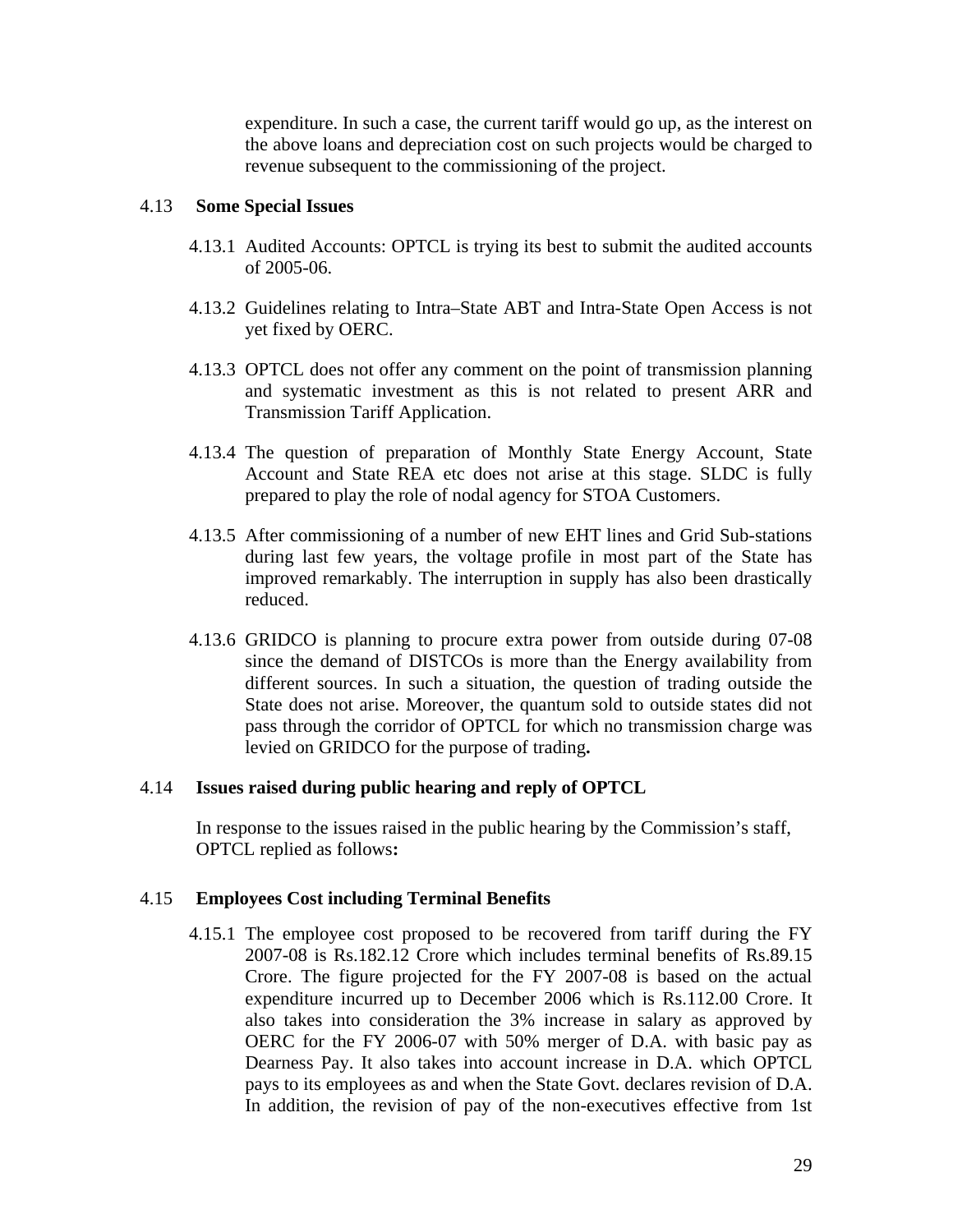April 2000, payment of HRA @ 20% w.e.f. 01.12.2006 have also been factored into the employee cost.

- 4.15.2 OPTCL projected Rs. 89.15 Crore towards Terminal Benefits for FY 2007- 08 based on the average of the actuarial valuation amount spent towards terminal benefits for the years FY 2002-03, FY 2003-04 and FY 2004-05.
- 4.15.3 In the mean time, Sri Bhudev Chatterjee, Actuary who has been appointed by the Commission for actuarial valuation for the Terminal Benefits of the employees as on 31.03.06, 31.03.07 and 31.03.08, has already submitted the report. As per the Actuarial Valuation Report, the position is as follows:

| (Rs. Crore)                                                                                     |        |
|-------------------------------------------------------------------------------------------------|--------|
| Corpus required to meet the Terminal Benefits liabilities for the<br>employees as on 31.03.2006 | 643.54 |
| Provisional Incremental Corpus required for the year 2006-07                                    | 37.53  |
| Provisional Incremental Corpus required for the year 2007-08                                    | 40.92  |
| Corpus required as on 31.03.2008                                                                | 721.99 |
| Less Opening Corpus as on 01.04.1999 (Annexure-II)                                              | 184.07 |
| Less already allowed by OERC in the Tariff Order for 1999-00 to<br>2006-07                      | 331.57 |
| Less proposed for FY 2007-08 in the ARR Application                                             | 89.15  |
| <b>Balance to be allowed in the Tariff for FY 2007-08</b>                                       | 117.20 |

**Table - 8** 

- 4.15.4 OPTCL prays the Commission to consider the report of Independent Actuary appointed by the Commission and accordingly allow pass through of the additional Corpus requirement of Rs 117.20Cr towards Terminal Benefits in ARR for FY07-08.
- 4.15.5 OPTCL further, submitted that the Commission did not allow the Terminal Benefits in earlier years as claimed by GRIDCO citing the reason that the Independent Actuary has to be appointed by the Commission, in absence of which such claims could not be allowed. Now that the Independent Actuary appointed by the Commission has given its Report, GRIDCO / OPTCL may please be allowed the required funds to meet the outgo on account of payment of terminal benefits to the employees of OPTCL / GRIDCO on the basis of the Actuary Report.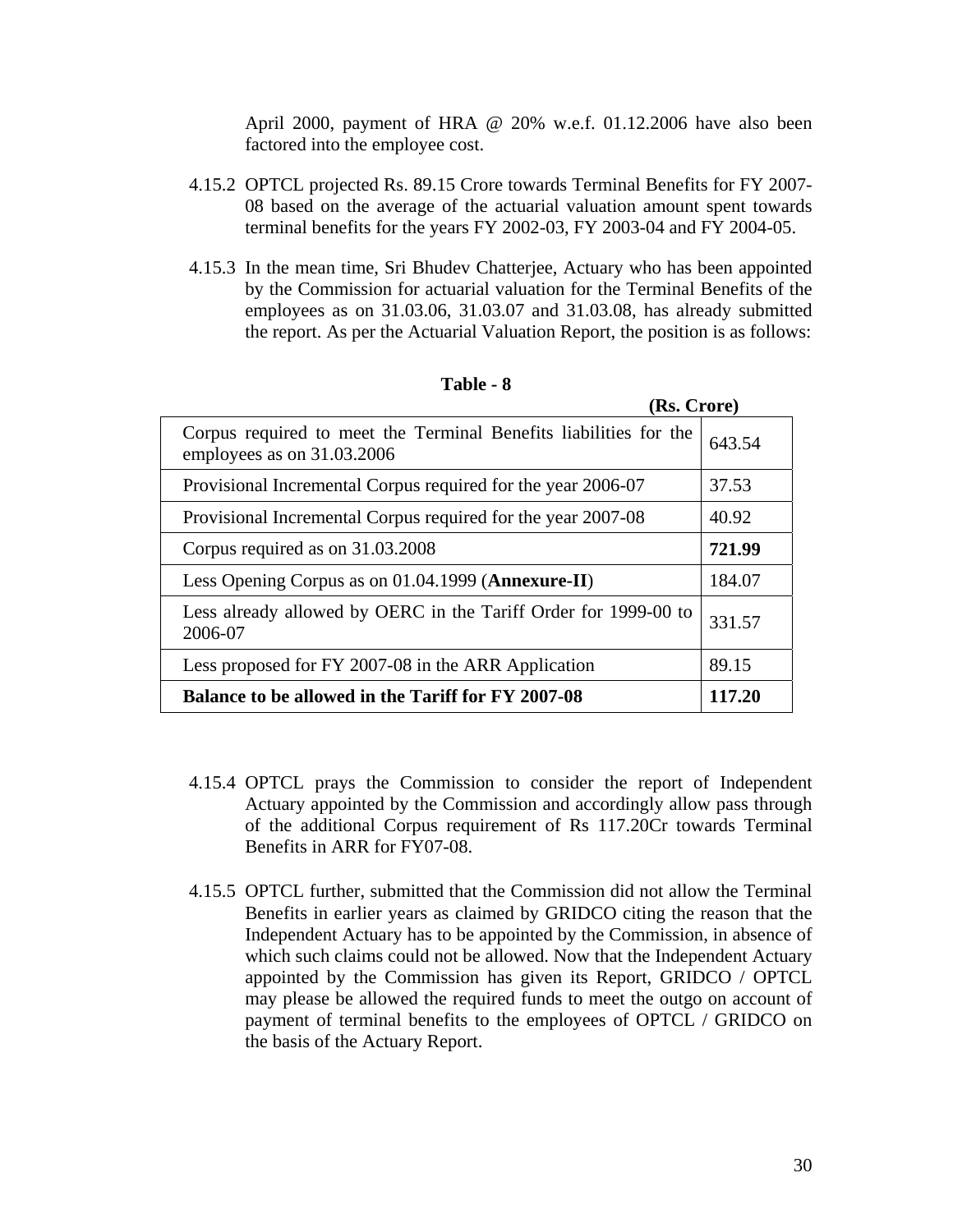#### 4.15.6 **Income from Wheeling of Power by GRIDCO towards Trading:**

OPTCL has not considered any income on account of wheeling of power for Export/Trading by GRIDCO. Inter-State trading of power is effected through power flow in Inter-State Tie Lines and OPTCL's transmission system is not used for such trading.

# 4.15.7 **New Projects, investment on New Projects & the corresponding impact of interest to the tune of Rs.20.60 Crore**

- 4.15.7.1 OPTCL proposes to undertake the new projects worth Rs. 228.90 Crore during 2007-08, the details of which have been given in Page 10 of the ARR Application. Projects namely, 132/33kV S/S at Basta and associated line, 132/33kV S/S at Karanjia and associated line, 132/33kV S/S at Barpali and associated line and 400KV D/C line from Meramundali to Duburi involving investment of about Rs.88.00 Crore have already been submitted to the Commission for according necessary approval. The loan for new projects at Basta, Barpali & Karanjia amounting to Rs.52 Crore is already sanctioned by REC.
- 4.15.7.2 The proposals for other projects involving project outlay of Rs.10 Crore and above are being submitted to OERC within the stipulated time i.e. by March 2007, for necessary approval. It may be noted that these projects are going to be taken up only during FY 2007-08 beginning April 2007. Hence, it is justified to consider Rs.20.60 Crore towards interest on the investment scheduled to be made during FY 2007-08. Loans for investments on projects are incurred at competitive interest rates.

# 4.15.8 **Completion of On-going Projects, Capitalization of CWIP & Transmission Planning**

4.15.8.1 OPTCL is taking up the projects to meet future load growth. The investment is neither idle nor will have any negative impact on tariff. The projects will be remunerative after being put up into operation. Factors which render difficulties in completing the projects in time include non-availability of environmental clearance, theft of tower materials and RoW problem etc., which are beyond the control of OPTCL. OPTCL is constantly interacting with the District Administration for addressing the problems in timely execution of projects and also to curb the theft of line materials during execution of projects by engaging security guards and Home guards in addition to the support of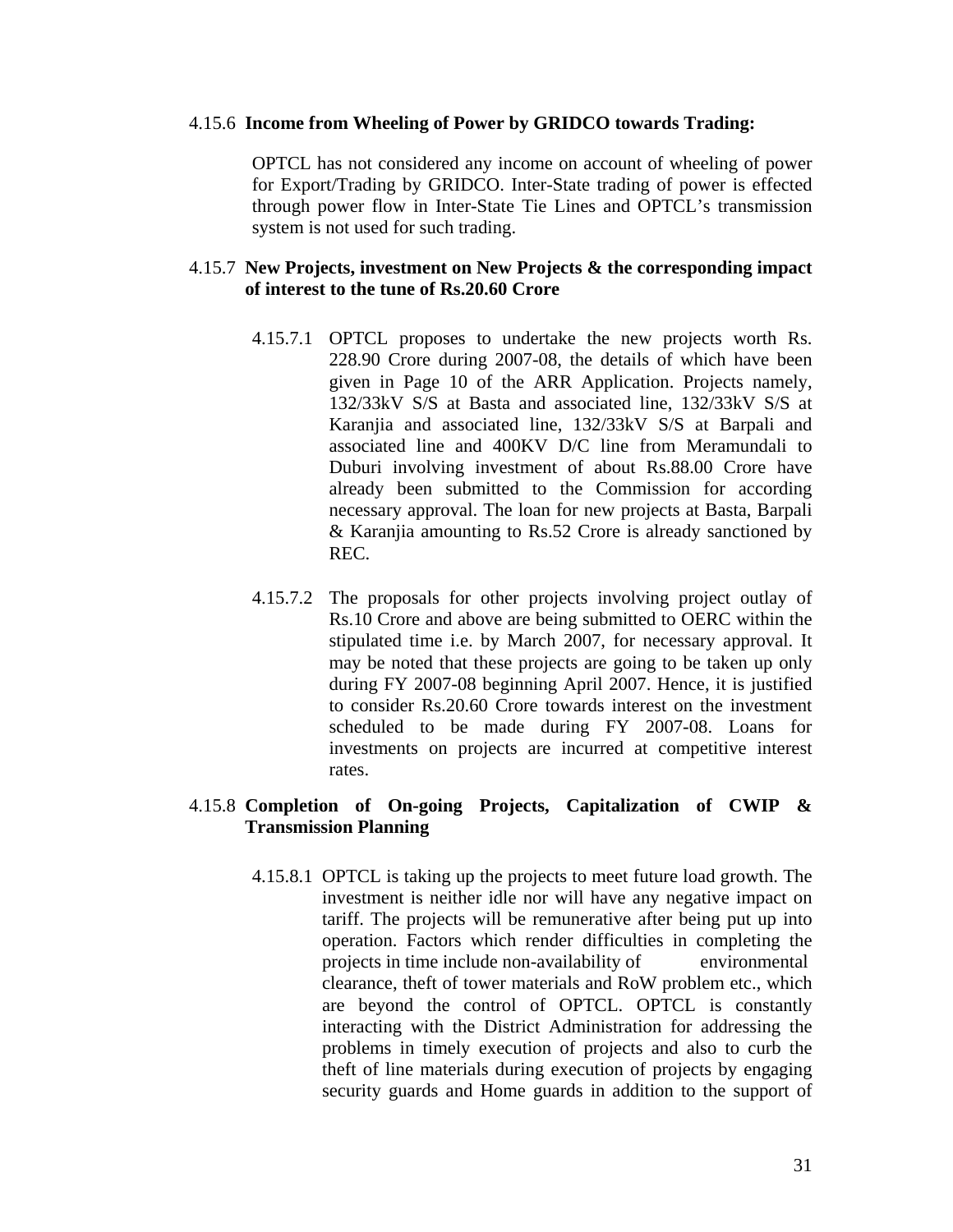local police. Most of the projects will be completed during FY 2006-07 and FY 2007-08 and will be capitalized. Interest on loan amount relating to these projects is being paid which need to be passed on in the ARR for FY 2007-08.

4.15.8.2 In so far as the Transmission Planning is concerned, GRIDCO/OPTCL has already submitted the Long Term Prospective Transmission Plan for the period from 2003-04 to 2012-23 vide letter No.27027 Dated 09.12.2003 and the Long Term Demand Forecast for the period from the year 2005-06 to 2014-15 vide letter No. 3667 dated 15.05.2006 for approval of the Commission. Long Term Demand Forecast is being submitted to OERC normally by 31st March every year for the subsequent 10-year period. The projection of requirement of power is based on the submissions made by the stakeholders like the DISTCOs.

### 4.15.9 **Repair & Maintenance**

- 4.15.9.1 In an era of Open Access, the responsibility of OPTCL has increased a lot to make its transmission system efficient for maximizing system availability. The low level of expenditure on R&M was due to funds constraints. After OPTCL became operational, there has been no funds constraint as it is getting paid its revenue fully by GRIDCO. Therefore, OPTCL has undertaken a lot of measures to spend higher amount in these years on R & M. In fact, OPTCL has already spent Rs. 11.67 Crore from April'06 to January'07 during FY 2006-07. Purchase Orders amounting to about more than Rs. 20 Crore have been placed and the materials are expected to be delivered at destinations by February 2007. OPTCL commits that it will be able to spend Rs. 36.00 Crore approved for FY 2006-07. OPTCL has formulated a plan to augment the R&M works in order to keep its lines and Sub-stations in proper working condition to ensure uninterrupted and quality supply of power in the State.
- 4.15.9.2 Besides, OPTCL is eligible for an amount of Rs.113.30 Crore towards R&M expenses i.e. 5.4% of the estimated book value of Gross Fixed Assets amounting to Rs. 2098.22 Crore, as on 01.04.2007 in consonance with the provisions contained in Para 5.6.2.3 of Long Term Tariff Strategy promulgated by the OERC vide Order dated 18-06-2003 in Case No. 8 of 2003,
- 4.15.9.3 In order to accommodate enhanced power flow in the system to meet the demand of Open access Customers, OPTCL proposes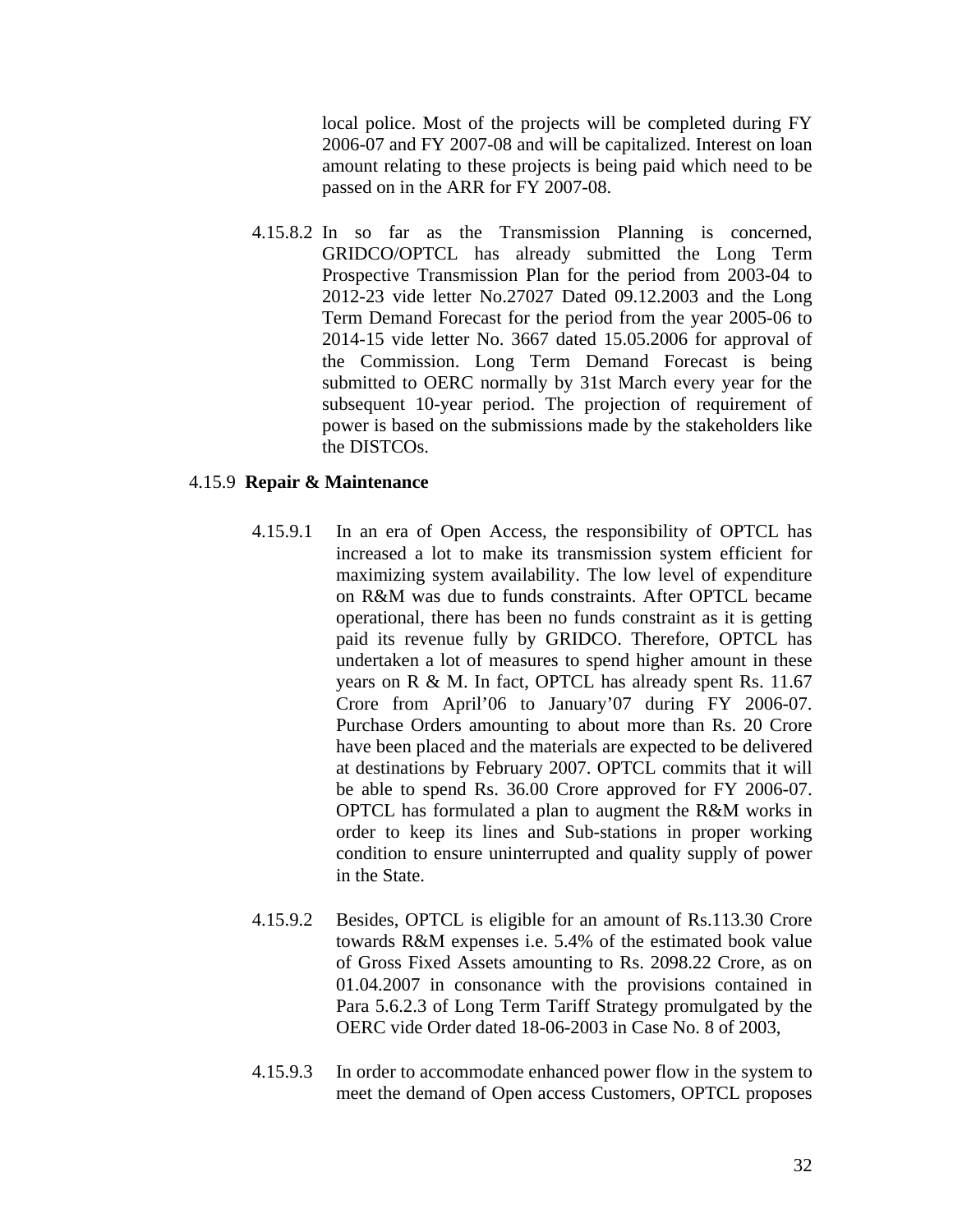R&M expenses at Rs. 54 crore during 2007-08. The details of R&M expenditure of Rs. 54.00 Crore have been furnished to the Commission.

4.15.9.4 The objections raised by the three DISTCOs, WESCO, NESCO and SOUTHCO are not tenable in view of the fact that the report of the Special Officers appointed by ATE have remarked that the OPTCL Transmission System is fragile. The DISTCOs who are the real beneficiaries of the transmission system should have advocated for a robust transmission system which requires huge investment on R&M.

### 4.15.10 **Uncovered Gap during FY 2005-06 and FY2006-07 for Pass-Through in ARR of 07-08**

- 4.15.10.1 The audit of Annual accounts for FY 2005-06 is on the advanced stage of completion and will be submitted to the Commission in the first week of March, 2007. OPTCL expects the report of statutory auditors during March 2007. Based on the actual performance during FY 2005-06 and Apr'06 to Sep'06 of FY 2006-07, it is estimated that OPTCL will be left with an uncovered gap of Rs.138.08 Crore (Rs.  $9.94$  Cr  $+$ Rs.53.17 Cr.+Rs.43.62 Cr.+Rs.31.35 Cr.) during FY 2006-07 as compared to the OERC approval. This amount of Rs. 138.08 Crore has been factored into the ARR for FY 2007-08.
- 4.15.10.2 Regarding Interest on Loan and Repayment of Principal, the difference i.e. Rs.46.62 Crore on account of interest on loan and Rs. 31.35 Crore on account of Repayment of Principal, is mainly due to taking into account Interest and Principal repayment of Govt. Loans, which has not been allowed by OERC earlier. In this respect, details are furnished at Page 32 of the ARR Application for FY 2007-08. Hence, proposal of OPTCL for pass through of Rs.138.08 Cr is justified and may be considered.

#### 4.15.11 **Clarification regarding Miscellaneous Receipts**

In TRF-6, the revenue from Inter-State Wheeling is given as Rs, 3.00 Crore which is treated as Miscellaneous Receipts. The revenue of Rs. 12.42 Crore is earned from Intra-State Wheeling of 300 MU of energy consisting of 200 MU 0f ICCL and 100 MU of NALCO power within the State of Orissa at the proposed Transmission Tariff of 41.41 P/U. Therefore, this earning of Rs. 12.42 Crore (300 MU x 41.41  $P/U \div 1000$ ) is not Miscellaneous Receipt and hence, is not shown as Miscellaneous Receipt in the ARR Application. Therefore, the figures given in TRF-6 are correct.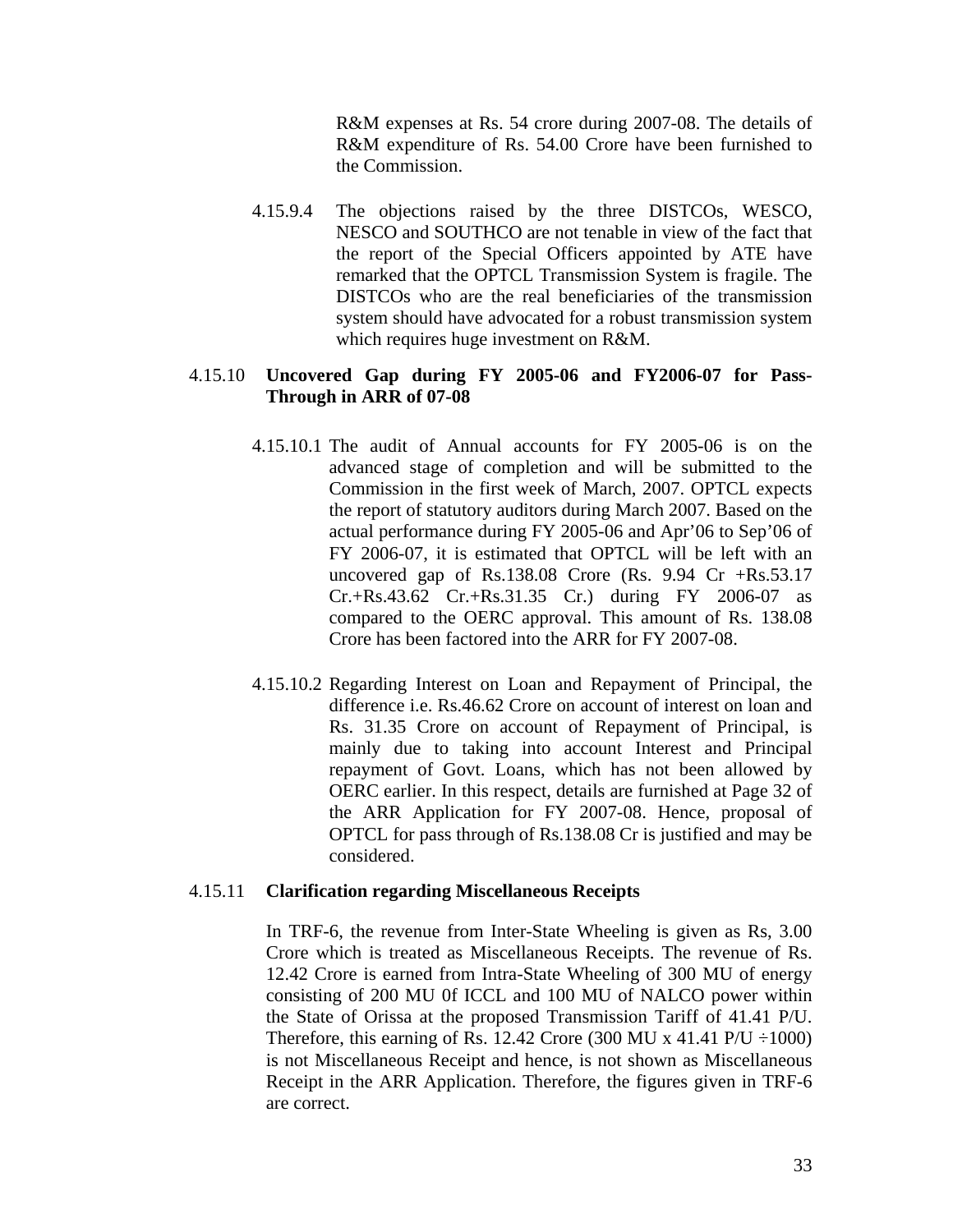#### 4.15.12 **Audited Accounts for FY 2005-06**

The Audited Accounts for FY 2005-06 is in the advanced stage of completion and will be submitted to the OERC by first week of March, 2007.

# 4.15.13 **Clarification with regard to discrepancies in Line length in Ckt-Km in different voltage levels and the investment discrepancies**

- 4.15.13.1 In this regard, OPTCL submits that the latest updated information on line length in ckt-km at different voltage levels in OPTCL Transmission system is being submitted separately
- 4.15.13.2 The difference between the project cost of Basta, Karanjia and Barapalli S/Ss and the amount of investment shown for the said S/Ss in the ARR of the FY 2007-08 is the amount which is to be spent during the FY 2008-09. The amount given in the ARR is proposed to be spent during FY 2007-08.

#### 4.15.14 **Depreciation**

In line with the CERC Terms and Conditions of Tariff Regulations, 2004, OPTCL has projected Depreciation considering the depreciation rate prescribed by CERC for FY 2007-08 on the up-valued Assets and additions thereto and accordingly, projected the same at Rs.52.95 Crore based on Gross Fixed Assets of Rs. 2098.22 Crore as on 01.04.2007.The details of calculation of depreciation have been given at Page No.12 of the ARR & Transmission Application for FY 2007-08.

#### 4.15.15 **Repayment of Principal and Advance against Depreciation**

- 4.15.15.1 Securing favorable terms for repayment of principal along with the corresponding fixation of tenure / moratorium is totally dependent upon the bargaining power of OPTCL with the respective lenders/ FIs. However, OPTCL submits that its bargaining power is too restricted due to its weak Balance Sheet where lenders do not evince much interest to advance loans. OPTCL is further handicapped in negotiating with lenders for loan on favorable terms in the absence of State Government Guarantee which was earlier available to OSEB/GRIDCO.
- 4.15.15.2 Regarding Advance Against Depreciation (AAD), OPTCL further puts forth that it has claimed AAD in line with the CERC (Terms and Conditions for determination of tariff) Regulations, 2004 and any disallowance under this head will be denial of justice to OPTCL as the Depreciation and AAD will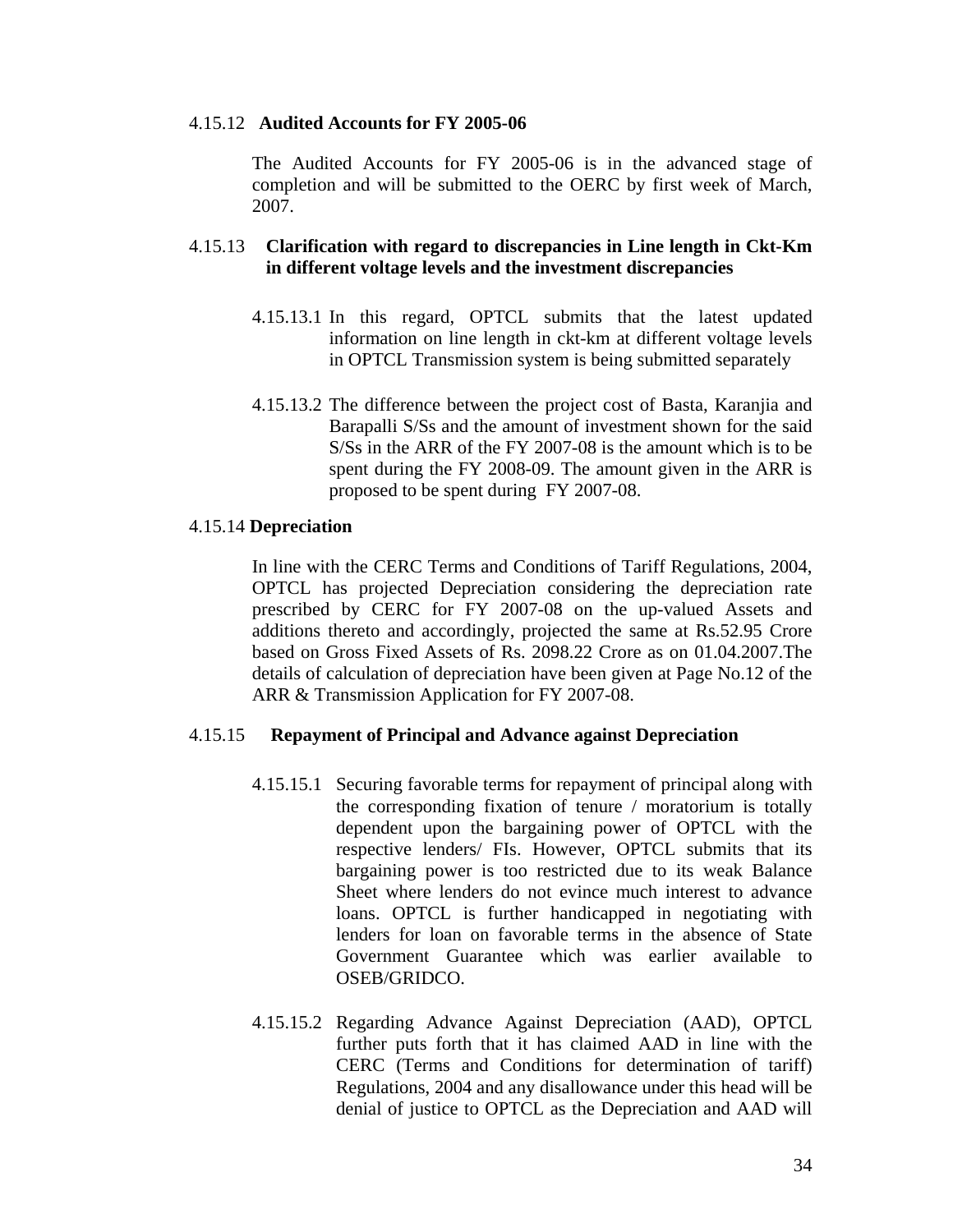be used only to meet the repayment obligations of principal during the year in question.

4.15.15.3 In so far as the Judgement dated 13.12.2006 in Appeal Nos. 71,72 & 73 regarding the Transmission Tariff Order for FY 2006-07 of the Hon'ble Appellate Tribunal for Electricity (ATE) is concerned, the Hon'ble ATE dealt with the issue on AAD at para-22 and stated as follows:

> It is a fact that the National Tariff Policy prescribes that advances against depreciation is not to be permitted.

> The sentence quoted by ATE in its order is not found in the National Tariff Policy Resolution dated 06.01.2006.

> At Para 5 (c) of the National Tariff Policy dated 06.01.2006, it is mentioned that there should be no need for any advance against depreciation.

> From the above, it clearly emanates that the provisions of National Tariff Policy with regard to AAD, is not mandatory or obligatory in nature, but may not be encouraged. In fact, AAD could be allowed where the situation so warrants. Thus, the learned Tribunal have wrongly interpreted the viewpoint of the National Tariff Policy in saying that AAD is not to be allowed, whereas Tariff Policy mentions that there should be no need for any advance against depreciation.

> In the above backdrop, OPTCL further submits that the Section 61 of the Act only provides that the Appropriate Commission, while determining the tariff, will be "guided" by the Tariff Policy. It does not provide that the Appropriate Commission will be "bound" by the Tariff Policy. Thus, the Tariff Policy is a guiding factor and not a binding factor.

4.15.15.4 Besides, the ATE has taken a different stand that policy is only to be treated as guidelines and need not be mandatory. This is evident from the ATE's Order dated 23.11.2006 in Appeal No. 228 of 2006 and 230 of 2006 involving M/s PTC India Ltd. Vs. CERC & Others and Madhya Pradesh Power Trading Company Ltd. Vs. CERC & Others, respectively wherein the ATE has ruled in Para-47 and Para-50 that,

> "………..the policy etc. are guidelines indicated as an object to be achieved in the power sector and being a policy or guideline, it cannot run counter to the legislative mandate nor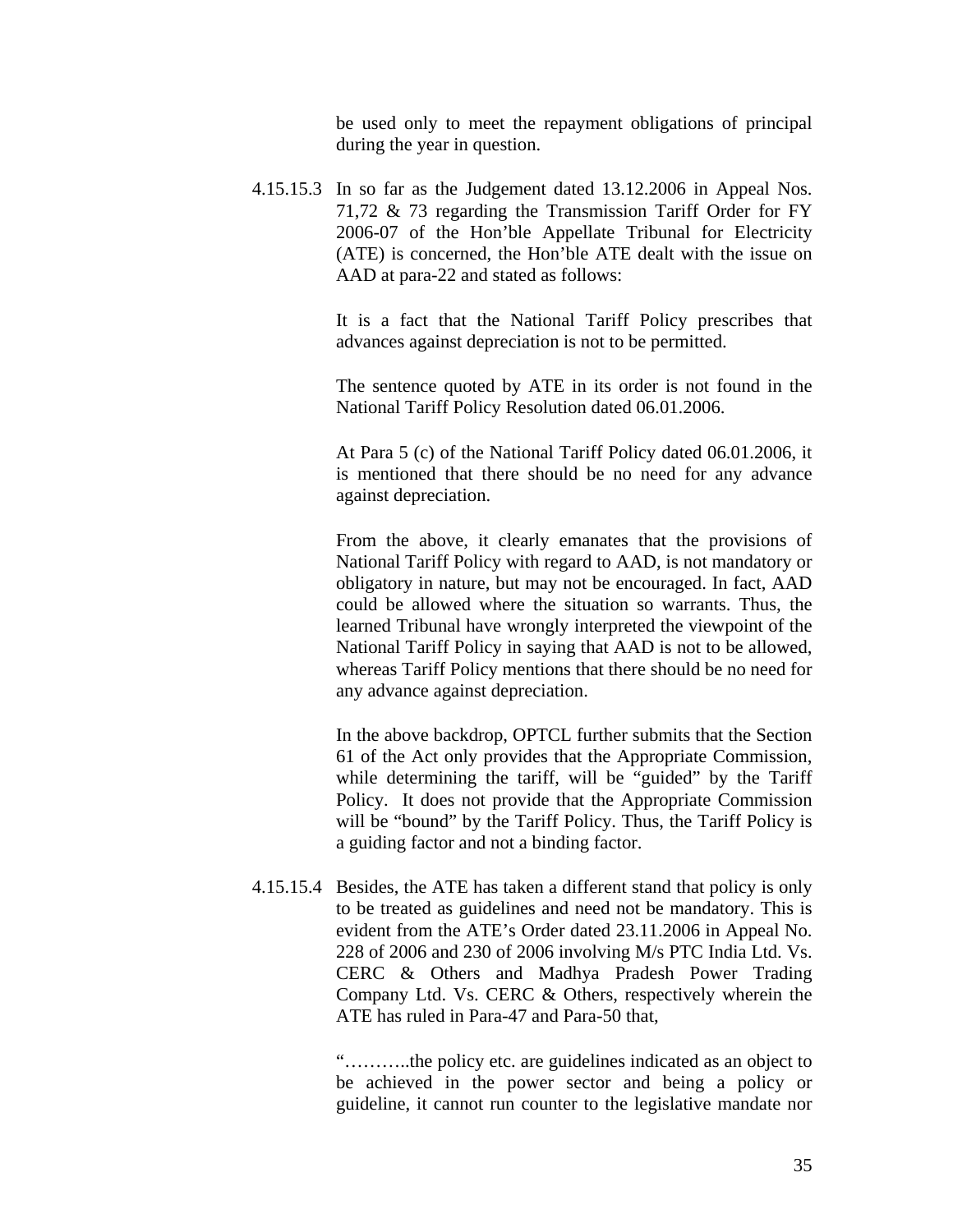such a course is permissible to a delegate to over turn the legislative enactment much less as whole."

- 4.15.15.5 It is a settled law that the statutory rule / Regulation which does not confirm to the provisions of the statute under which it is made or does not come under the scope of rule making power is void. It is equally the settled legal position that the validity of rule, regulation or notification made under the Act should be regarded as a part and parcel of the statute and should be regarded as one contained in the Act itself.
- 4.15.15.6 In the above judgment, the ATE has taken the view that policies / guidelines cannot overrule the Regulations framed under the Act. Thus, it is respectfully submitted that the Hon'ble Tribunal may not be justified in adopting two different criteria in disposing of the Appeals under its domain.
- 4.15.15.7 Besides, OPTCL has moved an appeal in the Hon'ble Supreme Court of India against the ATE's Order dated 13.12.2006 relating to Transmission Tariff for FY 2006-07. The appeal has been admitted and registered as Civil Appeal No.417 of 2007. OPTCL does not prefer to make any comments on the issue considering that the matter is sub-judice in the Apex Court.
- 4.15.15.8 Therefore, the suggestion(s) of the objectors may not be accepted, as the matter is sub-judice.
- 4.15.15.9 Besides above, OERC, as per the prevailing Regulation, is bound by the CERC (Terms & Conditions of Tariff) Regulations, 2004, which clearly provides for Advance against Depreciation. The Central Commission had not yet issued any order relating to the Depreciation rate nor issued any order not to permit any Advance against Depreciation.
- 4.15.15.10 It is further submitted that the Depreciation and Advance against Depreciation are non-cash in nature that help the Utility to take care of the loan re-payment. The necessity of Advance against Depreciation arises in a situation where the allowable depreciation is not sufficient to meet the loan re-payment liability. In fact, CERC Tariff Regulations specifically provide for allowance of Advance against Depreciation. In the ARR Application for FY 2007-08, the need and the calculation for AAD has been clearly explained at Page 12 & 13. The principal repayment obligation of OPTCL for FY 2007-08 is Rs.156.84 Cr. against which OPTCL claims Rs.137.13 Cr.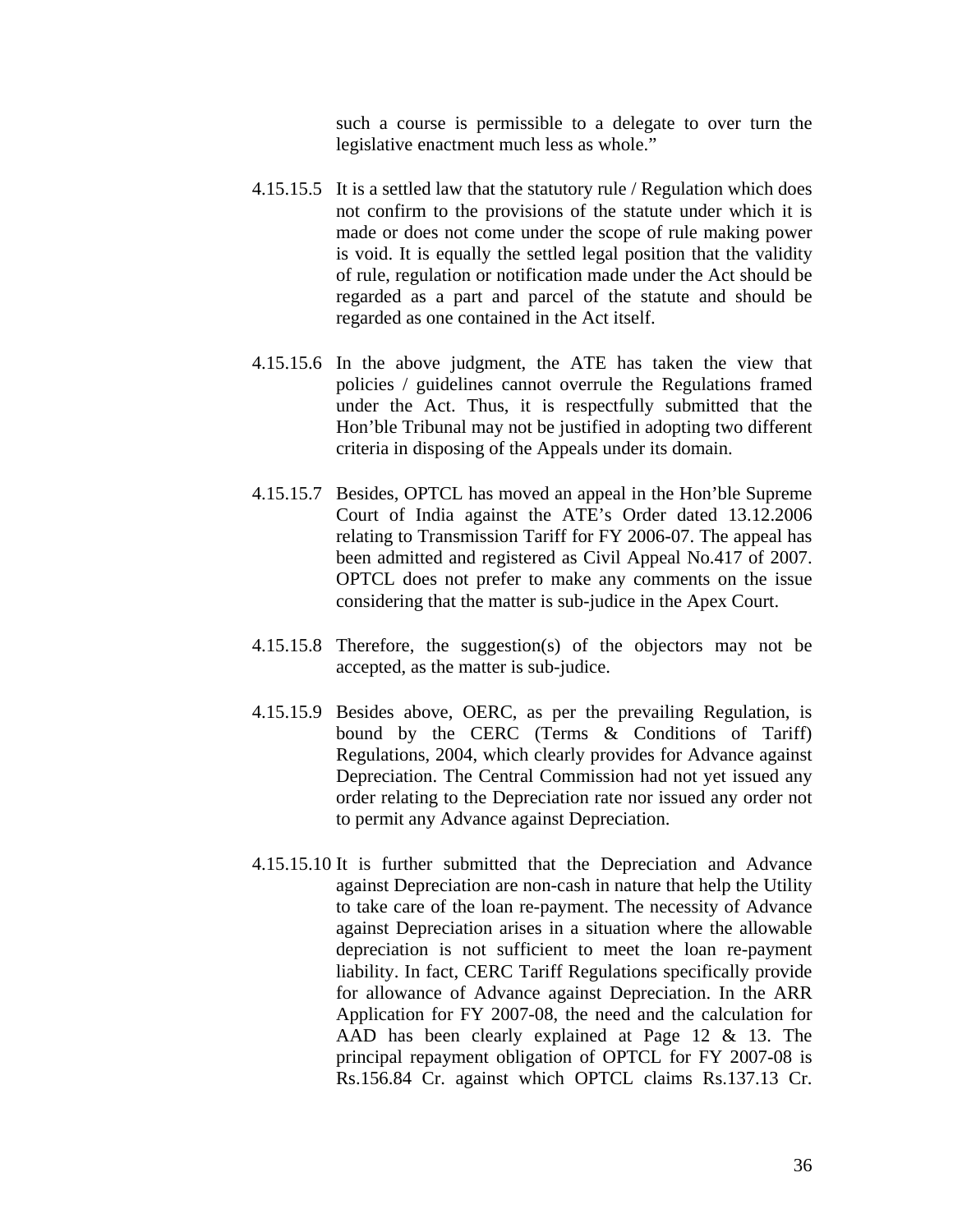including Rs.84.18 Cr. towards Advance against Depreciation which is in accordance with CERC Regulation.

# 4.15.16 **Return on Equity**

- 4.15.16.1 OPTCL has followed the CERC (Terms and condition of Tariff) Regulation, 2004 for calculation of Return on Equity. As per Regulation 56 (iii) of CERC Tariff Regulations 2004, Return on Equity (RoE) shall be computed on the equity base determined in accordance with regulation 54 and shall be @ 14% per annum.
- 4.15.16.2 At the time of vesting of the transmission & distribution business with GRIDCO by the State Govt. on 01.04.1996, the Equity Share Capital was Rs.327.00 Crore. During the subsequent years up to FY 2004-05, there was additional infusion of equity capital of Rs.165.98 Crore by the State Govt. raising the total equity of GRIDCO to Rs.492.98 Crore. At the time of de-merger of GRIDCO effective from 01.04.2005, the equity share capital of OPTCL was stated at Rs.60 Crore, leaving the balance equity share capital with GRIDCO. The equity share capital issued to Govt. of Orissa was both in consideration of cash and other than cash.
- 4.15.16.3 Therefore, the licensee is justified in claiming RoE of Rs 8.40 Crore @14% on the Equity Share Capital of Rs.60 Crore.

# 4.15.17 **Interest on Working Capital**

- 4.15.17.1 OPTCL has applied for Interest on Working Capital as per CERC (Terms and Conditions of Tariff) Regulations, 2004, and accordingly factored the same in to the ARR for FY 2007-08 and the same has been mentioned at Page-15 of the ARR Application.
- 4.15.17.2 OPTCL submits that the projection of Rs. 15.13 Crore towards Interest on Working Capital @ 10 % is an under–estimation in view of the present trend of increasing interest rates in the market. Therefore, OPTCL prays that the Commission may take cognizance of the same and accordingly fix a suitable higher interest rate as well as the interest amount.

# 4.15.18 **Contingency Reserve**

The requirement of Contingency Reserve in a natural calamity prone State like Orissa need not be over-emphasized. Even this aspect has been duly recognized by the ATE itself. Investment towards Contingency Reserve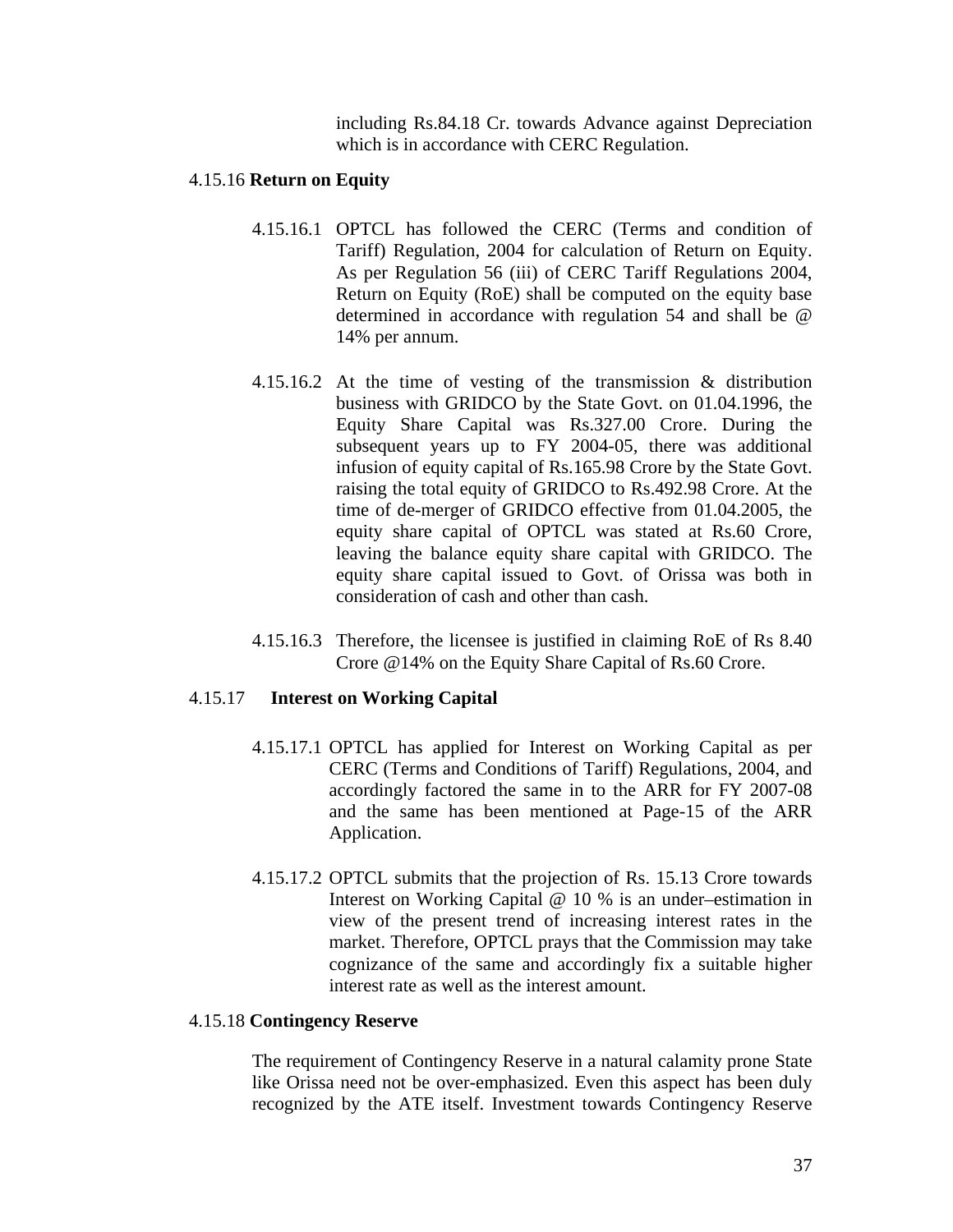relates to maintaining an emergency fund to meet expenses towards unforeseen calamities. Contingency Reserve is being kept in a separate Reserve Fund and invested in the specified securities. The Corpus of the reserve appropriated from Profit & Loss account till 2005-06 is Rs.53.65 Crore as against which Rs.27.06 Crore has been invested in the specified securities. Steps are being taken to invest balance of Rs.26.59 Crore during FY 2006-07. The provision for Contingency Reserve for the FY 2007-08 has been kept at **Rs. 10.49 Crore** in the ARR Application which may kindly be approved.

### 4.15.19 **Interest on Loan Capital**

- 4.15.19.1 Interest on Loan (both for existing and new loans) for FY 2007-08 has been projected as Rs.116.38 Crore at an average rate of 10.90% based on the provisional Accounts of OPTCL for FY 2005-06.
- 4.15.19.2 In the mean time it is now observed that inflation as well as the interest rates are steadily rising. Therefore, the above estimation of Rs. 116.38 Crore at an average interest rate of 10.90% by OPTCL may be considered as being very much on the lower side. OPTCL prays the Commission to kindly consider a suitable higher rate of interest based on the prevailing prime lending rate while allowing the interest on loan capital.

#### 4.15.20 **Transmission loss**

- 4.15.20.1 OPTCL projected a transmission loss of 5% (against 4.78 % calculated as per OERC approved Gross Method for the period April'06 to September'06) in its ARR Application for FY 07-08 in view of the current increasing demand for power at an accelerated pace than ever before due to on-going industrialization in the State of Orissa and stoppage of trading of surplus power by GRIDCO. Due to these factors, there will be increased flow of power in the OPTCL Transmission Network including drawl from ISGS Stations during FY 2007- 08 contributing to the increased transmission loss in the OPTCL System.
- 4.15.20.2 In fact, such apprehension has been proved to be true and the transmission loss for the period from April'06 to December'06, as per OERC Gross Method, has increased to 5.21%. against transmission loss of 4.78% arrived at as per OERC approved Gross Method i.e. "as the System Operates" on actual basis of power flow during the period from April'06 to September'06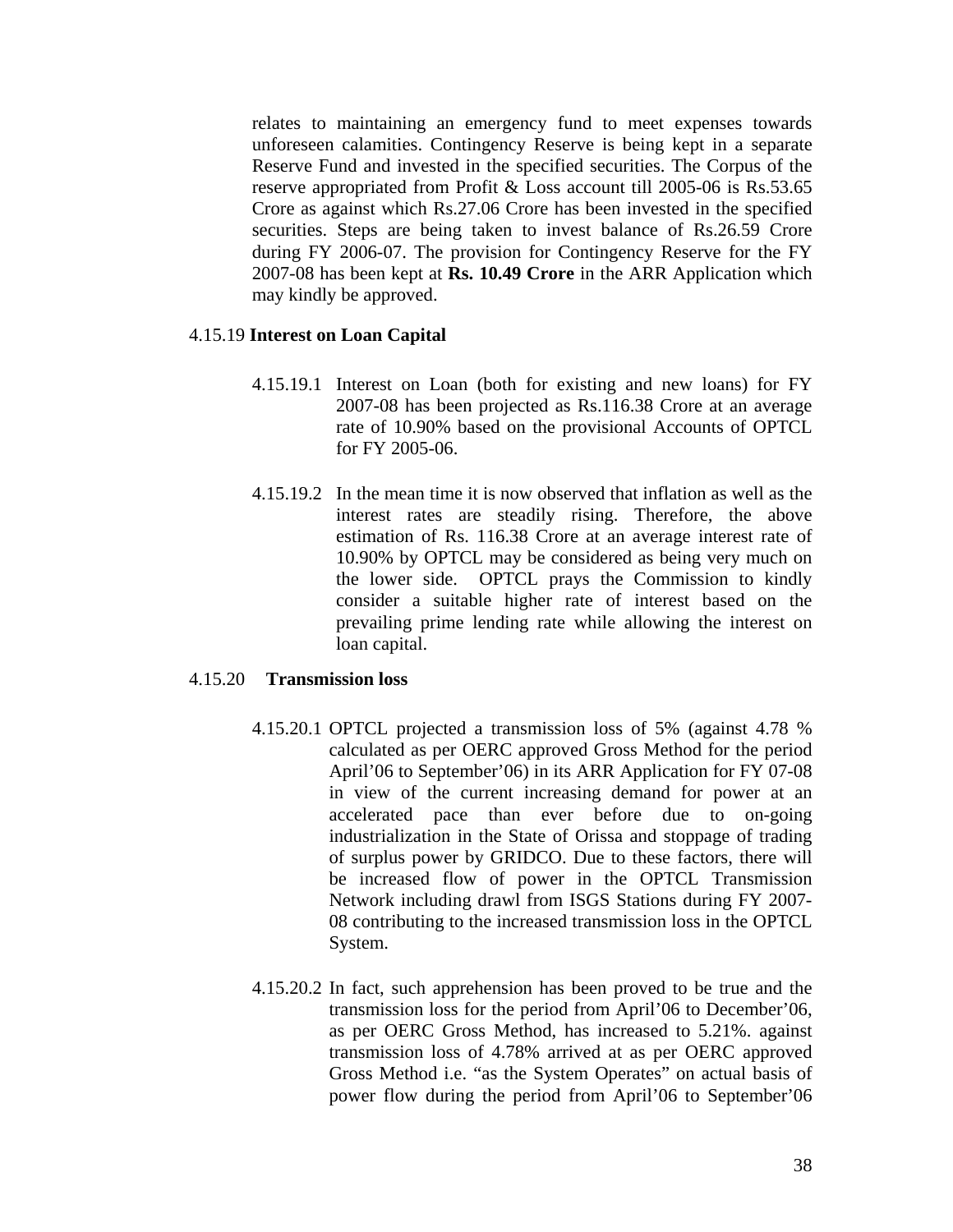when sale of surplus power to outside entities existed. Therefore, the projection of transmission loss at 5% by OPTCL is not at all on the higher side and is very much realistic. Besides, as submitted in the ARR Application itself, the Transmission Loss of other State Transmission Utilities approved by the respective SERCs are also well above 4%. Therefore, going by the industry standards, the performance of OPTCL with regard to the Transmission Loss is not at all on a bad footing as are being put forth by the objectors. OPTCL prays that the Commission may approve transmission loss @ 5% for FY 2007-08 as proposed.

- 4.15.20.3 It is worthwhile to mention that the transmission network of PGCIL and that of OPTCL are not comparable. PGCIL's system is comparatively new while OPTCL's network is an ageold system having much lower voltage base and more no. of Substations and Transformers which contribute to higher level of Transmission Loss. Therefore, objectors' contention for making a comparison between the transmission of PGCIL and that of OPTCL is not logical and hence not tenable.
- 4.15.20.4 Regarding fixation of technical loss, OPTCL proposes that the Commission may constitute a Technical Expert Committee who will study the existing system and suggest the technical loss which will be allowed in fixation of tariff.

#### 4.15.21 **Miscellaneous queries on Tariff**

Reacting to some miscellaneous queries raised by objectors during the hearing, OPTCL replied that it has formulated its ARR & Transmission tariff Application for FY 2007-08 based on the prescribed CERC & OERC Tariff and other relevant Regulations. While doing so, OPTCL has also been pragmatic to adopt the lowest cost in order to keep the Transmission Tariff at its lower ebb considering the affordability of all the stake-holders via-a-vis its very own survival. Therefore, OPTCL does not agree to the assumptions made by the objectors which are Piece Meal or Cherry Picking Approaches which do not take into consideration how the deficit in the ARR of OPTCL would be met if drastically lower Transmission Tariff (lower than the optimum Transmission tariff) is fixed. OPTCL submits that even with Transmission Tariff @ 25 P/U, OPTCL has incurred loss and with a Tariff of 22 P/U during FY 2006-07, the uncovered gap is expected to mount to about Rs. 130.00 Crore. Therefore, the suggestions of the objectors to fix the Transmission Tariff much lower than what has been applied for by the OPTCL, are devoid of merit and may not be considered. In fact, OPTCL, being a nascent organization should be given a smooth going from its initial years with an optimal transmission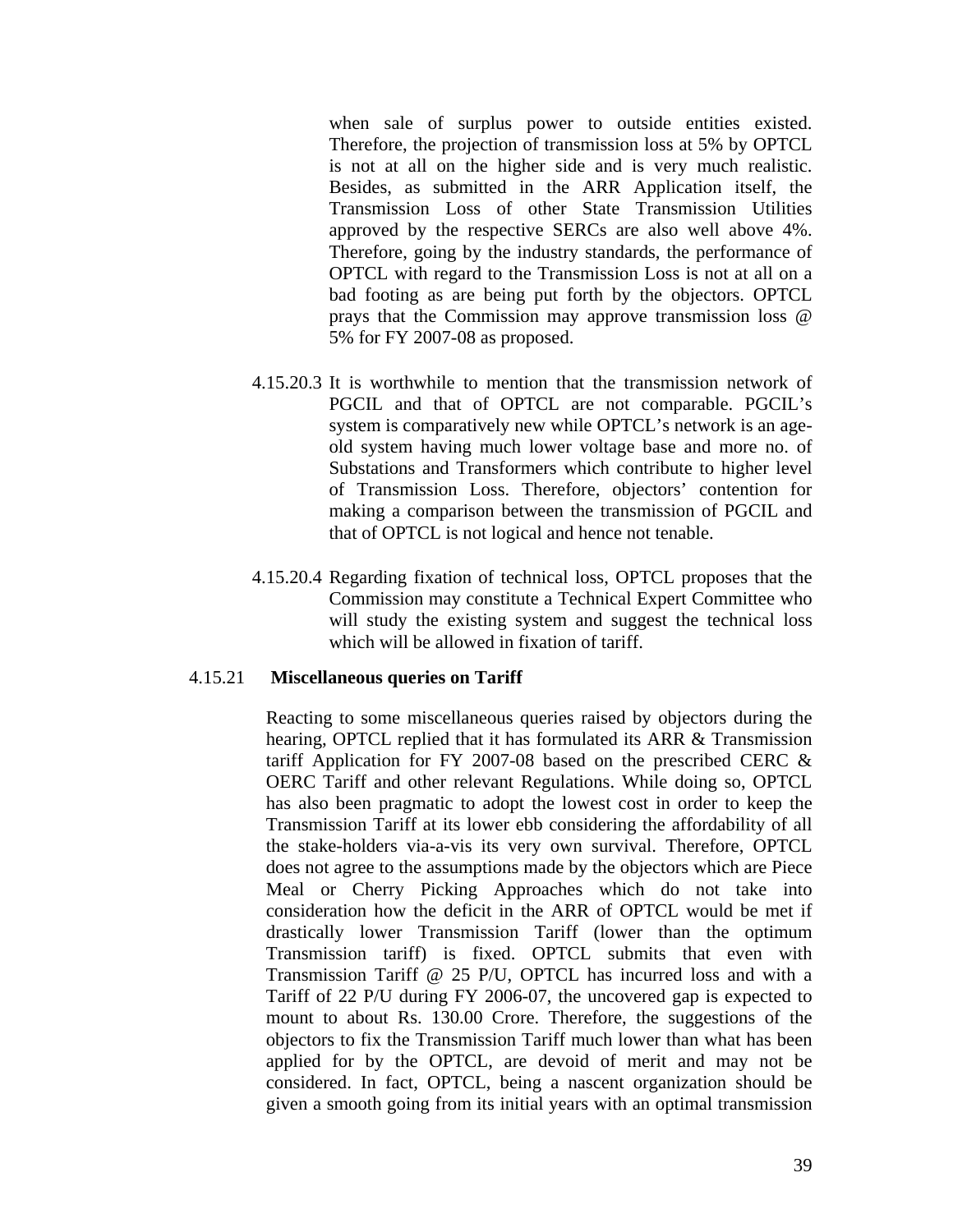tariff suitable to all the stakeholders so that it becomes able to fulfill its obligations as a State Transmission Utility, as a Transmission Licensee & as a Transmission Service Provider under the prevailing License Conditions and the regime of Open Access. It may kindly be noted that OPTCL does not have any other avenues of resource mobilization except the singular source of Transmission Tariff and any reduction below the optimal point would put its survival at stake. OPTCL, therefore, prays the Commission to consider the proposal on merit by applying the prudential norms as deemed fit in greater interest of justice to all.

# 4.15.22 **Revenue collection in terms of LTOA & STOA Charges is not shown as Miscellaneous Receipt**

OPTCL in its ARR Application for FY 2007-08 has proposed that Open Access Charges, being too uncertain, can not be quantified; any estimation may have serious imbalances in the ARR of the OPTCL. OPTCL, therefore, submitted that such charges would be duly accounted for in the subsequent ARR as Year-End-Adjustments so that the interest of none of the stakeholders is affected in any manner.

- 4.15.23 OPTCL has been compelled to engage Engineers and Finance personnel through service providers as State Govt. has not yet permitted OPTCL to fill-up the base-level vacant posts. OPTCL is finding it difficult to engage best talents in all the disciplines in the absence of permission from State Govt. to fill up posts as per its own recruitment policy.
- 4.15.24 It is a fact that OPTCL has signed 13 MoUs with IPPs for setting up thermal power plants in Orissa. OPTCL is aware of its obligation towards commission of transmission lines for evacuation of power of the IPPs. However, so far none of the IPPs have come out with any proposal with details of location etc.
- 4.15.25 Some of the objectors have proposed that there should be no transmission tariff incase there is no physical flow of electricity. OPTCL does not agree to this proposition. In electricity sector, flow of power is generally through displacement and the beneficiary has obligation to pay transmission charges and loss if it intends to wheel power from one place to another. It should also be kept in mind that OPTCL has made huge investments for commissioning the transmission network and any one who advocates for no transmission tariff should also take into consideration the opportunity cost of putting up the transmission lines and compare the same with the transmission charges allowed by the Commission.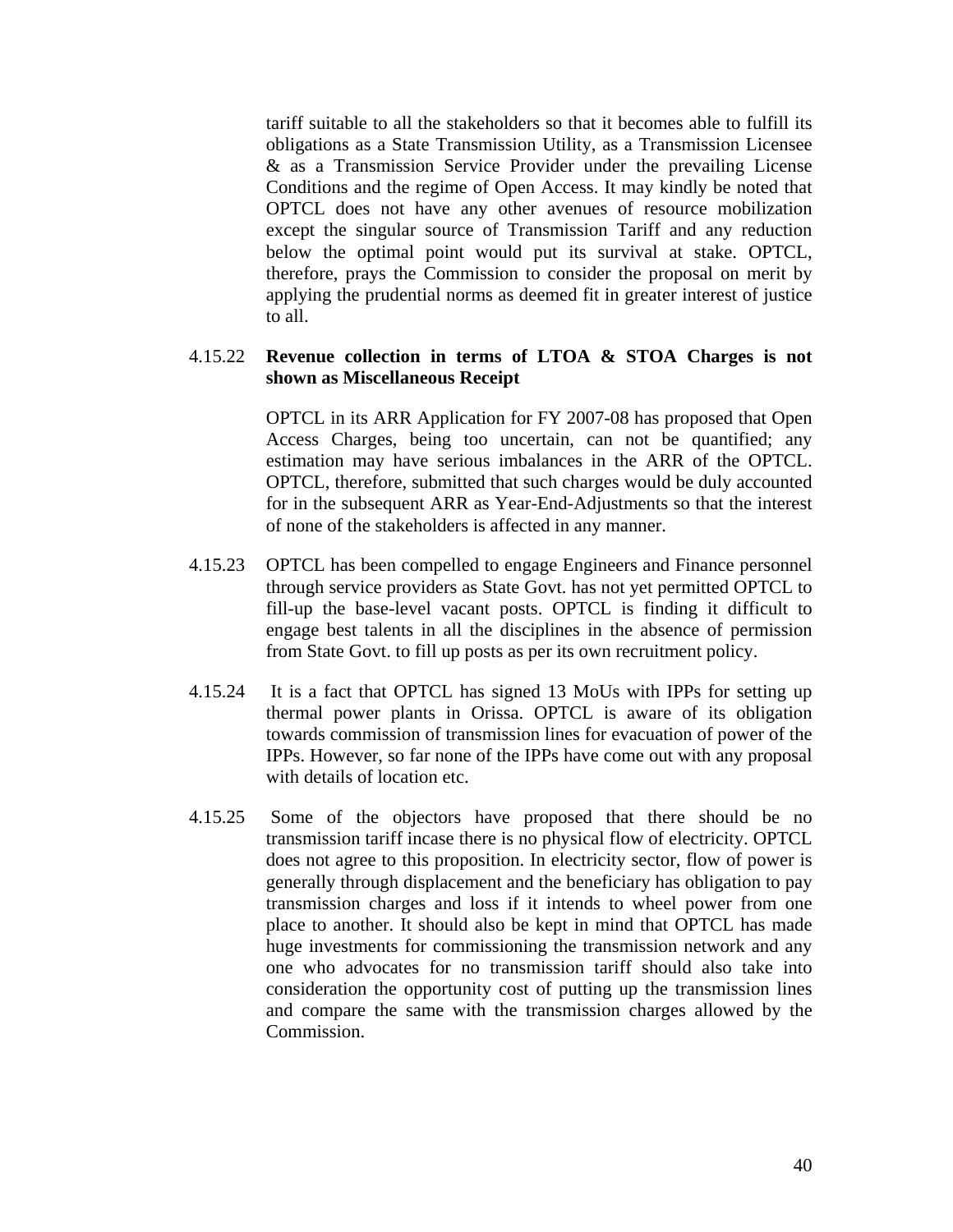- 4.15.26 OPTCL executed the 400 kV Ib-Meramundali DC line for evacuation of power from the Units III & IV of OPGC. State Govt. is taking steps to expedite commissioning of Units III & IV.
- 4.15.27 OPTCL has maintained the fixed assets register as required under the Companies Act, 1956 and this has been updated up to FY 2005-06.
- 4.15.28 The submissions made by the consultants of WESCO, NESCO & SOUTHCO in their presentation is beyond the scope of the hearing of tariff proposal for the FY 2007-08 as their submissions relate to ATE Order for the FY 2006-07. The ATE order on transmission tariff has been challenged by OPTCL in the Supreme Court of India and the appeal has been admitted. Application for stay of the ATE order is listed for hearing on 12.03.2007.

# 5 **COMMISSION'S OBSERVATION**

# 5.1 **Introduction to OPTCL's transmission tariff order for FY 2007-08**

- 5.1.1 The Commission, for the determination and approval of the ARR for OPTCL for FY 2007-08, continues to follow the same principles as laid down in its terms and conditions of tariff as well as the LTTS order, and continues to be guided by the provisions of the National Tariff Policy as well other statutory notifications and directives, while giving due considerations to the complexities of the Orissa Power Sector.
- 5.1.2 The Commission has been constantly following the same principle for the computation of transmission losses for the transmission ARR. As in all other components of ARR determination, transmission losses are also projected as part of the ARR approval process, and would need to be truedup based on the availability of the audited accounts of the licensee. The Commission has followed the same basis for the computation of transmission losses for FY 2007-08. Variations from the approved figures for the past year have been trued up on the basis of actual audited annual accounts.
- 5.1.3 OPTCL has inherited from GRIDCO a considerable ageing network. Constant up-gradation and regular repairs and maintenance are required to keep the network in a safe and operational condition, as well as to meet the growing requirements in terms of Distco demand in terms of energy, as well as to meet the Commission's and consumers' expectations on supply quality, performance standards and availability of transmission network. As a result of this, the Commission has, over the past several years, been allowing a significantly higher amount for R&M expenses compared to the proposals of the licensees, encouraging the licensees to undertake regular and adequate maintenance. The same principle has been followed by the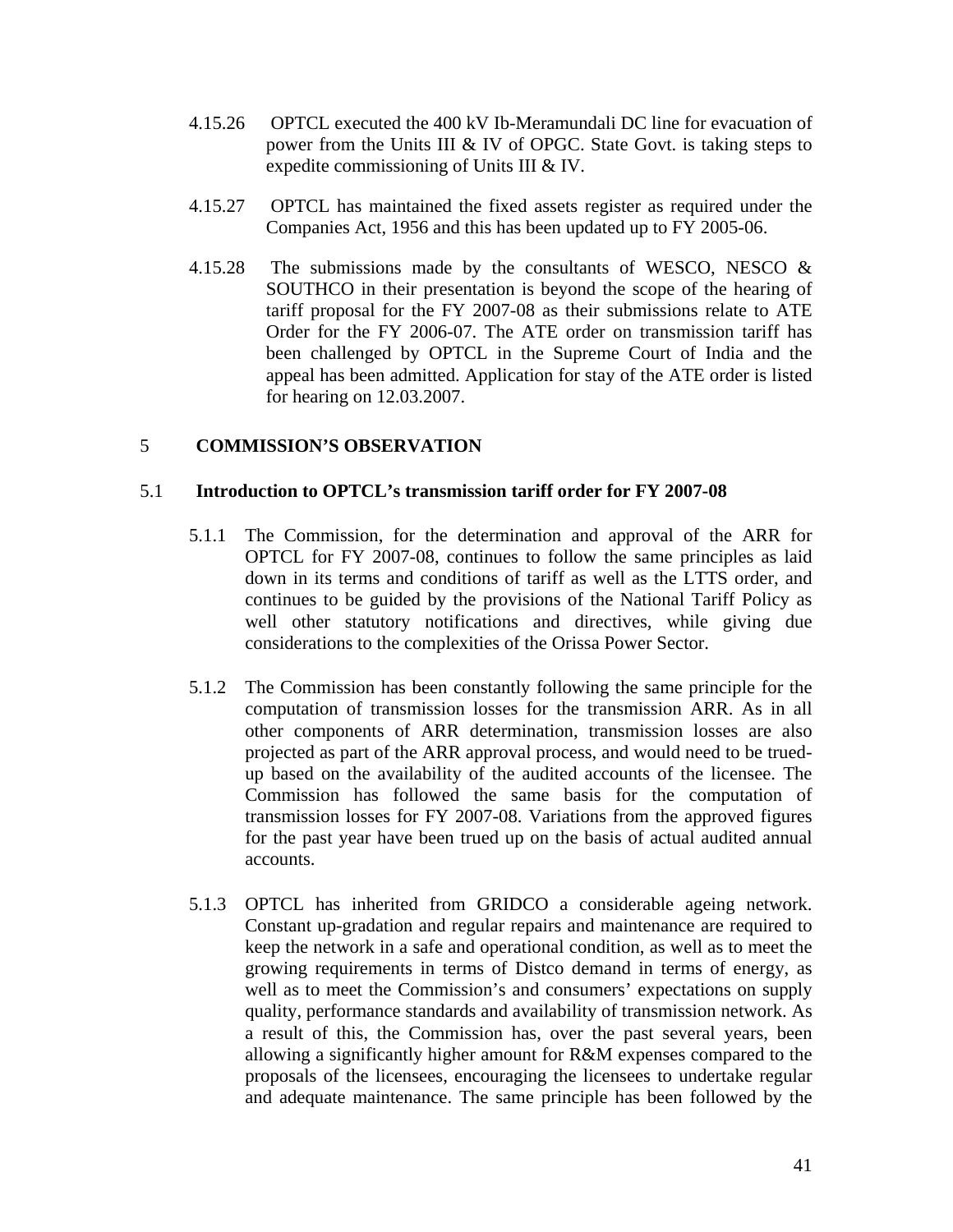Commission for this ARR determination as well. However, the Commission has also observed that the licensees have not been able to spend the amount approved by the Commission under this head. The Commission has considered this un-spent surplus as a part of truing-up for all the licensees.

- 5.1.4 The Commission takes a pragmatic view of the provisions of the National Tariff Policy in the case of allowing for depreciation in the ARR. It is evidently clear that the depreciation available on a Straight Line Method based on the rates notified by the Govt. of India in 1994 falls short in meeting principal repayment obligations in the later years of the term of the loan. It is in this instance that Advance Against Depreciation (AAD) is required by the licensees to meet principal obligations. This has been amply demonstrated in the section of this tariff order dealing with depreciation. The Commission has continued to allow AAD in this order as well to ensure that OPTCL is allowed to meet all its external principal repayment obligations.
- 5.1.5 Contingency Reserves are essential to meet unforeseen requirements in future, and hence licensees should ideally provide for contingency reserves on a regular basis to build up a corpus to meet future unforeseen eventualities. However, the Commission has in the past sought information and proof from the licensees on whether the amount approved in past tariff orders as contingency reserves have actually been invested in the corpus. This has been trued-up on the basis of audited annual accounts made available to the Commission.
- 5.1.6 These principles forming the basis of this ARR determination exercise are dealt in greater detail in the main text of this order under the relevant components of the ARR.

# 5.2 **Truing-Up for OPTCL**

- 5.2.1 Keeping in line with the provisions of the E Act 2003, Govt. of Orissa, vide notification no. 6892 dated June 09, 2005, vested the transmission function, along with related assets, liabilities and personnel, in a new entity, the Orissa Power Transmission Corporation Limited.
- 5.2.2 OPTCL has submitted its provisional annual accounts for its first year of operations (FY 2005-06). The Commission, as part of this comprehensive truing-up exercise, has also taken the FY 2005-06 accounts of OPTCL for truing-up.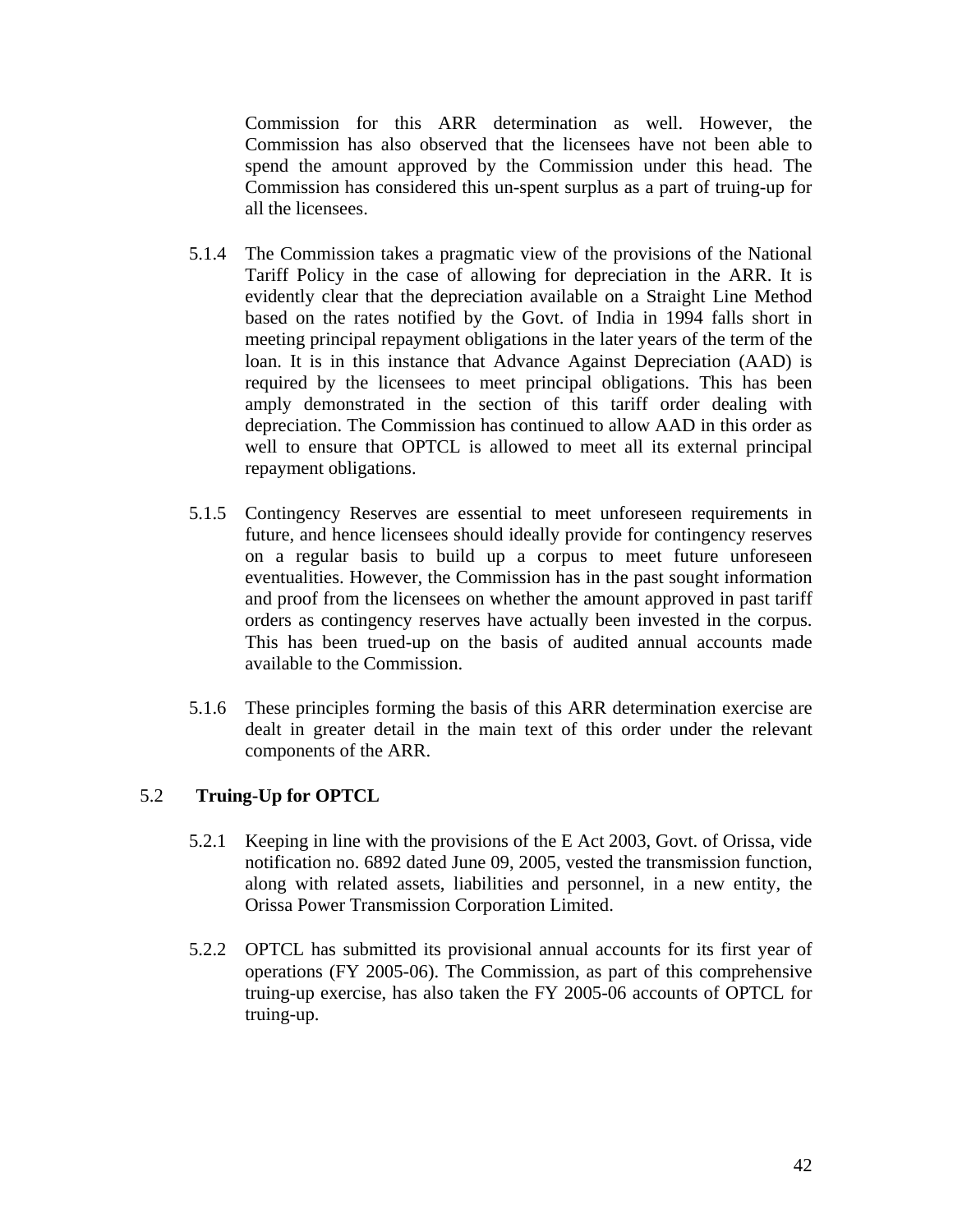# 5.3 **Computation of Transmission Loss**

- 5.3.1 The transmission system of OPTCL operates as an integral part the Eastern Regional Grid to serve the internal demand of the State as well as to carry out import and export of power depending upon the system demand under the overall supervision of the Eastern Regional Load Dispatch Centre in accordance with the GRID CODE. Transmission loss therefore has been determined on the basis of 'As the system operates'. During the months from April'06 to January'07 of the current FY the total unit lost in transmission was 823.90 MU.
- 5.3.2 Some of the objectors had pointed that addition of transmission assets during the last few years should have resulted in reduced level of transmission loss than what is being reported now. The Commission also takes into consideration the submission of OPTCL with regard to the existing level of transmission loss as indicated in this order. In fact, OPTCL had reported that the transmission loss upto October of the current financial year was 4.62% and by end of January'07 it was 5.27%. This kind of loss variation is on account of the nature and quantum of power flow in the system particularly due to complete stoppage of export of power since December, 2006 leading to higher utilisation within the State and consequential higher load flow.
- 5.3.3 The National Tariff Policy envisages that the loss compensation should be reasonable and should be linked to an applicable technical loss benchmark. It also states that the transactions should be charged on the basis of average losses arrived at after appropriately considering the distance and direction sensitivity, as applicable to relevant voltage level, on the transmission system. System strengthening as contemplated in the transmission plan of OPTCL system can be a factor in reducing the transmission loss.
- 5.3.4 The allocation of loss to all the users of OPTCL's transmission system based on the consumption figures of first ten months of 2006-07 is furnished in the table below: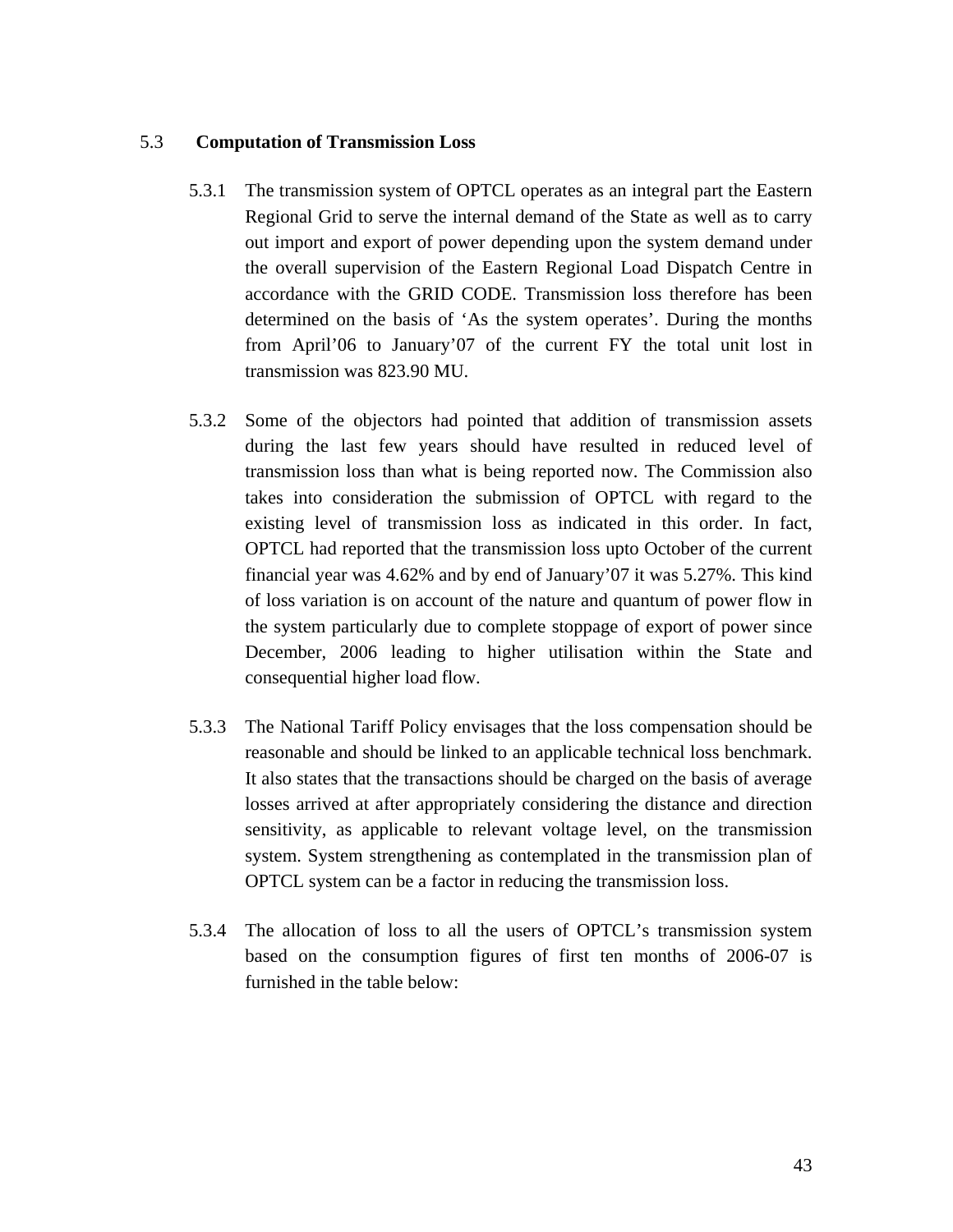| <b>CALCULATION OF TRANSMISSION LOSS IN OPTCL EHT SYSTEM</b>       |                                       |                                      |                                       |                                              |                                             |  |  |  |  |
|-------------------------------------------------------------------|---------------------------------------|--------------------------------------|---------------------------------------|----------------------------------------------|---------------------------------------------|--|--|--|--|
| <b>ACTUAL TRANSMISSION LOSS FROM APRIL, 2006 TO JANUARY, 2007</b> |                                       |                                      |                                       |                                              |                                             |  |  |  |  |
| SL.<br>NO                                                         | <b>SOURCE</b>                         | <b>GROSS</b><br><b>INPUT</b><br>(MU) | <b>GROSS</b><br><b>OUTPUT</b><br>(MU) | Proportionate<br><b>Loss sharing</b><br>(MU) | Proportionate<br><b>Loss sharing</b><br>(%) |  |  |  |  |
| 1                                                                 | <b>STATE DEDICATED STATIONS</b>       |                                      |                                       |                                              |                                             |  |  |  |  |
| I                                                                 | <b>HIRAKUD</b>                        | 757.50                               |                                       |                                              |                                             |  |  |  |  |
| $\mathbf{ii}$                                                     | <b>BALIMELA</b>                       | 1,365.53                             |                                       |                                              |                                             |  |  |  |  |
| $\overline{iii}$                                                  | <b>RENGALI</b>                        | 603.06                               |                                       |                                              |                                             |  |  |  |  |
| iv                                                                | <b>UPPER KOLAB</b>                    | 876.07                               |                                       |                                              |                                             |  |  |  |  |
| $\mathbf{V}$                                                      | <b>INDRAVATI</b>                      | 1,405.43                             |                                       |                                              |                                             |  |  |  |  |
| $\mathbf A$                                                       | <b>OHPC</b>                           | 5,007.59                             |                                       |                                              |                                             |  |  |  |  |
| ${\bf B}$                                                         | <b>MACHHKUND</b>                      | 277.80                               |                                       |                                              |                                             |  |  |  |  |
| $\mathbf C$                                                       | <b>OPGC</b>                           | 1,470.13                             |                                       |                                              |                                             |  |  |  |  |
| D                                                                 | <b>TTPS</b>                           | 2,700.90                             |                                       |                                              |                                             |  |  |  |  |
|                                                                   | <b>Total State Generation Input</b>   | 9,456.42                             |                                       |                                              |                                             |  |  |  |  |
| $\boldsymbol{2}$                                                  | <b>CPPS</b>                           |                                      |                                       |                                              |                                             |  |  |  |  |
| I                                                                 | <b>ICCL</b>                           | 312.01                               | 285.36                                | 15.89                                        | 0.10%                                       |  |  |  |  |
| $\overline{ii}$                                                   | <b>NALCO</b>                          | 484.41                               | 166.75                                | 9.28                                         | 0.06%                                       |  |  |  |  |
| $\overline{iii}$                                                  | <b>INDAL</b>                          | 24.21                                |                                       |                                              | 0.00%                                       |  |  |  |  |
| iv                                                                | <b>RSP</b>                            | 29.08                                | $\overline{\phantom{a}}$              | $\overline{\phantom{a}}$                     | 0.00%                                       |  |  |  |  |
| $\mathbf V$                                                       | <b>NINL</b>                           | 62.74                                | $\overline{\phantom{a}}$              | $\qquad \qquad -$                            | 0.00%                                       |  |  |  |  |
| vi                                                                | <b>NBFA</b>                           | 115.15                               | $\overline{\phantom{a}}$              |                                              | 0.00%                                       |  |  |  |  |
| vii                                                               | <b>BHUSAN, THELKOLAI</b>              | 284.57                               |                                       |                                              |                                             |  |  |  |  |
|                                                                   | <b>ARATI STEEL</b>                    | 73.05                                |                                       |                                              |                                             |  |  |  |  |
|                                                                   | <b>MESCO</b>                          | 0.75                                 |                                       |                                              |                                             |  |  |  |  |
|                                                                   | <b>TOTAL CPP</b>                      | 1,385.97                             | 452.11                                | 25.17                                        | 0.16%                                       |  |  |  |  |
| $\overline{\mathbf{3}}$                                           | <b>EREB</b>                           |                                      |                                       | $\blacksquare$                               | $0.00\%$                                    |  |  |  |  |
| $\mathbf{i}$                                                      | Meramundali-TSTPS / Duburi-<br>Kaniha | 1,258.37                             | $\overline{\phantom{a}}$              |                                              | $0.00\%$                                    |  |  |  |  |
| ii                                                                | Rengali-TSTPS                         | 3.53                                 | 329.52                                | 18.34                                        | 0.12%                                       |  |  |  |  |
| $\overline{\text{iii}}$                                           | <b>TTPS-TSTPS</b>                     | 328.42                               | 6.73                                  | 0.37                                         | 0.00%                                       |  |  |  |  |
| iv                                                                | Rourkela-Tarkera                      | 174.53                               | 250.47                                | 13.94                                        | 0.09%                                       |  |  |  |  |
| $\mathbf{V}$                                                      | Rengali(SY)-Regali (PG)               | 823.30                               |                                       |                                              | 0.00%                                       |  |  |  |  |
| vi                                                                | Jeypore-Jayanagar                     | 90.14                                | 1,086.96                              | 60.51                                        | 0.39%                                       |  |  |  |  |
| vii                                                               | Rengali-Kolaghat                      | $\blacksquare$                       | $\blacksquare$                        |                                              | $0.00\%$                                    |  |  |  |  |
| viii                                                              | Rengali-Rengali (PG)                  |                                      | $\blacksquare$                        | $\blacksquare$                               | $0.00\%$                                    |  |  |  |  |
| ix                                                                | Indravati PH-Indravati (PG)           |                                      |                                       |                                              | $0.00\%$                                    |  |  |  |  |

# **Table – 9**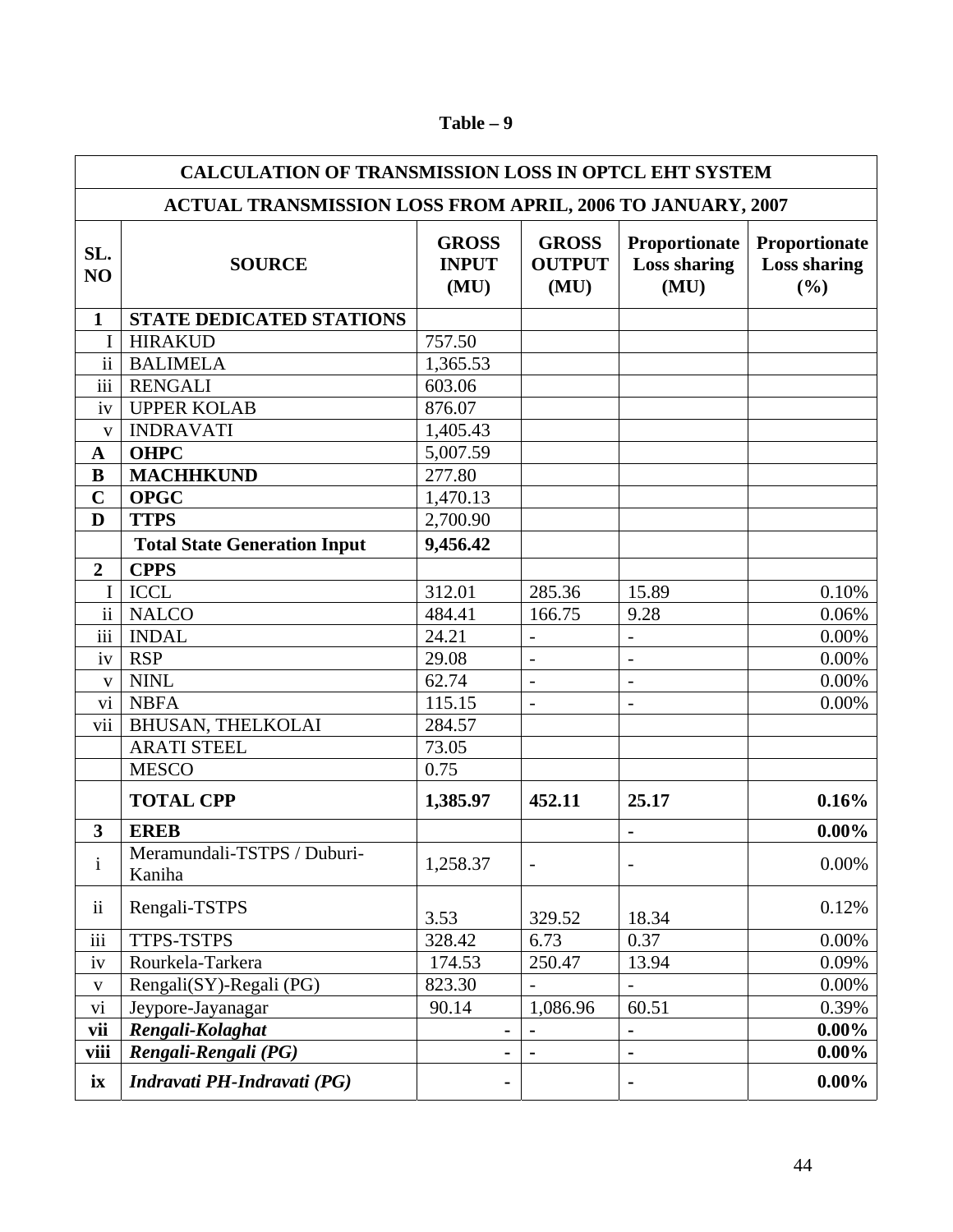| $\mathbf X$                 | Joda-Jamshedpur             | 123.36         | 74.59     | 4.15   | 0.03%    |
|-----------------------------|-----------------------------|----------------|-----------|--------|----------|
| xi                          | Joda-Ramchandrapur          | 165.47         | 32.04     | 1.78   | 0.01%    |
| $\ddot{\phantom{0}}$<br>X11 | Joda-Kenduposi-Joda         | 0.03           | 19.70     | 1.10   | 0.01%    |
| xiii                        | Rourkela-Goelkera           |                |           |        | 0.00%    |
|                             | Balimela-U.Sileru           |                |           |        |          |
| xiv                         | Budhipadar-Korba            | $\blacksquare$ |           |        | $0.00\%$ |
| XV                          | 132 kV Kalabadia-Rairangpur | 80.66          | 44.94     | 2.50   | 0.02%    |
| xvi                         | 132 kV Kalabadia-Baripada   | 221.61         |           |        | 0.00%    |
| xvii                        | Meramundali ICT Loading     | 1,512.44       |           |        |          |
|                             | <b>Total EREB</b>           | 4,781.86       | 1,844.95  | 102.70 | $0.66\%$ |
|                             | Balimela-U. Silleru         |                |           |        |          |
| $\overline{\mathbf{4}}$     | <b>Export to APTRANSCO</b>  |                |           |        | 0.00%    |
| 5                           | <b>DISTCOs</b>              |                | 12,503.29 | 696.03 | 4.45%    |
|                             | <b>GRAND TOTAL</b>          | 15,624.25      | 14,800.35 | 823.90 | 5.27%    |
|                             | LOSS (MU)                   | 823.90         |           |        |          |
|                             | LOSS (%) OF GROSS INPUT     |                | 5.27%     |        |          |

5.3.5 It is observed that there is variation of loss from month to month in the current year and after stoppage of export of power in the month of December it has increased to the level of more than 5%. The transmission loss is dependent on system configuration and power flow requirements at different load centres. It is hoped that with installation of high accuracy CTs & PTs in various grid s/s an accurate level of loss can be determined. Looking at the available figures we accept a figure of 5% for the FY 2007- 08 as transmission loss for wheeling.

# 5.4 **Operation and Maintenance (O&M) Expenses**

The O&M expenses for OPTCL may be considered under the following heads:-

- Employees Cost
- Administration & General Expenses
- Repair and Maintenance Expenses
- Less expenses capitalized

# 5.4.1 **Employees' Cost**

5.4.1.1 OPTCL has projected employee expenses of Rs.187.04 crore for the FY 2007-08. Major components of the expenses are as follows: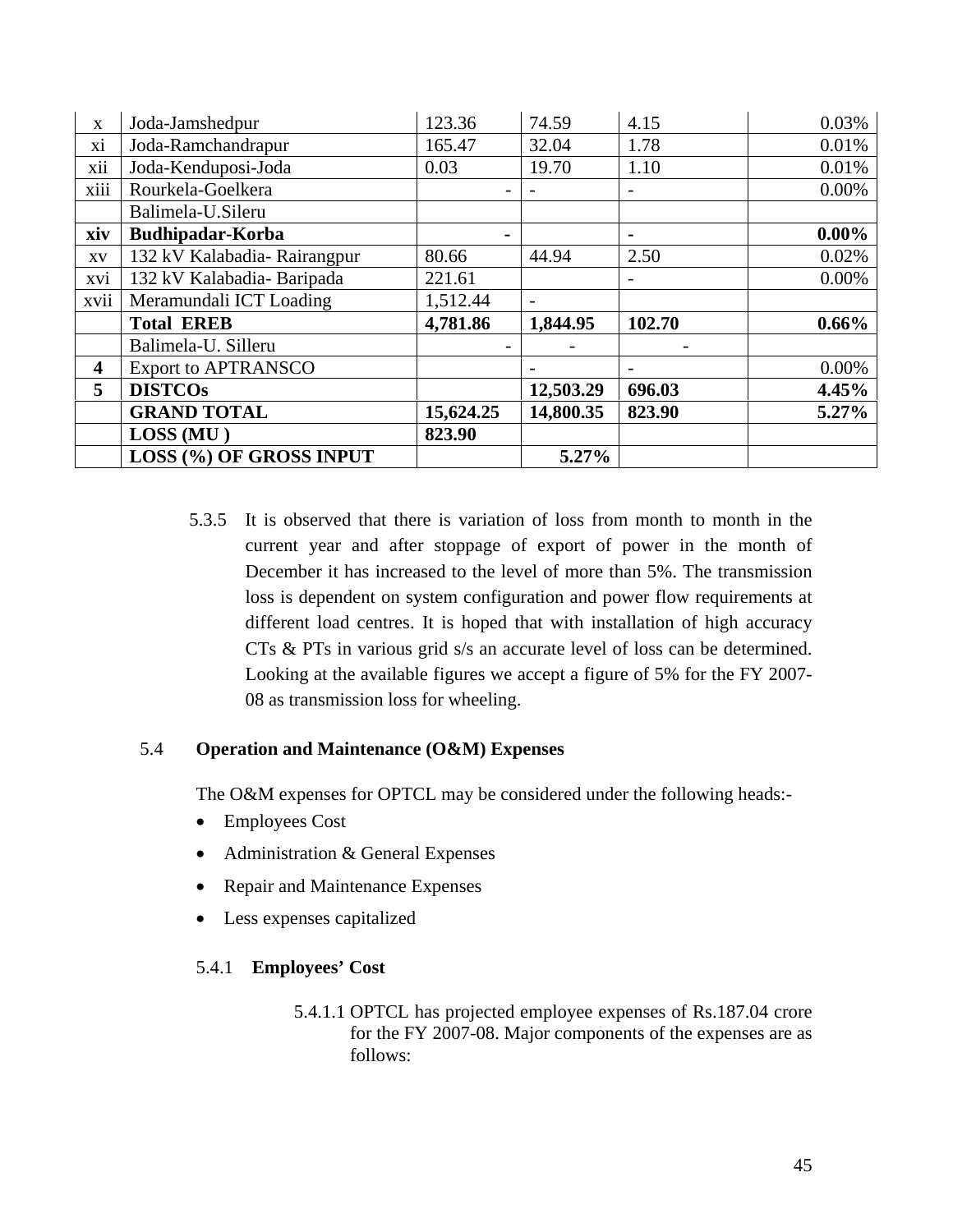|  | Table<br>10 |
|--|-------------|
|--|-------------|

|                                       | (Rs. Crore) |
|---------------------------------------|-------------|
| <b>Basic Pay</b>                      | 58.53       |
| DA                                    | 21.66       |
| <b>HRA</b>                            | 11.71       |
| Others                                | 5.99        |
| Terminal benefit (Pension & Gratuity) | 89.15       |
| Total                                 | 187.04      |
| Less: capitalisation                  | 4.91        |
| Net                                   | 182.12      |

5.4.1.2 The figures in respect of employees' cost based on provisional accounts for 2005-06 as submitted by OPTCL in its filing is given as under:

# **Table - 11**

 **(Rs. Crore)** 

|                          | per provisional<br>As |  |  |  |  |  |
|--------------------------|-----------------------|--|--|--|--|--|
|                          | accounts FY 2005-06   |  |  |  |  |  |
| <b>Basic Pay</b>         | 35.84                 |  |  |  |  |  |
| DA                       | 23.98                 |  |  |  |  |  |
| <b>HRA</b>               | 3.80                  |  |  |  |  |  |
| Others                   | 4.29                  |  |  |  |  |  |
| <b>Terminal Benefits</b> | 89.15                 |  |  |  |  |  |
| Total                    | 157.06                |  |  |  |  |  |
| Less capitalisation      | 4.13                  |  |  |  |  |  |
| <b>Net</b>               | 152.93                |  |  |  |  |  |

- 5.4.1.3 On the basis of provisional accounts for FY 2005-06 submitted by OPTCL, the Commission allows escalation @ 3% on the basic pay towards normal annual increment on year to year basis. This is in line with Commission's order of the previous years.
- 5.4.1.4 As regards DA, the State Govt. Notification on DA rate from time to time is given below.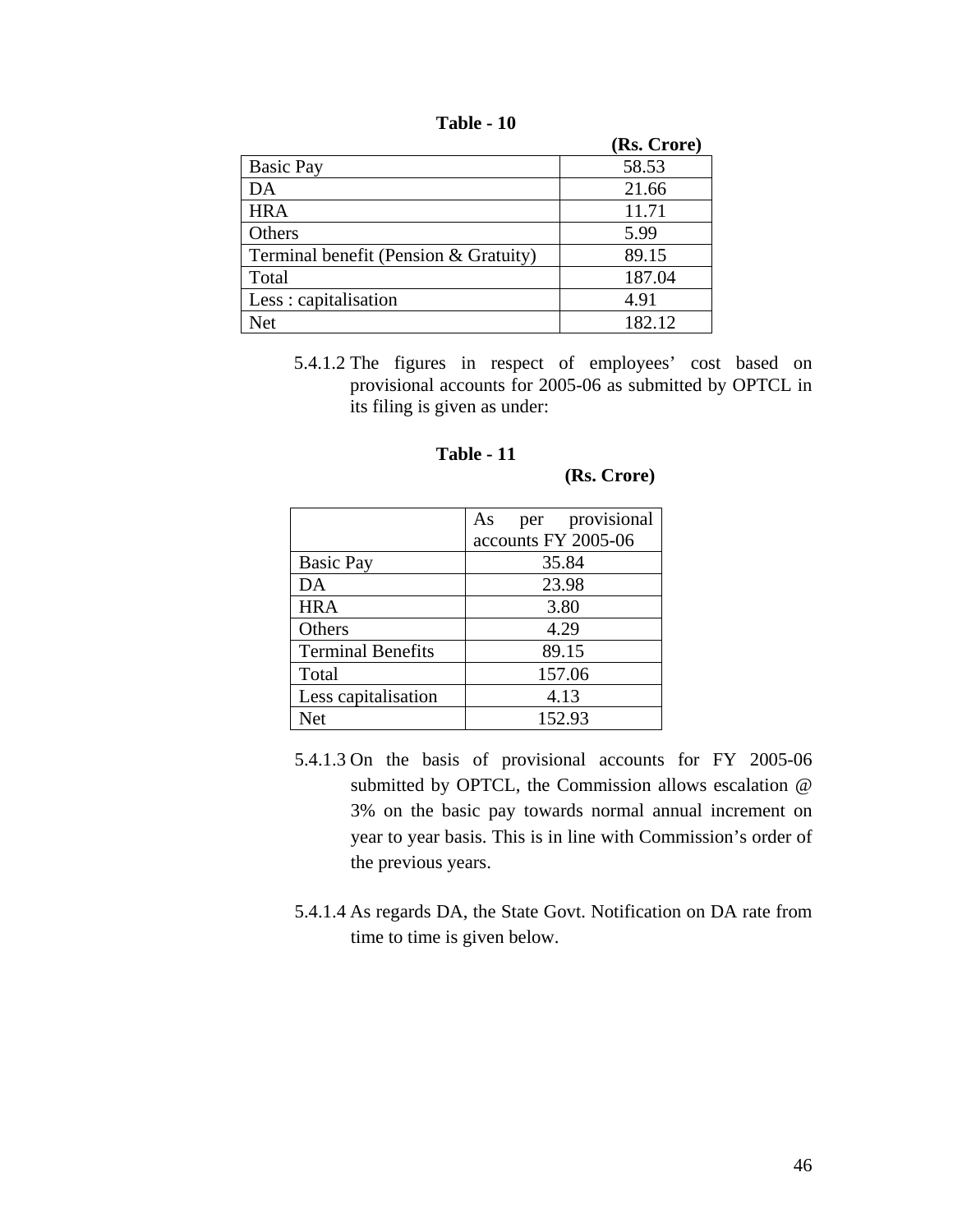| With effect from | DA(%)                                                                                                                                | <b>Notified by</b><br>GoO | <b>Notified by</b><br>GoI |
|------------------|--------------------------------------------------------------------------------------------------------------------------------------|---------------------------|---------------------------|
| 01.01.2005       | 67% (As per GoO order dtd.<br>15.09.2006 the DA equivalent to 50%<br>of Basic Pay has been merge with Basic<br>Pay w.e.f 01.04.2006) | 17%                       | 17%                       |
| 01.07.2005       |                                                                                                                                      | 21%                       | 21%                       |
| 01.01.2006       |                                                                                                                                      |                           | 24%                       |
| 01.07.2006       |                                                                                                                                      |                           | 29%                       |
| 01.01.2007       | DA rise anticipated                                                                                                                  |                           | $32\% *$                  |
| 01.07.2007       | DA rise anticipated                                                                                                                  |                           | $35\%*$                   |

**Table - 12** 

#### *(\*) Anticipated by the Commission.*

- 5.4.1.5 The Government of Orissa notified the merger of 50% of DA to the Basic Pay as Dearness Pay (DP) w.e.f. 01.04.2006. The DA rate at the time of merger was 67% which was reduced to 17% after the merger. The Government of Orissa notified another dose of DA @ of 4% raising it to 21%. The DA of 21% is to be calculated on the Basic Pay plus Dearness Pay. The Government of Orissa has not revised the DA since 01.07.2005. However, Government of India as has released two more doses of DA as on 1.1.2006 and 01.07.2006 raising it to 24% and 29% respectively. With an anticipated half yearly rise in DA @ 3% the annual average DA rate may reach 35% as emerges from the figures in the table above given in asterisks. The Commission calculates D.A. @35% over the Basic pay + Dearness Pay for the FY 2007-08.
- 5.4.1.6 In respect of expenditures such as medical reimbursement, house rent allowance and encashment of earned leave, the principle adopted in the last year has been followed mutatis mutandis. Medical reimbursement has been allowed @ 3% on the basic pay. House rent has been allowed proportionately based on provisional figure for 2005-06.
- 5.4.1.7 Terminal Benefits: For the year 2007-08, OPTCL has claimed a sum of Rs.89.15 crore towards terminal benefits based on average of last three years of actuals shown in audited accounts viz. 2002-03, 2003-04, and 2004-05.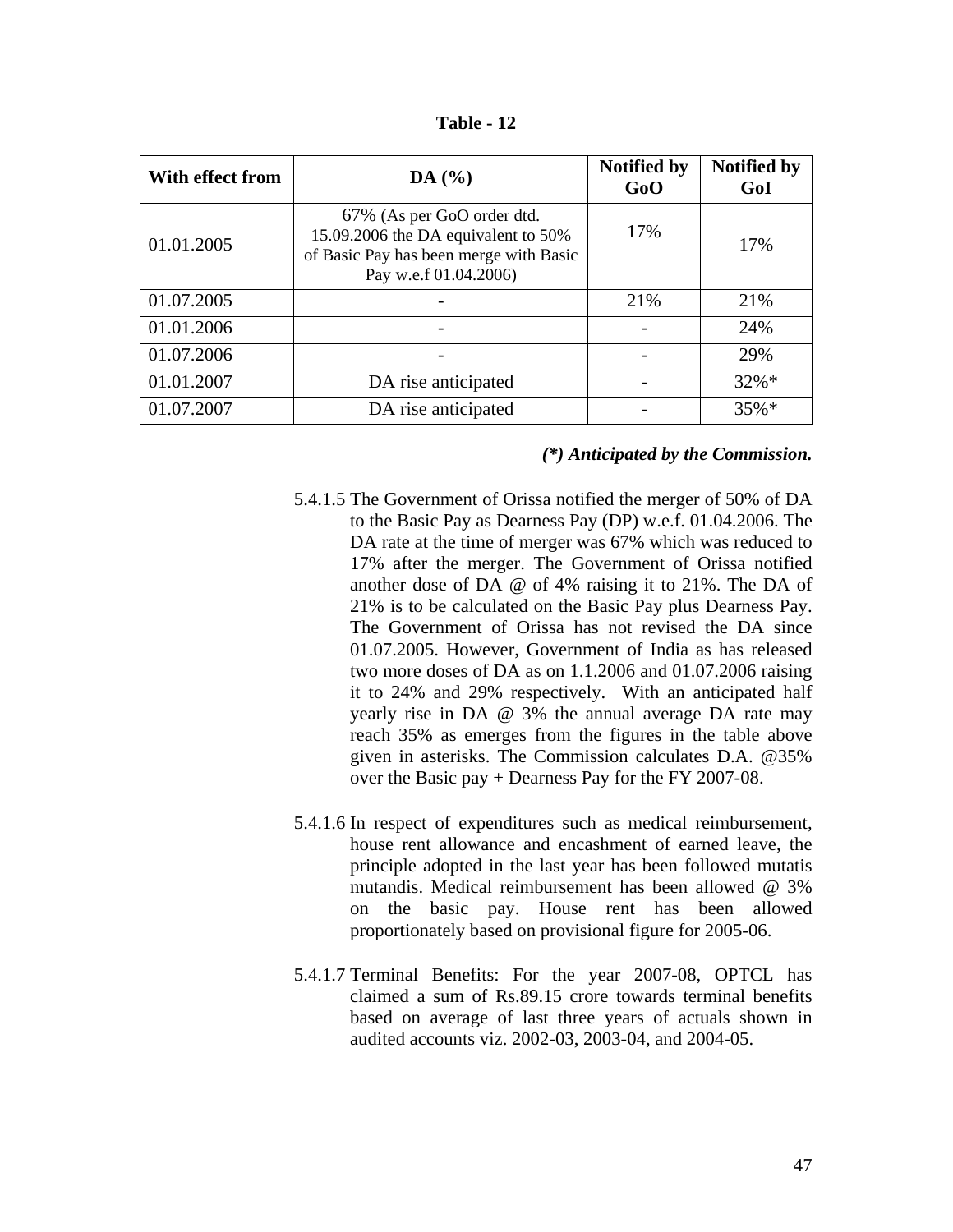5.4.1.8 The Commission is of the view that the provision of terminal liabilities like pension, gratuity, and leave salary contribution should be based on periodic actuarial valuation in line with the accounting standard 15 issued by ICAI. As mentioned in the last tariff order, the Commission, vide order No.1761 dt.20.10.2006, awarded the contract of valuation of the terminal liabilities of the employees and pensioners of OPTCL, WESCO, NESCO, SOUTHCO and CESU to an independent actuary. The actuary has sent the final report in February, 2007 in respect of all the companies. The valuation of pension payment of retired employees in respect of SOUTHCO could not be obtained due to non-submission of necessary information to the actuary. Similarly, the liability on account of unutilized leave for CESU was not valued by the independent actuary due to non-submission of required information by CESU. A table showing the liabilities ascertained by the actuary as on 31.3.2006 is furnished below:-

| l'able |  |
|--------|--|
|--------|--|

|                                                                                | <b>OPTCL</b> | <b>WESCO</b> | <b>NESCO</b> | <b>SOUTHCO</b> | <b>CESU</b> | <b>Total</b> |
|--------------------------------------------------------------------------------|--------------|--------------|--------------|----------------|-------------|--------------|
| No. of Existing Employees                                                      | 4,586        | 4,654        | 4,134        | 3,600          | 6,547       | 23,521       |
| No. of Existing Pensioners                                                     | 6,116        | 1,020        | 1,096        | <b>NA</b>      | 1482        | 9714         |
| Total                                                                          | 10,702       | 5,674        | 5,230        | 3,600          | 8,029       | 33,235       |
| Pension Liability of existing<br>employees (Rs. Cr.)                           | 207.65       | 155.21       | 121.82       | 124.66         | 247.75      | 857.09       |
| of<br>Liability<br>Gratuity<br>Existing<br><b>Employees</b><br>(Rs.<br>$Cr.$ ) | 27.15        | 31.96        | 17.81        | 22.82          | 32.34       | 132.08       |
| Leave (Rs. Cr.)                                                                | 31.51        | 27.67        | 20.56        | 21.60          | <b>NA</b>   | 101.34       |
| Payment<br>(Rs.<br>Pension<br>1n<br>$Cr.$ )                                    | 377.23       | 78.59        | 52.51        | <b>NA</b>      | 96.68       | 605.01       |
| <b>Total</b>                                                                   | 643.54       | 293.43       | 212.70       | 169.08         | 376.77      | 1,795.52     |

5.4.1.9 In the year 1998-99, GRIDCO carried out an actuarial valuation for quantification of the terminal liabilities of employees of its transmission as well as its distribution business as on 31.3.1999 as mandated by the transfer notification dt.28.11.1998 by an independent actuary. Although the valuation was disputed by DISTCOs, the Commission in principle accepted the audited figures of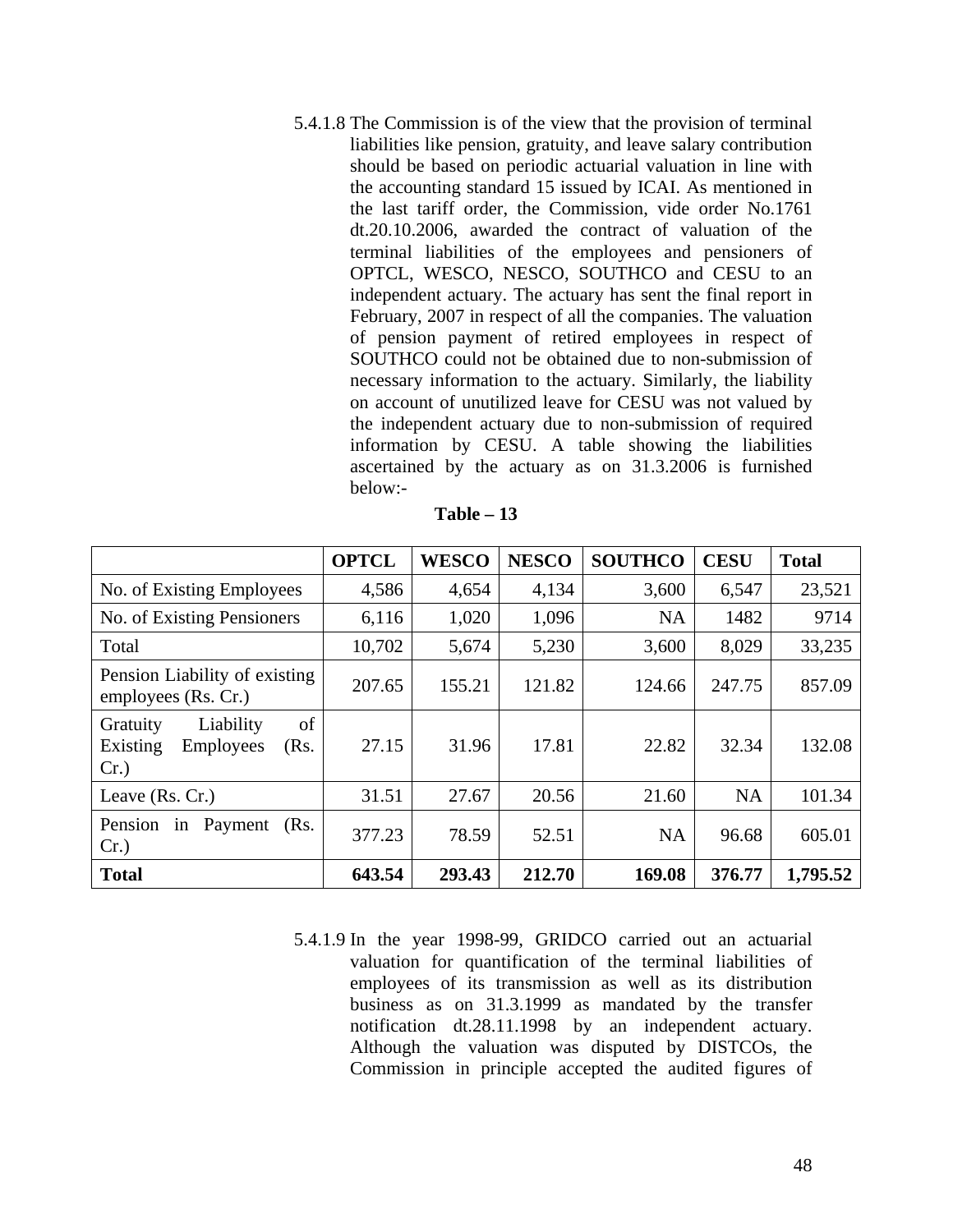GRIDCO. According to the report of the actuary, the total terminal liabilities as on 31.3.1999 are given as under:-

**(Rs. in crore)** 

**Table – 14** 

| (Ks. In crore)                       |              |              |                          |                          |                |                          |              |
|--------------------------------------|--------------|--------------|--------------------------|--------------------------|----------------|--------------------------|--------------|
|                                      |              | <b>OPTCL</b> | <b>WESCO</b>             | <b>NESCO</b>             | <b>SOUTHCO</b> | <b>CESU</b>              | <b>Total</b> |
|                                      | Existing     | 5,974        | 5,562                    | 4,599                    | 4,674          | 8,608                    | 29,417       |
| of<br>No.<br><b>Employees</b>        | Retired      | 4,493        | <b>Nil</b>               | <b>Nil</b>               | <b>Nil</b>     | <b>Nil</b>               | 4,493        |
|                                      | <b>Total</b> | 10,467       | 5,562                    | 4,599                    | 4,674          | 8,608                    | 33,910       |
| Pension of the existing<br>employees |              | 74.28        | 44.85                    | 42.83                    | 42.63          | 83.02                    | 287.61       |
| Gratuity                             |              | 23.74        | 16.20                    | 15.42                    | 14.85          | 29.37                    | 99.58        |
| Leave                                |              | 6.01         | 4.10                     | 3.90                     | 3.76           | 7.43                     | 25.20        |
| Pension in Payment                   |              | 80.04        | $\overline{\phantom{a}}$ | $\overline{\phantom{0}}$ |                | $\overline{\phantom{a}}$ | 80.04        |
| <b>Total</b>                         |              | 184.07       | 65.15                    | 62.15                    | 61.24          | 119.82                   | 492.43       |

5.4.1.10 From the above tables it is observed that the fund requirement has gone up by more than three times over a period of 7 years which is surprising, given the fact that there has been a constant reduction of number of employees as a result of superannuation and subsequent abolition of posts. The Commission has no expertise to dis-agree with the results of this actuarial valuation. The Commission agrees with the principle that pension, gratuity liability should be met from the earning of corpus fund only in full and the corpus fund should be created by the companies by regular contributions to the fund based on actuarial valuation. The Commission, in its previous order, has allowed terminal benefits to the licensees which the companies are supposed to pass on to the trust for the trusts to invest as per the guidelines issued by Govt of India. But the Commission has no information regarding the investment position of the corpus of the trusts of different companies. Only OPTCL in its filing has submitted the investment position as on 28.2.2007. Further, the licensees have failed to submit the information regarding the reduction in the number of employees, induction of new employees and their impact on employees cost etc. In view of above, the Commission is not convinced of the terminal benefit liability based on the valuation of actuary, unless detailed information regarding the corpus of the trust fund up to 31.3.2006 and the details of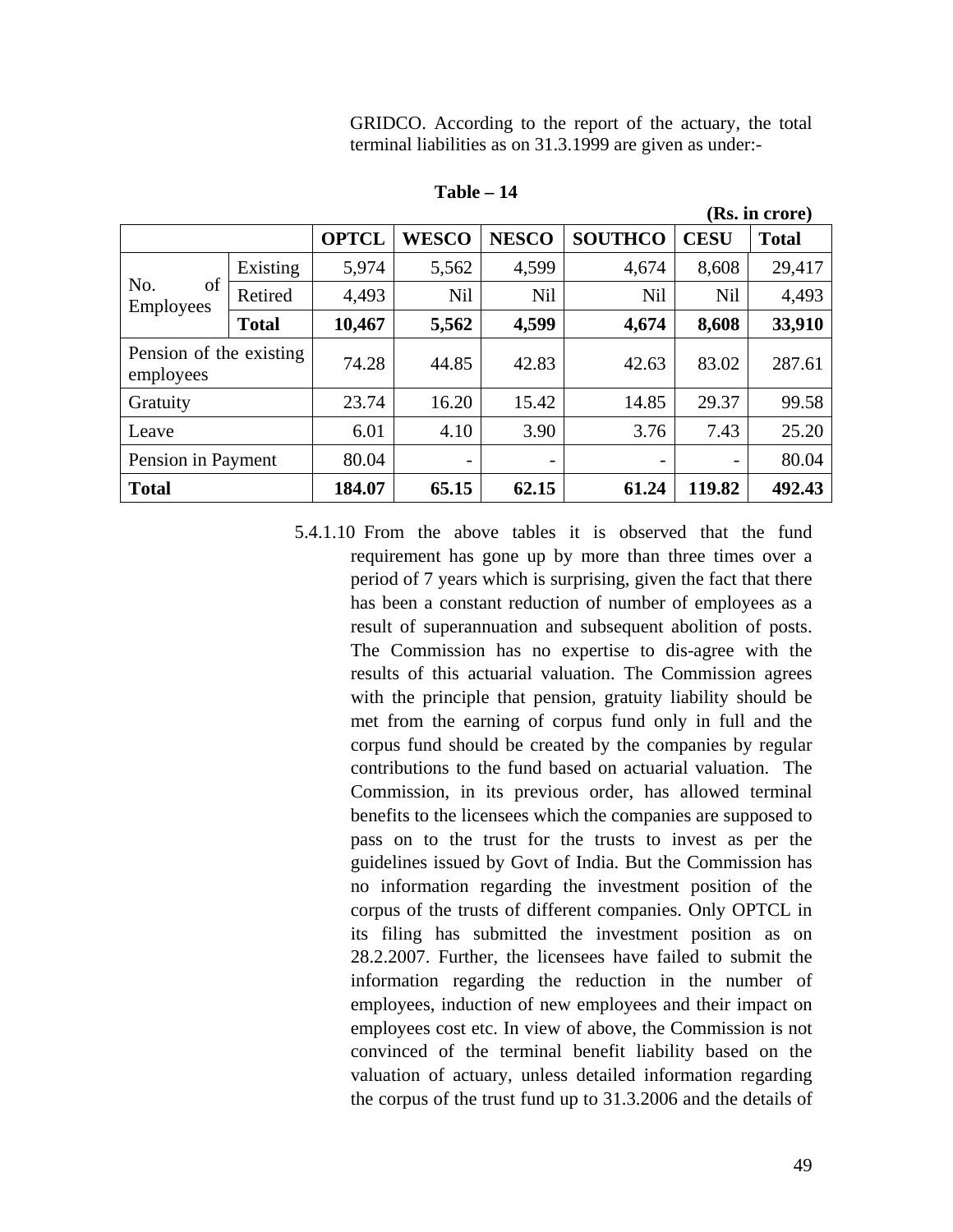the employees are finally ascertained and submitted to the Commission. Further, the Commission needs to verify the official receipts from the trust duly acknowledging the contribution from the licensees towards the trust fund from time to time. Till such time, the Commission provisionally allows an amount towards payment of terminal liabilities in proportion of the total of basic pay and DA, similar to the proportion allowed in the previous tariff order for FY 2006- 07. The Commission directs the licensees to submit the upto-date investment position of the trust in different bond or securities and the year-wise cash outgo towards payment of pension and gratuity made by the licensees towards retiring employees by 30.6.2007.

5.4.1.11 The Commission in the year 2006-07 has allowed certain amount towards terminal benefit (pension  $+$  gratuity  $+$  leave salary) on pay & DA base. The same proportion is applied to the approved pay and DA of the licensees to determine the terminal benefit for the FY 2007-08.

**Table – 15** 

|                |                           |       |              |                                                           | (Rs. Crore)           |  |
|----------------|---------------------------|-------|--------------|-----------------------------------------------------------|-----------------------|--|
|                | <b>Basic Pay</b><br>$+DP$ | DA    | <b>Total</b> | <b>Terminal</b><br><b>Benefits 2007-</b><br>08 (Approval) | 2006-07<br>(Approval) |  |
| <b>OPTCL</b>   | 57.04                     | 19.68 | 76.70        | 55.38                                                     | 47.42                 |  |
| <b>WESCO</b>   | 44.56                     | 15.60 | 60.16        | 16.36                                                     | 14.25                 |  |
| <b>NESCO</b>   | 43.66                     | 15.28 | 58.94        | 15.30                                                     | 11.38                 |  |
| <b>SOUTHCO</b> | 37.93                     | 13.28 | 51.28        | 13.97                                                     | 11.49                 |  |
| <b>CESU</b>    | 65.07                     | 22.77 | 87.84        | 18.28                                                     | 16.49                 |  |

5.4.1.12 The summary of employee's cost proposed by OPTCL and approved by the Commission is shown in the table below: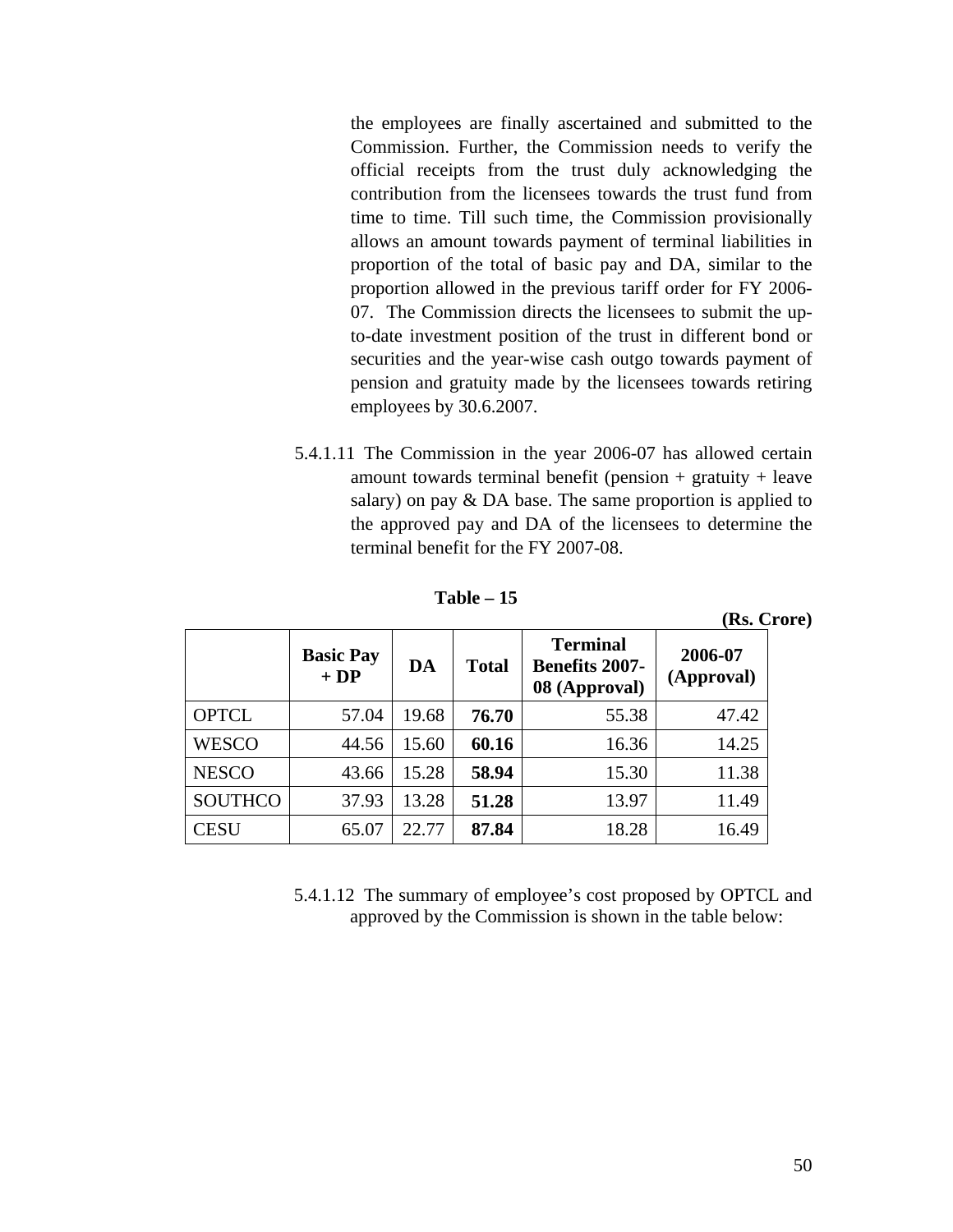|                |                                              |                |                 |                          | (Rs. Crore)                                                                 |  |  |  |
|----------------|----------------------------------------------|----------------|-----------------|--------------------------|-----------------------------------------------------------------------------|--|--|--|
| S1             | <b>Particulars</b>                           | FY 06-07       | <b>FY 07-08</b> | <b>FY 07-08</b>          |                                                                             |  |  |  |
| No.            |                                              | (Appr.)        | (Prop.)         | (Appr.)                  | <b>Assumption</b>                                                           |  |  |  |
| 1.             | Salaries(Basic Pay)                          | 37.10          | 39.52           | 38.03                    | 3% increase as approved by                                                  |  |  |  |
| 2.             | <b>Salaries</b><br>(Dearness Pay)            | Nil            | 19.01           | 19.01                    | the Commission in 2006-07<br>with 50% merger of DA<br>with basic pay as DP. |  |  |  |
| 3              | <b>Dearness Allowance</b>                    | 28.57          | 21.66           | 19.96                    | 35% of the basic pay $+$<br>DP                                              |  |  |  |
| $\overline{4}$ | Other Allowance                              | 0.37           | 0.56            | 0.56                     |                                                                             |  |  |  |
| $\overline{5}$ | <b>Bonus</b>                                 |                |                 |                          |                                                                             |  |  |  |
| 6              | Sub Total (1 to 5)                           | 66.03          | 80.75           | 77.56                    |                                                                             |  |  |  |
|                | <b>OTHER STAFF</b><br><b>COST</b>            |                |                 |                          |                                                                             |  |  |  |
| $\overline{7}$ | Reimbursement of<br><b>Medical Expenses</b>  | 1.11           | 2.34            | 1.71                     | 3% of the basic pay + DP                                                    |  |  |  |
| 8              | Leave Travel<br>Concession                   |                | 1.00            | 1.00                     |                                                                             |  |  |  |
| 9              | Reimbursement of<br><b>House Rent</b>        | 3.87           | 11.71           | 5.95                     | Pro-rated                                                                   |  |  |  |
| 10             | <b>Interim Relief to Staff</b>               |                |                 |                          |                                                                             |  |  |  |
| 11             | <b>Encashment of Earned</b><br>Leave         | 2.74           | 0.12            |                          |                                                                             |  |  |  |
| 12             | Honorarium                                   | 0.01           | 0.01            | 0.01                     |                                                                             |  |  |  |
| 13             | Payment under<br>Workmen<br>compensation Act |                | 0.06            | 0.06                     |                                                                             |  |  |  |
| 14             | Ex-gratia                                    | $\blacksquare$ | 1.15            | $\overline{\phantom{a}}$ |                                                                             |  |  |  |
| 15             | $\overline{\text{M}}$ iscellaneous           | 0.27           | 0.30            | 0.30                     |                                                                             |  |  |  |
| 16             | Sub Total (7 to 15)                          | 8.00           | 16.59           | 9.03                     |                                                                             |  |  |  |
| 17             | <b>Staff Welfare</b><br>Expenses             | 0.59           | 0.55            | 0.55                     |                                                                             |  |  |  |
| 18             | <b>Terminal Benefits</b>                     | 44.68          | 89.25           | 55.38                    |                                                                             |  |  |  |
| 19             | Total $(6+16+17+18)$                         | 119.30         | 187.04          | 142.52                   |                                                                             |  |  |  |
|                | Less: Capitalisation                         | 2.39           | 4.91            | 3.74                     |                                                                             |  |  |  |
|                | Net Total                                    | 116.91         | 182.12          | 138.78                   |                                                                             |  |  |  |

# **Table - 16 Employee's Cost**

# 5.4.2 **Repair & Maintenance Expenses**

5.4.2.1 OPTCL has proposed an amount of Rs.54.00 crore towards repair and maintenance expenses for 2007-08. While projecting the figure, the licensee has taken into consideration the approved figure of the Commission for 2006-07 and applied the escalation of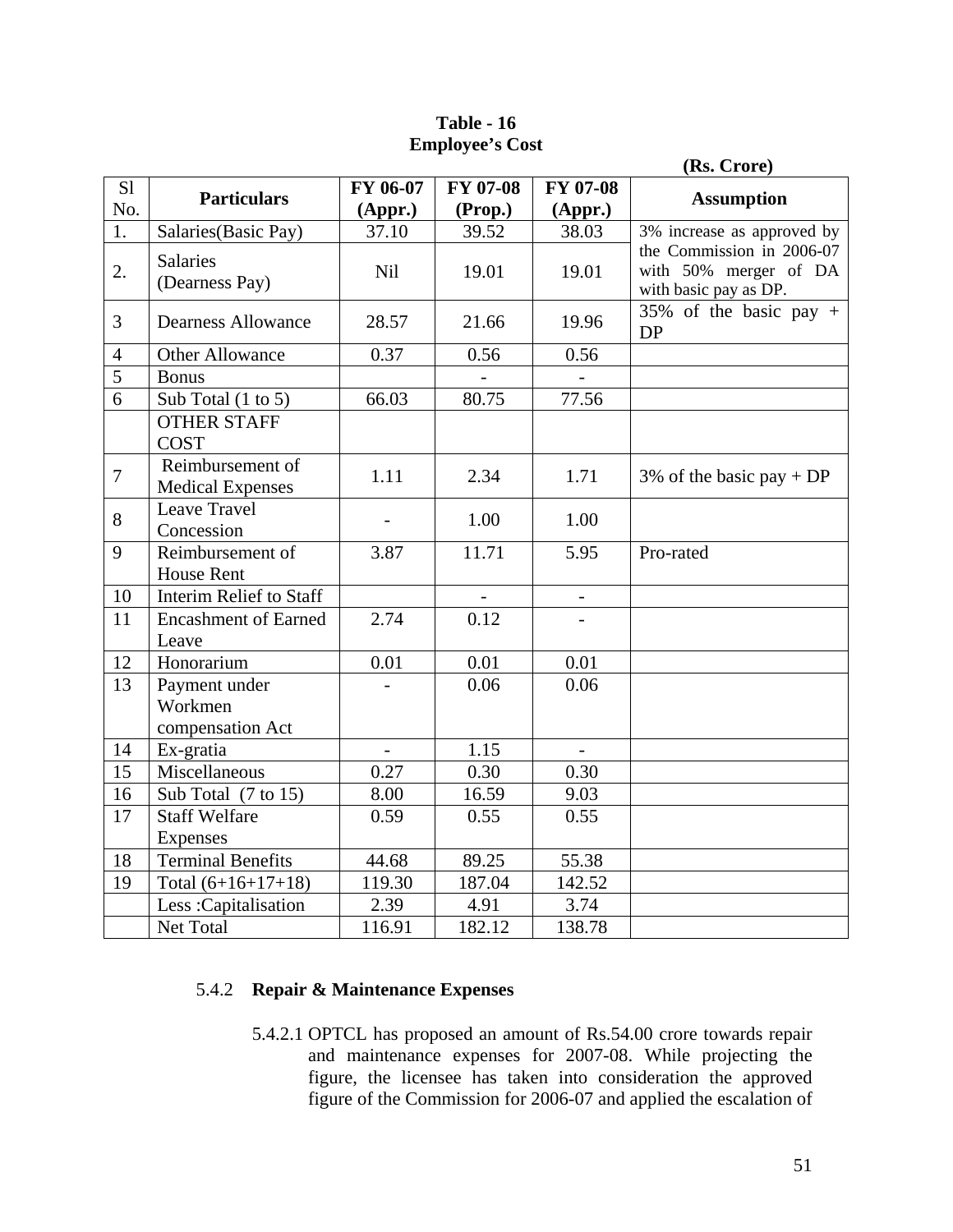50% over it to arrive at the proposed figure for the year 2007-08. OPTCL has submitted that it was formulating a plan to augment the R&M works in order to keep its lines and sub-stations in a proper working condition to maintain uninterrupted and quality power supply in the State and with this aim in view, it intended to increase the R&M expenses progressively to achieve the relevant norm prescribed by this Commission. The details of R&M expenditure of Rs.54 crore subsequently furnished by OPTCL in its written submission is furnished below:-

# **Table - 17 R&M Action Plan During 2007-08**

**(Rs. in crore)** 

| 1. Circuit Breaker :-         |                        |              |       |
|-------------------------------|------------------------|--------------|-------|
|                               | a) 220 KV              | 6 No         | 1.70  |
|                               | b) 132 KV              | 45 No        | 4.23  |
|                               | 33 KV<br>$\mathbf{c})$ | 45 No        | 1.40  |
| 2. C.T.                       |                        |              |       |
|                               | a) 400 KV              | 5 No         | 0.43  |
|                               | b) 220 KV              | 20 No        | 0.75  |
|                               | c) 132 KV              | 50 No        | 0.75  |
|                               | 33 KV<br>$\mathbf{d}$  | <b>70 No</b> | 0.22  |
| 3. L.A.                       |                        |              |       |
|                               | a) 4000 KV             | 6 No         | 0.08  |
|                               | b) 220 KV              | 15 No        | 0.11  |
|                               | c) 132 KV              | 25 No        | 0.16  |
|                               | 33 KV<br>$\mathbf{d}$  | 35 No        | 0.06  |
| 4. P.T.                       |                        |              |       |
|                               | a) 220 KV              | 6 No         | 0.19  |
|                               | b) 132 KV              | 12 No        | 0.16  |
|                               | 33 KV<br>$\mathbf{c})$ | 15 No        | 0.03  |
|                               |                        |              |       |
| 5. CVT                        | a) 400 KV              | 6 No         | 0.54  |
| 6. $SF6$ gas                  |                        | 2000Kg       | 0.50  |
| 7. Transformer Oil            |                        | 400 KL       | 2.00  |
| 8. D.P. Relay                 |                        | 30 No        | 0.90  |
| 9. Other Relay                |                        | L.S.         | 2.00  |
| 10. Battery & Battery charger |                        | 12 Set       | 1.80  |
| 11.40 MVA Transformers        |                        | 5 No         | 15.00 |
| 12. Station Transformers      |                        | 12 No        | 0.30  |
| 13. Telecom Equipments        |                        | L.S.         | 5.00  |
| 14. Tower Structure           |                        | L.S.         | 1.10  |
| 15. Re Conductoring of 132 KV |                        |              |       |
| Theruvalli - Kesinga Line     |                        | 106 Km       | 6.20  |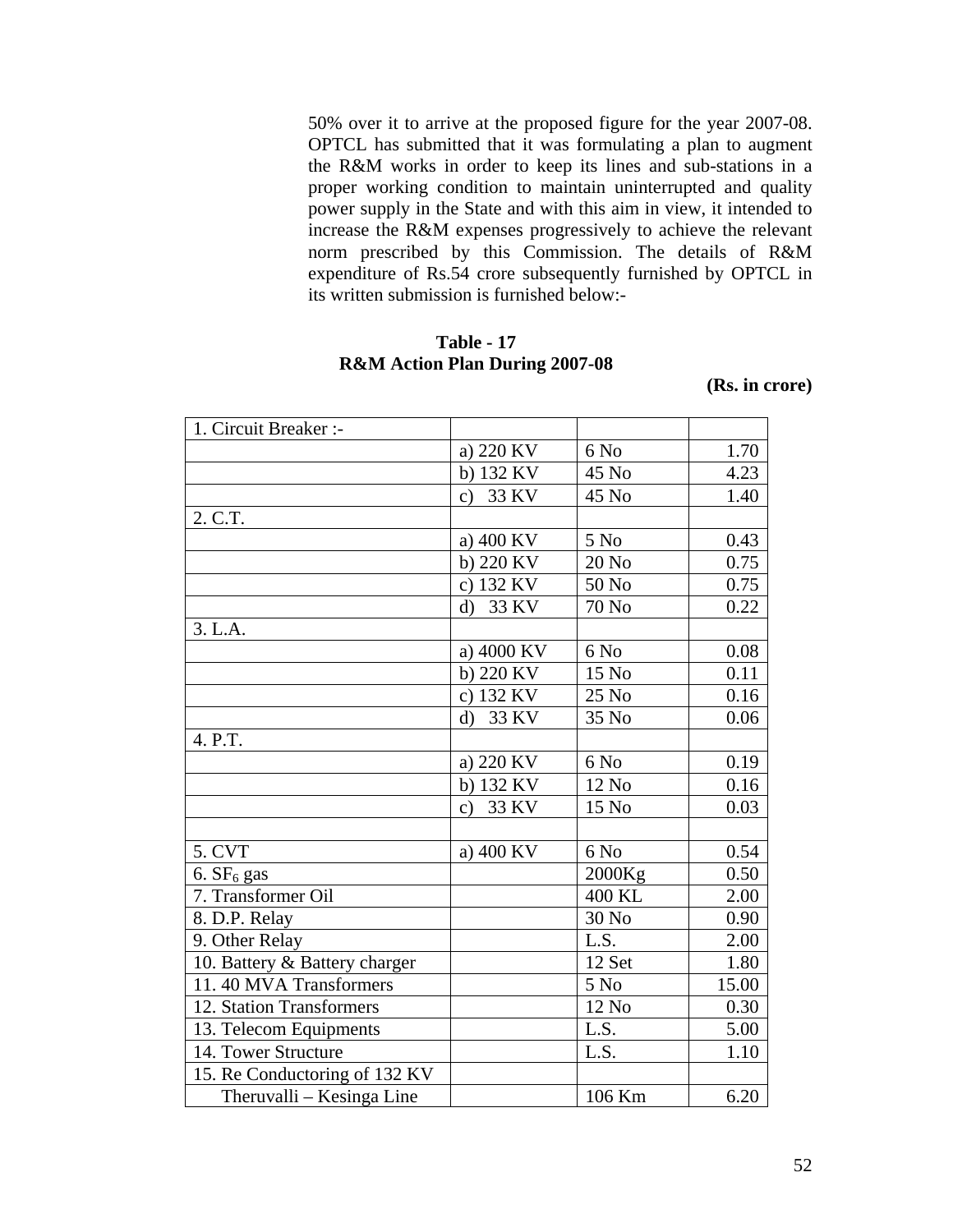| 16. Spares for ERS                      | L.S.          | 2.00  |
|-----------------------------------------|---------------|-------|
| 17. Over hauling of Breakers            |               |       |
| 18. Engagement of Security<br>Personnel | L.S.          | 3.50  |
| 19. Other Miscellaneous                 | L.S.          | 2.00  |
|                                         | <b>Total:</b> | 54.00 |

5.4.2.2 These details were submitted in the public hearing by the CMD, OPTCL. The DISTCOs did not raise any objection to the scope of work presented by OPTCL. The Commission observed that desegregated GRIDCO has not taken effective steps to take-up required R&M works of transmission lines and sub-stations by spending money approved by the Commission in past years. An analysis of the figures approved by the Commission for past 6 years and actuals as per audited accounts is given in the table below:

#### **Table – 18**

**(Rs. in Crore)** 

| Year             | Approved | Actual                  |
|------------------|----------|-------------------------|
| 1999-00          | 19.84    | 9.51                    |
| 2000-01          | 14.67    | 9.90                    |
| 2001-02          | 15.99    | 8.81                    |
| 2002-03          | 17.43    | 9.35                    |
| 2003-04          | 13.35    | 7.03                    |
| 2004-05<br>14.07 |          | 4.59                    |
| 2005-06          | 14.80    | 6.94<br>(Prov. A/c)     |
| 2006-07          | 36.00    | 11.67<br>(Upto Jan.'07) |
| 2007-08          |          | 54.00<br>(Proposed)     |

5.4.2.3 It is revealed from the table that the actual expenditure for each year is always less than the approved figure. In reply to the query raised during hearing, OPTCL in its written submission stated that the low level of expenditure on R&M was due to fund constraints. After OPTCL became operational, there have been no fund constraints as it is getting paid its revenue fully by GRIDCO on demand. Therefore, OPTCL has undertaken a lot of measures to spend higher amount on R&M. During April, 2006 and January, 2007 of the FY 2006-07, OPTCL has already spent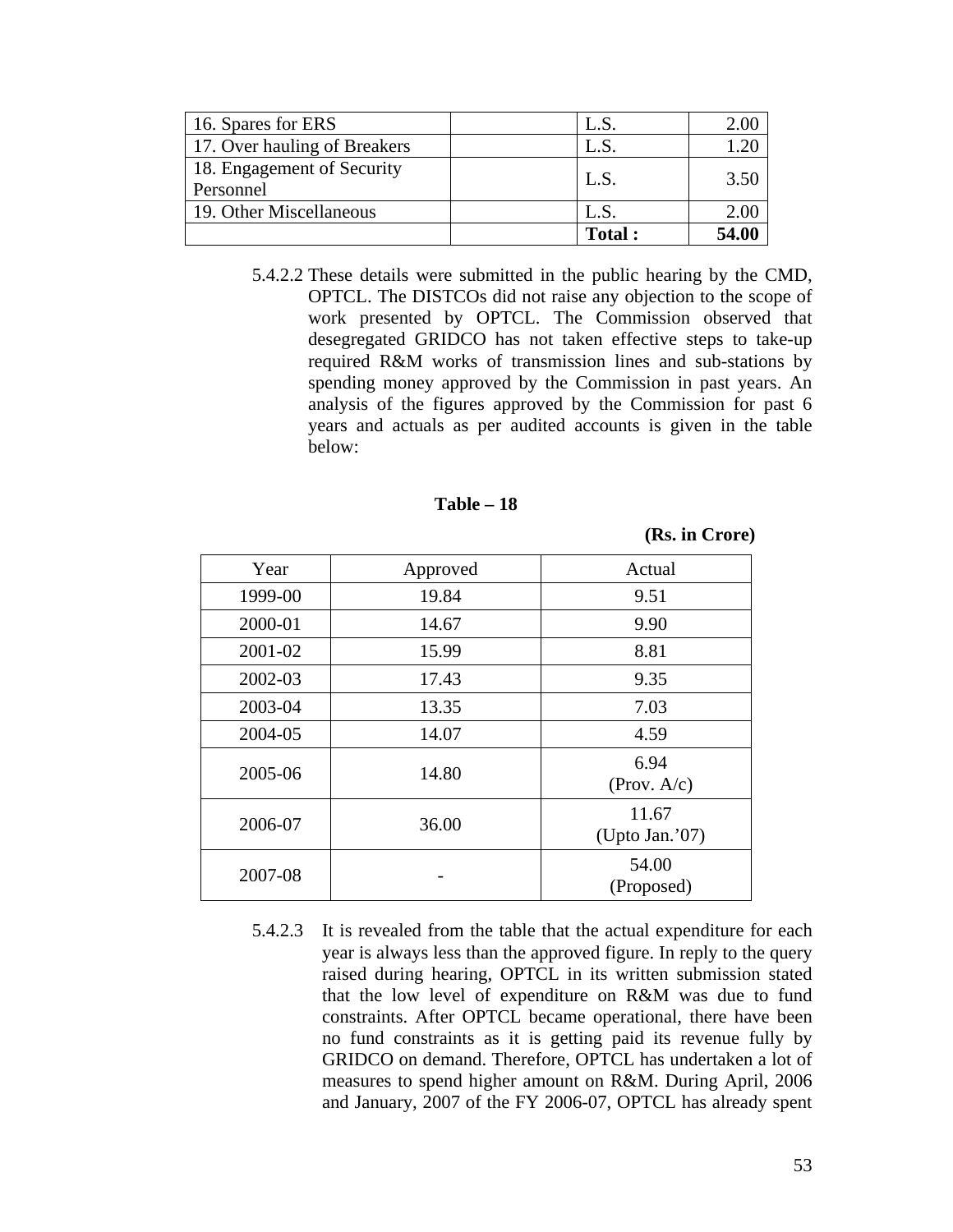Rs.11.67 crore. Purchase orders amounting to more than Rs.20 crore have been placed and materials are expected to be delivered by February, 2007. OPTCL commits that it will be able to spend Rs.36 crore for the FY 2006-07 as approved by the Commission.

- 5.4.2.4 The transmission system of OPTCL is the back bone of the power system of Orissa. The Commission holds the view that the lines and sub-stations of OPTCL should be kept in proper conditions to ensure uninterrupted and quality power supply in the State. Unless the transmission system is maintained properly, the DISTCOs who are the real beneficiary would be put in trouble and the entire power system would be in complete jeopardy.
- 5.4.2.5 Instead of asking for a healthy transmission system through proper and adequate maintenance, it is strange that WESCO, NESCO & SOUTHCO want a reduction in maintenance cost of OPTCL.
- 5.4.2.6 The Commission also desires that the operation and maintenance standards of OPTCL should be suitably brought at par with the lines and sub-stations being maintained by entities like the Power Grid Corporation of India. A table and a pie chart indicating the duration and nature of interruption of transmission system of OPTCL during 2005-06 is depicted below:

### **Table – 19**

| <b>Incident</b>                                   | <b>Duration of Interruption (in</b><br>hrs.) | No. of<br><b>Interruptions</b> | % of<br><b>Interruption</b> |  |
|---------------------------------------------------|----------------------------------------------|--------------------------------|-----------------------------|--|
| Snapping of Jumper /<br>Conductor / Earth<br>wire | 107:45:00                                    | 23                             | 23.67                       |  |
| <b>Insulator Failure</b>                          | 166:11:00                                    | 24                             | 36.51                       |  |
| Bursting of CT / PT                               | 20:26:00                                     | 9                              | 4.49                        |  |
| <b>Breaker Problem</b>                            | 23:09:00                                     | 14                             | 5.09                        |  |
| <b>System Disturbance</b>                         | 25:09:00                                     | 10                             | 5.52                        |  |
| Failure of LA                                     | 21:28:00                                     | 6                              | 4.72                        |  |
| Others                                            | 91:06:00                                     | 23                             | 20.01                       |  |
| Total:                                            | 455:14:00                                    | 109                            | 100.00                      |  |

#### **INTERRUPTION DUE TO MAJOR INCIDENTS DURING 2005-06**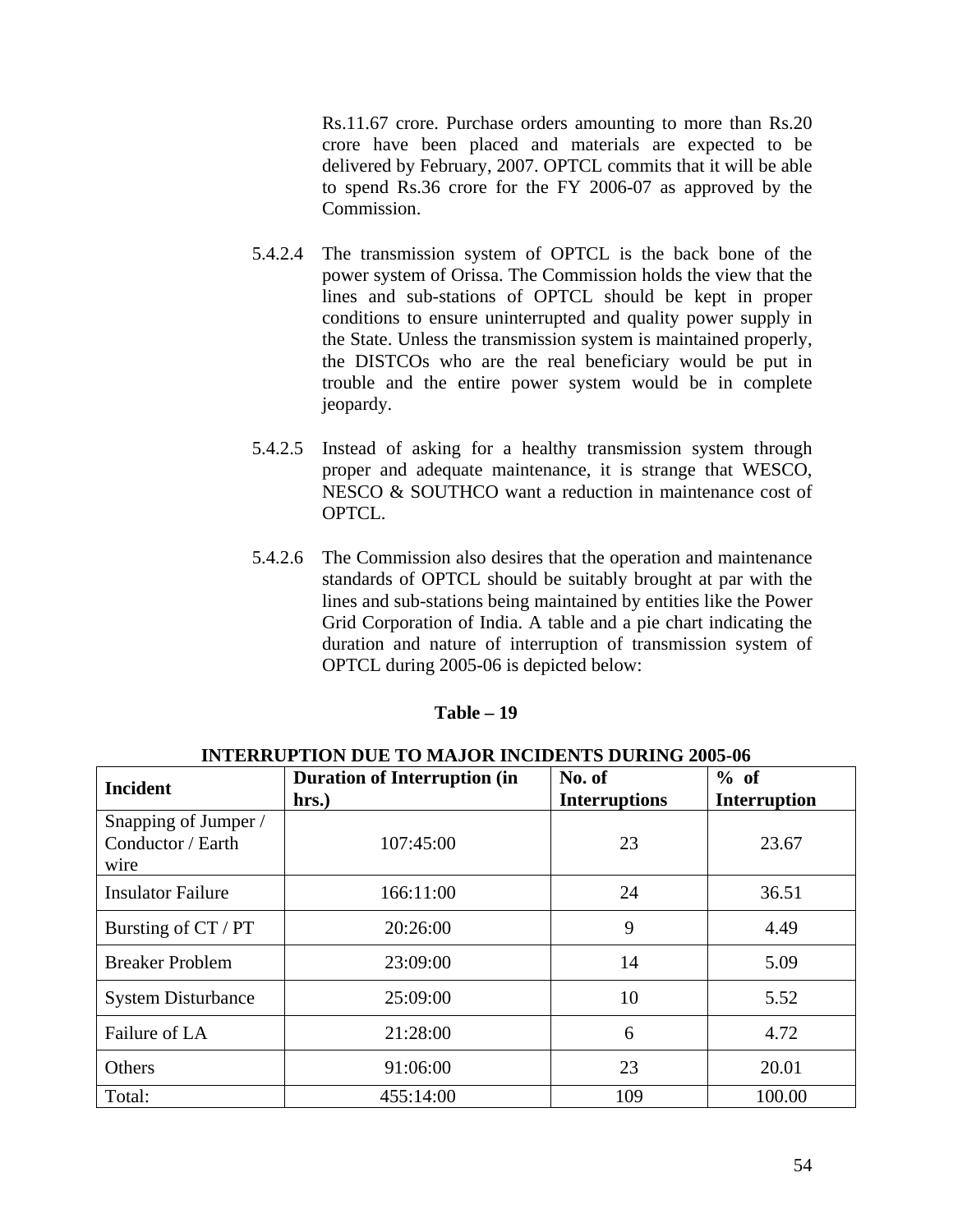

- 5.4.2.7 The Commission expresses grave concern about the interruptions occurring in the EHT transmission system due to snapping of conductors, burning of jumpers, damage to transmission towers, failure of equipment at various sub-stations causing dislocation of power supply which can hardly be tolerated in view of growing importance for maintaining continuity and quality of power supply in the developing industrial economy of the State. Theft of tower members and conductors have almost reached a menacing proportion that requires serious attention of not only of OPTCL but also the law and order authorities of the Govt. of Orissa. The Commission directs that OPTCL should have in place an appropriate security mechanism for continuous monitoring of various transmission lines to prevent failure of such lines. The OPTCL was also directed in course of the tariff hearing to prepare a master plan for renovation and modernization of their existing transmission network and submit the same to the Commission for completion of such maintenance in a definite time frame.
- 5.4.2.8 The Commission takes note of the fact that OPTCL may be able to spend around Rs.31.67 crore out of Rs.36 crore permitted by the Commission towards R&M works during 2006-07 as its pace of procurement of materials slowed down after the orders of the Appellate Tribunal of Electricity limiting its maintenance expenses to Rs.15 crore during 2006-07 as reported by them. It is on record that the aforesaid order of the ATE is under appeal in the Supreme Court of India.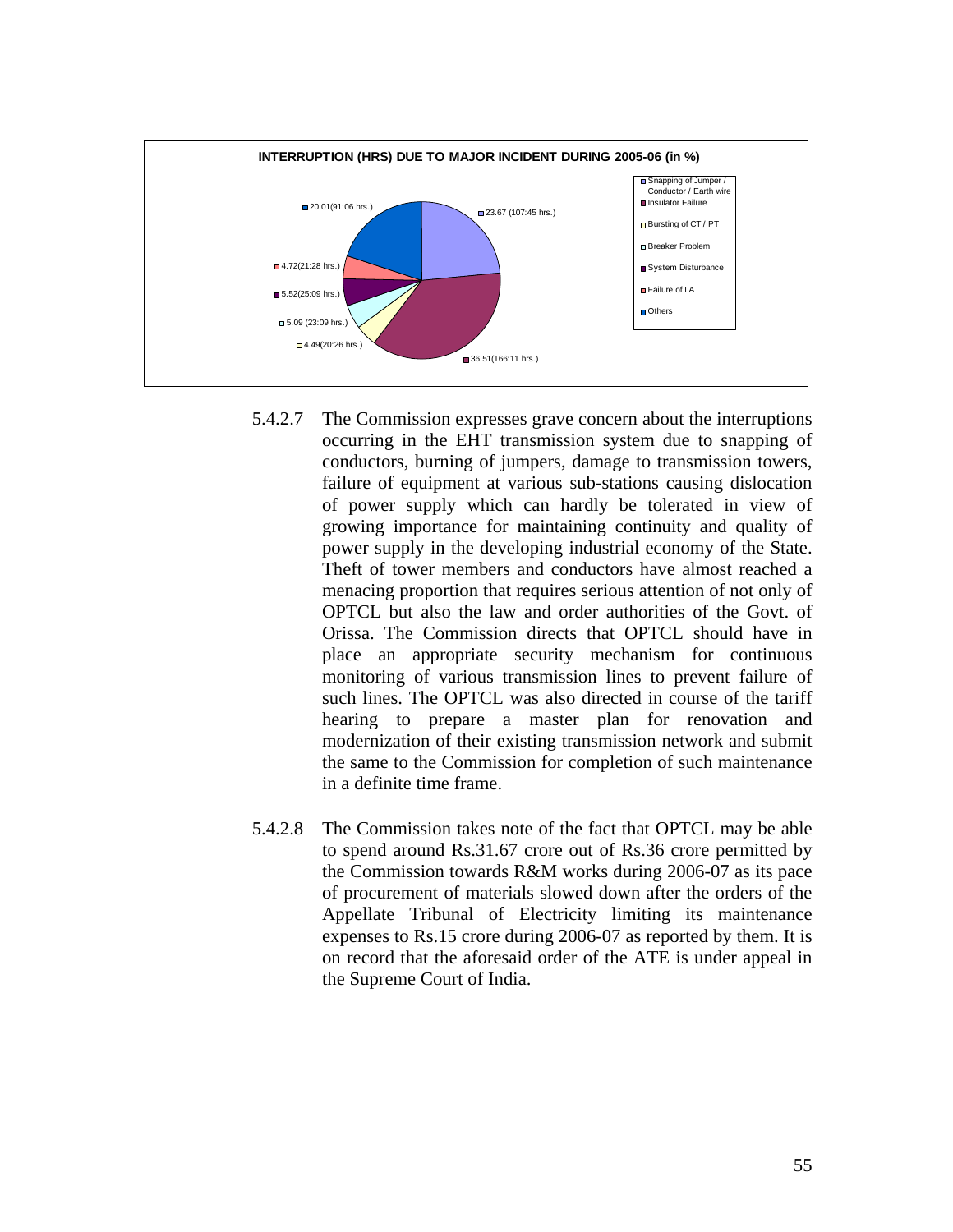- 5.4.2.9 After having said this we would like to say that Orissa has entered a phase of industrial resurgence which requires quality power supply of international standards if industrial units are to utilize their capacity to the fullest extent.
- 5.4.2.10 There has been phenomenal growth of railway traction which obviously requires uninterrupted power supply for 24 hours for 365 days in a year. This also is the case of many other sophisticated industries. In view of that, OPTCL shall have to gear up its maintenance to supply uninterrupted power of proper quality. In view of this, we disagree with the contention of some of the objectors that the R&M projection is on the higher side considering that there has been persistent failure on the part of the licensee to maintain the system upto the desired level for which it requires more money for R&M works. This is besides that the DISTCOs have not objected during public hearing to the proposed expenditure of Rs. 54 crore stated by OPTCL. In view of that we are permitting OPTCL to incur expenditure on R&M work to the tune of Rs.54 crore less Rs.7 crore i.e. 150% of the unspent amount of 2006-07.
- 5.4.2.11 It was raised by some of the objectors that the expenditure on R&M should be capitalized and not be charged to revenue for a particular year. If the R&M expenses have to be capitalized, the company has to go for a loan capital which is again to be recovered over a period of time. As on  $31<sup>st</sup>$  March, 2008 the loan liability of OPTCL will be around Rs.1319 crore. We do not intend to add further loan capital for this utility. The proposed expenditure now allowed should be recovered in one year as it will have a small impact on the tariff at consumer end. In view of that, we have decided to allow the R&M expenses of Rs.47 crore for the year 2007-08 as a pass through in the revenue requirement of the year 2007-08.

# 5.4.3 **Administration and General Expenses**

5.4.3.1 Administration and General Expenses include property related expenses like license fee, rent, taxes, insurance, communication charges, professional charges, consultancy charges, conveyance charges, travel expenses and other sundry expenditures. OPTCL had proposed Rs.14.79 crore under this head for 2007-08. The Commission had approved an amount of Rs.14.89 crore towards A&G expenses for 2006-07. The provisional figure of OPTCL for the year 2005-06 reveals that the expenditure is Rs.13.41 crore towards A&G expenses.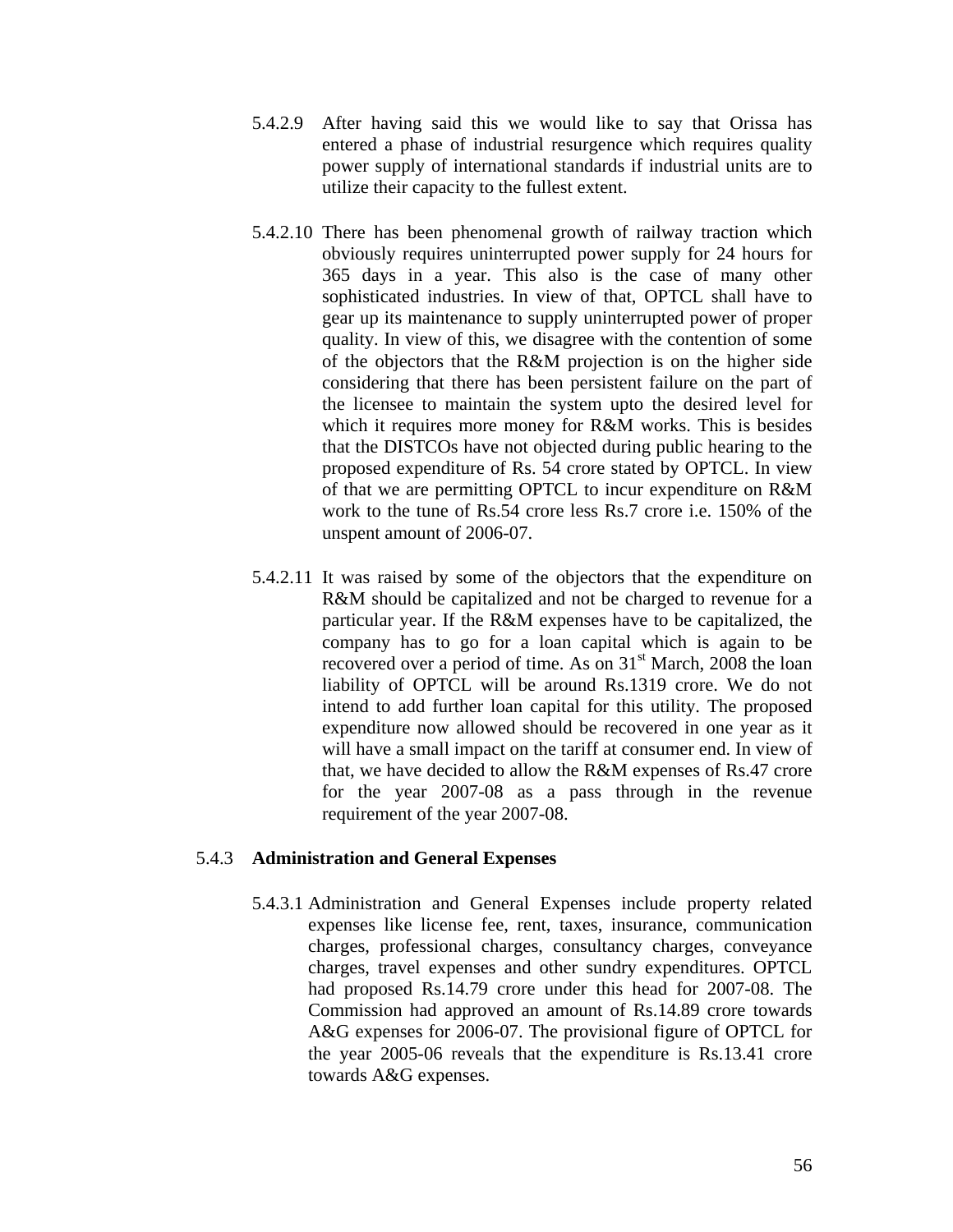5.4.3.2 As such, the Commission, in accordance with its earlier orders, allows escalation of 5.5% (average of WPI & CPI) over the approved figure of 2006-07 and approves an amount of Rs.15.71 crore to be passed on to tariff.

# 5.4.4 **Interest on Loan**

5.4.4.1 OPTCL has proposed gross interest expenses of Rs.116.38 crore for the FY 2007-08. The loan-wise interest payment schedule is given in the table below:

|              | <b>Particulars</b>                          | <b>Rate of</b><br><b>Interest</b> | Principal as<br>on 01.4.07 | Interest for<br>2007-08 |
|--------------|---------------------------------------------|-----------------------------------|----------------------------|-------------------------|
| $\mathbf A$  | <b>Govt. Loans</b>                          |                                   |                            |                         |
|              | State Govt. (Cash<br>Loan)                  | 13.00%                            | 2.00                       | 0.26                    |
|              | Central Govt. Loan                          | 9.25%                             | 11.26                      | 1.01                    |
|              | GoO Bonds                                   | 13.00%                            | 400.00                     | 26.00                   |
|              | <b>Sub Total</b>                            |                                   | 428.26                     | 27.27                   |
| B            | <b>Institutional Loans</b>                  |                                   |                            |                         |
|              | <b>REC</b> Loan                             | 12.15%                            | 20.34                      | 1.44                    |
|              | PFC Loan                                    | 16.05%                            | 40.56                      | 5.91                    |
|              | <b>Sub Total</b>                            |                                   | 60.90                      | 7.35                    |
| $\mathbf C$  | <b>Secured Loan</b>                         |                                   |                            |                         |
|              | Union Bank of India                         | 8.25%                             | 70.14                      | 5.25                    |
|              | <b>HUDCO</b>                                | 7.75%                             | 194.89                     | 18.17                   |
|              | <b>UCO Bank</b>                             | 8.25%                             | 147.17                     | 10.22                   |
|              | Oriental bank of<br>Commerce                | 8.25%                             | 200.00                     | 15.51                   |
|              | <b>Sub Total</b>                            |                                   | 612.20                     | 49.15                   |
| D.           | <b>GRIDCO Bonds</b>                         |                                   |                            |                         |
|              | Open Market Loan                            | 11.50%                            | 24.03                      | 2.75                    |
|              | <b>Pension Trust Bond</b>                   | 9.00%                             | 96.00                      | 7.90                    |
|              | <b>Sub Total</b>                            |                                   | 120.03                     | 10.65                   |
| E            | <b>Deposit from EHT</b><br><b>Consumers</b> |                                   | 25.51                      | 1.36                    |
| $\mathbf{F}$ | <b>Grand Total</b>                          |                                   | 1246.91                    | 95.78                   |
| G            | <b>New Projects in 2007-</b><br>08          |                                   | 228.90                     | 20.60                   |
|              | <b>Total</b>                                |                                   |                            | 116.38                  |

**Table – 20**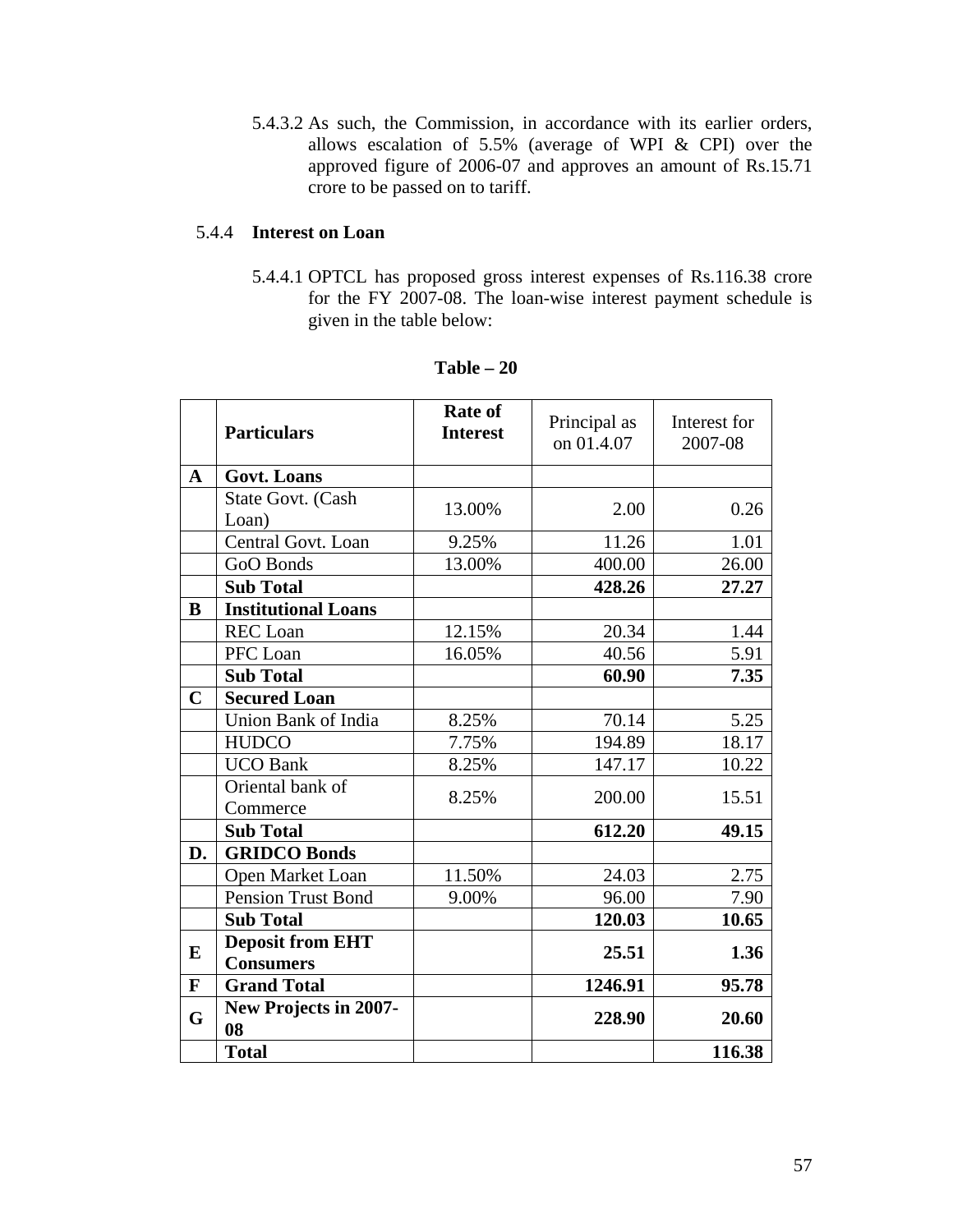| 5.4.4.2 The details of loans are indicated below for the period beginning |                |
|---------------------------------------------------------------------------|----------------|
| 01.4.05.                                                                  | (Rs. in crore) |
| Loan Transfer to OPTCL as per audited account                             | Rs.1397.14     |
| Receipt during 2005-06                                                    | Rs. 216.13     |
| Repayment                                                                 | Rs. 220.82     |
| Receipt during 2006-07                                                    | 6.96<br>Rs.    |
| Repayment                                                                 | Rs. 152.50     |
| Closing balance of loan as on 31.3.2007                                   | Rs.1246.91     |
| Anticipated receipt during 2007-08                                        | Rs. 228.90     |
| Proposed repayment                                                        | Rs. 156.84     |
| <b>Balance as on 31.3.2008</b>                                            | Rs.1318.98     |

5.4.4.3 It is observed from the above that excepting Rs.228.90 crore which is proposed to be availed of for new projects, all other loans are old and are approved by the Commission. Regarding the new loan of Rs.228.90 crore, OPTCL has submitted the project-wise details which are given in the table below :-

| Sl. No.        | <b>New Projects</b>                                                   | 2007-08 |
|----------------|-----------------------------------------------------------------------|---------|
| 1              | 132/33 kV S/S at Basta and associated line                            | 15.00   |
| $\overline{2}$ | 132/33 kV S/S at Karanjia and associated line                         | 23.00   |
| 3              | 132/33 kV S/S at Barpali and associated line                          | 14.00   |
| $\overline{4}$ | 400 kV D/C line from Meramundali to Duburi                            | 36.00   |
| 5              | 220 kV Kailash Chandrapur-Padmanavpur DC Line                         | 4.97    |
| 6              | 220 kV Padmanavpur-Balasore DC Line                                   | 4.16    |
| $\overline{7}$ | 2 nos. 220 kV bay extension at Balasore                               | 2.12    |
| 8              | Installation of $2nd$ 20 MVA transformer at Barkote S/S with          | 1.66    |
|                | <b>Bay Extension</b>                                                  |         |
| 9              | Installation of 3 <sup>rd</sup> 40 MVA transformer at Chhend S/S with | 1.54    |
|                | <b>Bay Extension</b>                                                  |         |
| 10             | Installation of $2x12.5$ MVA 132/33 kV at Akhusingh                   | 3.00    |
| 11             | 132/33 kV S/S at Anandpur and associated line                         | 10.00   |
| 12             | 132/33 kV S/S at Nuapada and associated line                          | 15.00   |
| 13             | 132/33 kV S/S at Bhawanipatna and associated line                     | 7.50    |
| 14             | 132/33 kV S/S at Kuchinda and associated line                         | 12.50   |
| 15             | 400/220 kV S/S at Bolangir with LILO line                             | 30.00   |
| 16             | 220/33 kV S/S at Keonjhar with associated 220 kV and                  | 11.00   |
|                | 132 kV lines                                                          |         |
| 17             | 220 kV D/C line from Budhipadar to Bolangir                           | 25.00   |
| 18             | 132 kV Bidanasi-Cuttack D/C line                                      | 11.00   |
| 19             | 400/220 kV S/S at Duburi                                              | 1.44    |
|                | <b>Grand Total</b>                                                    | 228.90  |

| 'able |  |
|-------|--|
|-------|--|

**(Rs. in Crore)**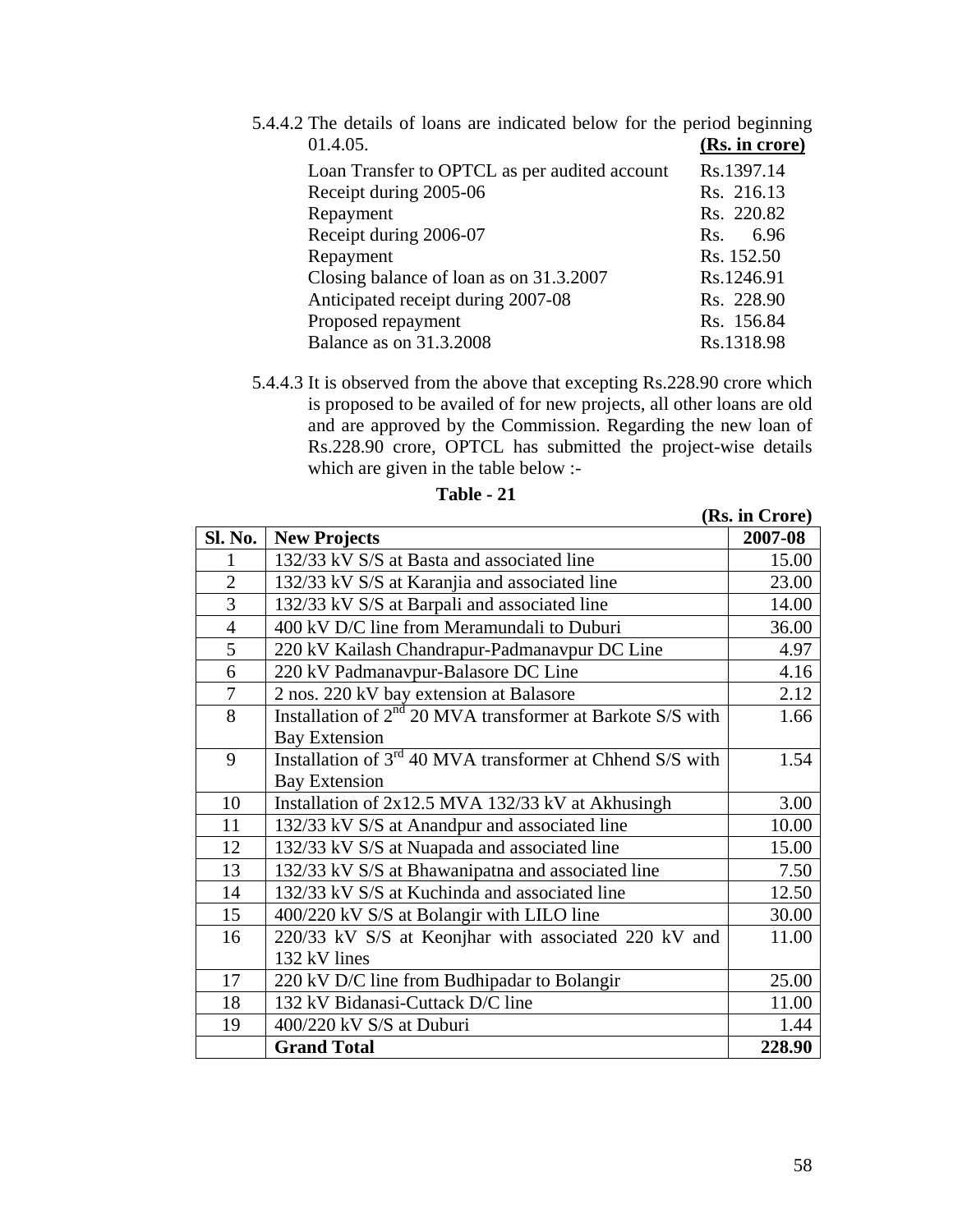- 5.4.4.4 The impact of interest on the above loan of Rs.228.90 crore amounts to Rs.20.60 crore claimed for the year 2007-08. The Commission observes that prior approval for such an investment required under Section 52(1) of Conduct of Business Regulation, 2004 has not been obtained by OPTCL. As such, the Commission does not find any justification to allow the amount of interest to be passed on to tariff.
- 5.4.4.5 **State Govt. Loan**: OPTCL has reported that loan from State Govt. (Cash loan) stands at Rs.2.00 crore as on 31.03.2007. Since debt servicing of State Govt. loan has been kept in abeyance vide notification dtd. 29.01.2003 of GoO, the Commission does not consider the interest impact on the above loan to be passed on to tariff.
- 5.4.4.6 **Central Govt. Loan**: As far as the remaining loan amount of Rs.11.26 crore of Central Govt. as on 31.03.2007 availed by the erstwhile OSEB for construction of transmission lines at an average rate of interest of 9.25% is concerned, OPTCL has not proposed any repayment for 2005-06 and 2006-07. The Commission, therefore, allows interest on a loan balance of Rs.11.26 crore to be passed on to tariff for the year 2007-08.
- 5.4.4.7 **GoO Bonds**: The amount of Rs.400.00 crore in the form of zero coupon bond issued to State Govt. by GRIDCO, is now transferred to OPTCL. The Commission, in its earlier tariff orders, had decided not to take into account the effect of up-valuation of asset for the purpose of determination of tariff as it was not a real out go by the Govt. of Orissa. As such, no interest shall be allowed on the bond for FY 2007-08.
- 5.4.4.8 **IBRD Loan**: GRIDCO in its annual account for 2004-05 has shown a balance of Rs.242.45 crore on account of this loan as on 31.03.2005. Out of this, an amount of Rs.129.24 crore was assigned to OPTCL leaving a balance of Rs.113.21 crore with GRIDCO. The position of IBRD loan is indicated in the table below: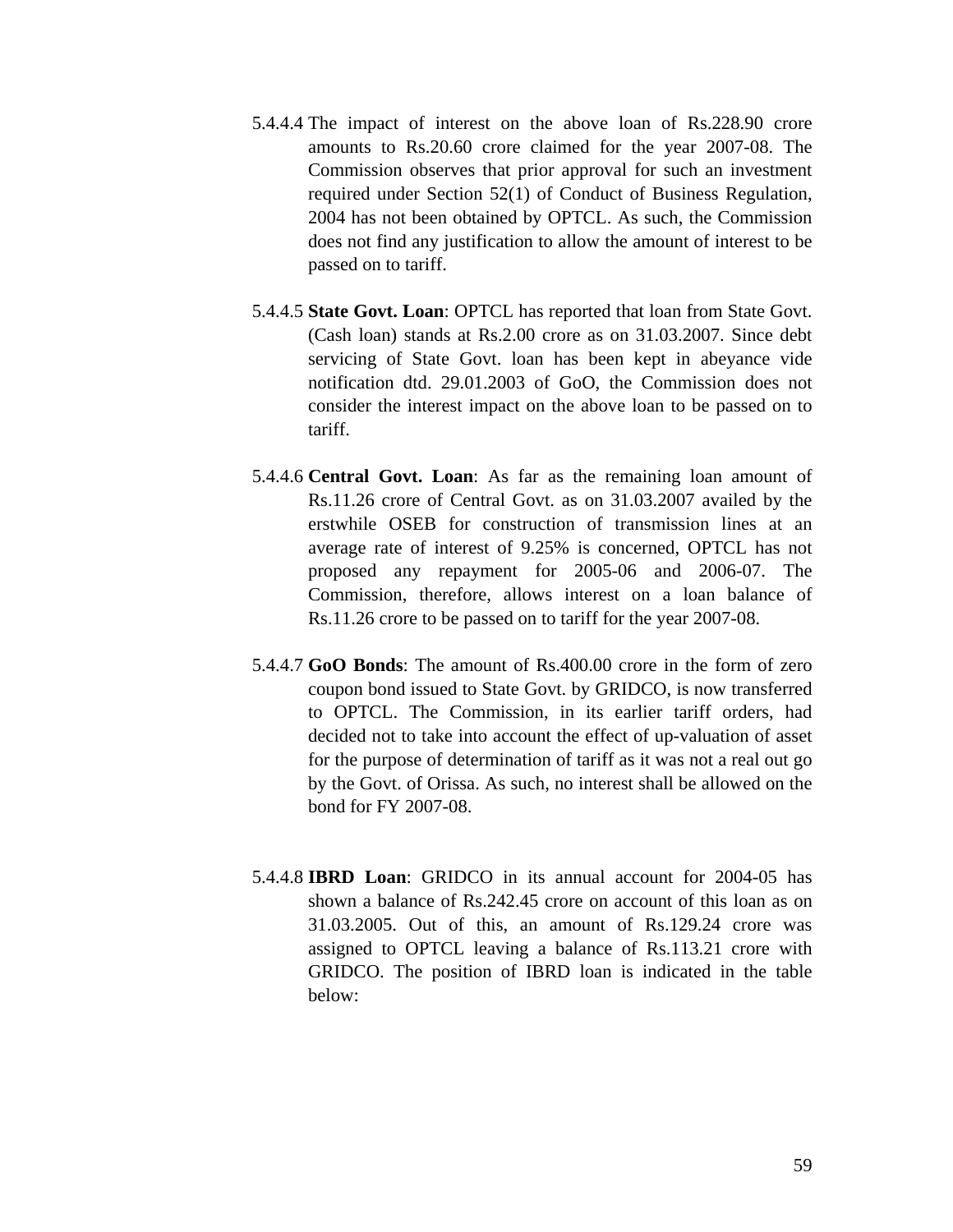| Table |  |
|-------|--|
|-------|--|

**(Rs. Crore)** 

| Loan availed of upto 31.03.04 (Net of 30% Grant)                                                 | 441.12 |
|--------------------------------------------------------------------------------------------------|--------|
| Received during 2004-05                                                                          | 2.03   |
| <b>Total Loan</b>                                                                                | 443.15 |
| Repayment during 2004-05 (Through swapping by taking<br>Rs.200 crore loan from UCO Bank @ 8.25%) | 200.71 |
| Balance of loan as on 31.03.2005 as per desegregated accounts<br>of 2004-05                      | 242.44 |
| Assigned to OPTCL in the provisional transfer notification                                       | 129.24 |
| Retained with GRIDCO to be transferred to DISTCOs                                                | 113.20 |

- 5.4.4.9 OPTCL, in its filing, proposed repayment of entire loan of Rs.129.24 crore along with outstanding interest of Rs.71.22 crore during 2005-06 and 2006-07 by availing of a fresh loan of Rs.200.00 crore from Oriental Bank of Commerce at a lower rate of 8.25% per annum.
- 5.4.4.10 As regards the loan of Rs.113.20 crore assigned to GRIDCO, the impact of interest has not been considered in the revenue requirement by GRIDCO, since the same will be transferred to DISTCOs. Therefore, neither OPTCL nor GRIDCO has assumed interest impact on IBRD loan during 2007-08. The Commission approves the same.
- 5.4.4.11 **REC Loan**: The loan from REC is project related which GRIDCO had availed at different rates of interest from time to time. This was availed for transmission as well as distribution networks. The average rate of interest of the above loan is shown at 12.15%. The total loan balance as on 31.3.2005 amounts to Rs.45.95 crore which now stands reduced to Rs.20.34 crore as on 31.3.2007 after repayment. Further, during 2007-08 the licensee proposed to repay an amount of Rs.14.98 crore leaving a balance of Rs.5.36 crore as at the end of 31.3.2008. The Commission approves the same and allows the interest to be calculated @8.5% (Tax free) as per Govt. notification dated 29.01.2003, on the average loan outstanding at the beginning and end of the year.
- 5.4.4.12 **PFC Loan**: The loan balance as on 01.4.05 based on the segregated audited account amounts to Rs.70.46 crore. This was also a project related loan. The loan now stands reduced to Rs.40.56 crore as on 31.3.2007 after repayment. Further during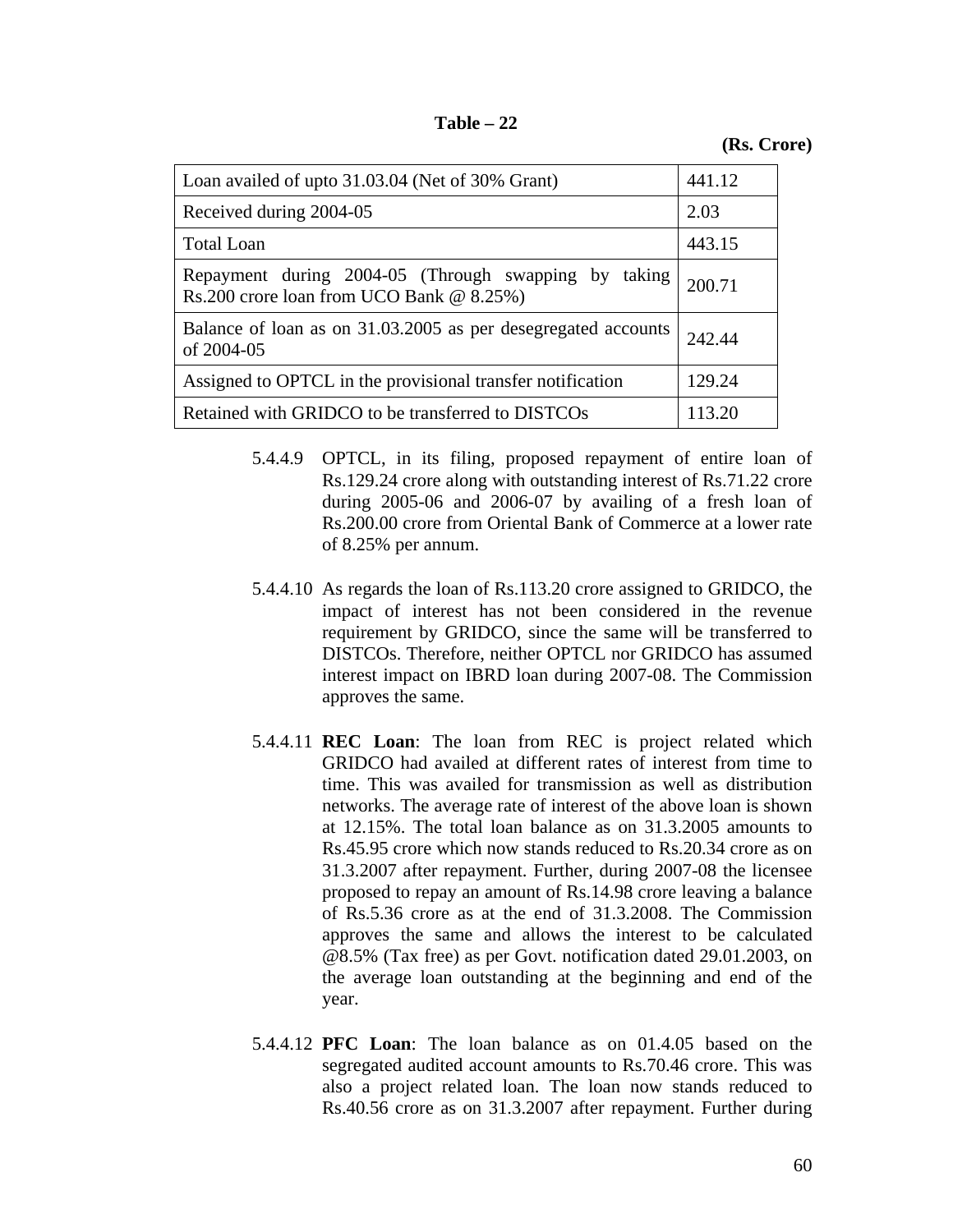2007-08, the licensee has proposed to repay an amount of Rs.14.95 crore leaving a balance of Rs.25.61 crore as at the end of 31.3.2008. The Commission approves the same and allows the interest to be calculated @8.5% (Tax free) as per Govt. notification dated 29.01.2003, on average loan outstanding at the beginning and end of the year as against 16.05% proposed by OPTCL.

- 5.4.4.13 **Loan from Union Bank of India**: GRIDCO during 2004-05 availed of a loan of Rs.100 crore to swap a portion of Bond IC/99 of NALCO, Bond 1/2002 of NALCO at an average rate of 8.25%. GRIDCO, after making a repayment of Rs.1.20 crore during 2004-05, transferred the loan balance of Rs.98.80 crore to OPTCL. During 2005-06, 2006-07 and 2007-08, OPTCL assumed repayment of Rs.42.95 crore leaving a balance of Rs.55.85 crore as on 31.03.2008.
- 5.4.4.14 The Commission in its order for FY 2006-07, allowed the interest to be passed on to the tariff to OPTCL. Based on the same principle, the Commission now considers to allow the interest impact to be passed on to tariff for the FY 2007-08.
- 5.4.4.15 **Loan from HUDCO**: GRIDCO had availed of a loan of Rs.300.00 crore from HUDCO @7.75% to discharge the old loan from LIC, ICICI (project related loan) and a portion of power bonds during 2003-04. The loan balance after repayment has been worked out to Rs.252.63 core and was transferred to OPTCL. During 2005-06, 2006-07 and 2007-08, OPTCL has assumed the repayment of Rs.86.61 crore leaving a balance of Rs.166.02 crore as on 31.03.2008. The Commission allows the interest impact to be passed on to tariff calculated on the basis of average loan balance during the year.
- 5.4.4.16 **Loan from UCO Bank**: As discussed earlier, GRIDCO had availed of an amount of Rs.200 crore from UCO Bank at an average rate of 8.25% to swap IBRD loan during 2004-05. During 2005-06, 2006-07 and 2007-08, OPTCL assumed repayment of Rs.19.47 crore, Rs.33.36 crore and Rs.33.36 crore respectively leaving a balance of Rs.113.81 crore as at the end of 31.03.2007. The Commission approves the same and allows the interest to be passed on to tariff.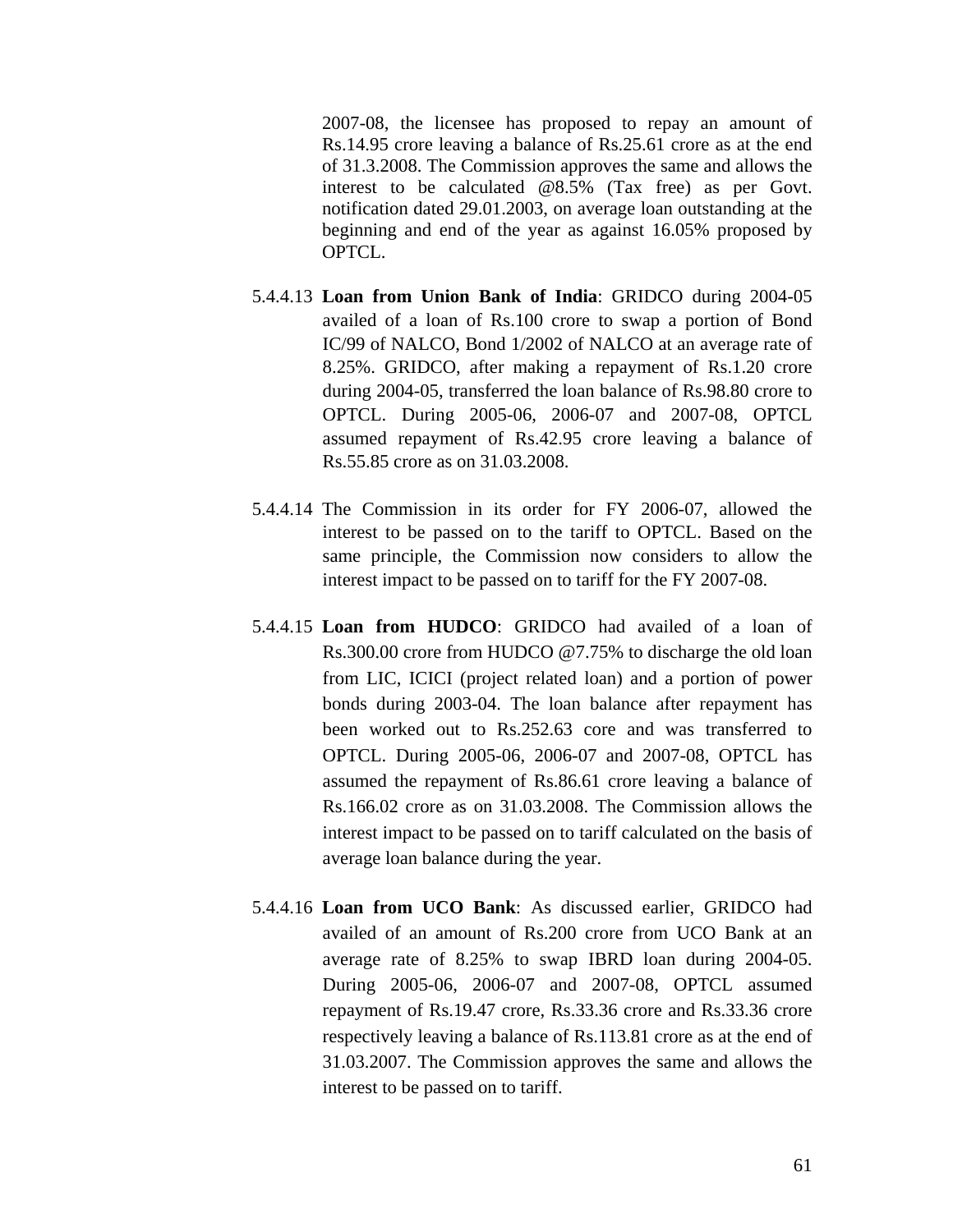- 5.4.4.17 **Loan from Oriental Bank of Commerce**: During 2005-06, GRIDCO had availed of an amount of Rs.200.00 crore as loan from Oriental Bank of Commerce to swap principal of IBRD loan along with outstanding interest which has been assigned to OPTCL.During FY 2007-08, an amount of Rs 26.19 crore has been proposed towards repayment of principal leaving a balance of Rs 173.81 crore as on 31.3.2008. The Commission approves the same and allows the interest to be passed on to tariff.
- 5.4.4.18 **Open Market Loan**: GRIDCO had inherited a loan from OSEB period at an average rate of interest if 11.5% which works out to Rs.24.03 crore as on 01.04.2005 and the same has been allocated to OPTCL. The Commission allows the interest to be passed on to tariff for the year 2007-08, based on the principle adopted in the last year's tariff.
- 5.4.4.19 **Pension Trust Bond**: The Commission, in line with previous order, approves the pension trust bond of Rs.150.00 crore and its interest impact thereof at an average rate of 9% as proposed by the licensee.
- 5.4.4.20 **Deposit from EHT consumers**: Besides the above, the licensee has considered interest on deposit of EHT consumers viz. NEPAZ, Jindal Steel, Rohit Ferro Tech etc. at an average rate of 6% amounting to Rs.1.36 crore. The utilization of this fund has not been explained for which the Commission disallows the interest.
- 5.4.4.21 Based on the above factors, the interest liability of OPTCL has been calculated and the same works out to Rs.60.86 Crore.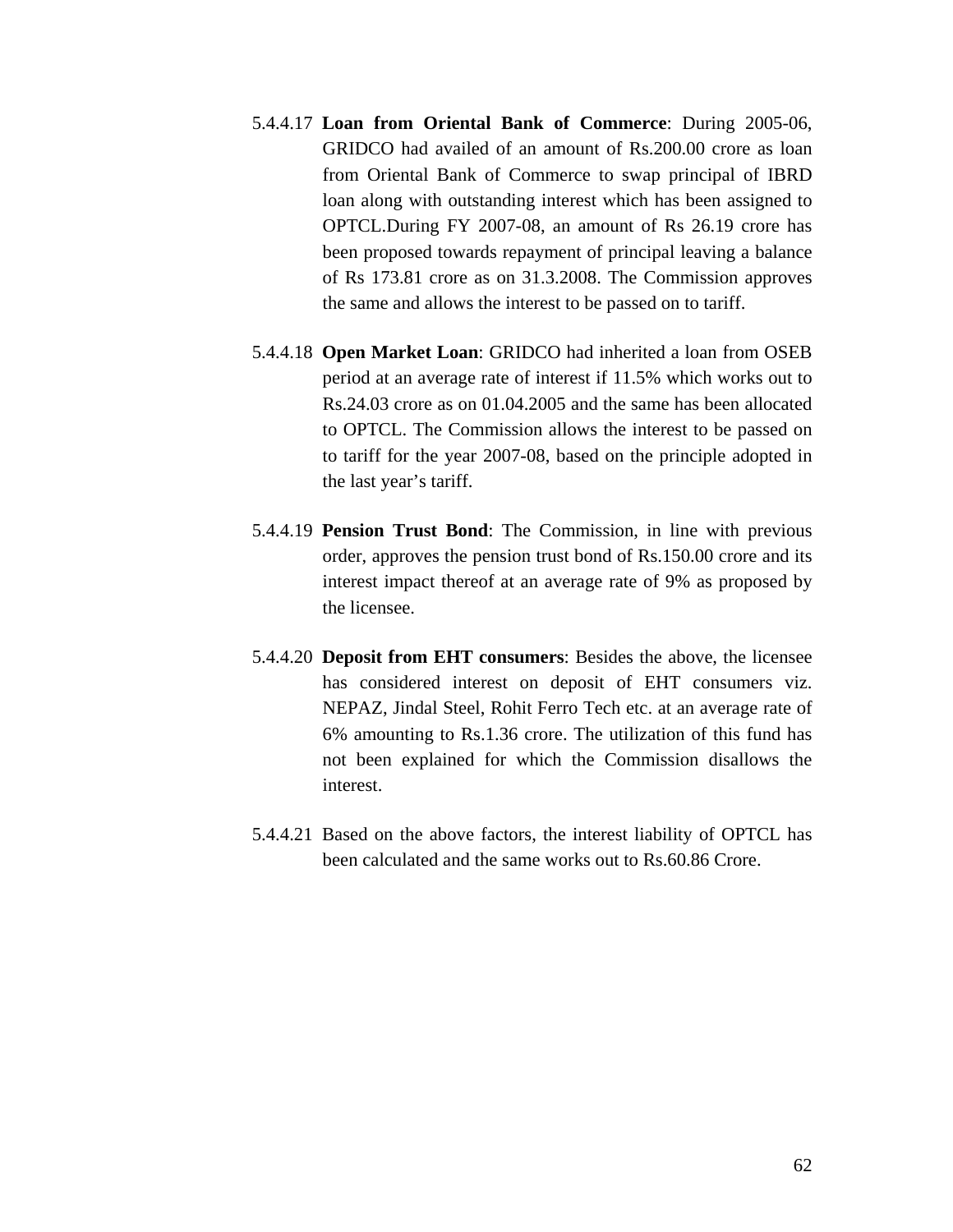**Table – 23** 

|              |                                  | of<br>Rate<br><b>Interest</b> | <b>Commission's</b><br><b>Approval</b><br>2006-07 | <b>OPTCL's</b><br><b>Proposal</b><br>2007-08 | Commission's<br><b>Approval</b><br>2007-08 |
|--------------|----------------------------------|-------------------------------|---------------------------------------------------|----------------------------------------------|--------------------------------------------|
| A            | Govt. Loans                      |                               |                                                   |                                              |                                            |
|              | State Govt. (Cash Loan)          | 13.00%                        |                                                   | 0.26                                         | $\overline{a}$                             |
|              | State Govt.(CRF)                 | 0.00%                         |                                                   |                                              |                                            |
|              | Central Govt. Loan               | 9.25%                         | 1.04                                              | 1.01                                         | 1.01                                       |
|              | GoO Bonds                        |                               | $\blacksquare$                                    | 26.00                                        | $\overline{a}$                             |
|              | <b>IBRD</b> Loan                 | 13.00%                        |                                                   | $\frac{1}{2}$                                | $\overline{a}$                             |
|              | Sub Total                        |                               | 1.04                                              | 27.27                                        | 1.01                                       |
| B            | <b>Institutional Loans</b>       |                               |                                                   |                                              |                                            |
|              | <b>REC</b> Loan                  | 8.50%                         | 2.30                                              | 1.44                                         | 1.09                                       |
|              | PFC Loan                         | 8.50%                         | 4.08                                              | 5.91                                         | 2.81                                       |
|              | SPA loan                         |                               | 0.04                                              |                                              |                                            |
|              | Sub Total                        |                               | 6.38                                              | 7.35                                         | 3.90                                       |
|              |                                  |                               |                                                   |                                              |                                            |
| $\mathsf{C}$ | <b>Secured Loan</b>              |                               |                                                   |                                              |                                            |
|              | Union Bank of India              | 8.25%                         | 6.38                                              | 5.25                                         | 5.20                                       |
|              | <b>HUDCO</b>                     | 7.75%                         | 16.23                                             | 18.17                                        | 13.99                                      |
|              | U Co Bank                        | 8.25%                         | 13.75                                             | 10.22                                        | 10.77                                      |
|              | <b>Oriental Bank of Commerce</b> | 8.25%                         | 16.50                                             | 15.51                                        | 15.42                                      |
|              | Sub Total                        |                               | 52.86                                             | 49.15                                        | 45.37                                      |
|              |                                  |                               |                                                   |                                              |                                            |
| D            | <b>GRIDCO Bonds</b>              |                               |                                                   |                                              |                                            |
|              | Open Market Loan                 | 11.50%                        | 2.76                                              | 2.75                                         | 2.75                                       |
|              | <b>Pension Trust Bond</b>        | 9.00%                         | 9.99                                              | 7.90                                         | 7.83                                       |
|              | Sub Total                        |                               | 12.75                                             | 10.65                                        | 10.58                                      |
| E            | Deposit from EHT Consumers       | 6.00%                         | $\overline{a}$                                    | 1.36                                         | $\overline{a}$                             |
| ${\bf F}$    | <b>Sub Total</b>                 |                               | 73.03                                             | 95.78                                        | 60.86                                      |
| G            | New project in 2007-08           |                               |                                                   | 20.60                                        | $\overline{a}$                             |
|              | Less interest capitalization     |                               | 5.00                                              |                                              |                                            |
| H            | <b>Grand Total</b>               |                               | 68.03                                             | 116.38                                       | 60.86                                      |

# 5.5 **Depreciation**

5.5.1 OPTCL has claimed Rs.52.95 crore towards depreciation, considering the rate prescribed by the CERC for the FY 2007-08 on the up-valued assets and additions thereto as transferred to GRIDCO from erstwhile OSEB which was subsequently transferred by GRIDCO to OPTCL. The detailed Statement of Fixed Assets and block-wise computation of depreciation is given as under: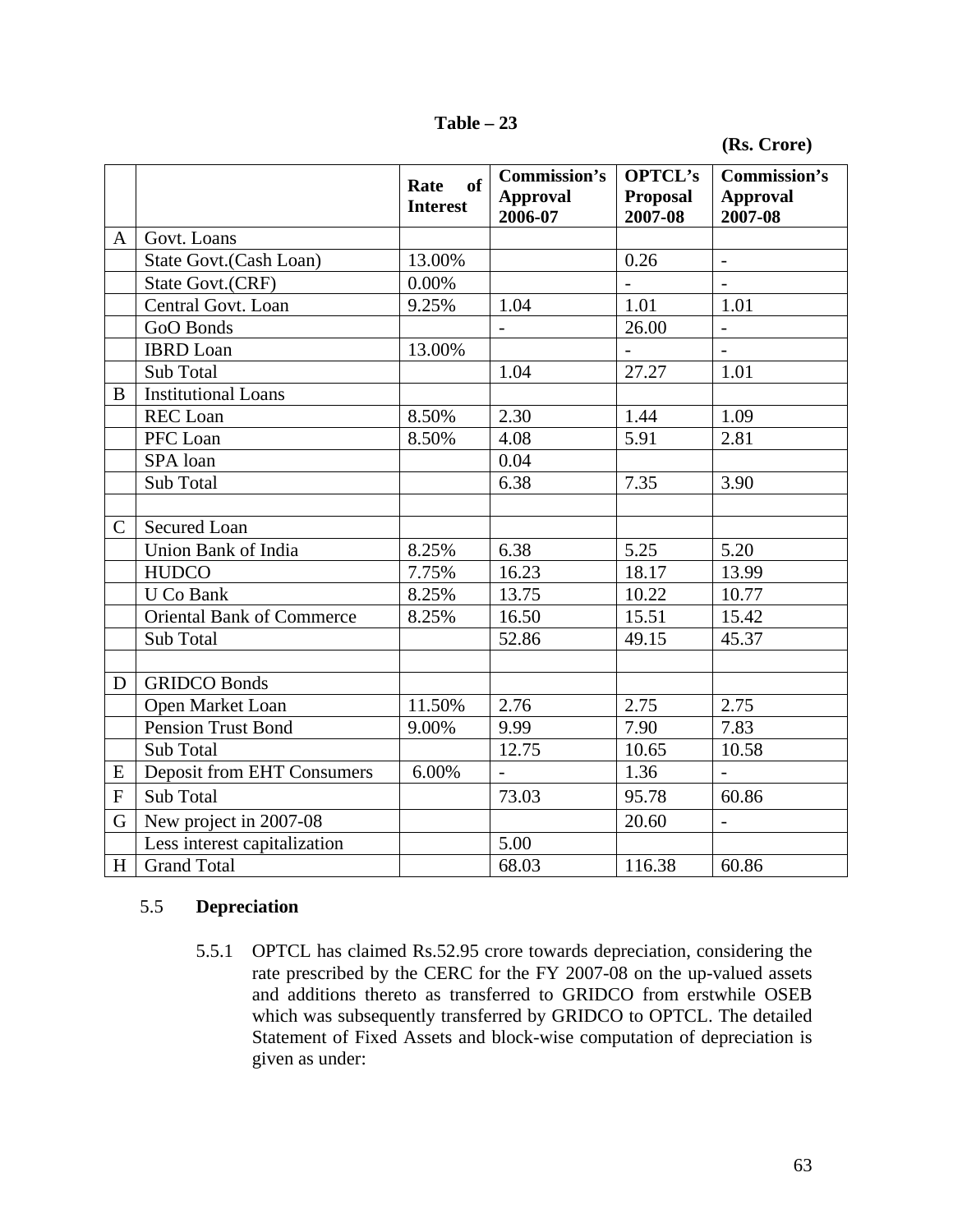| Fable |  |
|-------|--|
|-------|--|

| Particulars                                                      | Depreciation<br>Rate<br>prescribed by<br><b>CERC</b> | Gross Block<br>$(01-04-2005)$<br>(As per GoO<br>Transfer<br>Notification) | Depreciation<br>$(2005-06)$<br>(Provisional)<br>(Rate as per<br>Companies<br>Act) | Gross Block<br>$(01-04-2006)$<br>(Provisional) | Depreciation<br>$(2006-07)$<br>(Rate as per<br>CERC) | <b>Gross Block</b><br>$(01-04-07)$ | Depreciation<br>$(2007-08)$<br>(Rate as per<br>CERC) |
|------------------------------------------------------------------|------------------------------------------------------|---------------------------------------------------------------------------|-----------------------------------------------------------------------------------|------------------------------------------------|------------------------------------------------------|------------------------------------|------------------------------------------------------|
| Land and Rights                                                  |                                                      | 33.40                                                                     |                                                                                   | 33.40                                          |                                                      | 33.40                              |                                                      |
| <b>Buildings</b>                                                 | 1.80%                                                | 64.58                                                                     | 1.95                                                                              | 64.58                                          | 1.16                                                 | 64.58                              | 1.16                                                 |
| Plant and<br>Machinery (Other<br>Civil works)                    | 1.80%                                                | 4.13                                                                      | 0.12                                                                              | 4.13                                           | 0.07                                                 | 4.13                               | 0.07                                                 |
| Plant and<br>Machinery                                           | 2.57%                                                | 730.14                                                                    | 50.24                                                                             | 730.14                                         | 18.76                                                | 730.14                             | 18.76                                                |
| Plant and<br>Machinery<br>(Lines, Cables $\&$<br>Network Assets) | 2.57%                                                | 923.36                                                                    | 42.34                                                                             | 1082.25                                        | 27.81                                                | 1258.29                            | 32.34                                                |
| Vehicles                                                         | 18.00%                                               | 1.23                                                                      | 0.01                                                                              | 1.23                                           | 0.22                                                 | 1.23                               | 0.22                                                 |
| Furniture, Fixture                                               | 6.00%                                                | 1.67                                                                      | 0.12                                                                              | 1.67                                           | 0.10                                                 | 1.67                               | 0.10                                                 |
| Office Equipment                                                 | 6.00%                                                | 4.77                                                                      | 0.49                                                                              | 4.77                                           | 0.29                                                 | 4.77                               | 0.29                                                 |
| <b>Total</b>                                                     |                                                      | 1763.29                                                                   | 95.27                                                                             | 1922.18                                        | 48.42                                                | 2098.22                            | 52.95                                                |

# 5.5.2 **Up-valuation of Assets**

The Deptt. of Energy Notification No.1068/E dated 29.01.03 envisages that "The effect of up-valuation of assets of OHPC and GRIDCO indicated in notification No.52010 dated 01.04.96 and No.5207 dt.01.04.1996 would be kept in abeyance from the financial year 2001-02 prospectively till 2005-2006 or the sector turns around, whichever is earlier to avoid re-determination of tariff for past years and also redetermination of asset of various DISTCOs. For this purpose, depreciation would be calculated at pre-92 norms notified by the GOI". As such, the depreciation shall be calculated for the assets at pre-1992 norms.

5.5.2.1 The Commission in its letter No.460 dtd.22.03.2005 had advised the State Govt. in terms of Section 86 of the Electricity Act, 2003 to keep in abeyance the up-valuation of assets as well as moratorium on debt servicing to the state government for a period of another five years beyond FY 2005-06 i.e. till FY 2010-11 as the sector has not so far turned around. The Govt. was reminded on the matter vide Commission's letter No.1968 dt.16.12.2005 to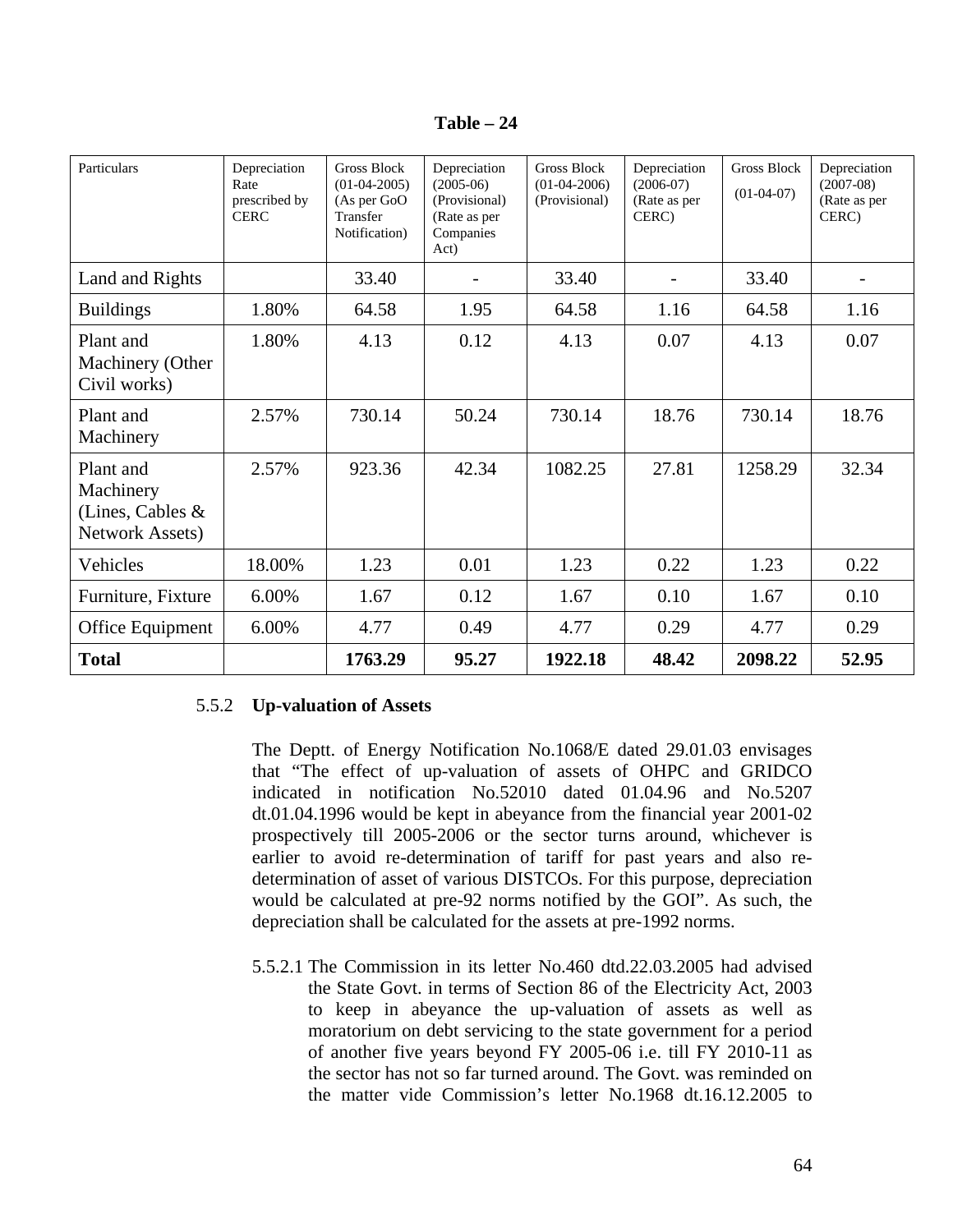accept its recommendations in order to avoid a tariff shock to the consumers. The projected additional liability on this account could have an adverse impact on the consumer tariff. Till date, the Govt.'s decision has not been received.

- 5.5.2.2 The CERC (Terms and Conditions of Tariff) Regulations, 2004 notified on  $26<sup>th</sup>$  March, 2004 at para  $56(II)(a)(I)$  stipulates that the value base for the purpose of depreciation shall be the historical cost of the asset. In OERC regulation, it has also been prescribed for the purpose of tariff determination and the rate of depreciation could be linked to the useful life of the asset, calculated on straight line method. This is in line with the CERC Regulation also. In view of this, the Commission has approved calculation of depreciation on the basis of historical cost.
- 5.5.3 The Commission has extensively dealt with the valuation of assets and calculation of depreciation in para 5.36.1 to 5.37.5 of tariff order dated 23.06.2003 and treated transmission asset base of undivided GRIDCO at Rs.514.32 crore as on 01.04.1996.
- 5.5.4 The year wise asset addition from 1996-97 to 2005-06 is as per the annual accounts and provisional accounts submitted by undivided GRIDCO and OPTCL. For the year 2006-07, OPTCL had proposed an addition of asset to the tune of Rs.176.04 crore. The Commission scrutinized the figure given in TRF-2 of the filing made by OPTCL. It is found that as on 31.3.2006, the work in progress of OPTCL amounts to Rs.859.92 crore which is of a very tall order. As long as the same are not transferred to the assets in use, the benefit is not passed on to consumers. The delay in completion of the ongoing projects has added to interest during construction which has raised project cost. Further, OPTCL does not make cost benefit analysis of delaying a project and also the revenue earning thereof. Therefore, the Commission directs OPTCL to furnish its plan of action for capitalization of this work in progress. Considering the huge amount blocked under this head, an amount of Rs.176.04 crore towards asset addition proposed by OPTCL for FY 2007-08 is approved by the Commission.
- 5.5.5 A table showing gross fixed assets as on 1.4.96 and year-wise asset addition thereafter till 2006-07 is depicted below:-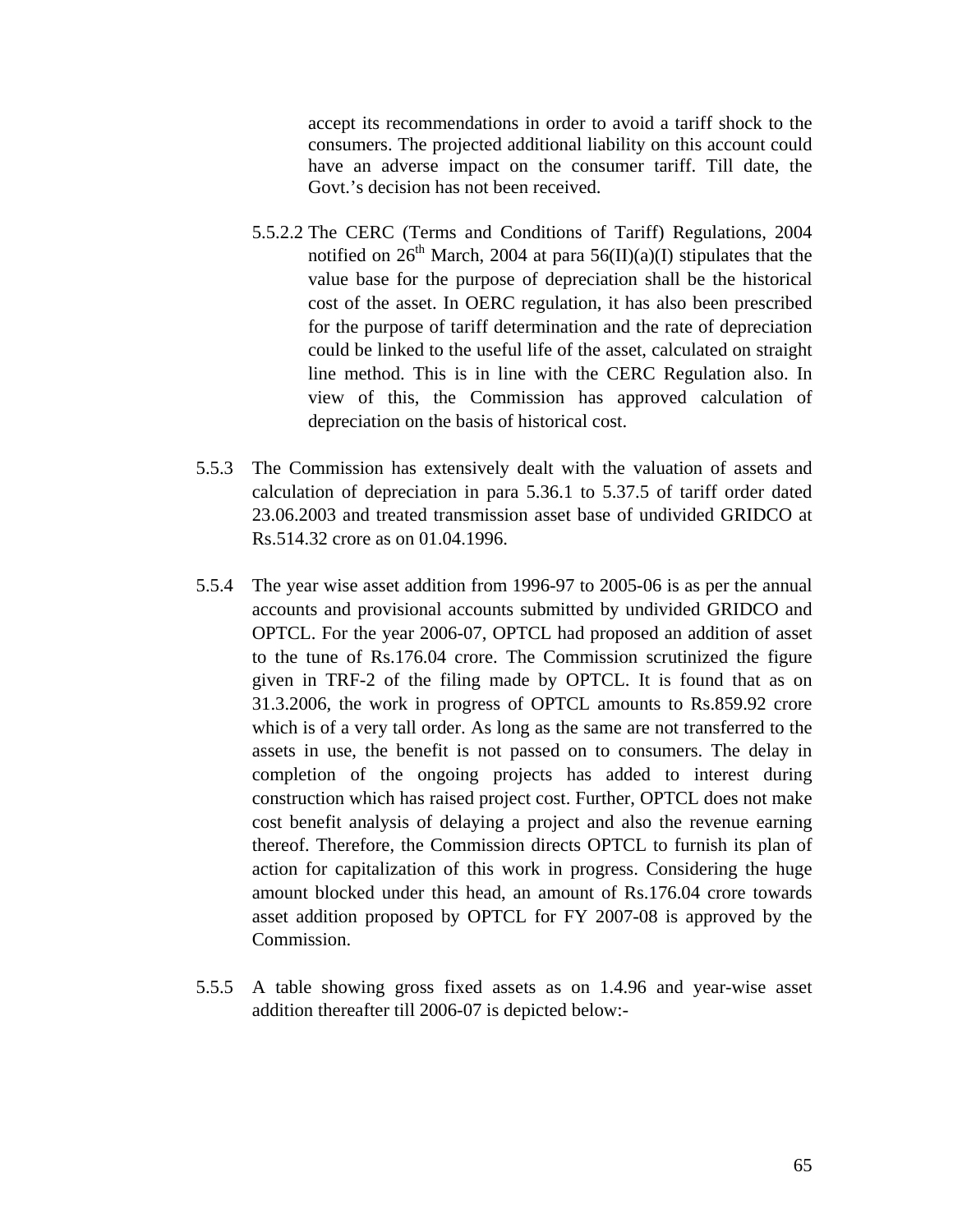**Table – 25** 

 **(Rs. in crore)**

| Year               | <b>OPTCL</b> |
|--------------------|--------------|
| GFA as on 1.4.1996 | 514.32       |
| 1996-97            | 514.32       |
| 1997-98            | 49.46        |
| 1998-99            | 62.5         |
| 1999-00            | 111.79       |
| 2000-01            | 134.1        |
| 2001-02            | 86.44        |
| 2002-03            | 132.17       |
| 2003-04            | 69.46        |
| 2004-05            | 71.72        |
| 2005-06            | 158.89       |
| 2006-07            | 176.04       |
| Asset on 1.4.2007  | 1606.83      |

5.5.6 The Commission has calculated depreciation on the approved asset based at Pre-92 rate. The classification of assets has been done proportionately based on statutory audited accounts submitted by GRIDCO. Accordingly the Commission approves an amount of Rs.48.09 crore towards depreciation for the FY 2007-08. The detailed calculation is shown in the table below: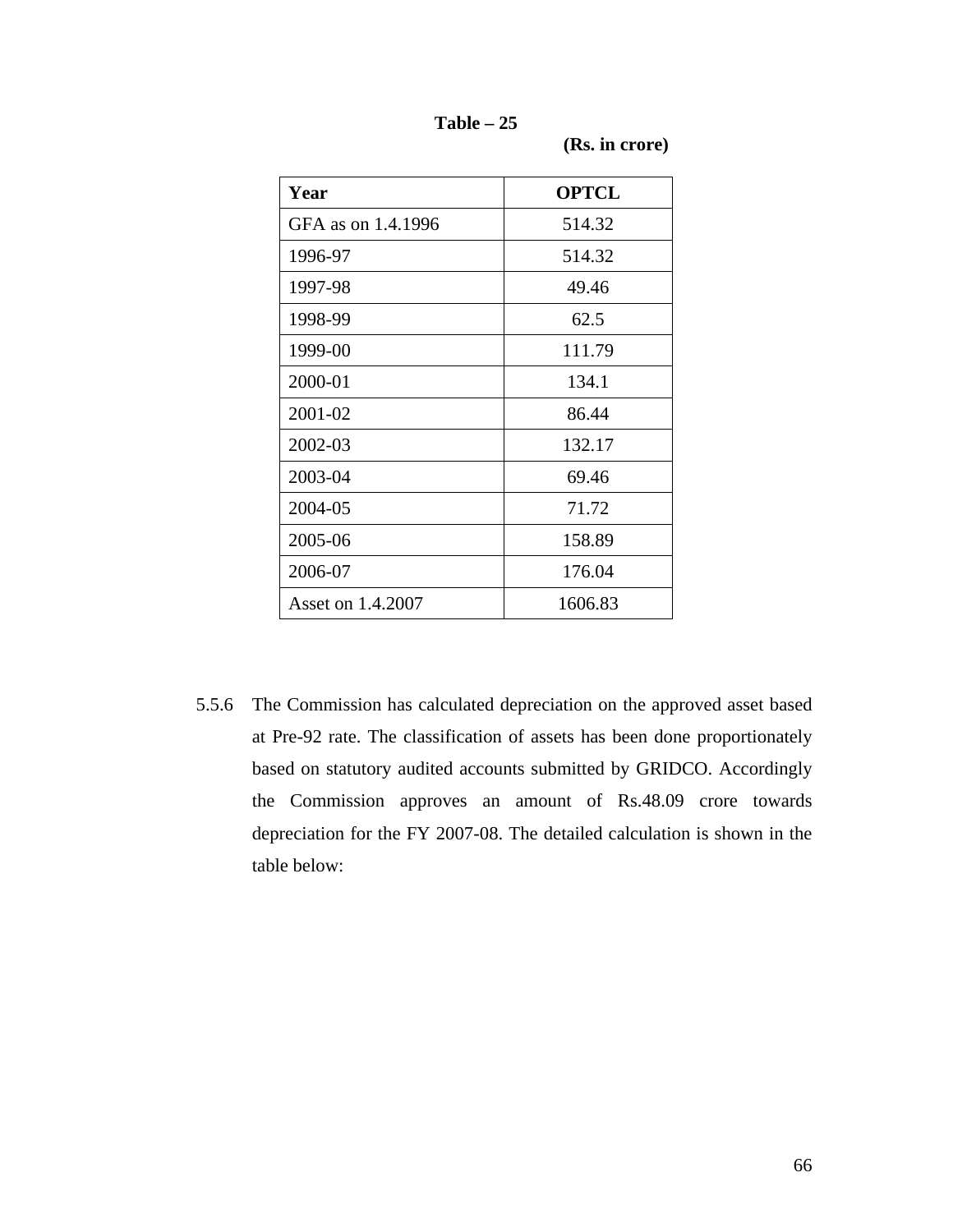| Table |  | 26 |
|-------|--|----|
|-------|--|----|

| <b>Particulars</b>                                 | Pre-92 rate of<br>depreciation as<br>per GOI<br>notification<br>dated 31.01.92 | <b>Book Value of</b><br>asset as on<br>01.04.1996 | <b>Book Value of</b><br>asset as on<br>01.04.2007 | <b>Depreciation for</b><br>the year 2007-08 |
|----------------------------------------------------|--------------------------------------------------------------------------------|---------------------------------------------------|---------------------------------------------------|---------------------------------------------|
| Land and Rights                                    |                                                                                | 8.07                                              | 27.92                                             | 0.00                                        |
| <b>Building</b>                                    | 1.80%                                                                          | 13.09                                             | 53.99                                             | 0.97                                        |
| Plant & Machinery<br>(other civil works            | 1.80%                                                                          |                                                   |                                                   |                                             |
| Plant & Machinery                                  | 3.80%                                                                          |                                                   | 613.81                                            | 23.32                                       |
| Plant & Machinery<br>(line, cables and<br>network) | 2.57%                                                                          | 492.71                                            | 904.70                                            | 23.25                                       |
| Vehicles                                           | 12.86%                                                                         | 0.02                                              | 1.03                                              | 0.13                                        |
| Furniture, Fixture                                 | 4.55%                                                                          | 0.19                                              | 1.40                                              | 0.06                                        |
| Office equipment                                   | 9.00%                                                                          | 0.25                                              | 3.98                                              | 0.36                                        |
| <b>Grand Total</b>                                 |                                                                                | 514.32                                            | 1606.83                                           | 48.09                                       |

# 5.6 **Advance against Depreciation**

- 5.6.1 The OPTCL has claimed an amount of Rs.84.18 crore towards advance against depreciation as per Regulation 56(ii) of CERC (Terms & Conditions of Tariff) Regulations 2004. The amount claimed is limited to the difference between  $1/10^{th}$  of the loan amount and depreciation. The loan amount considered by OPTCL for calculation of advance against depreciation is Rs.1371.34 crore.  $1/10^{th}$  of the loan amount works out to Rs.137.13 crore. Setting aside the depreciation amount of Rs.52.95 crore claimed by OPTCL, the balance amount of Rs.84.18 crore is claimed towards advance against depreciation. The Appellate Tribunal in its verdict stated that the amount allowed as advance against depreciation for the FY 2006-07 is illegal on the sole reasoning that such an allowance runs counter to National Tariff Policy published by the Central Govt. on 06.01.2006 under Section 3 of the Electricity Act, 2003.
- 5.6.2 The Commission, in its tariff order for FY-02, had linked the computation of depreciation to the life of the assets, by adopting the deprecation rates notified by the Govt. of India in 1992 on the gross fixed assets of the licensee. However, the Commission also recognized that in reality the actual debt service obligation of the licensee could be higher than the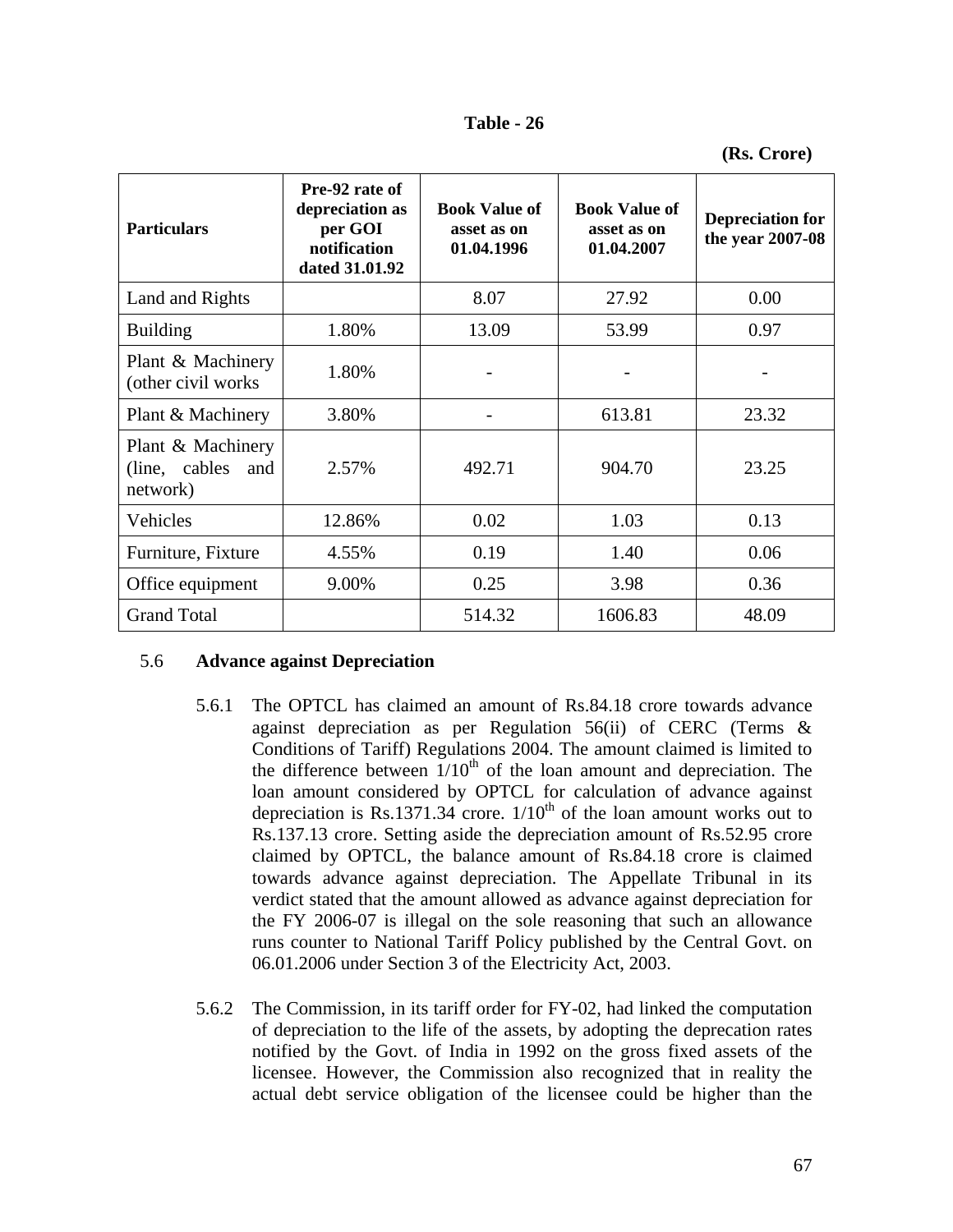depreciation computed on the above basis. Keeping this in mind, the Commission, in Para 5 (G) of its Terms and Conditions for determination of Tariff Regulations 2004, has clearly laid down the following:

- 5.6.2.1 The depreciation allowed by the Commission will be linked to the useful life of the asset and shall be calculated on a Straight Line method;
- 5.6.2.2 A higher rate of depreciation will be permitted in case of any inadequacy of cash for debt repayment;
- 5.6.2.3 The Commission can consider AAD in special cases, provided AAD and depreciation together for the year do not exceed  $1/12<sup>th</sup>$  of the loan amount, and the total depreciation allowed does not exceed 90% of the original loan amount.
- 5.6.3 The National Tariff Policy, notified by the Ministry of Power, Govt. of India, in para 5.3 (c) lays down that "there should be no need for any advance against depreciation".
- 5.6.4 As per the National Tariff Policy, the depreciation rates are to be notified by the CERC. Under normal circumstances, these rates should ideally meet the debt service coverage for those assets.
- 5.6.5 However, in case of Orissa, the ground reality is different. Because of the directives and orders of the Hon'ble High Court of Orissa, the Commission is bound to compute depreciation, for the purpose of determination of ARR and tariff, on the basis of pre-'92 rates of depreciation on the original book value of assets (i.e., after rolling back the effect of re-valuation of 1996 from the value of the assets). Depreciation computed on this basis falls short of the principal repayment obligations of the licensee, which makes it necessary to allow advance against depreciation to ensure financial viability of the licensee and to ensure that the licensee meets its principal repayment obligations.
- 5.6.6 In the earlier years, as per the notification of the Govt. of India in 1994 specifying the rates of depreciation to be chargeable for various classes of assets in the electricity business, the rates of depreciation were adjusted so that investors were allowed to recover the cost of the asset (limited to 90%) over a much shorter period.
- 5.6.7 The National Tariff Policy has left the CERC with the task of notifying rates for depreciation for the generation and transmission business, with suitable modifications to make it applicable to the Distribution business. Current norms laid down by CERC link the depreciation rates to the life of the asset.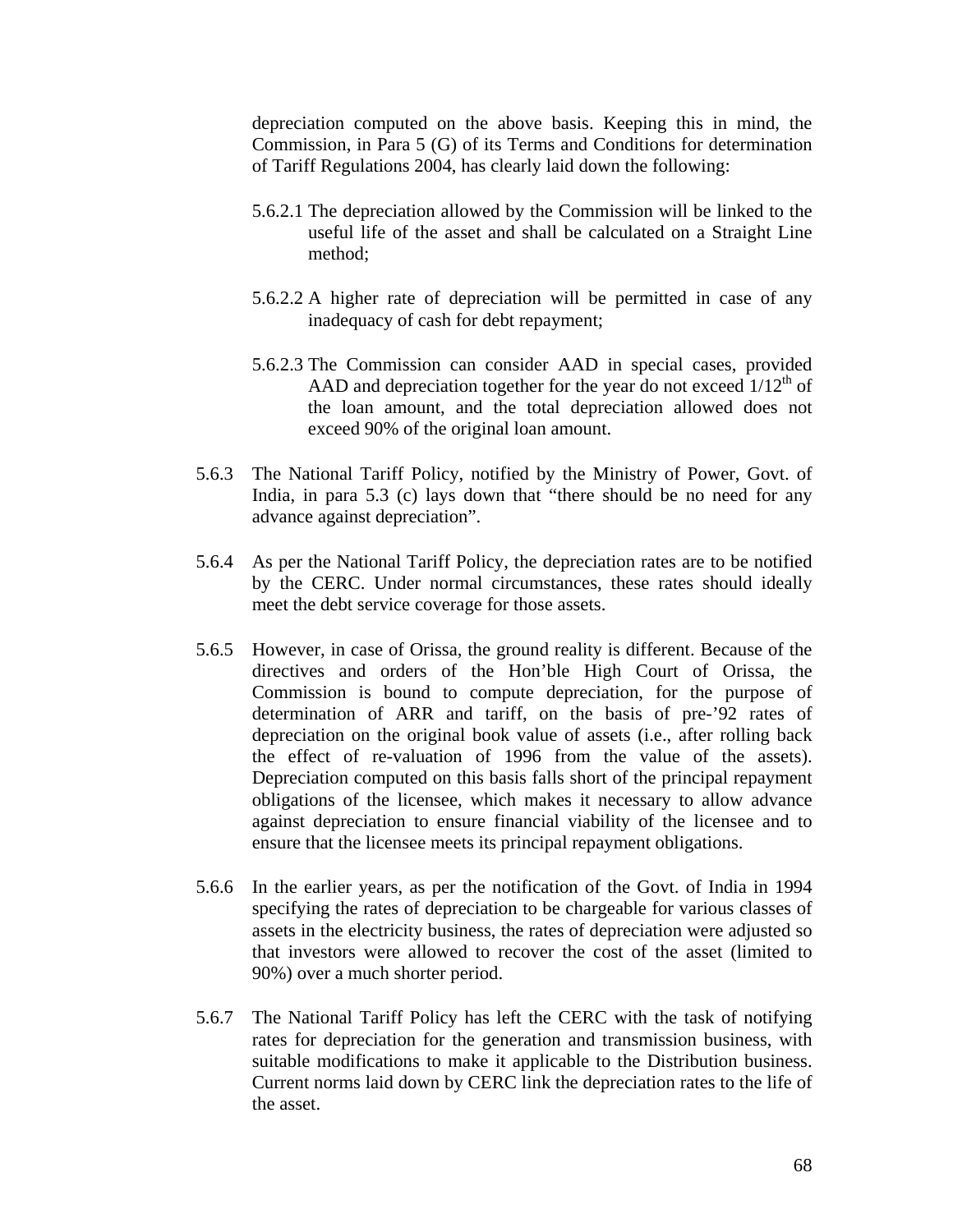5.6.8 Even in case of depreciation rates notified in 1994 by the Govt. of India, it can be clearly demonstrated that for a particular asset financed by a 70:30 Debt Equity Ratio on a loan with a tenor of say, 11.5% payable over a 12 year period, there is a shortfall in the coverage of debt servicing from the 10<sup>th</sup> year onwards.

#### **Table - 27**

# **Comparison of Principal Servicing obligations vis-à-vis Depreciation available**

| Value  <br>Asset<br>Capitalised $=$ Rs.<br>10 crores | Financing on 70:30<br>D/E ratio                                         | Loan component at 11.5% interest,<br>repayable in equal monthly installments<br>over a 12- year period |                                                  |  |
|------------------------------------------------------|-------------------------------------------------------------------------|--------------------------------------------------------------------------------------------------------|--------------------------------------------------|--|
| <b>YEAR</b>                                          | Annual<br>Depreciation in Rs.<br>Crores (at Post-'94<br>Rates of 7.84%) | Annual<br>Depreciation in Rs.<br>Crores (at Pre-'92<br>Rates of 3.80%)                                 | Principal<br>Component of EMI<br>(in Rs. Crores) |  |
| Year $-1$                                            | 0.78                                                                    | 0.38                                                                                                   | 0.29                                             |  |
| Year $-2$                                            | 0.78                                                                    | 0.38                                                                                                   | 0.32                                             |  |
| Year $-3$                                            | 0.78                                                                    | 0.38                                                                                                   | 0.36                                             |  |
| Year $-4$                                            | 0.78                                                                    | 0.38                                                                                                   | 0.41                                             |  |
| Year $-5$                                            | 0.78                                                                    | 0.38                                                                                                   | 0.45                                             |  |
| Year $-6$                                            | 0.78                                                                    | 0.38                                                                                                   | 0.51                                             |  |
| Year $-7$                                            | 0.78                                                                    | 0.38                                                                                                   | 0.57                                             |  |
| Year $-8$                                            | 0.78                                                                    | 0.38                                                                                                   | 0.64                                             |  |
| Year $-9$                                            | 0.78                                                                    | 0.38                                                                                                   | 0.72                                             |  |
| Year $-10$                                           | 0.78                                                                    | 0.38                                                                                                   | 0.81                                             |  |
| Year $-11$                                           | 0.78                                                                    | 0.38                                                                                                   | 0.90                                             |  |
| Year $-12$                                           | 0.78                                                                    | 0.38                                                                                                   | 1.01                                             |  |

- 5.6.9 As seen from the preceding table, the shortfall in depreciation coverage to meet principal repayment obligation is even more acute when depreciation is on a pre-92 basis. In this case, the shortfall starts from the fourth year itself.
- 5.6.10 For an utility like that of OPTCL inheriting massive ageing transmission network, it is very evident that the depreciation would fall short of the principal servicing obligation, as is evident from the table in the preceding paragraph.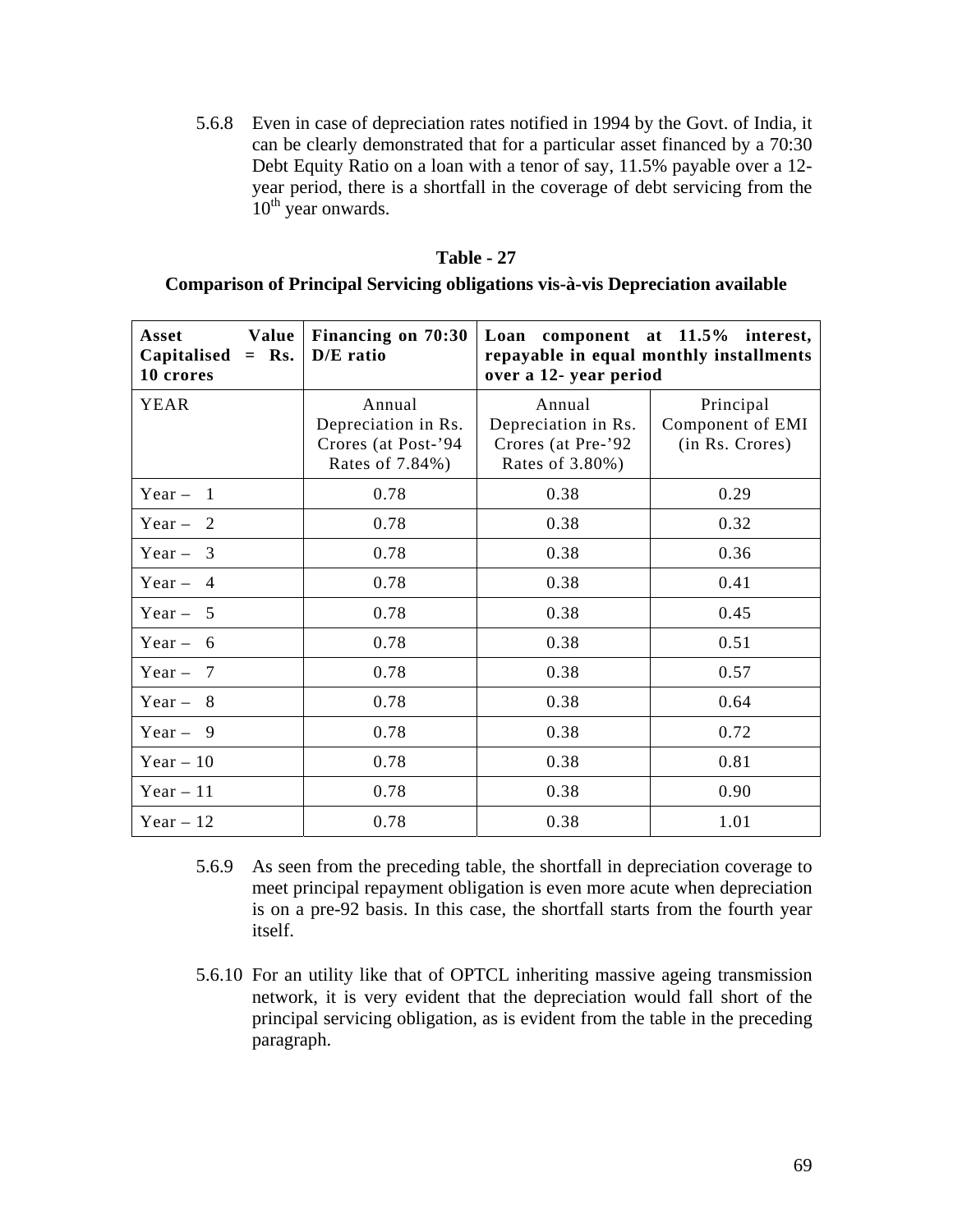- 5.6.11 Based on this, the Commission feels it necessary to allow advance against depreciation for the licensee so that it meets its debt repayment obligations.
- 5.6.12 In line with the earlier order the Commission allows the advance against depreciation to be passed into the tariff, but re-assess the loan balance as on 31.3.2007. A comparative table showing the loan amount proposed by the OPTCL for calculation of Advance Against Depreciation, the loan balance as on 1.4.2007 after repayment of the principal and the loan amount approved by the Commission as on 31.3.2007 is shown below:-

|             |                            |                                                                  |                                                      | 1190 MI CLOIV   |
|-------------|----------------------------|------------------------------------------------------------------|------------------------------------------------------|-----------------|
|             | <b>Particulars</b>         | <b>Gross Loan</b><br>considered for<br>calculating<br><b>AAD</b> | Principal as on<br>01.4.07 after<br><b>Repayment</b> | <b>Approval</b> |
| $\mathbf A$ | <b>Govt. Loans</b>         |                                                                  |                                                      |                 |
|             | State Govt. (Cash Loan)    |                                                                  | 2.00                                                 | Nil             |
|             | Central Govt. Loan         |                                                                  | 11.26                                                | Nil             |
|             | GoO Bonds                  |                                                                  | 400.00                                               | Nil             |
|             | <b>Sub Total</b>           |                                                                  | 428.26                                               | <b>Nil</b>      |
| B           | <b>Institutional Loans</b> |                                                                  |                                                      |                 |
|             | <b>REC</b> Loan            | 45.95                                                            | 20.34                                                | 20.34           |
|             | PFC Loan                   | 70.46                                                            | 40.56                                                | 40.56           |
|             | <b>Sub Total</b>           |                                                                  | 60.90                                                | 60.90           |
| $\mathbf C$ | <b>Secured Loan</b>        |                                                                  |                                                      |                 |
|             | Union Bank of India        | 100.00                                                           | 70.14                                                | 70.14           |
|             | <b>HUDCO</b>               | 300.00                                                           | 194.89                                               | 194.89          |
|             | <b>UCO Bank</b>            | 200.00                                                           | 147.17                                               | 147.17          |
|             | Oriental bank of Commerce  | 200.00                                                           | 200.00                                               | 200.00          |
|             | <b>Sub Total</b>           |                                                                  | 612.20                                               | 612.20          |
| D.          | <b>GRIDCO Bonds</b>        |                                                                  |                                                      |                 |
|             | Open Market Loan           | 24.03                                                            | 24.03                                                | 24.03           |
|             | <b>Pension Trust Bond</b>  | 150.00                                                           | 96.00                                                | 96.00           |
|             | <b>Sub Total</b>           |                                                                  | 120.03                                               | 120.03          |
| E           | <b>Deposit from EHT</b>    |                                                                  | 25.51                                                | <b>Nil</b>      |
|             | <b>Consumers</b>           |                                                                  |                                                      |                 |
| $\mathbf F$ | <b>Grand Total</b>         |                                                                  | 1246.91                                              | 793.13          |
| G           | New Projects in 2007-08    | 228.90                                                           | 228.90                                               | <b>Nil</b>      |
|             | <b>Total</b>               | 1371.34                                                          | 1675.81                                              | 793.13          |

**Table – 28** 

5.6.13 Commission thus approves an amount of Rs.793.13 crore as loan balance for the purpose of calculation of advance against depreciation.  $1/10<sup>th</sup>$  of

**(Rs. in crore)**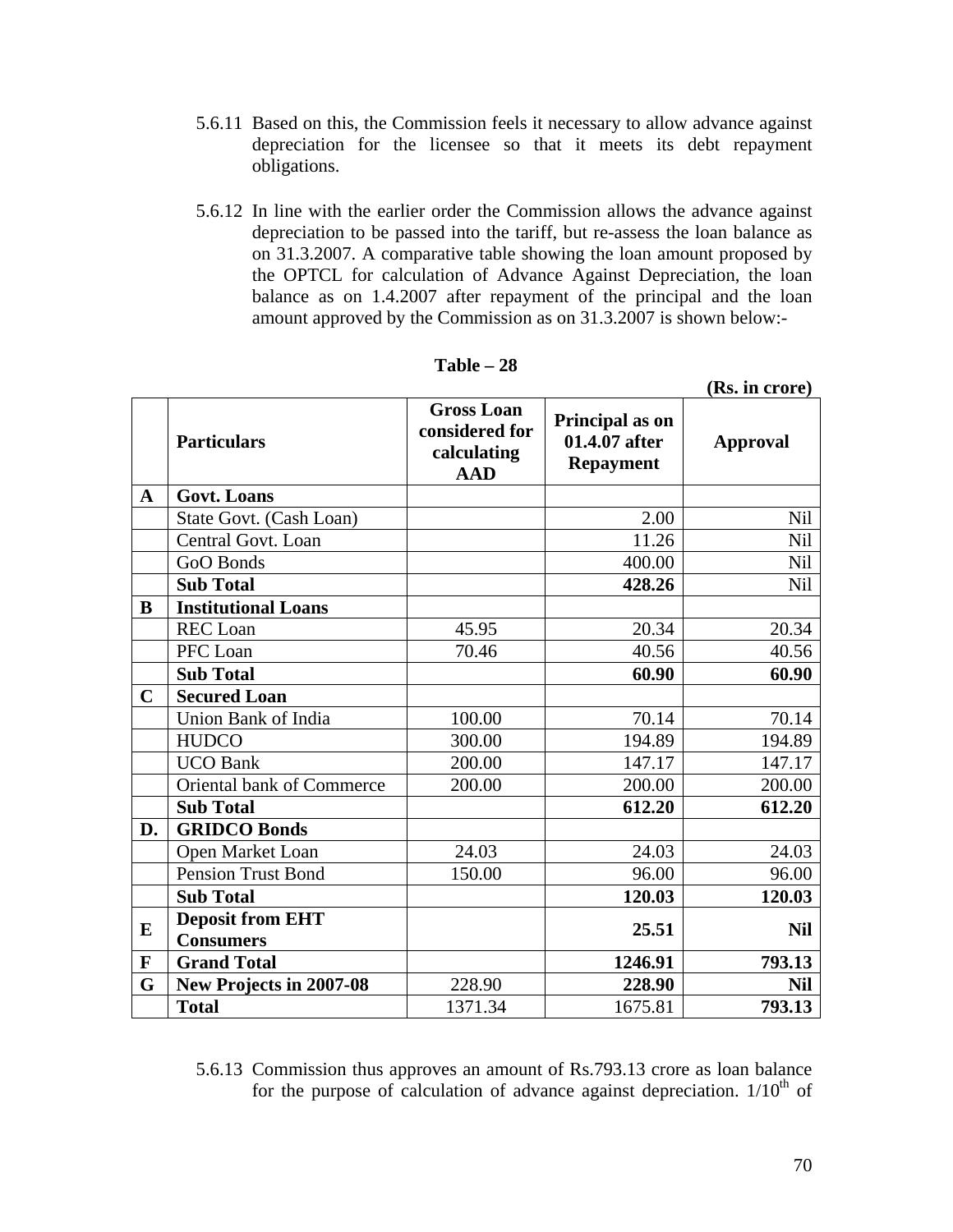such amount works out to Rs.79.31 crore. Setting aside the depreciation allowed by the Commission for an amount of Rs.48.09 crore, the balance amount of Rs.31.22 crore is allowed towards advance against depreciation.

### 5.7 **Asset Register**

OPTCL has furnished the fixed asset register upto the FY 2004-05.

### 5.8 **Contribution to Contingency Reserve**

- 5.8.1 For the year 2007-08, OPTCL has proposed Rs.10.49 crore towards Contribution to Contingency Reserve to be passed on to tariff. In justification towards the claim the OPTCL has stated that the requirement of contingency reserve in a natural calamity prone state like Orissa need not be over emphasized. Investment towards contingency reserve relates to maintaining an emergency fund to meet expenses towards unforeseen calamities. Contingency reserve is being kept in a separate reserve fund and invested in the specified securities. The corpus of the reserve appropriated from profit and lo0ss account till 2005-06 is Rs.53.65 crore as against which Rs.27.06 crore have been invested in the specified securities. As submitted OPTCL is taking step to invest the balance amount during 2006-07. The Commission, after due deliberation and review, had allowed a total of Rs. 12.59 crore on account of provision towards contingency reserve in the ARR for OPTCL.
- 5.8.2 The Commission is still awaiting the audited accounts of OPTCL for FY- '06, based on which it can confirm whether any investments have been made by OPTCL against the provisions for contingency reserve. Once the audited accounts are available, the Commission shall take necessary steps for verification and would make suitable adjustments for truing up on the basis of actual investments made in the next ARR determination exercise for FY-'09. Therefore, the Commission in line with the earlier order allowed Rs.10.49 crore towards contingency reserve for the year 2007-08.

# 5.9 **Return on Equity**

OPTCL has claimed an amount of Rs.8.40 crore towards Return on Equity on its share capital of Rs.60 crore @ 14% per annum. In application, OPTCL has stated that at the time of vesting of the transmission  $\&$  distribution business with GRIDCO by the State Govt. on 01.04.1996, the Equity Share Capital was Rs.327.00 Crore. During the subsequent year's upto FY 2004-05, there were additional infusions of equity capital of Rs.165.98 Crore by the State Govt. raising the total equity of GRIDCO to Rs.492.98 Crore. At the time of de-merger of GRIDCO effective from 01.04.2005, the equity share capital of OPTCL was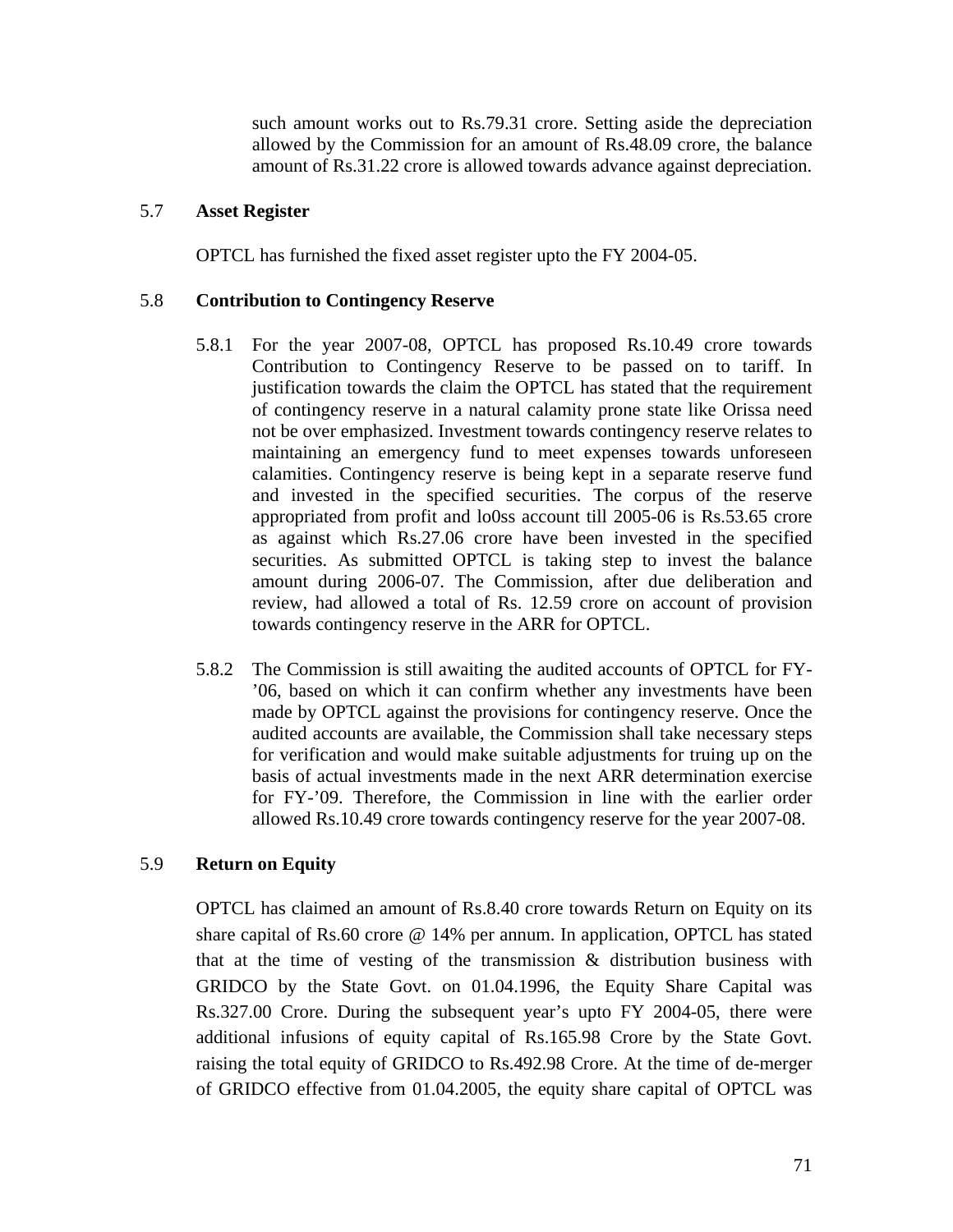stated at Rs.60 Crore, leaving the balance equity share capital with GRIDCO. The equity share capital issued to Govt. of Orissa was both in consideration of cash  $\&$ other than cash. Therefore, the licensee is entitled to ROE @14% on the equity share capital of Rs.60 Crore. The commission in earlier orders referred to the GoO notification of 29.1.2003, where in it has been stated that GRIDCO & OHPC shall not be entitled to any return in equity till the sector becomes viable or FY 2005-06 whichever is earlier. Further, in a partial modification earlier notification the Govt. of Orissa in its letter no. 5302 dtd. 6.5.2003 stated the following "GRIDCO and OHPC shall not be entitled to any Return on Equity (ROE) **except in respect of the new projects Commissioned after 01.04.2006 till the sector become viable or and of 2005-06 whichever is earlier.** The Commission would like to clarify that letters have been written to Govt. of Orissa to clarify the status of the letter dtd. 29.1.2003, as it has great impact on Tariff. But the Govt. of Orissa has not responded yet. As regards infusion of capital for the new project, the Commission verified audited accounts of GRIDCO upto 2004-05. It is found that the addition of share capital shown in the balance sheet after 96-97 is only the grants received from DFID towards R&M expenditure and rehabilitation assistance. As per Project Memorandum signed between Govt. of India and Govt of Orissa and DFID, the above amount has sown under share deposit account pending allotment of shares for non-receipt of approval from GoO.

Keeping in view of the above fact, the Commission does not consider it proper to allow return on equity to OPTCL for the Year 2007-08.

### 5.10 **Interest on Working Capital**

OPTCL has proposed an amount of Rs.15.13 crore towards interest on working capital for financial year 2007-08 as per CERC (Terms and Conditions of Tariff) Regulations-2004. The Commission does not feel it justified to allow the same in the revenue requirement since the transmission charge is the first charge to be recovered from BSP Bills of DISTCOs. Moreover, OPTCL has not compiled its first year annual audited account. As such, the Commission disapproves the claim towards interest on working capital for the year 2007-08.

#### 5.11 **Pass Through of Previous Losses and Truing Up Exercise**

OPTCL for the financial year 2007-08 claimed an amount of Rs.138.08 crore to be passed on to tariff towards loss for the financial year 2005-06 (Based on provisional account) and expected uncovered gap during FY 2006-07. The details of loss and the estimated uncovered gap are shown in table below: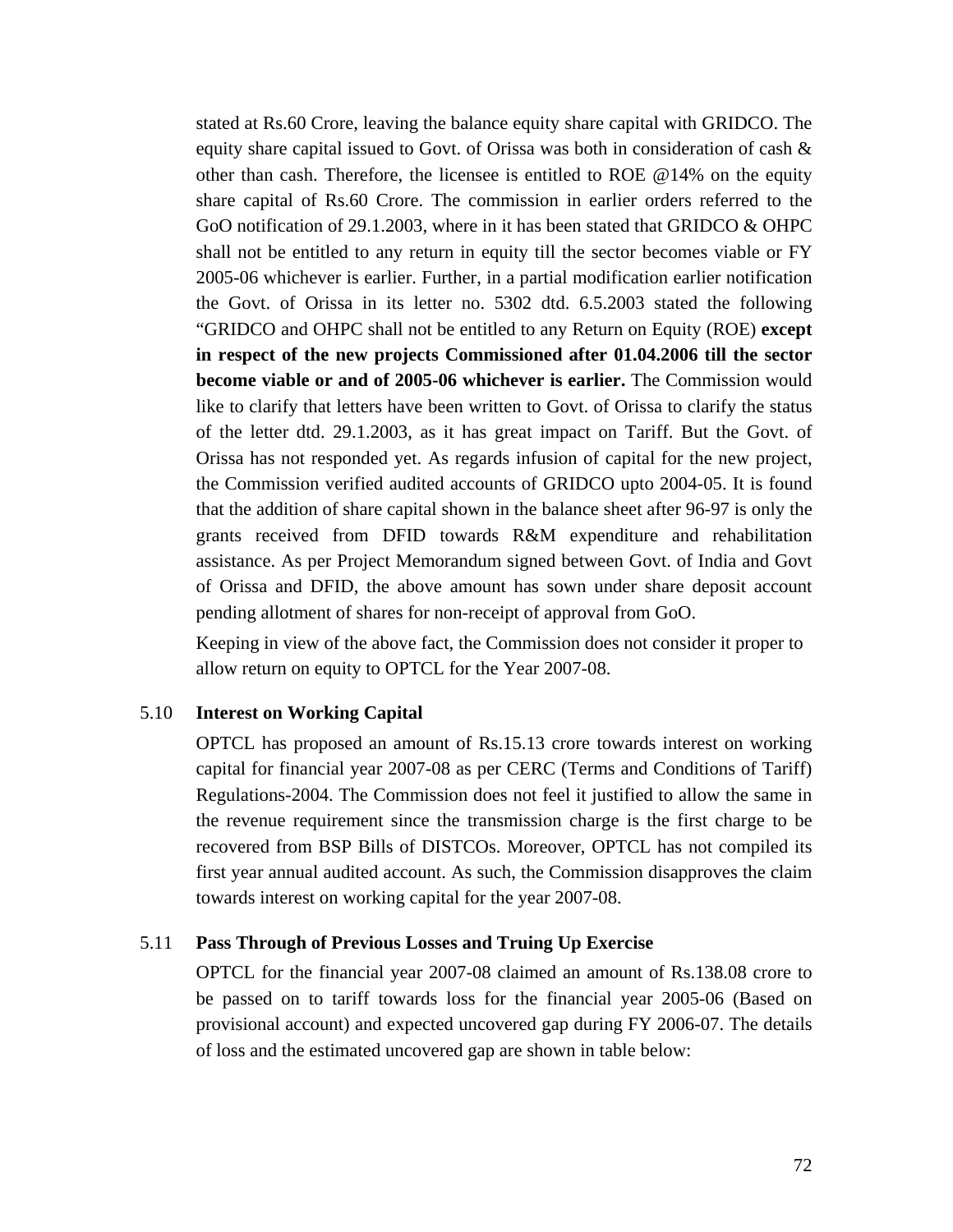| Table |  |
|-------|--|
|-------|--|

| <b>Summary of uncovered expenses</b> |                                                                                                    | Amount (Rs. in Cr.) |               |
|--------------------------------------|----------------------------------------------------------------------------------------------------|---------------------|---------------|
| $S1$ . No                            | <b>Items</b>                                                                                       |                     | Uncovered Gap |
| 1.                                   | Loss for $FY$ 2005-06<br>(Based)<br>$\alpha$<br>Provisional Accounts for FY 2005-06)               |                     | 9.94          |
| 2.                                   | Expected Uncovered Gap during FY<br>2006-07                                                        |                     |               |
|                                      | Employees Cost including Terminal<br>Benefits for 2006-07 (Prorated based on<br>Apr'06 to Sept'06) | 168.33              |               |
|                                      | <b>OERC</b> Approval                                                                               | 115.16              | 53.17         |
| 3.                                   | <b>Interest on Loans</b>                                                                           |                     |               |
|                                      | As per Repayment Schedule                                                                          | 111.65              |               |
|                                      | <b>OERC</b> Approval                                                                               | 68.03               | 43.62         |
| 4.                                   | <b>Repayment of Principal</b>                                                                      |                     |               |
|                                      | As per Repayment Schedule                                                                          | 122.95              |               |
|                                      | OERC Approval for Depreciation $\&$<br><b>Advance Against Depreciation</b>                         | 91.60               | 31.35         |
|                                      |                                                                                                    |                     | 138.08        |

5.11.1 The Commission analyzed the provisional accounts of OPTCL for the FY 2005-06 submitted in Annexure –VI of the clarification to queries. It is found that the loss shown in the profit and loss account is of the order of Rs.9.94 crore for the FY 2005-06 on accrual basis, which the Commission accepts and allows the same provisionally as a pass through in the revenue requirement. The Commission is also aware that during the FY 2006-07 the demand on account of employee cost would have gone up because of merger of 50% DA in the pay, which has not been considered while approving the employee cost for FY 2006-07. Considering the impact of merger of DA to Dearness pay, the employee cost of 2006-07 is reassessed again and given in the following table: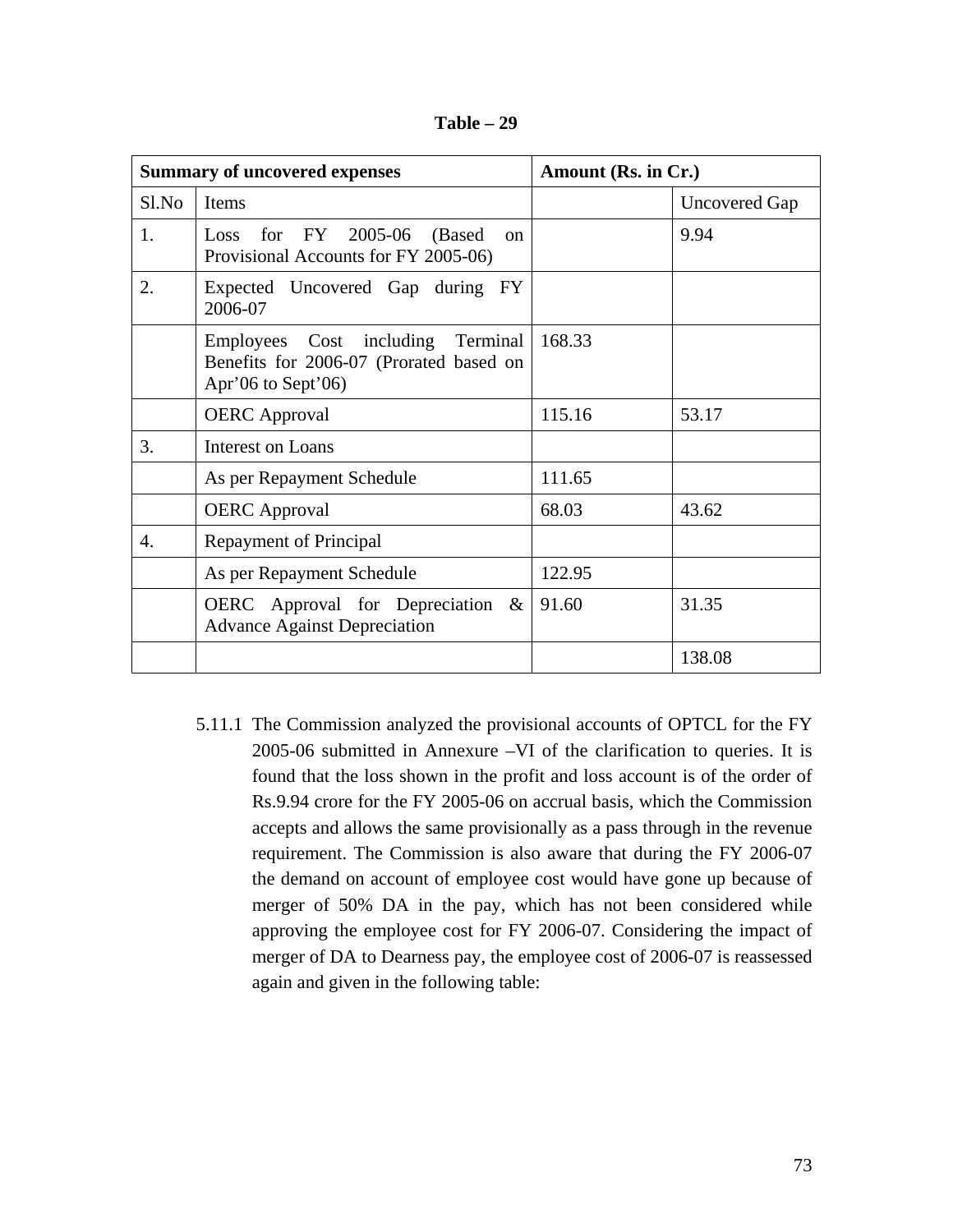|                |                                          |            | (Rs. Crore)     |
|----------------|------------------------------------------|------------|-----------------|
| S <sub>1</sub> | <b>Particulars</b>                       | FY 06-07   | FY 06-07        |
| No.            |                                          | (Appr.)    | (Revised Appr.) |
| 1.             | Salaries (Basic Pay)                     | 37.10      | 36.91           |
| 2.             | Salaries (Dearness Pay)                  | <b>Nil</b> | 18.46           |
| 3              | <b>Dearness Allowance</b>                | 28.57      | 16.06           |
| $\overline{4}$ | <b>Other Allowance</b>                   | 0.37       | 0.37            |
| 5              | <b>Bonus</b>                             |            |                 |
| 6              | Sub Total $(1 \text{ to } 5)$            | 66.03      | 71.80           |
|                | OTHER STAFF COST                         |            |                 |
| $\overline{7}$ | <b>Reimbursement of Medical Expenses</b> | 1.11       | 1.66            |
| 8              | <b>Leave Travel Concession</b>           |            |                 |
| 9              | Reimbursement of House Rent              | 3.87       | 5.78            |
| 10             | <b>Interim Relief to Staff</b>           |            |                 |
| 11             | <b>Encashment of Earned Leave</b>        | 2.74       |                 |
| 12             | Honorarium                               | 0.01       | 0.01            |
| 13             | Payment under Workmen                    |            |                 |
|                | compensation Act                         |            |                 |
| 14             | Ex-gratia                                |            |                 |
| 15             | Miscellaneous                            | 0.27       | 0.27            |
| 16             | Sub Total (7 to 15)                      | 8.00       | 7.72            |
| 17             | <b>Staff Welfare Expenses</b>            | 0.59       | 0.59            |
| 18             | <b>Terminal Benefits</b>                 | 44.68      | 51.58           |
| 19             | Total $(6+16+17+18)$                     | 119.30     | 131.69          |
|                | Less: Capitalisation                     | 2.39       | 3.46            |
|                | Net Total                                | 116.91     | 128.23          |

**Table - 30 Employee's Cost** 

- 5.11.2 The Commission during 2006-07 had approved an amount of Rs.116.91 crore for the disaggregated GRIDCO and OPTCL. Out of this, Rs.115.16 crore was allocated to OPTCL leaving a balance of Rs.1.75 crore to GRIDCO. The Commission, therefore, approves the additional amounts of Rs.13.07 crore  $(Rs.128.23$  crore – Rs.115.16 crore) to be passed on to tariff for FY 2007-08 as a part of truing up exercise.
- 5.11.3 As regards, other expenditure on interest, the Commission approved an amount of Rs. 68.03 crore against the proposed amount of Rs.132.98 crore for 2006-07. While reassessing the proposal of OPTCL, Commission had not considered the interest on state govt. loan claimed on account of upvaluation of asset to the tune of Rs.26 crore in line with Govt. order dated 29.01.2003. There is no justification for making the same claim again. Hence this claim of Rs 26 crore is disallowed. Further, the licensee has calculated the rate of interest on REC and PFC loan at 12.15%, 16.05% as against the approved rate of 8.5%. The Commission continues to follow the same policy for calculation of interest for the FY 2007-08. Therefore,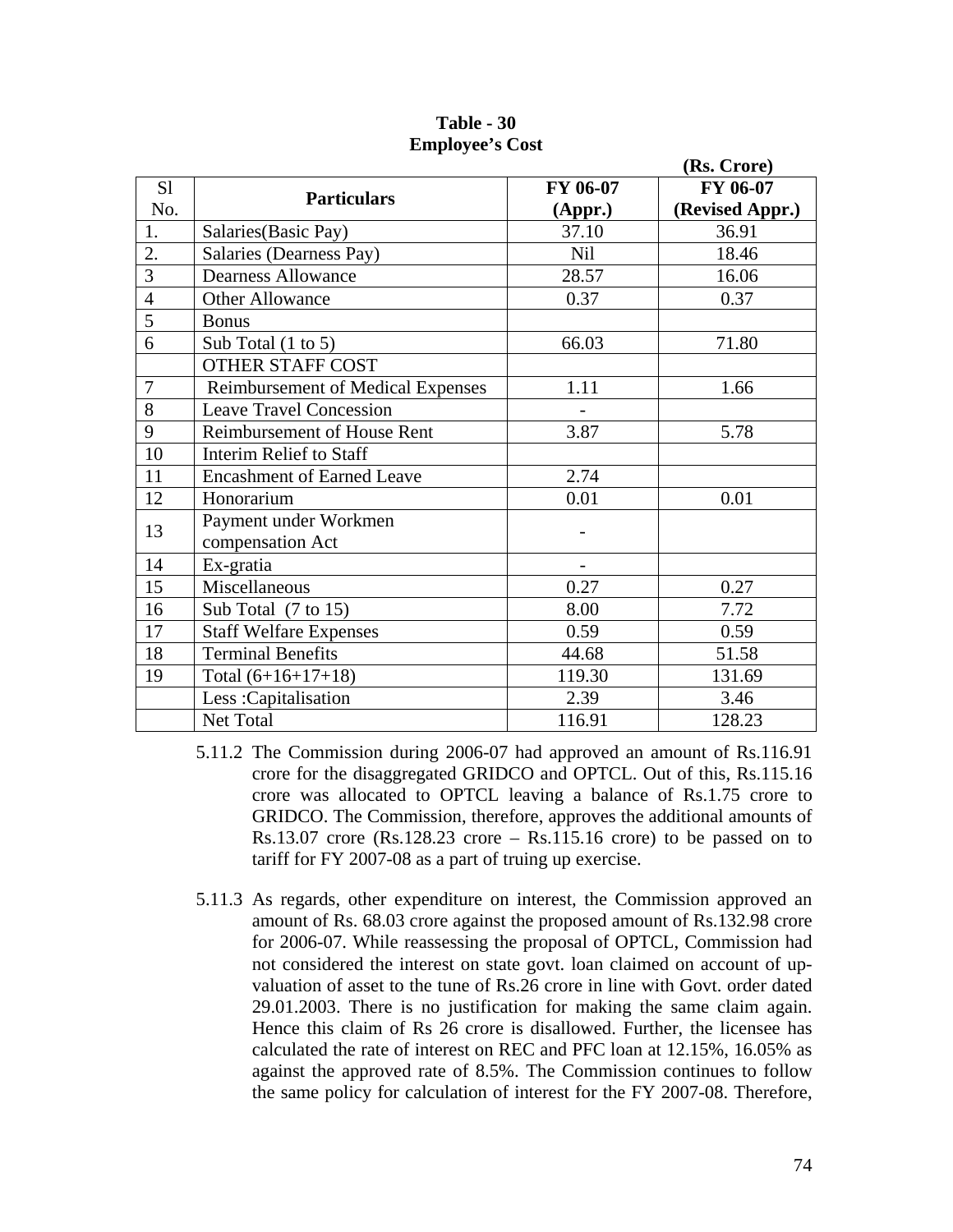there is no justification to reconsider the decision of the Commission again for passing the extra burden towards interest on loan.

- 5.11.4 Regarding repayment of principal the Commission allowed it through Advance Against Depreciation considering the loan balance as on 31.3.2006 in line with the CERC Regulation dated  $26<sup>th</sup>$  March, 2004. As such, the Commission does not think it proper to reconsider its decision to allow repayment of principal beyond 10% of the approved loan balance.
- 5.11.5 The Commission, therefore allows an amount of Rs.23.01 crore (Rs.9.94 crore + Rs.13.07 crore) towards truing up exercise as against an amount of Rs.138.08 crore proposed by OPTCL subject to verification of final audit report.

# 5.12 **Grid Co-ordination Committee Expenses:**

OPTCL has claimed an amount of Rs. 1.56 crore under the above head as pass through during FY 2007-08. The Commission approves the same.

# 5.13 **Miscellaneous Receipts:**

OPTCL had proposed to earn Rs.3.00 crore from inter-state wheeling during FY 2007-08. OPTCL, in its written submission to the clarification regarding miscellaneous receipts has stated that over and above an amount of Rs. 3.00 crore an amount of Rs. 12.42 crore will be earned from the Intra-State wheeling which according to OPTCL is not miscellaneous receipt. The Commission approves an amount of Rs.3.00 crore and allows it to be adjusted against total revenue requirement for the FY 2007-08.

# 5.14 **Transmission Cost**

5.14.1 The total energy to be transmitted in the OPTCL system is estimated at 16963 MU the details of which are presented in the table below:

|                             |                             | (Rs. Crore)                |
|-----------------------------|-----------------------------|----------------------------|
| <b>Transmission Details</b> | <b>Proposed MU by OPTCL</b> | <b>Approved MU by OERC</b> |
| Sale to DISTCO <sub>s</sub> | 16000                       | 16653                      |
| Wheeling to industries from | 300                         | 300                        |
| CGP                         |                             |                            |
| Sale to CGP by GRIDCO       |                             | 10                         |
| Total                       | 16310                       | 16963                      |

### **Table – 31**

5.14.2 The details of expenses proposed by OPTCL and approved by the Commission for FY 2007-08 towards transmission charges are depicted in the table below: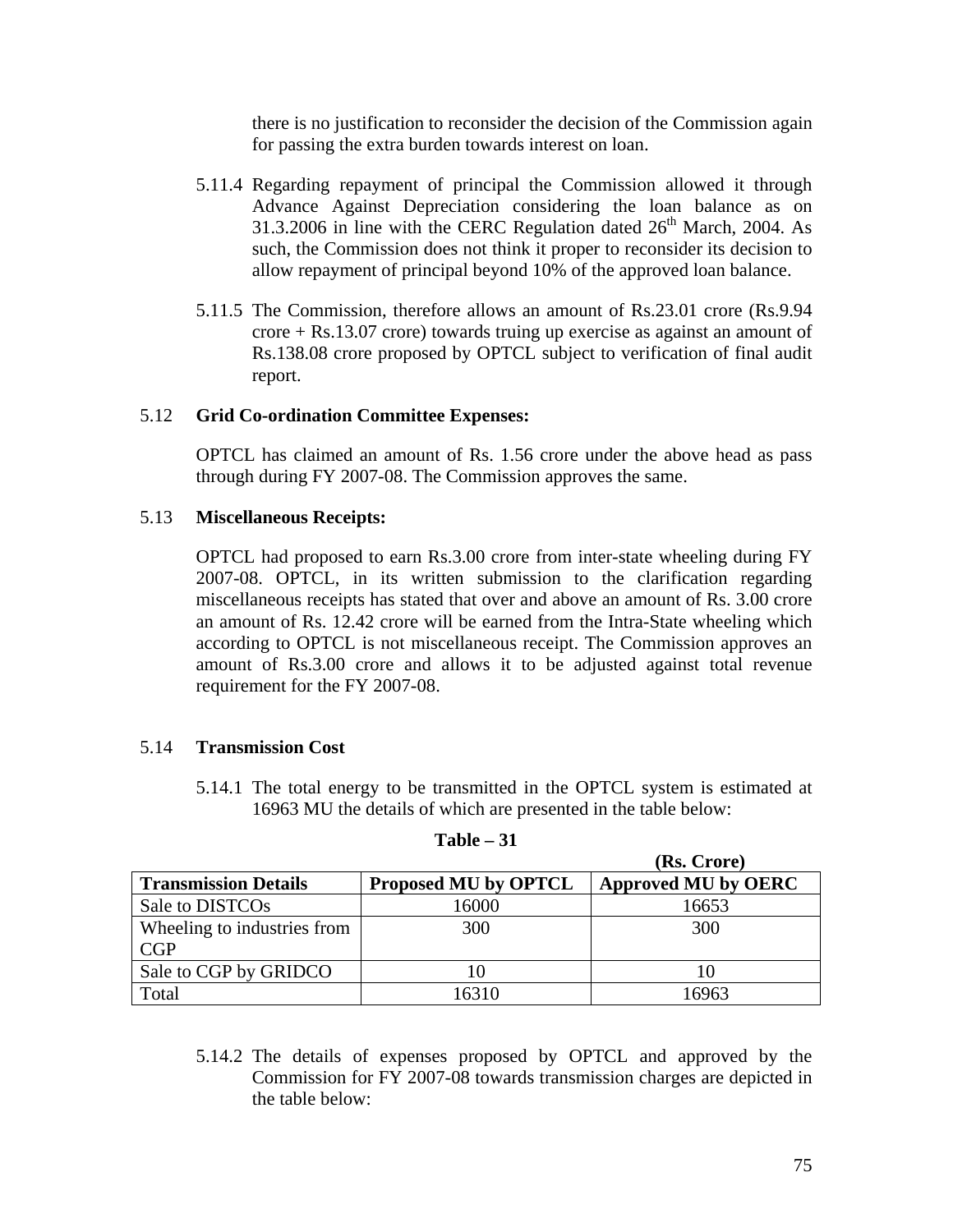**Table - 32** 

|  | (Rs. Crore) |
|--|-------------|
|--|-------------|

| <b>Transmission Cost</b>                      | <b>Proposed by</b> | <b>Approved by</b> |
|-----------------------------------------------|--------------------|--------------------|
|                                               | <b>OPTCL</b>       | <b>Commission</b>  |
| <b>Employee Cost</b>                          | 187.04             | 142.52             |
| R&M Cost                                      | 54.00              | 47.00              |
| A&G Cost                                      | 14.79              | 15.71              |
| Interest on loan                              | 131.51             | 60.86              |
| Depreciation                                  | 52.95              | 48.10              |
| Advance against depreciation                  | 84.18              | 31.22              |
| <b>GRID Co-ordination Committee</b>           | 1.56               | 1.56               |
| Expenses                                      |                    |                    |
| Sub-total                                     | 526.03             | 346.97             |
| Less Expenses capitalised                     | 4.91               | 3.74               |
| Total                                         | 521.12             | 343.23             |
| Special Appropriation                         | 138.33             | 23.01              |
| Return on Equity                              | 8.4                | 0.00               |
| <b>Contingency Reserve</b>                    | 10.49              | 10.49              |
| <b>Grand Total</b>                            | 678.34             | 376.73             |
| Less Inter-state wheeling                     | 3.00               | 3.00               |
| <b>Net Transmission Cost</b>                  | 675.34             | 373.72             |
| Total transmission in MU                      |                    | 16963              |
| Transmission Tariff $(p/u)$                   |                    | 22.03              |
| Transmission<br>Tariff<br>(p/u)<br>rounded to |                    | 22.00              |

# 5.14.3 **Transmission Charges**

- 5.14.3.1 Transmission Charges worked out to 22.03 paise per unit which rounded of to 22 paise per unit, shall be applicable for transmission of power at 220 KV/ 132KV over OPTCL's EHT transmission lines and sub-stations and shall be payable by the DISTCOs and CGPs. It will also be applicable for the purpose of transmission of energy from a CGP to its industries located at a separate place(s) within the State.
- 5.14.3.2 The Commission has notified the Open Access Regulation under section 42 (2) of the Electricity Act, 2003.Consumers availing open access shall be required to pay the transmission charges for use of the transmission lines and substations of OPTCL. The estimated energy for transmission in OPTCL's system is 16,963 MU with an average demand of 1936.40 MW. The net transmission cost as indicated in the table above is Rs.373.72 crore. This works out to a sum of Rs.5287.50/MW/day. The long term open access customer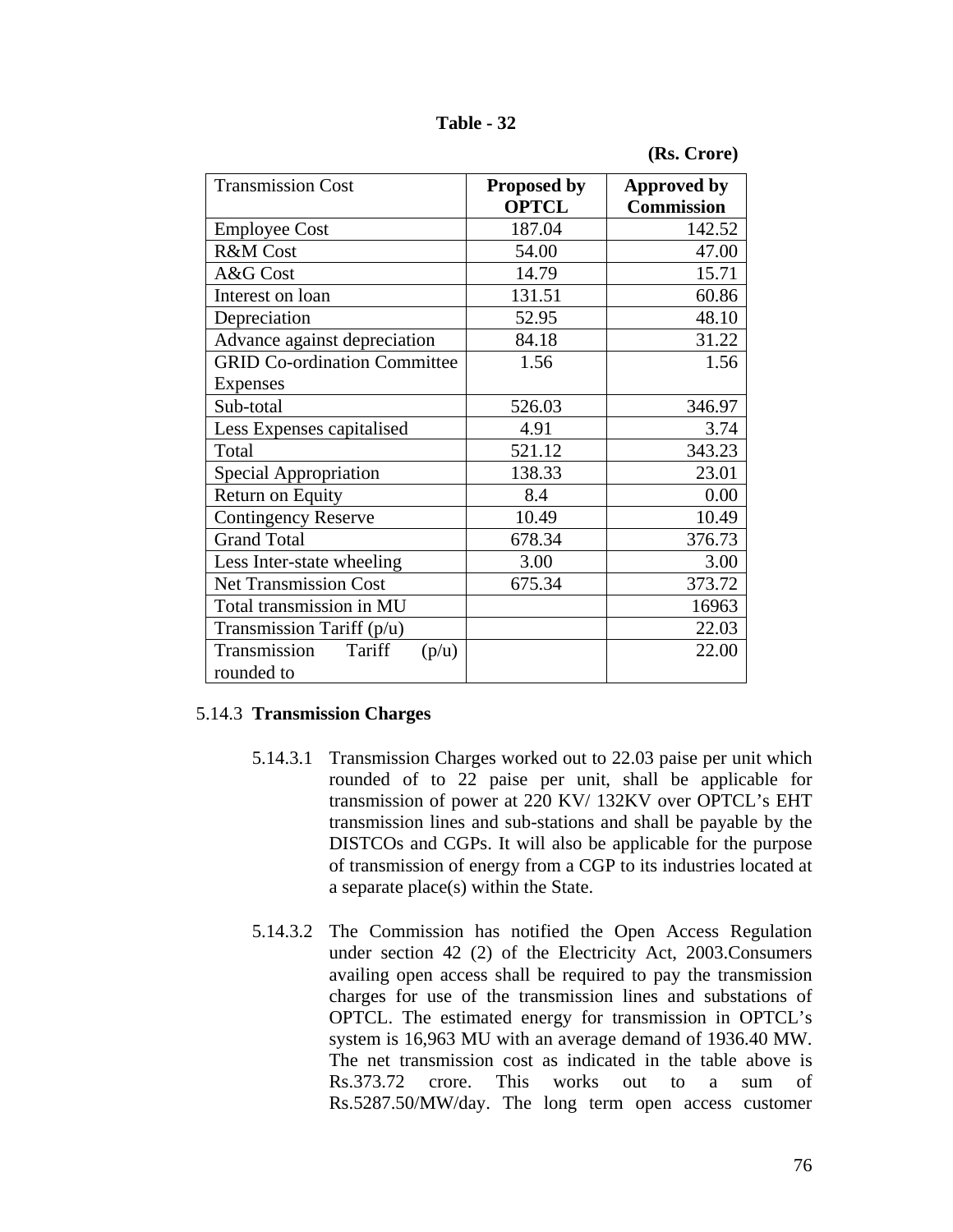availing Open Access under relevant Regulations of OERC shall pay Rs.5200/MW/Day towards transmission charges. In accordance with our Regulation the short term open access customer shall pay at the 25% of the long-term open access charges. Accordingly the Commission approves rate of Rs.1300/MW/day. This will be in addition to other charges in accordance with Open Access Regulation.

5.14.4 GRIDCO shall purchase power from the generator end and at inter-state points from outside sources while OPTCL will bill the customers at the delivery points. There would be a gap between the units treated as lost on account of delivery to the customers on the normative basis approved by the Commission and the actual figure, since part of this is to be assigned for export of power outside the state taking place in the intra-state system due to power exchange. It will be desirable that existing practice of actual loss shall be followed and final adjustment shall be carried out at the end of FY 2007-08 between GRIDCO and OPTCL. GRIDCO shall give credit to OPTCL for the units deemed to have been lost on account of export of power, if any.

### 5.14.5 **Transmission Loss for Wheeling**

OPTCL has proposed that out of the energy supplied to transmission licensee, 5% shall be deducted towards transmission loss. And balance is liable to be delivered at delivery point at 220/132 kV. The Commission directs that the transmission loss shall be calculated at the rate of 5% for the FY 07-08. Therefore, the purpose of billing, the transmission loss for wheeling shall be 5%.

### 5.14.6 **Transmission Charge Payment Mechanism**

As per clause 11 of the Orissa Electricity Reforms (Transfer of Transmission and Related Activities) Scheme, 2005, the transmission charge of OPTCL shall be duly secured by a first charge over the receivables of GRIDCO from DISTCOs and other Open Access Customers in favour of OPTCL.